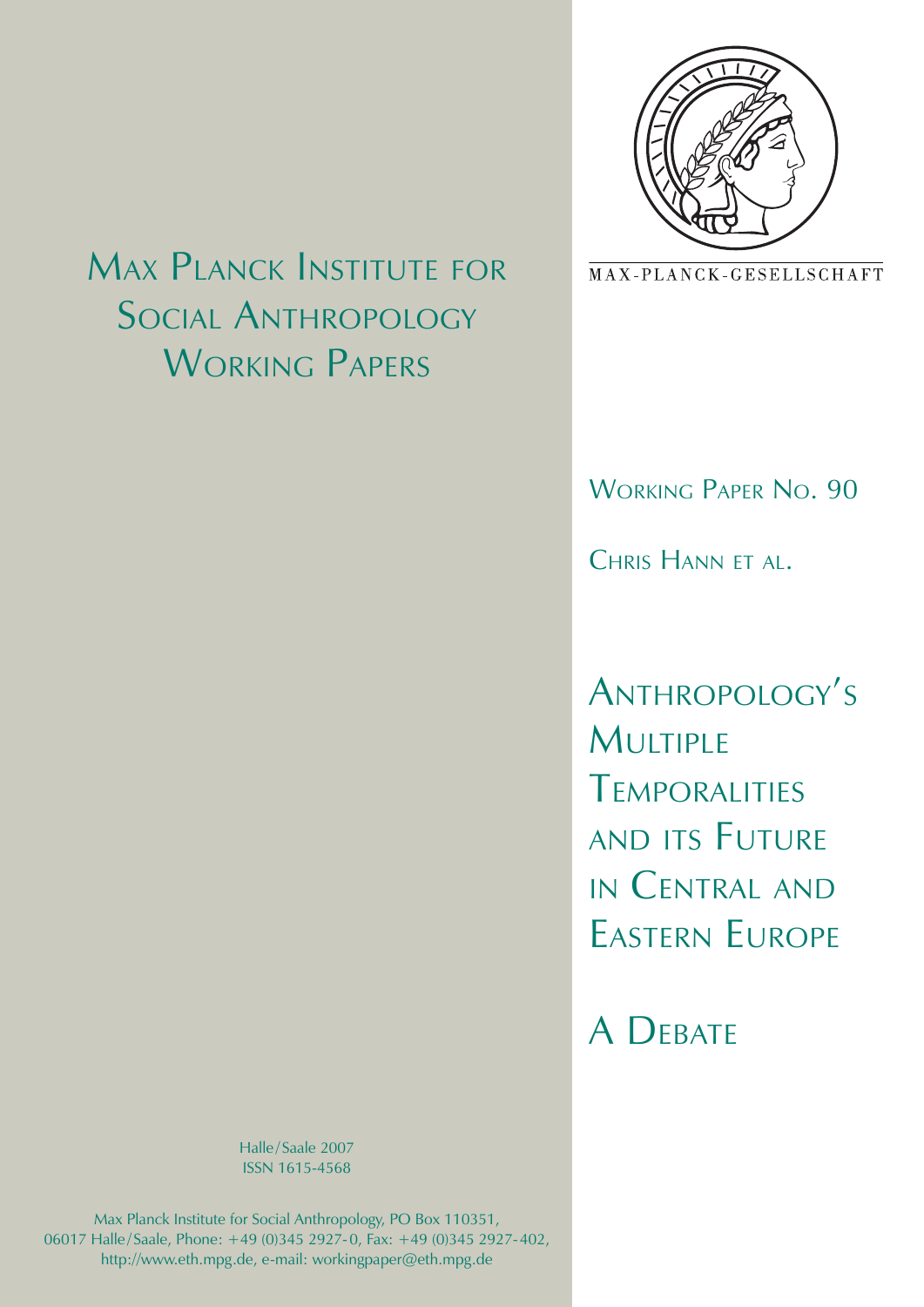# **Anthropology's Multiple Temporalities and its Future in Central and Eastern Europe**

*Chris Hann<sup>1</sup>*

*(with comments from Milena Benovska, Aleksandar Bošković, Michał Buchowski, Don Kalb, Juraj Podoba, David Z. Scheffel, Petr Skalník, Michael Stewart, Zdeněk Uherek, Katherine Verdery and a reply from Chris Hann)* 

### **Abstract**

<u>.</u>

Hann's essay takes a parochial academic anniversary in Britain as an occasion to reflect on ensuing changes of paradigm in social anthropology, notably the rejection of evolutionism and the neglect of history that accompanied the 'fieldwork revolution' led by Bronisław Malinowski. In the light of this discussion it is argued that the 'anthropology of postsocialism' of recent years should not content itself with ethnographic studies of transformation but would benefit from engaging more seriously with multiple layers of history as well as with adjacent social sciences. It is further argued that social and cultural anthropologists should form a common scholarly community with the 'national ethnographers', since these two styles of enquiry complement each other; but such integrated communities remain rare, in Britain no less than in Central and Eastern Europe. These propositions are discussed from a variety of standpoints by ten colleagues. Finally, Hann responds to their comments and criticisms and restates his position on the central intellectual and institutional issues.<sup>2</sup>

<sup>&</sup>lt;sup>1</sup> Chris Hann is Director at the Max Planck Institute for Social Anthropology, PO Box 110351, 06017 Halle/ Saale, Germany, e-mail: hann@eth.mpg.de.

<sup>2</sup> The lead essay by Chris Hann was commissioned by the Editors of *Sociologický časopis/Czech Sociological Review* to introduce a special issue of studies of postsocialism. After receiving his text the Editors decided to send it out to numerous colleagues for comment, and Hann was given an opportunity to respond to these responses. The special issue was published in Czech in February 2007 as Vol. 43, No. 1 of the journal. This Working Paper provides a full translation of the exchanges in that issue. Thanks to all the commentators for agreeing to this speedy dissemination of an English version, to Marek Skovajsa and his co-Editors for their authorization, and to Robin Cassling, who translated the comments of Juraj Podoba and Zdeněk Uherek and the statement by Ivo Budil (see Appendix). These translations and the organization and editing of the whole debate in *Sociologický časopis* were sponsored by the Institute of Sociology, Academy of Sciences of the Czech Republic (www.soc.cas.cz), and the International Visegrad Fund, Bratislava (www.visegradfund.org).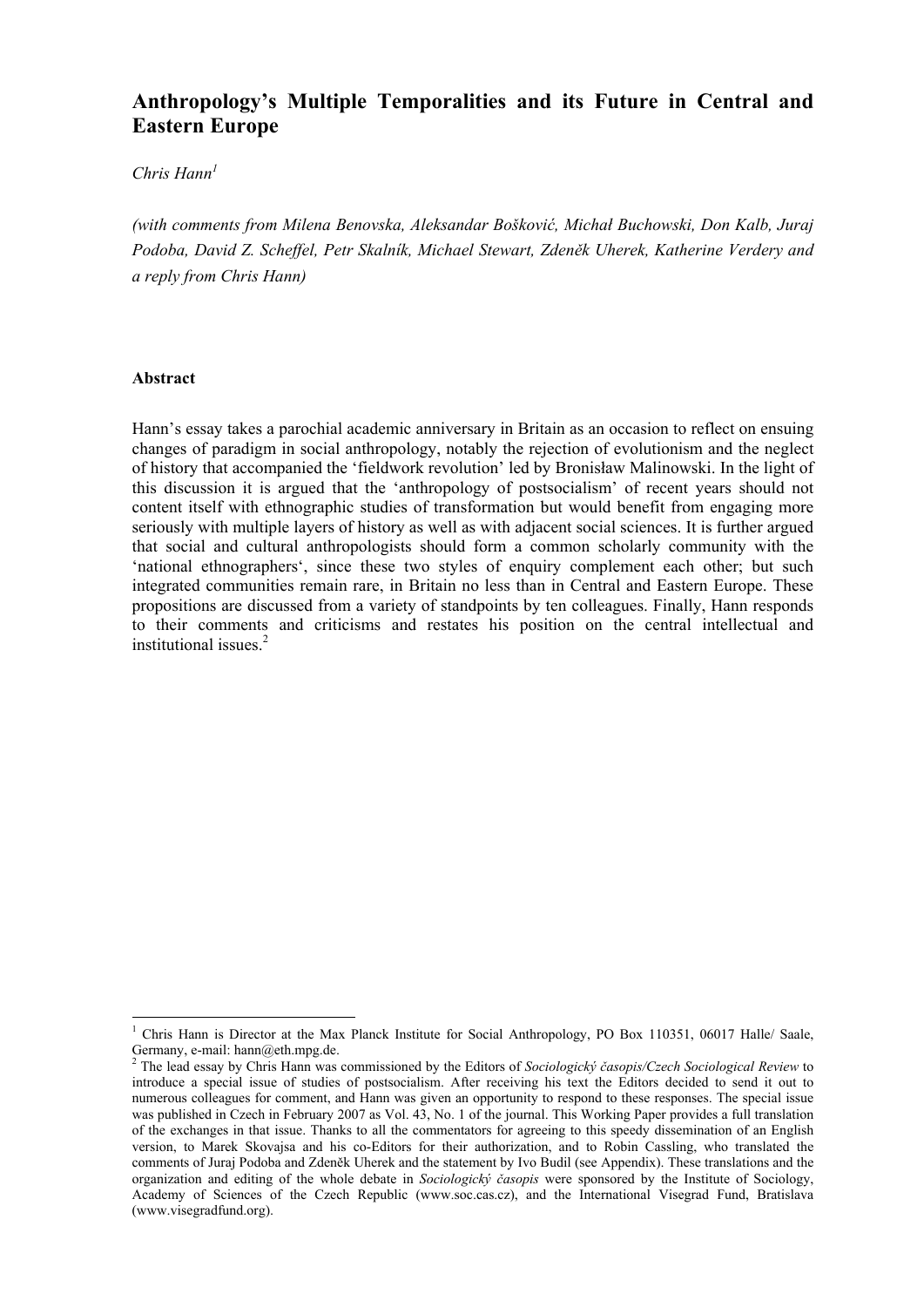A century has passed since James Frazer received an offer in 1907 from the University of Liverpool to take up the world's first university chair in social anthropology (Ackerman 1987: 207- 8). Frazer was the archetypal 'armchair anthropologist': an erudite classical scholar whose knowledge of obscure ethnographic details was encyclopedic. It stemmed almost entirely from books and the reports of travellers and missionaries. His anthropology, like that of the great majority of his contemporaries, was self-consciously evolutionist. Frazer's distinctive contribution, most famously in *The Golden Bough* (1890), lay in the field of belief and knowledge: he outlined a steady path of progression from magic to religion and then eventually to science. He would surely be astonished at the topics addressed by today's social anthropologists. As a scholar who took it for granted that the discipline was concerned with 'savages' and with the broad sweep of human history, he might be especially surprised that many anthropologists have become specialists in the analysis of social change as it unfolds before our eyes in the contemporary world.

**I** 

Studies of the postsocialist transformation of Eastern Europe of the kind presented in this special issue (of the *Czech Sociological Review*) provide a good illustration of how far anthropologists have come: their work is increasingly read by other social scientists in search of answers to puzzles left unresolved by the standard models of 'transition' in large disciplines such as economics, political science and sociology. It is not my task to discuss the papers in this special issue: they speak for themselves, and in any case some of the key themes are highlighted by the Editors in their introduction. Rather, I would like to use the open-ended invitation that has been extended to me to offer some general reflections on social anthropology's varying engagement with questions of history and evolution. I hope that these reflections will help to place the contributions collected here in a wider intellectual context. I shall argue that there will always be a need for fine-grained ethnographic observation; the need is especially great in times of major social change, when the insights of ethnographers may be especially valuable in complementing, re-shaping and occasionally correcting the paradigms used in other disciplines. So let me make it absolutely plain at the start: ethnographic studies of the recent transformations in the former socialist countries are indispensable. This is the major priority of my department at the Max Planck Institute for Social Anthropology in Halle.

But I also want to argue that good ethnography forms only one part of social anthropology. As the second decade of 'transition' draws to a close it is time that the anthropologists working in this region begin to take up temporalities other than the postsocialist present. At the very least this should mean paying careful attention to how socialist-era history has impacted on the most recent developments. It could also mean something more ambitious, e.g. assessing the significance of socialism in the long-term history of Eurasia. However history is brought in, this expansion of the temporal framework will raise crucial theoretical issues that have not yet been adequately faced by the ethnographers of transformation.

These thoughts lead me in the concluding section to pontificate about the relationship between social anthropology and certain neighbouring disciplines. The relationship to sociology is evidently strong in the Czech case (or else this special issue would never have come about). But I am more concerned with the relationship to the field of *etnologia*, *národopis*, *folklor* etc. Of course it is not my job to advise colleagues in other places how to design their institutes, appoint their staff and organize their seminars. Nonetheless I shall try to explain why, despite the anguish this stance causes to some of my closest friends in the region, I think that it is generally a mistake to attempt to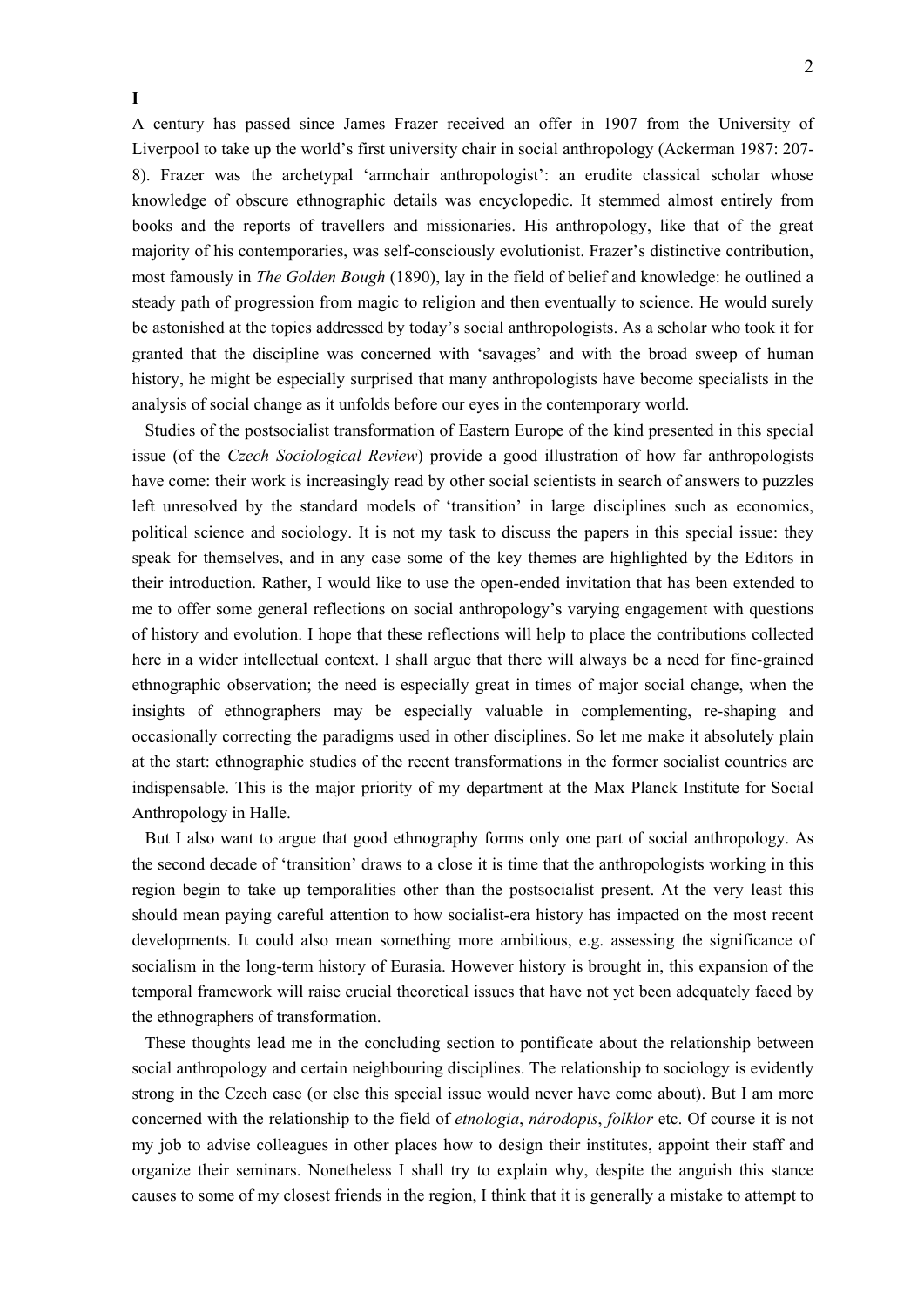create a separate discipline called social anthropology, as a rival and competitor to the established intellectual communities. A genuinely comparative and cosmopolitan anthropology department would be able to integrate colleagues working on contemporary transformations with those specialized in other periods of history, and the integration should be mutually beneficial.

#### **II**

The scholar who did most to displace the paradigm of James Frazer (which he discovered when still a student in Cracow) was Bronisław Malinowski (Jarvie 1964, Gellner 1995). Ernest Gellner has argued ingeniously that the shift towards synchronic analysis based on the observations of the fieldworker can best be explained with reference not only to Malinowski's rigorous training in the empirical philosophy of Ernest Mach but also in terms of his strong cultural identity as a Pole, i.e. a member of a nation which had not been treated kindly by the march of history (Gellner 1988). Of course Malinowski was not the first researcher to carry out fieldwork. Recent scholarship has drawn attention to deficits in his contributions and punctured some of his self-serving claims (Young 2004). As for the theoretical foundations of Malinowski's 'functionalism', since his death in 1942 they have hardly found any supporters. Despite these and other shortcomings, the work carried out in the Trobriand Islands between 1915 and 1918, painstakingly written up during the following two decades, set new standards of "close-up" analysis and inaugurated a "golden age" for the British school of social anthropology in the last decades of the British Empire (Kuper 1983).

This work was synchronic, in the sense that the published accounts were based solely on fieldwork carried out in a specific place at a specific time. In actual fact, as Michael Young's biography makes clear, Malinowski moved around quite a lot. He spent altogether about six months in the specific community of Omarakana on the island of Kiriwina, but he did not spell out the chronological details in his publications. He gave away precious little information concerning the administration of the colony, exceptionally well run by Assistant Resident Magistrate Raynor Bellamy, a medical doctor and graduate of Cambridge. Malinowski's Trobriand monographs were "out of time" (Thomas 1989) in the sense that he made no effort to place the micro-analysis in wider temporal frameworks. He condemned anthropologists' penchant for evolutionist speculation and 'conjectural history', but he did not replace it with any rigorous new temporality, e.g. by engaging with the consequences of colonialism, including Christian missions. Rather, the ideal undergirding the Malinowskian revolution was that, through the direct methods of field research, anthropologists could gain access to a timeless other, to an unsullied 'noble savage' or *Naturmensch*.

To his credit, Malinowski eventually realized the inadequacy of such accounts. In an Appendix to the last and richest of his Trobriand monographs (1935) he is critical of his failure to document the impact of the Europeans who preceded him in the region. By this time he was explicitly encouraging his students to study processes of 'social change'. This was a key element in his strategy to transform social anthropology from the study of exotic *Naturvölker* into a discipline that might provide useful advice to colonial administrators, and perhaps even for plantation mangers, and thereby attract funding as an applied social science. This can be viewed as a second revolution. Malinowski was certainly the key figure in opening up a remarkable phase of expansion for British social anthropology in the last decades of the Empire (Goody 1995).

Members of this school differed in the attention they paid to history. While some emphasized ongoing processes of transformation (e.g. Schapera 1947), others addressed the issue of change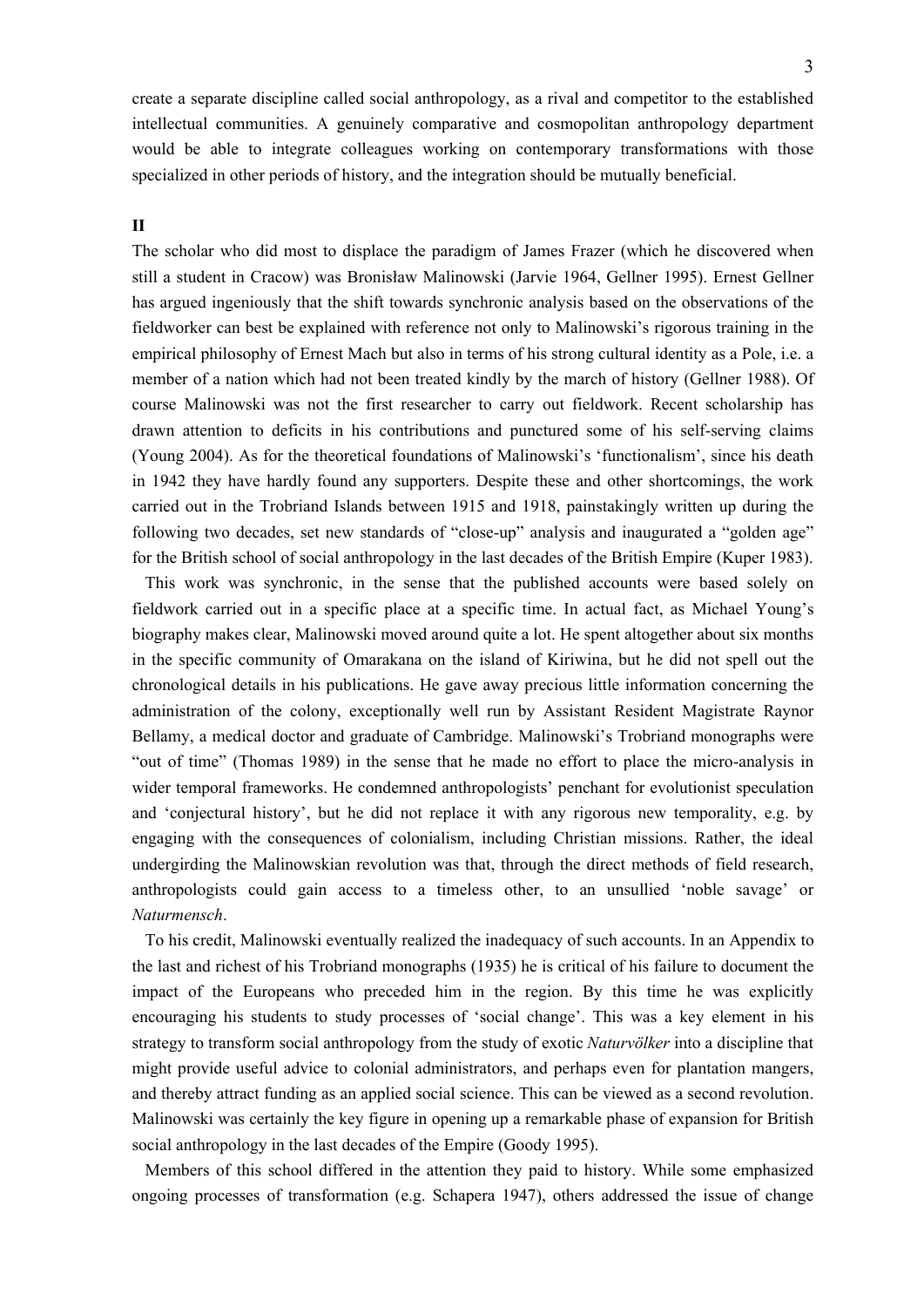only when undertaking a restudy of their original field site (e.g. Firth 1959). In general, though they soon began to replace Malinowski's 'functionalism' with more complex bodies of theory, the social anthropologists did not engage seriously with long-term history. Edmund Leach (1954) was famously critical of Edward Evans-Pritchard's (1940) 'equilibrium' analysis of the political system of the Nuer of the southern Sudan. His own account of the political systems of Highland Burma emphasized a dynamic oscillation between different models of polity. However, according to a later critic this 'pendulum' still lacked an adequate grounding in the long-term political economy of the region (Nugent 1982). Leach rejected this criticism and insisted that he had undertaken exhaustive archival research on top of his fieldwork. In most cases, however, the fieldworker never set foot in the archives. Fredrik Barth's celebrated work on Pathan political leadership (1959) could hardly be dismissed as a static or synchronic study, and theoretically it led him to develop his influential ideas concerning 'transactionalism'; but it failed to set the dynamic rivalries it documents in a context longer than the recollections of the informants (Meeker 1980).

More satisfactory forms of engagement with history have developed continuously since the demise of the European colonial empires. Unsurprisingly the rapprochement was pioneered in regions such as South Asia, where anthropologists could no longer afford to remain ignorant of the text-based scholarship of the Indologists (Cohn 1987). Many anthropologists working in Europe found themselves drawing intensively on the work of colleagues in history, though few went into the archives themselves (Davis 1977). At the same time numerous historians began to apply anthropological concepts in the course of micro-level enquiries constituting the new field of "historical anthropology" (e.g. Medick 1988). In recent years the entire field has been strongly influenced by debates over 'Orientalism' and new bodies of theory such as 'postcolonialism'. Widely admired works in the anthropological literature of recent years include Jean and John Comaroff on Southern Africa (1991) and Nicholas Thomas (1994) on the Pacific.

In summary it can be noted that the shift from armchair evolutionism to fieldwork-based synchronicism was not as dramatic as Malinowski liked to claim, not even in Britain. The new methods carried the danger that ethnographers would abstract from dissonant external elements and locate their object of study outside of real historical time. However, and this too was attributable to Malinowski's lead and success in fundraising, by the late colonial period most ethnographers began to build diachronic elements into their study. The extent to which they engage with history continues to vary greatly, as do theoretical paradigms. But what I wish to emphasize is that very few contemporary fieldworkers in social or cultural anthropology attempt to explain their data with reference to any form of evolutionist theory. Thus, while Bronisław Malinowski is generally viewed as the key founder of the modern British school, James Frazer epitomises the anthropology that was displaced; Frazer is no more than an obscure ancestor, of no contemporary relevance.

### **III**

In the field of postsocialist studies there is not as yet any body of theory comparable to postcolonialism. Some anthropologists working in postsocialist societies – including several contributors to this collection – have drawn on postcolonial theory.<sup>3</sup> But the main unifying feature of the work gathered here is that it is based on the primary hallmark of the modern discipline i.e. fieldwork. In line with general trends, some have carried out 'multi-sited ethnography' and the sites

<sup>&</sup>lt;sup>3</sup> See Verdery 2002 for a stimulating assessment of the possibilities. I have commented recently on tendencies that I consider undesirable (Hann 2005a).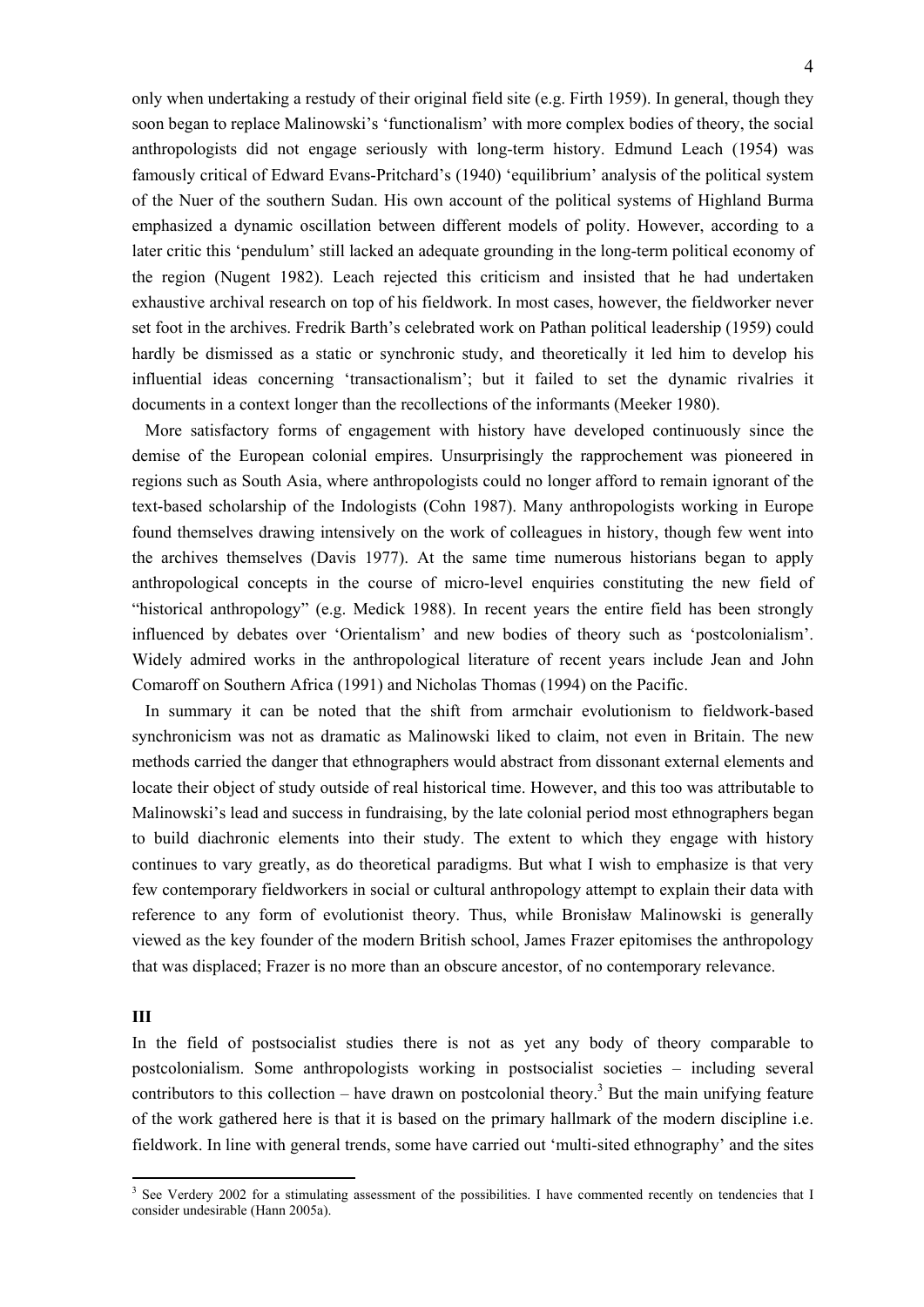include NGOs and government offices as well as the archetypal rural *Gemeinschaft* favored by earlier generations of fieldworkers. But the details of location are surely secondary. What matters is that the anthropologist is able, on the basis of close-up observations of social action, to complement other disciplines' accounts of what is actually unfolding in turbulent times. Fieldwork gives privileged access to social meanings and thereby to realize the goal of Weberian sociology. It enables the anthropologist to pinpoint the relative strength of various norms and values, and also the informal social networks which are often crucial to the strategies of almost all groups, 'losers' as well as 'winners'. In short, light is shed on invisible, tacit forms of knowledge, on beliefs and practices which can never be captured in the statistics of economics or even the most sensitive surveys of sociologists. All this is surely a crucial contribution. On the other hand, critics might argue, an astute investigative journalist might be able to do just as good a job. What, then, are the features of an anthropological approach, which distinguish it on the one hand from qualitatively oriented sociology and on the other from the *feuilletons*?

For me, the key to the answer lies in theoretical questions, which are best approached as questions of temporality. Let me explain this in two steps, first with regard to the past in the present, as this can be investigated by the fieldworker; and second, with regard to questions requiring more serious historical engagement and perhaps even an evolutionary perspective.

Like other species, humans live in time. We are alive in the present but, to a much greater extent than any other animal, we have expectations and aspirations concerning the future. These are influenced above all by the experiences we have had in the past, i.e. by our memories. The field of memory has itself been a major focus of inter-disciplinary scholarship in the postsocialist countries, above all because of the repression that distorted memory at both collective and more personal levels in the socialist era. Anthropologists have made major contributions to this literature (Watson 1994; Pine, Kaneff and Haukanes 2004). Commemoration of past events is constantly shaping our understanding of the present. While collective memory can also be explored through studies of school textbooks and public rituals, other levels require more sensitive probing of subjectivities that only intimate access through fieldwork can make possible. At the same time the narratives of informants must be placed alongside other sources, and they will not always find confirmation in the archives.

The general thrust of a good deal of the anthropological work on postsocialism is that some things change much more slowly than others: more precisely, that norms, values, mentalities etc. have a force capable of defying the intended logic of legislative or economic changes. This message comes through very strongly in the work of the Halle Focus Group on "Property Relations", which between 2000 and 2005 undertook a series of investigations of decollectivization (Hann 2005b). Others have shown the importance of continuities in cultural understandings of the person in the postsocialist factory (Dunn 2004). Even studies of highly ephemeral phenomena of the transition period, such as the soup-kitchens studied by Melissa Caldwell in Moscow, which ceased to exist shortly after her monograph was published (Caldwell 2004), are valuable in part for the light that they shed on cultural persistence. In general, anthropologists have pointed out a dissonance between the blueprints favored by policymakers, internal as well as external, and the intractable realities of postsocialist communities. To give an example for the Czech case, the late Ladislav Holý (1996) posited a contradiction between the goals of aggressive neoliberalism (as it was not yet called) and the deeply entrenched egalitarian solidarity of the great bulk of the Czech population.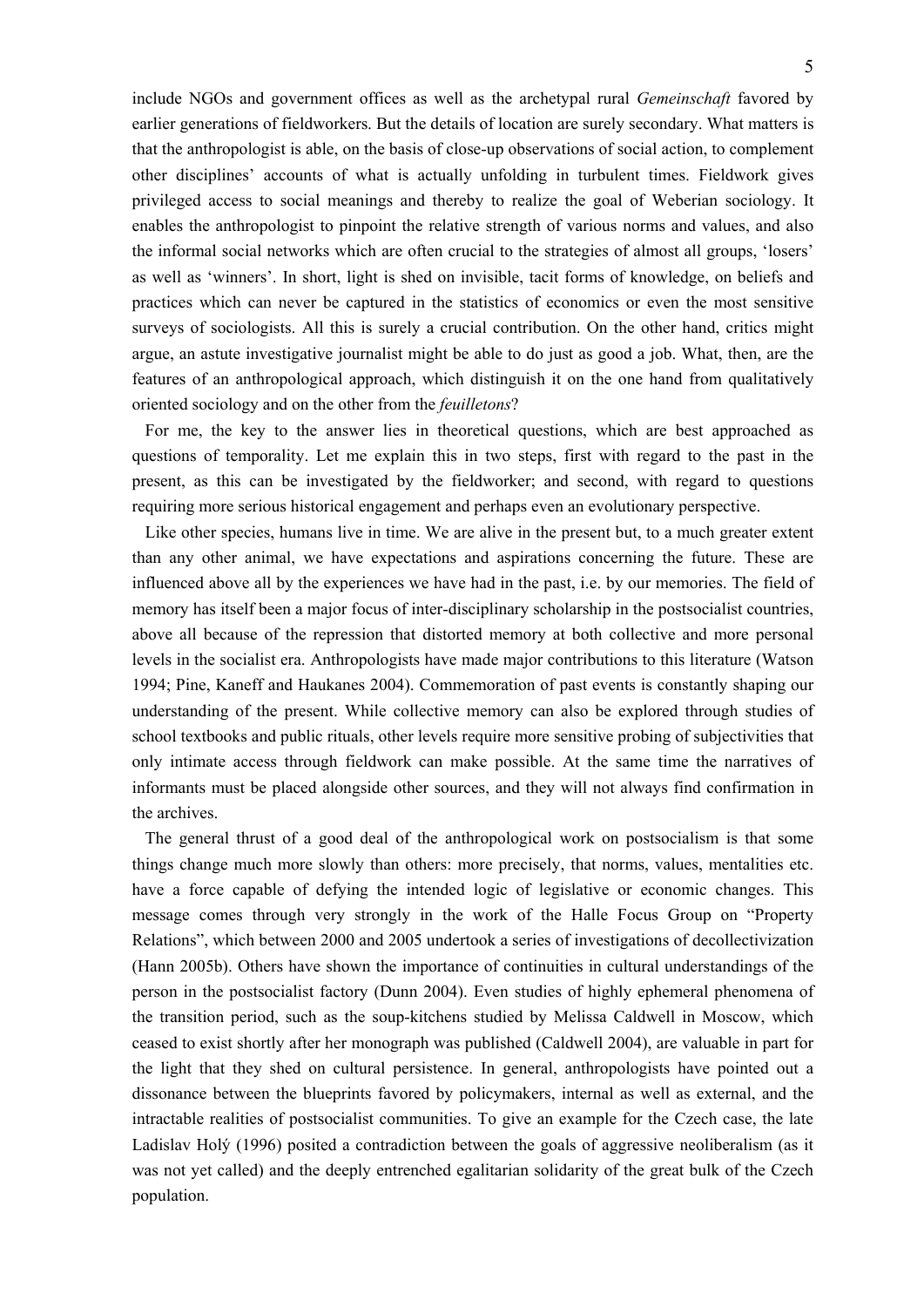Now, as every Czech reader knows better than I do, such arguments cannot be pushed too far. Were he alive today, Holý would be astonished by the changes that have taken place in a very short time. Anthropologists must also come to terms with rupture. Humans sometimes display the ability to come to terms with radical changes in every walk of life. They may assert transformation as the very essence of their new identity, as Joel Robbins has argued recently on the basis of his work among Melanesian Pentecostalists (2003). In the postsocialist case, too, anthropologists have been led by what Robbins calls the "continuity thinking" of the discipline to focus on elements which suggest a grafting on of the new to older cultural components; but Robbins argues that we must also take seriously what people assert when they tell us they wish reject everything to do with their past identities.

This warning is salutary: anthropology must be more than a 'science of continuity'. We know that Pentecostalism has made inroads in many postsocialist countries (Wanner 2003) and the point surely applies to other groups as well. Yet it is also true that many outcomes, at all levels, have been shaped by the kind of intangible continuities which Holý sought to analyze. Some aspects of the way in which born again Christians disseminate their gospel may be strongly shaped by networking practices that developed under socialism, even though the actors may be unaware of such similarities. The only way to test such possibilities is to make systematic enquiries about past arrangements. The possibility of change must be raised constantly, and continuity may often be the exception rather than the rule.

Obviously this research challenge is radically different from the goals of Malinowski as he wrote up his Trobriand monographs. There is no conceivable way of taking the 'transition' societies outside of time; the problem is how to formulate any analysis of lasting validity when the object of study is, by definition, in a condition that is the very opposite of equilibrium. We must learn from earlier debates and resist the temptation to assume that a new equilibrium position is within reach, perhaps just around the corner. The flux of postsocialist societies is merely a heightened form of the continuous process of change to be found in all forms of society; from this perspective the study of postsocialism highlights the need for more sophisticated models and methods for studying social change everywhere (Ellen 1994).

As a result of such work a good fieldworker, fluent in the local language, may eventually be able to speak with some authority about differential rates of change, even without any systematic historical work. On the other hand, claims about, say, the persistence of egalitarian values, recorded in the anthropologist's notebook *circa* 2000, will appear more plausible if they are born out by supporting data in the life-history narratives the anthropologist has collected. Of course the history narratives recorded in 2000 may differ radically from those that might have been told in 1989. The next step, to assist in interpreting the 'remembered histories' of informants, is to undertake some archival work, often digging deep into issues that might appear parochial but nonetheless shed light on more general processes of adaptation. The vagaries of record-taking in the socialist years might in turn make it desirable to consult other higher-level archives, or to supplement work in one region with further enquiries in another with a view to attaining a more balanced overall account. In short, many key problems of 'transition/transformation' lead ineluctably into historical research into the socialist period, both in the form of oral histories and systematic archival work.

I note in passing that some of the more satisfying accounts of postsocialist societies have come from scholars whose personal links to the subjects of their research date back to the socialist years (Verdery 2003, Creed 1998 Kideckel 1993, Lampland 1995). I do not mean to argue that only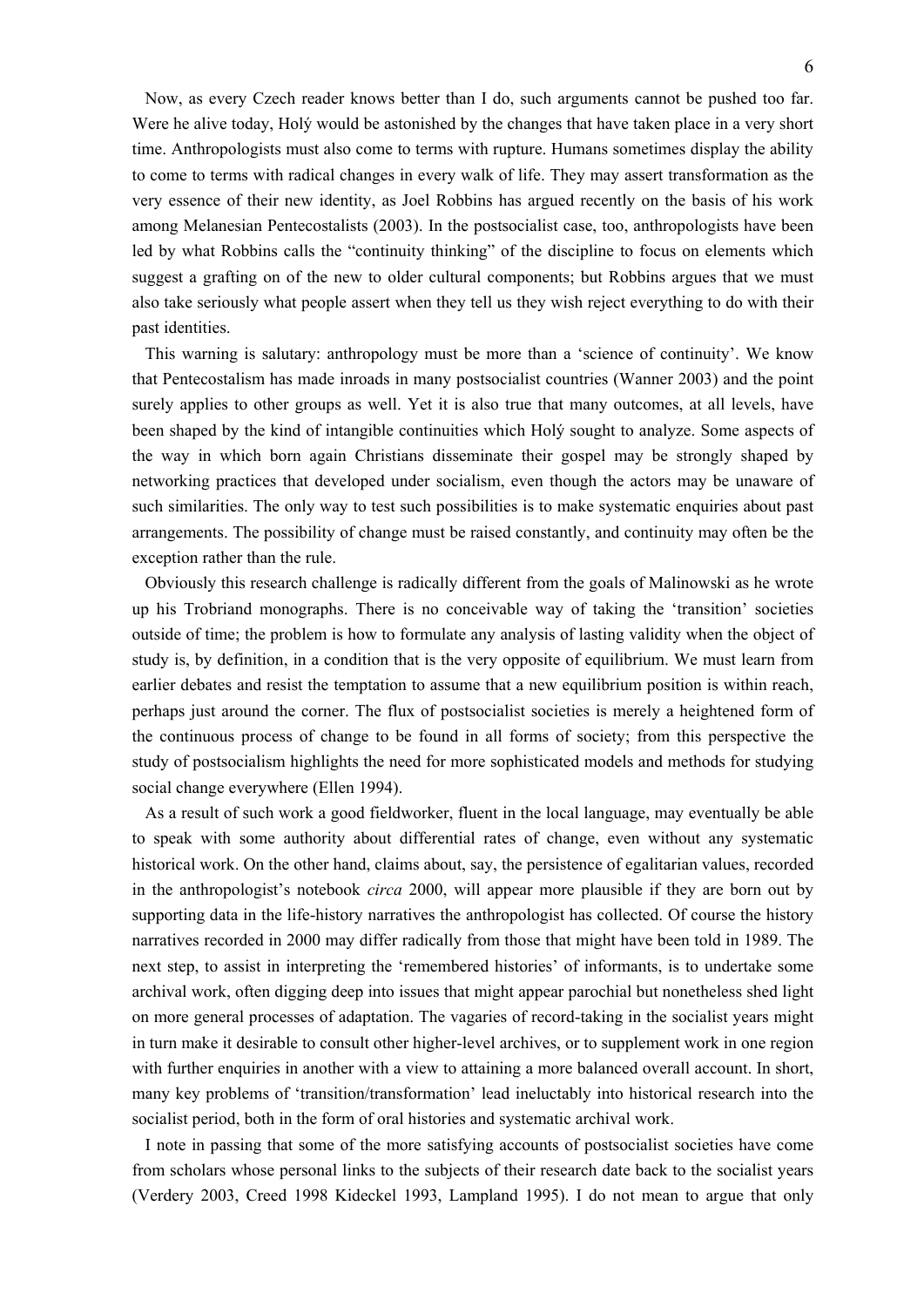ageing scholars of my generation are qualified to address postsocialist societies with the appropriate temporal depth! It is open to researchers of all ages to take oral history seriously and to engage explicitly with the abundant historical materials now available.

### **IV**

So far I have argued that anthropologists investigating postsocialist transformation should not content themselves with a 'presentist' perspective. While the deep assumptions of the discipline tend to presuppose continuity, the challenge facing us is to specify differential rates of change. This has implications for theory (e.g. concerning the utility of the concept of culture to indicate longterm rigidities in values and meaning-systems) but also for practice, as governments reform political, economic and legal institutions, and previous certainties, e.g. in the field of jobs and social security, are shattered.

Is it possible that postsocialism specialists might do more than make a nod to history? Might they even help to rescue the concept of evolution from the bogeyman status it presently enjoys in the eyes of most social and cultural anthropologists? James Frazer specialized in religion and was not known for his contributions to economic, political or legal anthropology. Yet like distinguished contemporaries in Germany (e.g. Eduard Hahn) he believed that religious beliefs could play a key role in economic and technical evolution. There is a fascinating lecture in *Psyche's Task* (1909) in which Frazer addresses the theme of property. His basic argument is that numerous apparently irrational practices and 'superstitions' have unintended consequences in terms of establishing property rights. Frazer's theory amounts to a whimsical liberal teleology: human institutions have evolved progressively as a result of cumulative experiments by 'savages'. However, later fieldworkers provided supportive illustrations of his basic functionalist point, e.g. Raymond Firth's demonstration of the economic logic which lay behind the power of a Tikopia chief to impose a ban (*taboo*) on the harvesting of coconuts at particular times (1939).

Now, while many scholars have viewed socialist ideology as superstition, I think few would wish to interpret the property changes introduced by socialist powerholders in the twentieth century as a further stage in benign evolutionary processes of variation and competition. The consequences of these beliefs were economically disastrous as well as emotionally and socially destructive. The costs in terms of lives lost as a result of rural revolutions in the USSR and China were enormous. The later consolidation of collective farms, state farms and people's communes may have secured relatively high living standards for the rural population and more security than generally found in non-socialist countries at comparable levels of economic development (Hann et al 2003). But this cannot blind us to the traumas of the socialist property revolution, nor to the high costs of unscrambling socialist property regimes after 1990.

What, then, can we learn from anthropological work on rural decollectivization? The most fundamental point to emerge from our studies is the importance of history. For example, the degree and style of implementing collectivization varied considerably even within Central and Eastern Europe. This helps us to understand why the entrepreneurial propensity of Hungarian villagers, many of whom had adapted successfully to the economic reforms of 'market socialism' after 1968, was significantly greater than in neighbouring countries, where more orthodox socialist models had been imposed and little room left for individual initiative. If we broaden the comparative framework we can recognize a contrast between Central and Eastern Europe as a whole and the former Soviet world. In the former, the ideas and practices of private property were more or less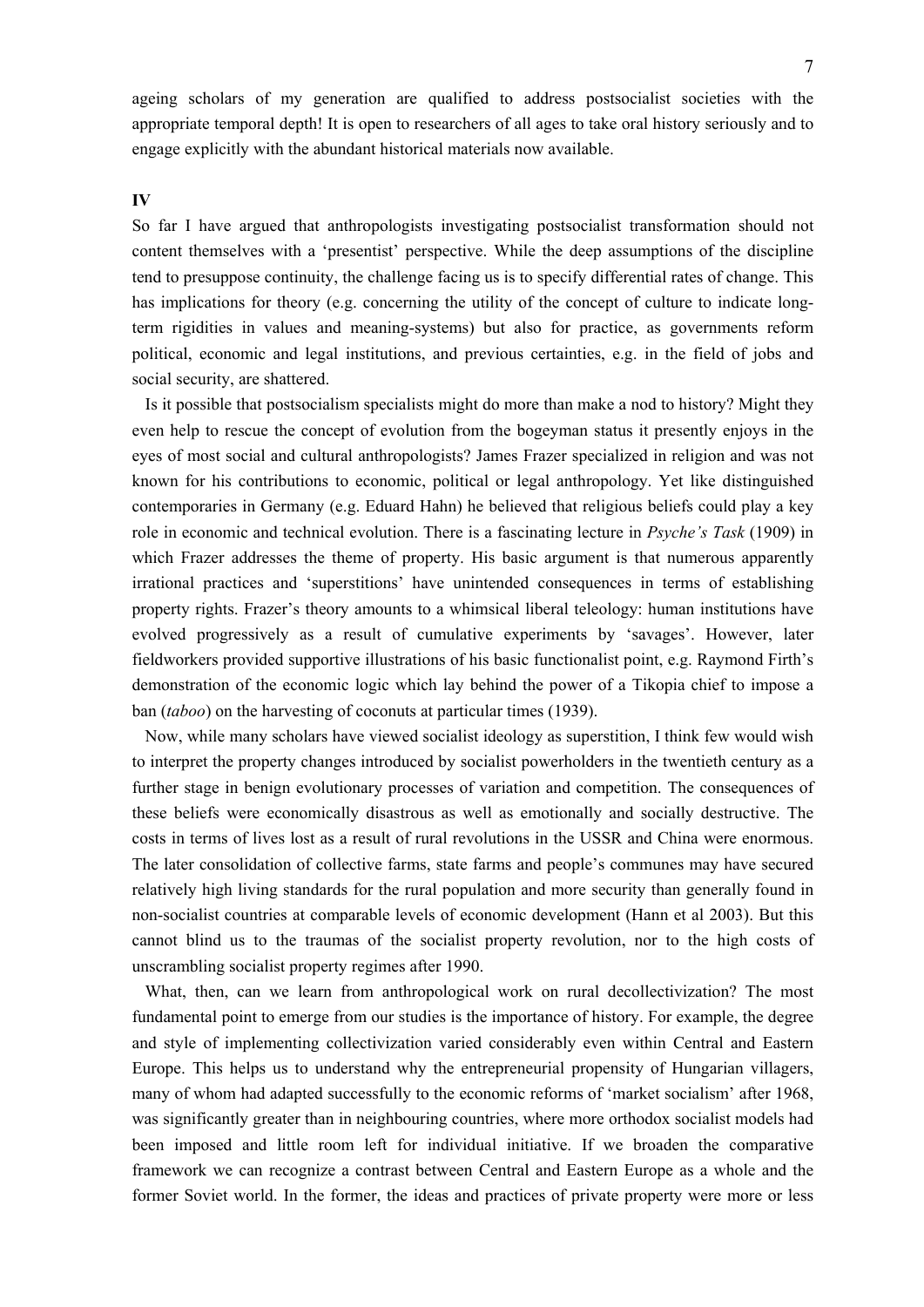well established before the imposition of socialist rule. In Russia, however, the penetration of market mechanisms and private property was more limited (Kingston-Mann 1999); this helps to explain why so few Russian villagers have taken advantage of the possibility of becoming independent *fermery*. China, with its long history of petty capitalism, is in many respects closer to Central Europe than to Russia. Such historical contrasts across the Eurasian landmass can help us to understand the very different paths followed in the era of 'decollectivization' – and also to recognize that boundaries we have long naturalized, including the 'continental' divide between Europe and Asia, are the highly contingent product of relatively recent developments (Hann 2006).

In short, by starting with 'remembered history' in the field, linking this to archival analysis, and joining forces with historians such as Esther Kingston-Mann, anthropologists can contribute much more to an understanding of postsocialist societies than would be possible if they confined their attention to the documentation of behavior in the present. The institution of property is a good example of the need to consider theories of long term change and the relevance of evolutionary theory. Moreover the evidence gathered in situations of complex transformation can shed light on some of the fundamental assumptions of contemporary evolutionist work. For example our researchers have shown that considerations of envy as well as ideals of fairness and practices of reciprocity and mutual aid are all abundantly evident in rural Russia (Heady and Miller 2006). To study this interplay as it unfolds through the strategies of 'flesh-and-blood' actors is more demanding than the conduct of experimental games with one's students, or the replication of such games in the field. Those currently engaged in theorizing the evolutionary significance of cooperation, reciprocity and altruism could learn much from engaging with the actual, historically evolved complexities that form the principal subject matter of the anthropologist.

### **V**

The discipline whose contours I have outlined so briefly in the preceding sections is thus a peculiar hybrid, forever moving between 'snapshot' ethnography and world history, occasionally still dabbling in debates about the evolution of the species, while at the same time researching highly localized details of custom with the enthusiasm of amateur *národopisci*. Fieldwork was the chief characteristic of twentieth century social anthropology, and its virtues have been abundantly demonstrated in the contribution that anthropologists have made to studies of postsocialist transformation. But I have argued above that even studies of self-evidently ephemeral moments in world history will be most instructive when they engage at some level with issues of continuity and discontinuity and therefore make some use of historical methods; all subjects of the fieldworker in the present, including of course the 'presentist' Roma on whom Skupnik reports in this issue, have their unique human brains, containing memories that shape both their present behaviour and future expectations.

If social anthropology is a hybrid or chameleon discipline, where does it belong in the wider academic division of labour? Modern universities typically have a clear line of demarcation between faculties of social science and faculties of history, while questions pertaining to human brains are dealt with by yet other specialists. The problem is posed with peculiar force in those former socialist countries of Central and Eastern Europe, in which no discipline closely resembling social anthropology was recognized. Rather, the field was dominated by 'national ethnography' (Hofer 1968), sometimes known as ethnology, and subsuming subjects such as folklore and material culture. The general focus was on one's own nation; although much of this scholarship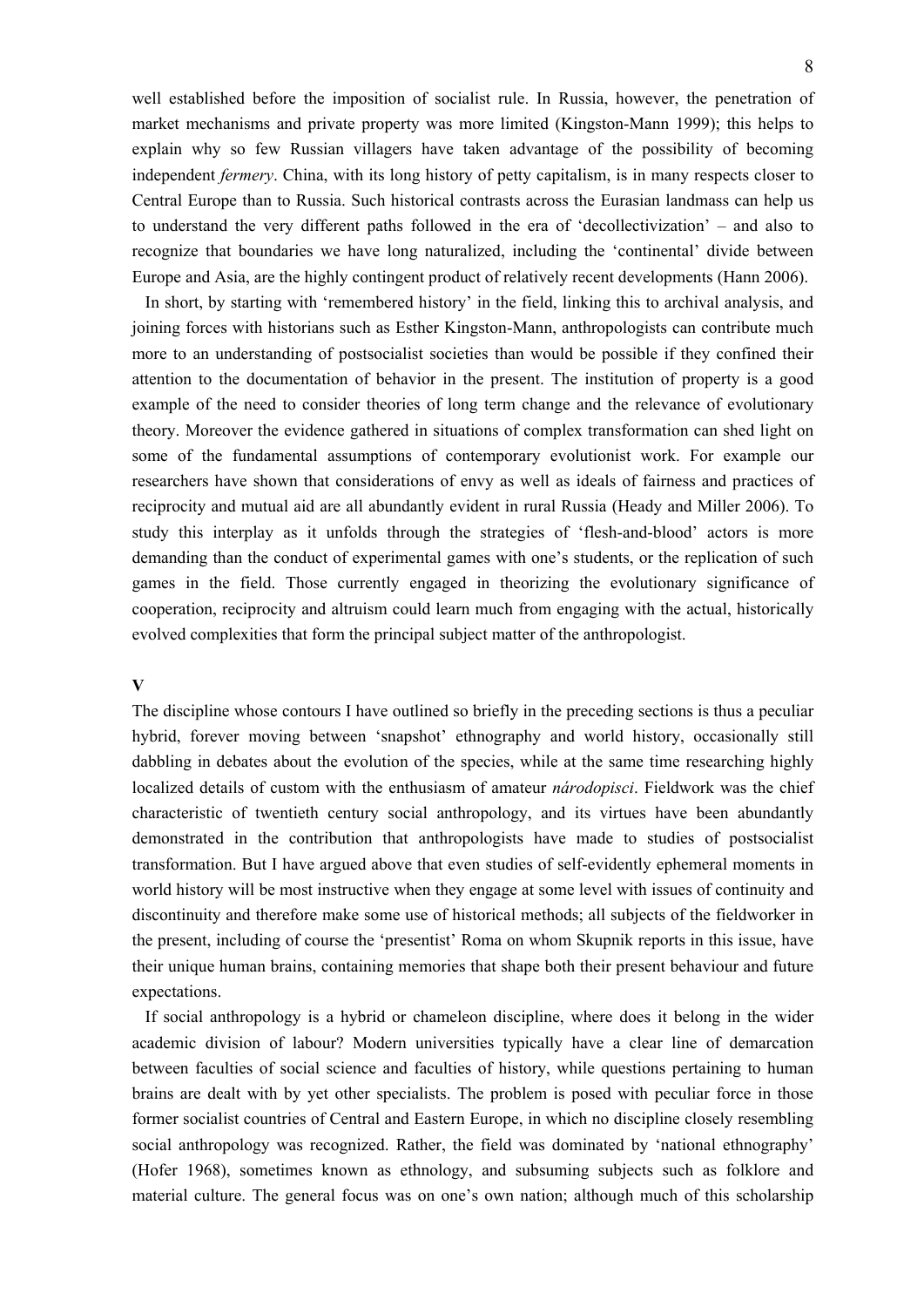was concerned with local and regional variations, the 'native ethnographers' were also, sometimes consciously, caught up in their respective national movements. Their dominant temporal mode was determined by this political context: the ethnographers' mission was, above all, to document the culture of the peasants, in the conviction that among them one could find, in unsullied preindustrial settings, the essential traits of the nation. The subject was located in a Faculty of History and, alongside history, training also emphasized philology.

The broad contrasts between *Volkskunde*, nation-centred anthropology, in Eastern Europe, and *Völkerkunde*, comparative enquiries carried out by anthropologists from those Western European states that established overseas empires, have long been recognized (Stocking 1982). However, relatively little attention has been paid to the remarkable persistence of the nation-centred tradition in the era of Marxist-Leninist socialism, in which one might have expected that the ostensible ideology would have prescribed quite different approaches (Hann, Sárkány and Skalník 2005). Some changes and innovations occurred in socialist-era *národopis*, e.g. some ethnographers began to analyze the rural population as a highly stratified group or class; but many preferred to shy away from contemporary studies (even after it became possible politically to conduct research in the socialist countryside) and to continue working with the dominant temporality of their pre-socialist predecessors (Kuti 2005). The discipline was typically located in a Faculty of History, where it had been traditionally, but even for the distant past the engagement with concrete processes of social change was often very limited. The bias was completely different from the synchronic bias which I have noted above as characteristic of twentieth century social anthropology, but from the perspective I wish to defend it was no less impoverishing.

It would have been very surprising if those dissatisfied with the old nation-centered paradigm and attracted by western currents in cultural or social anthropology had not sought to exploit the opportunities of postsocialist reconstruction to establish a new discipline on the local intellectual landscape. Of course it was unrealistic to imagine that the old ethnographers would simply vacate the stage, and besides their national mission was now once again highly relevant. Therefore the natural inclination was to seek new alliances, e.g. with sociology, cultural studies and media studies, and to "struggle" (Skalník 2002) to introduce social anthropology as a new subject on the curriculum. The institutional consequences have been extremely diverse, e.g. within Hungary, which is the country I know best (Hann, forthcoming). After a decade and a half of often chaotic experimentation there is still little sign of stable structures emerging and anthropology's future is uncertain.

Some of my good friends in countries such as the Czech Republic question my implicit premise of a unified 'anthropological field'. I am sympathetic to those trying hard to raise the profile of social anthropology as a discipline in its own right (especially when their biography reveals them to have suffered unjustly under socialism); but I cannot support them. Why this lack of solidarity with those who belong to my own professional tribe and wish to expand its territory? As a card-carrying social anthropologist whose first fieldwork projects were based in Hungary and Poland, it now seems to me retrospectively that I was both arrogant and naïve in supposing that I could break new ground by carrying out long-term fieldwork in the Malinowskian mode in eastern European villages. I assumed (and later taught students in Cambridge) that the 'anthropology of Europe' began in the late 1940s, when Evans-Pritchard allowed Julian Pitt Rivers and Paul Stirling to study rural communities in Andalusia and Anatolia respectively. The works of these scholars (Pitt-Rivers 1954 and Stirling 1965) and comparisons with other parts of the world were certainly important for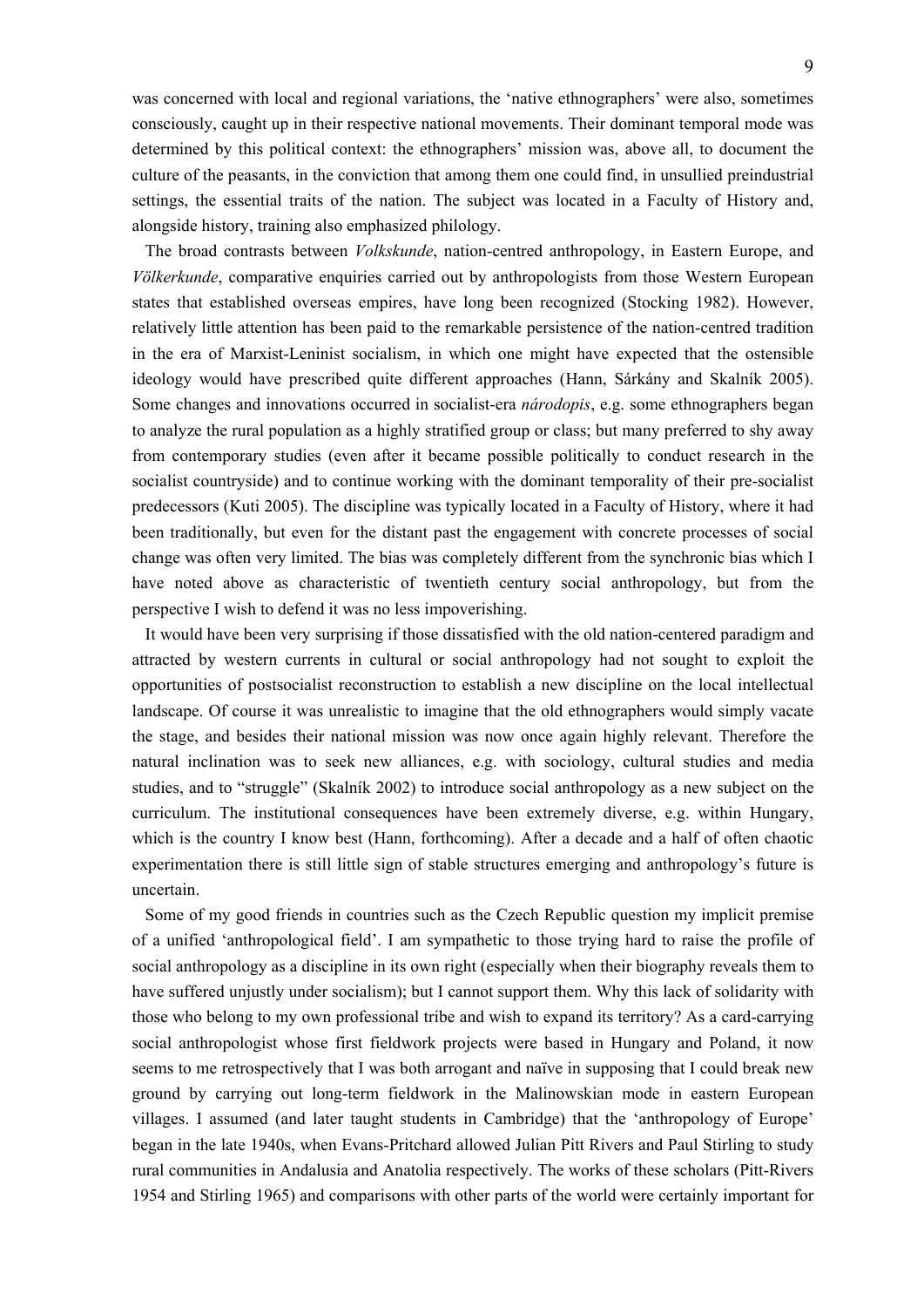my investigations of 'the transformation of peasantry'. But in retrospect I feel I should have invested much more time than I did in evaluating the results of the contributions of the 'national ethnographers'. My study was by no means at the synchronic extreme: it reached back into the first decades of socialism and even earlier, but in a very limited way. Recent work on the same region of the Great Hungarian Plain by the ethnographer Antal Juhász (1997) has opened my eyes to the richness of the historical data that I might have brought to bear on my project.

I used to justify my focus on the present with the argument that the Hungarian *néprajzosok* were not politically free to document those aspects of social transformation that interested me most, e.g. concerning the functioning of cooperatives and 'democratic centralism' in the political sphere. This defence is specious in the free conditions prevailing today but even in the 1970s it was rather disingenuous. At any rate in the case of Hungary, many 'national ethnographers' were by this time themselves actively researching social change (admittedly not through extended individual fieldwork in the manner of Malinowski) following the imposition of collectivization (Bodrogi 1978). Mihály Sárkány was one of the key participants in this work, and he has recently headed a major restudy of the same village in Northern Hungary, in order to assess the impact of postsocialist changes. We have found it fascinating to compare and contrast our data from different parts of the countryside (Hann and Sárkány 2005). At the same time, Sárkány teaches courses in Budapest on Africa, where he has fieldwork experience, on economic anthropology and on theory and method in social anthropology. He is, admittedly, an exceptional figure among Hungarian *néprajzosok*. Yet he has spent his entire career promoting wider social anthropological agendas *within* the institutional framework of *néprajz*. So long as this is possible, in other words so long as multiple spatial and temporal frameworks can be adopted within the established discipline, I can see no justification for importing a 'new' subject from the West.<sup>4</sup>

As far as I can judge from the literature which comes my way, there is increasing common ground between the social anthropologists and the *národopisci* or *néprajzosok*, in terms of the subjects they address and the methods they employ. Certainly the social anthropologists offer more than synchronic snapshots, while the national ethnographers are no longer so fixated on their 'traditional peasantry'. Greater temporal promiscuity in both camps might be mutually beneficial. But to the extent that the evolved professional identities should persist as distinct intellectual communities, I suggest that the ethnographers and socio-cultural anthropologists should form their own clusters within a single department or institute. Those working on questions of contemporary transformation should not be afraid to present their results to seminars dominated by an 'old guard'. Synergies would be further enhanced if the latter could also be persuaded to attend talks by those conducting research abroad, and if foreign researchers were invited to present the results of their studies on one's own people. I do not underestimate the difficulties involved. I recognize that some of those investigating transformation will continue to look to sociologists and political scientists for their theoretical inspiration and consider an investment in history and philology to be time wasted. On the other hand I can understand that some representatives of national ethnography fear that their discipline will simply disappear if they do not resist what they perceive to be the juggernaut of *cultural anthropology*. But in the type of department I have in mind sub-groups with a *Volkskunde* orientation would continue to operate, alongside other sub-groups. This is not fantasy: in a number

<sup>&</sup>lt;sup>4</sup> I am aware that such 'duplication' has been accomplished with some success in certain Scandinavian countries. In a sense the duplication has been present since the nineteenth century in the German-speaking countries, where there is to the present day little mixing of *Ethnologie* (*Völkerkunde*) and the *Volkskunde* stream (nowadays labeled *europäische Ethnologie*, *empirische Kulturwissenschaft* etc.).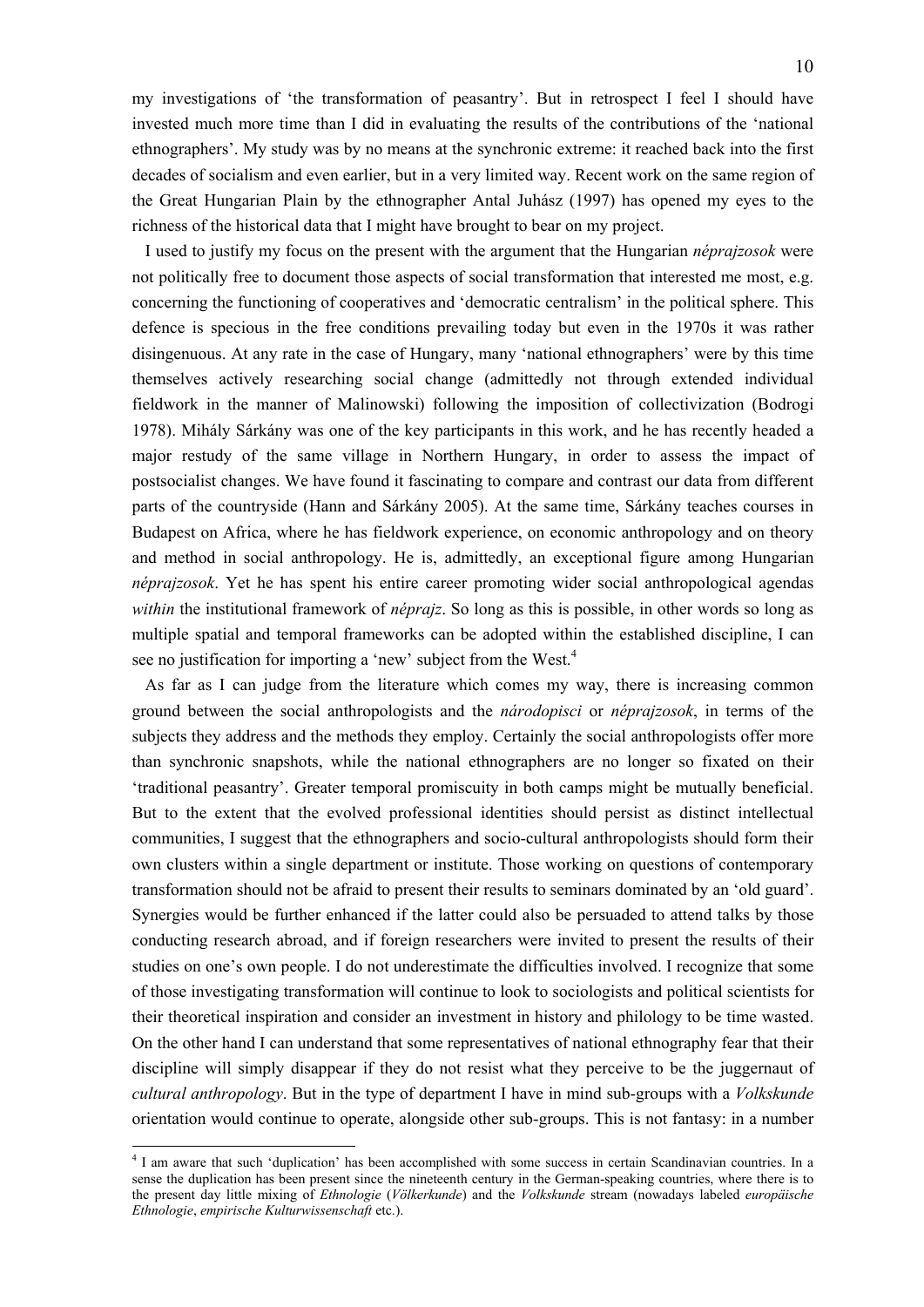of places, e.g. in Poland, old established departments have changed their names by adding 'and cultural anthropology', and I believe real progress is being made toward the sort of consortium I have tried to indicate here.

Let me conclude by going one step further. I am arguing that the expertise of the 'native ethnographer' on his/her home society, rather than inhibiting the generalizing comparative perspective of more 'cosmopolitan' styles of anthropology, can provide a base or bedrock for scholars with those further objectives. A cosmopolitan department of anthropology can benefit from having such strong local roots. From this point of view it is the British student of social anthropology who is in the less fortunate position, when compared with students in the Czech Republic or Hungary. For example, the study of folklore hardly exists as an established academic field in Britain, and the only way to study the preindustrial rural population is to enroll for courses in social and economic history. In short, British anthropology students have little or no opportunity to engage with their own traditions. In my view they would benefit from a plurality of spatial and temporal perspectives, and this should include at least some minimal level of engagement with the social evolution of their own country. This would help to promote a vision of anthropology as a mature synthesis of *Volkskunde* and *Völkerkunde*, neither the celebration of our own people nor an obsession with 'the other', but rather a social science distinguishing itself from sociology (not to mention cultural studies, media studies etc.) not only on the basis of its methods but also its uniquely broad temporal and spatial range.

# **Anthropology and Related Disciplines: the view from Bulgaria**

*Milena Benovska<sup>5</sup>*

<u>.</u>

The social changes that have taken place in the years of postsocialist transformation have been a dramatic challenge to the undramatic life of an academic scholar, particularly when he/she has been a part of it. As in other countries, it has stimulated a resolute reorientation of Bulgarian ethnologists/ethnographers and folklorists from the hermetic and hermeneutic study of own 'traditions' towards the analysis of postsocialist everyday life (Ivanova 1998; Elchinova 2007). This reorientation has not been all-encompassing but it has been lending face to efforts at innovative research. My professional development since 1976 in three different academic institutions has given me a relatively comprehensive view of academic life in Bulgaria, allowing the possibility of offering a parallel to Chris Hann's deliberations. I shall offer a viewpoint to his article confined only to questions connected with my professional competence. Quoted at the beginning of each of the three deliberations are key theses of the article to which my commentary has been addressed.

 $<sup>5</sup>$  Milena Benovska is a professor of ethnology at the New Bulgarian University (Sofia) and a senior research fellow at the</sup> Ethnographic Institute and Museum (Bulgarian Academy of Sciences – Sofia). Since the 1990s, her main field of research interest is the study of postsocialist and socialist everyday life in Bulgaria. She is a member of the executive committee of the International Association of Southeast European Anthropology; a member of the editorial board of *Ethnologia Balkanica* and a member of the editorial board of *Balgarska etnologia (Bulgarian Ethnology)*. Prof. Dr. Milena Benovska, New Bulgarian University, Department History of Culture, Montevideo 21 Str., corpus 2d, office 613, tel. (+3592) 8110 613; e-mail: mbenovska@yahoo.com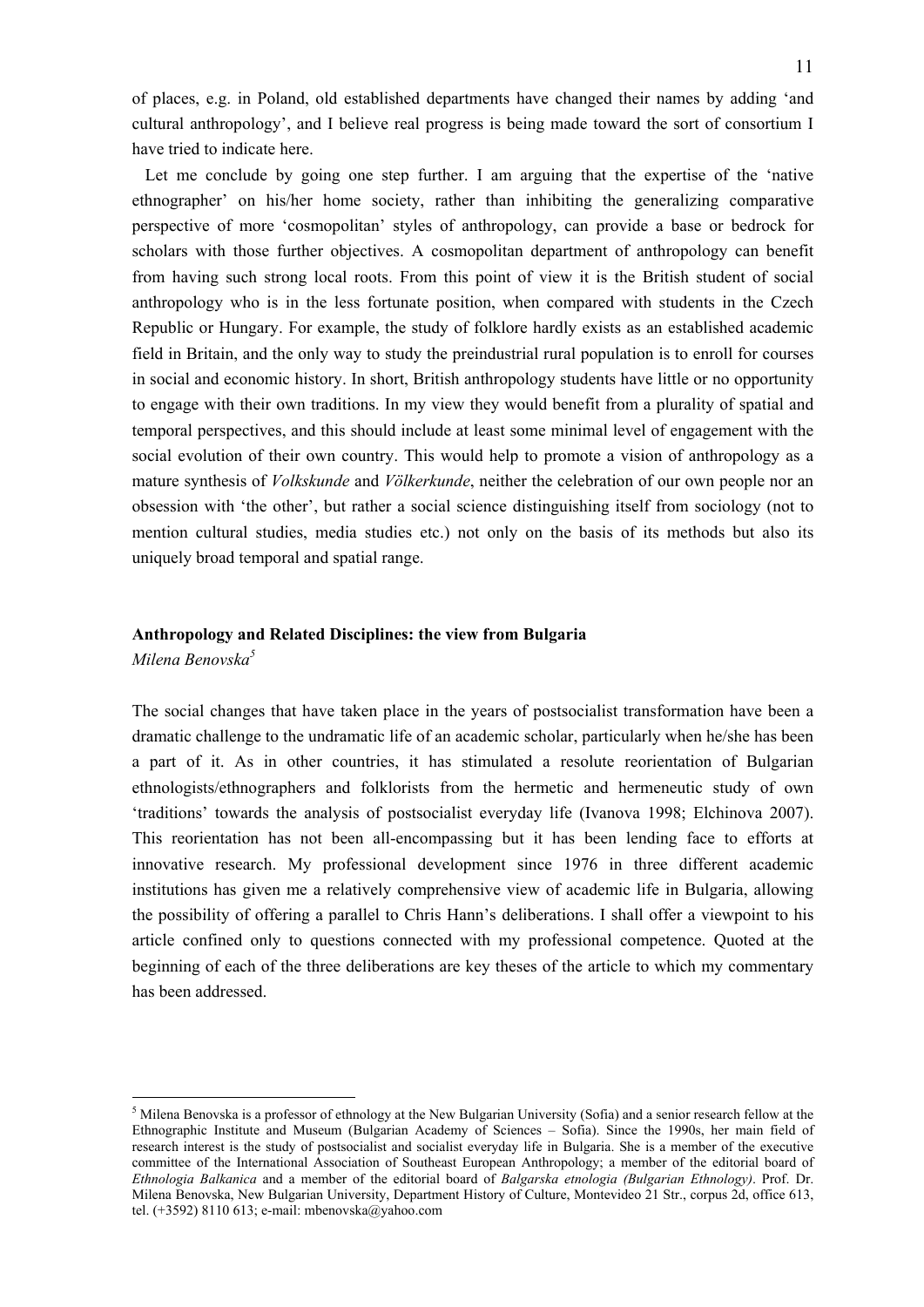*1. "Ethnographic studies of the recent transformations in the former socialist countries are indispensable".* 

In support of this statement I can add a great number of arguments from the point of view of an insider. Insofar, however, as this thesis is not seriously challenged, I shall focus on the question of the study of socialism and its heritage.

*2. "Assessing the significance of socialism in the long-term history of Eurasia"* and considering the suitable methodological tools for the achievement of this goal, it is noteworthy that Chris Hann, one of the pioneers of the anthropology of socialism during that period itself (Hann 1980; Hann 1985), now puts forward its study in connection with and depending on the anthropological investigation of postsocialism. My own interest in socialism came into being in the wake of my work on a book dedicated to the postsocialist transformation (Benovska-Sabkova 2001). Viewed from a specific Bulgarian perspective, the anthropological study of socialism could, however, have an importance of its own, prompted by the agenda of society today. Bulgarian society has been deeply split in the assessment of that age. Large groups of 'losers' of the 'neo-liberal transition', are in an irreconcilable conflict with another group of people, which is no less numerous, that have endured suffering or loss under socialism or who appraise their postsocialist present as successful. The painstaking and unbiased scrutiny of the socialist past, armed with specific anthropological methods, could give grounds for a better understanding of the epoch, and, hence – for a convergence to a common view about it.

Obviously, the investigation of socialism at the end of the second decade after the collapse of the Berlin Wall could not apply the same methods used by anthropologists while studying the system 'live'. In his article, Chris Hann suggests that *the memory* of socialism be studied, with all possible precautions as to the deformations to which it has been subjected. The following are the basic methods suggested: fieldwork in the form of autobiographical narratives combined with the study of archival sources. This combination of methods has been applied in Bulgaria since the 1990s, not only in connection with the ethnological study of the legacy of socialism (Benovska-Sabkova 1995 Petrov 1998; Dobreva 1997), but also in the wider process of revising methods in other social sciences and in the humanities: history, sociology, cultural studies (see for example Koleva 2000). The interest in these methodological instruments has been associated with the impact of 'historical anthropology', which infiltrated Bulgaria (as well as Serbia/former Yugoslavia), mostly via Austria, initially by way of authors like Michael Mitterauer, Karl Kaser and later Gert Dressel. Worth mentioning as an illustration is the eloquent formula *Between the Archives and the Field*, which has served as the title of the published results of a Serbian-Austrian project in the field of historical anthropology (Jovanovic, Kaser and Naumovic 1999). A special role has been played by the Bulgarian journal *Balkanistic Forum*, which during the past 15 years has been popularising the works of these Austrian authors and the writings of their fellows from different Balkan countries.

As Chris Hann mentions, information drawn from autobiographies often differs from that acquired in archive studies. My own experience has borne this out. This, however, is not a setback for the method. What has to be anticipated from the comparison of the archive data with those, collected from autobiographies is complementarity rather than supplementarity. If the two are compared as two different types of narratives, the scholar is bound to note the different intentions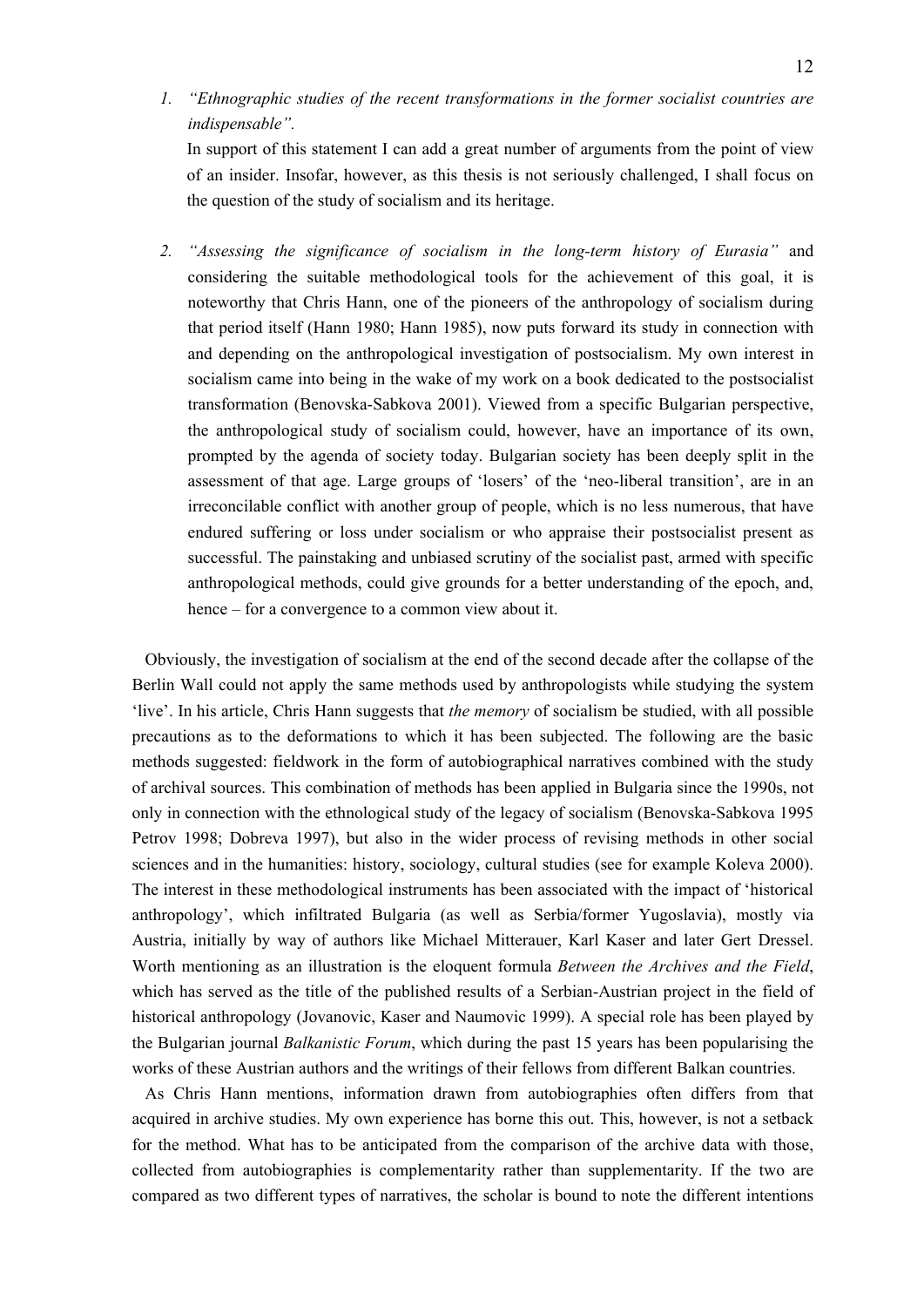of their authors. The state archives are a state institution and it is one of their functions to exercise power through the knowledge preserved in them. This, however, makes it possible to mutually enrich and verify memory expressed in oral narratives and the knowledge hidden in the dusty archive depositories. It is not insignificant, however, what type of archive sources are being studied. Sources that inform on the actions of the central authority under socialism are no doubt necessary. They are, however, of priority interest to historians, and, at the same time, are insufficient when we take an interest in the everyday life of the people. Personal archives, those of enterprises or agricultural cooperatives (where informants have worked), or a non-standard source like 'citizens' complaints' (hard to access and in a poor state in Bulgaria), all present unsuspected viewpoints on the events of 'lived history'. Written autobiographies and memoirs (published and unpublished) reflecting the age of socialism are no doubt also valuable sources, notwithstanding the fact that Bulgaria is not among the countries in which the writing of autobiographies is a mass or established tradition. Thereby it becomes possible to come closer to a certain definition of the study of the everyday culture as "history from below" (Maus 1946: 351-358).

This is not, actually, 'a nod to history', because history in its classical form usually has little interest in the petty concerns of 'little people'. What has been learned from the written sources adds further details to the knowledge invested in the autobiographical narratives as well as contributing to redressing the indubitable subjectivity of the latter. The better understanding of processes under socialism also contributes to the better orientation in postsocialist complexities. In the final count, this intellectual effort takes us closer to penetrating into the intricate intertwinings and coexistence of drastic social changes and long-term continuity.

*3. "I think that it is generally a mistake to attempt to create a separate discipline called social anthropology* [in Central and Eastern Europe – M.B.], *as a rival and competitor to the established intellectual communities. A genuinely comparative and cosmopolitan anthropology department would be able to integrate colleagues working on contemporary transformations with those specialized in other periods of history, and the integration should be mutually beneficial.* [….] *I can see no justification for importing a 'new' subject from the West.* […] *I am arguing that the expertise of the 'native ethnographer on his/her home society, rather than inhibiting the generalizing perspective of more 'cosmopolitan' styles, can provide a base or bedrock for scholars with those further objectives. A cosmopolitan department of anthropology can benefit from having such strong local roots".* 

Unlike in the Czech Republic, Hungary and Poland (Hann, Sárkány and Skalník 2005), no tradition developed in Bulgaria of investigating 'exotic cultures' in the period prior to the establishment of socialism. Probably precisely for this reason, the quoted hypothesis of Chris Hann comes considerably closer to the existing picture in Bulgaria. By the way, the difference between the above-mentioned countries and Russia has also to be pointed out. The pre-revolutionary paradigm of studying 'exotic' societies (including regions, far away from the multinational Russian Empire) was inherited and continued by Soviet academic practice. That is why the almost automatic change in the names of ethnographic institutes and departments soon after the disintegration of the Soviet Union in the early 1990s and their renaming in institutes of "Anthropology and Ethnology" was justified and corresponded to academic practice.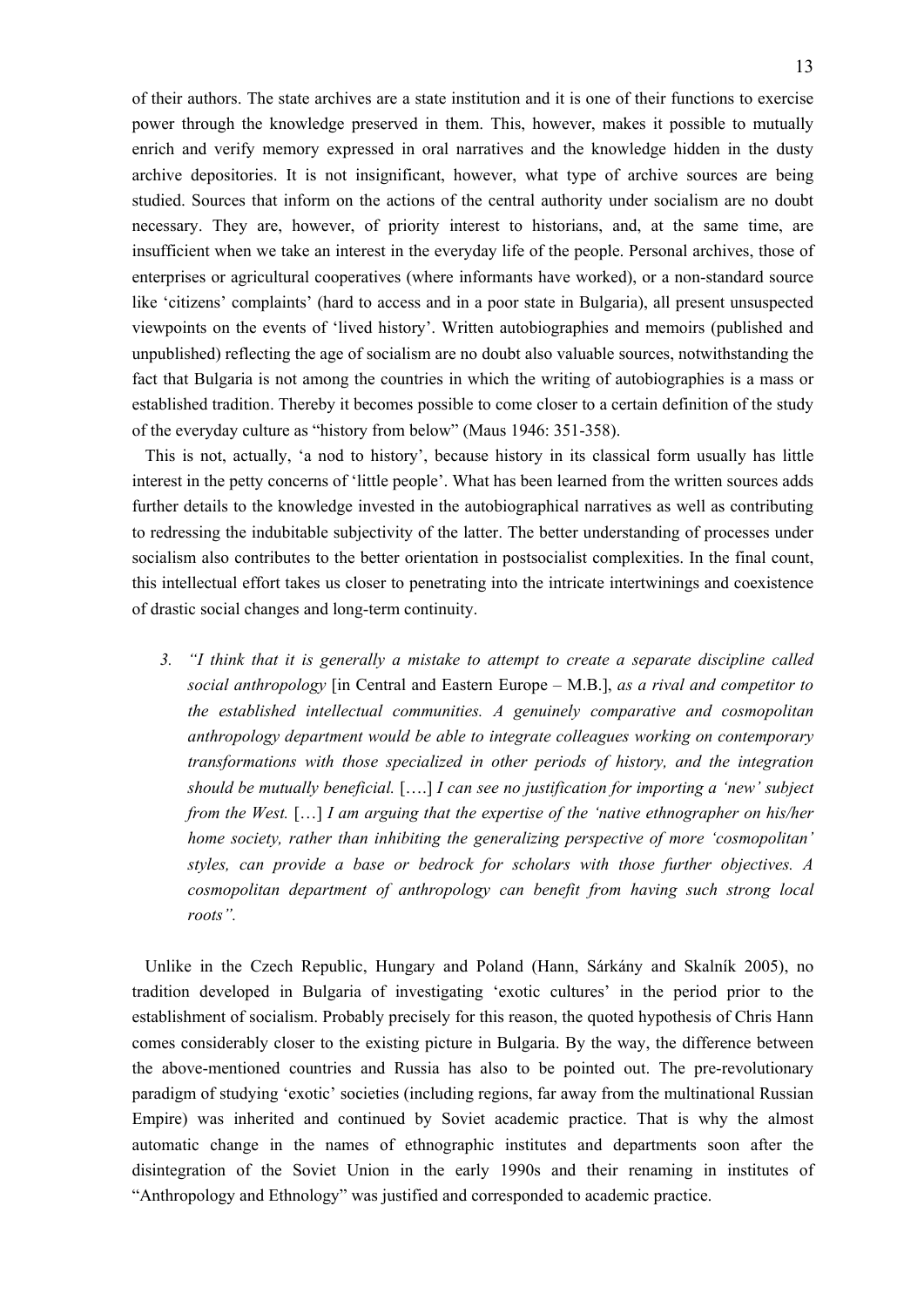Going back to the Bulgaria of today, I must say that some of my colleagues are convinced of the usefulness of the introduction of anthropology as *an independent* discipline without fearing any possible accusations of wanting to imitate Western models. Furthermore, these colleagues are frankly attached to the paradigm of anthropology. This has existed for several years now in two Bulgarian universities: an MA programme in "Anthropology" (St Kliment Ohridski University of Sofia); and an independent "Anthropology" Department (New Bulgarian University). And yet, the supposed compromise (or hybrid) of Professor Hann's between different intellectual traditions exists for various reasons. As it has also been surmised in the article, for the time being the available capacity of these new structures is insufficient to outline the disciplinary boundaries between social and cultural anthropology. Moreover, this is hardly necessary for the time being. In short, the overwhelming majority of scholars have been brought up in the traditions of ethnocentric *ethnography, folklore studies, or ethnology,* and their wish, alone, for reorientation (when it is there) is not always sufficient. These academic institutions do not have at their disposal the resources required for the development of *'a cosmopolitan'* kind of anthropology. The independent (i.e. Bulgarian) financing of fieldwork in more or less distant countries is insufficient.

The academic context, however, is even more contradictory. Noteworthy are also two other factors outside the analysis of Professor Hann. First, the specialty "Anthropology" (in the New Bulgarian University) attracts a greater number of students than the established "Ethnology" at the St Kliment Ohridski University of Sofia. Probably "Anthropology" also attracts students because it is conceived as a possibility for academic qualification new to Bulgaria. Second, the role of the ambitious young people should also be pointed out, who are coming back to their country with degrees in social and/or cultural anthropology received from universities in the USA, Great Britain or other countries. They are at the beginning of their careers and for the time being they cannot exert a decisive influence on the development of the discipline. They are working with the awareness of a mission: the reaffirmation of anthropology as an independent discipline. It is hard to forecast in how far their efforts will be successful in the future. Their motives, however, are far from the coercion of 'intellectual imperialism' (abstract or real) that would enforce academic models 'foreign to the country'.

At present the coexistence of different views on the development of anthropology and related disciplines is a fact in Bulgaria. It is not hard to surmise, however, that this coexistence is connected with tensions and resembles the lot of spouses trapped in a ruined marriage, because they do not have enough money to divorce. It is hard to forecast the future and I must therefore leave open the conclusion of these humble notes. I am, however, confident that over the short term the development of the discipline(s) in Bulgaria will continue, provided one bids farewell to the self-exotisation and the aesthetisation of one's own culture, and if what is adopted from presentday social anthropology is above all an adherence to socially responsible research.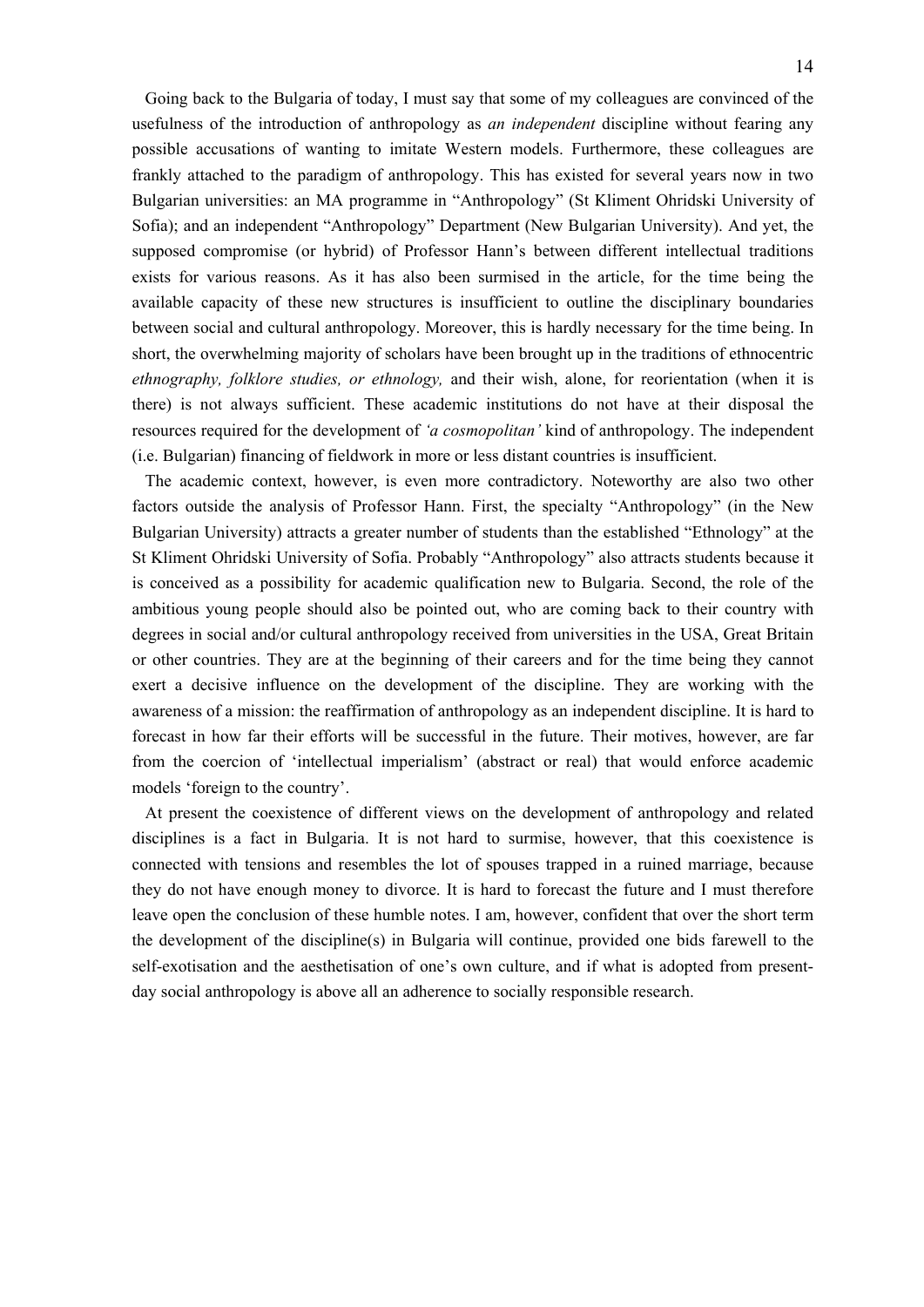### **Between Ethnology and Anthropology: some former Yugoslav perspectives**

*Aleksandar Bošković 6*

### *Introduction*

It is impossible to overstate the importance of Chris Hann's contributions for the study and understanding of former 'Eastern European' anthropologies/ethnologies. I use these terms with a great deal of apprehension – on the one hand, 'Eastern Europe' (or, less geographically oriented, 'postsocialism') have for a number of years been terms loaded with values and implied hierarchies. ('East' understood as inferior to 'West'; 'postsocialist' countries understood as not quite 'there,' in the 'civilized world' yet…) On the other, in these countries (just like in others, like South Africa between 1949 and 1990), the distinction between ethnology and anthropology is a very important one – depicting not only different methodologies, but also important political, social, ideological and cultural implications. Most of all, in the former communist-ruled countries, 'ethnology' was perceived primarily as a 'national science' – a science that was supposed to dig deep into the 'soul of the people' and contribute to understanding of 'us' as so superior to 'them'.

In this brief paper, I will argue that this region actually presents an intriguing opportunity for a specific 'anthropology of anthropology', taking lead from some of Hann's arguments, but also using examples from Croatia, Serbia and Slovenia.

### *The Problem of Perspective*

<u>.</u>

I fully agree with Hann when he points to the dangers of using "a 'presentist' perspective." This is fully in accord with a hierarchical worldview present in so much of the scholarly research on 'postcommunist' societies. As there are no more 'primitives' today (in a sense, we are all indigenous now), the best way to study these 'others' is to assume that they live in a never changing world – similar to the evolutionist perspective of anthropologists at the end of the 19th century. This perspective creates problems in mutual understanding and communication that culminate in 'Western' anthropologists' refusal to consult their 'Eastern' counterparts while conducting fieldwork in countries like Bulgaria or Romania, with the pretext (a very serious accusation, actually) that 'they' collaborate with the state institutions and are as such 'untrustworthy.' It also seems a bit out of date, given Stuchlík's (1976) questioning of anthropological assumptions related to knowledge and understanding.

More interestingly, it could also lead to debates, like the one between Buchowski (2004) and Hann (2005a). I felt strange when reading this exchange, as I could relate to the arguments of both scholars, although I do feel that (whether one agrees with him or not) Hann is probably not the best scholar to be singled out for the "patterns of anthropological production" criticized by Buchowski. On the other hand, over the years, I could also witness how any attempt to introduce critical methodology in a particular (in my case, Serbian) ethnological/anthropological research, or to emphasize the importance of basics such as conducting fieldwork, could lead to accusation that I was attempting to introduce "a colonizing [Western] discourse."

<sup>6</sup> Aleksandar Bošković is Senior Research Fellow at the Center for Political Studies and Public Opinion Research of the Institute of Social Sciences in Belgrade (Serbia) and Visiting Professor of Anthropology at the Faculty of Social Sciences, University of Ljubljana (Slovenia). His research areas include ethnicity and nationalism and popular culture, and he has also published widely on the history and theory of anthropology. Bošković is the author or editor of several books, including *Other Peoples' Anthropologies: Ethnographic Practice on the Margins* (Berghahn Books, forthcoming), and *Myth, Politics, Ideology* (Belgrade, 2006). Dr. Aleksandar Bošković, Institute of Social Sciences, Narodnog fronta 45, 11000 Belgrade, Serbia, e-mail: aleksandarbos@gmail.com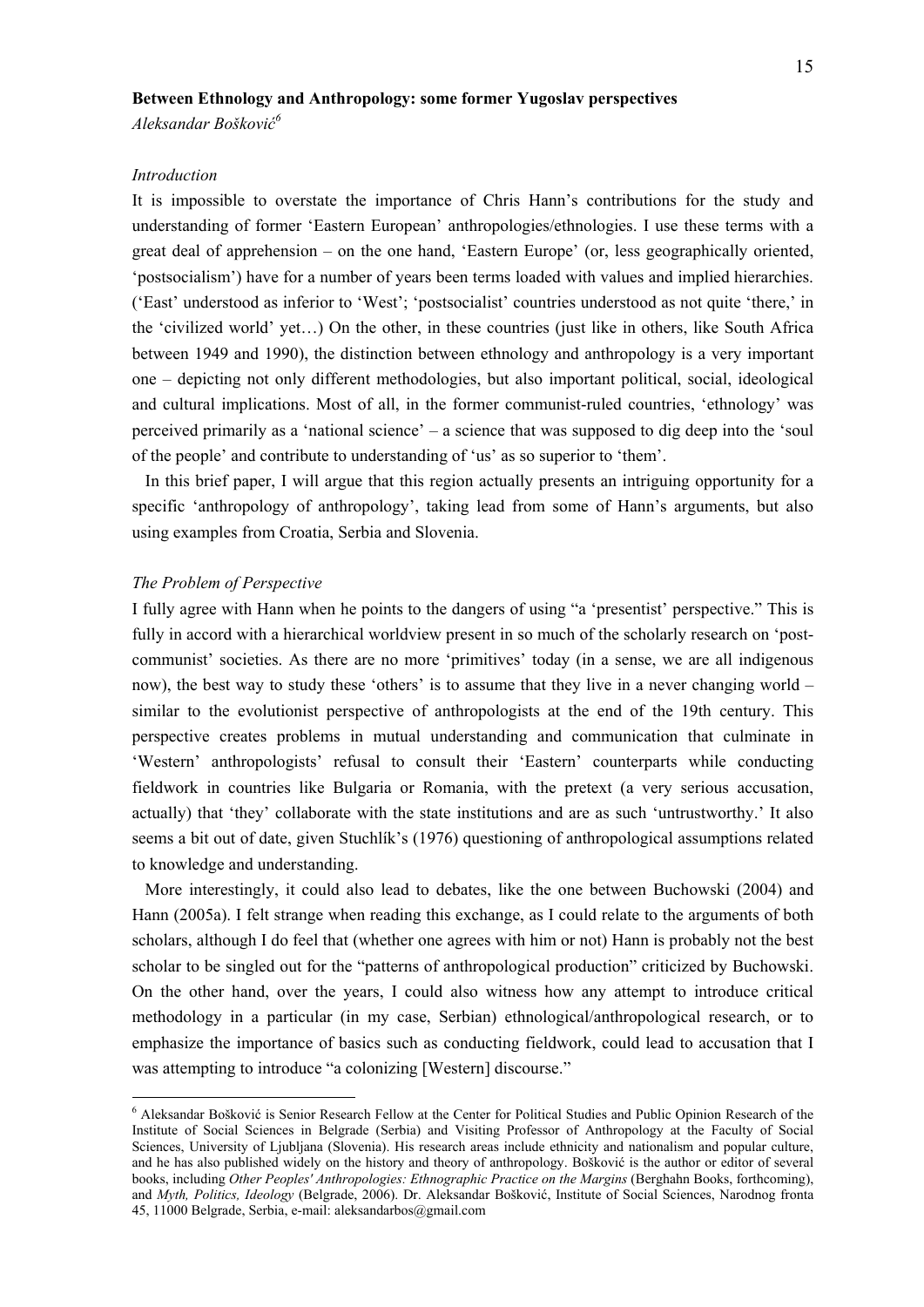### When Hann writes that

"little attention has been paid to the remarkable persistence of the nation-centred tradition in the era of Marxist-Leninist socialism, in which one might have expected that the ostensible ideology would have prescribed quite different approaches (Hann, Sárkány, Skalník 2005). Some (…) ethnographers began to analyze the rural population as a highly stratified group or class; but many preferred to shy away from contemporary studies (even after it became possible politically to conduct research in the socialist countryside) and to continue working with the dominant temporality of their pre-socialist predecessors (Kuti 2005)."

noting that this led to a bias in research, I should also note that this bias was and is difficult to overcome, given that scholars from outside 'Eastern Europe' show remarkable lack of proficiency in native languages. This could lead to a specific backlash, exemplified in the idea that "it takes one to know one" – as I noted elsewhere (Bošković 2005a), with regard to Serbian ethnologists extreme dislike of the work by Van der Port (1998, 1999) – with whom they refuse to argue!<sup>7</sup> So, the response to the perceived arrogance of the 'outsiders' is stubborn insistence of the 'natives' that they alone can comment and understand their 'own' cultures.

But the 'national' versus 'comparative' attitude is also of considerable importance when regarding methodologies. As noted above, the newly established disciplines of (usually cultural) anthropology in former 'Eastern Europe' notoriously lack any *comparative* perspective (Bošković 2005b) – crucial for the development of social and cultural anthropology elsewhere (Holý 1987). While I agree that ethnology and anthropology are *closely related*, this makes it quite difficult for me to accept that they are *the same*. I will never understand how people could simply wake up one morning (usually, in 1990), and decide that they have become anthropologists – without ever studying any form of anthropology, and in many cases in former Yugoslavia, blissfully unaware of any theoretical developments since early 1960s.

This does not mean that anthropologists should not develop close links with 'local' ethnographers – the fact of the matter is that fieldwork of exceptional quality was conducted in many communist countries between 1940s and 1990 – but cooperation should be based on complementarity and mutual understanding, not on some strange 'blurring of genres.'

### *Historicizing Anthropology*

Finally, I am in full agreement with Hann's view that too little attention has been paid to the issues of 'temporality.' On the other hand, ethnology departments within the former Yugoslavia were established usually within Faculties of Philosophy. I will just briefly note here some examples related to Slovenia and Croatia.

Although the teaching of *ethnology with ethnography* began at the University of Ljubljana (Slovenia) in 1919, the Department was established only in 1940, with Niko Županič (1876-1961) as the first Professor and Chair.<sup>8</sup> Because of the Second World War, the first academic year was never completed.

 $\frac{7}{1}$  have to note that I regard his work as really excellent, so it is a pity that it did not generate any reactions in Serbia.

<sup>&</sup>lt;sup>8</sup> Županič also taught in Belgrade and Zagreb, so the developments of ethnology in Slovenia cannot be really appreciated without a somewhat broader ('Yugoslav') perspective. This goes for Croatian and Serbian traditions as well – but they also need to be put in the context of wider developments in Central Europe in the second half of the 19th and the beginning of the 20th century.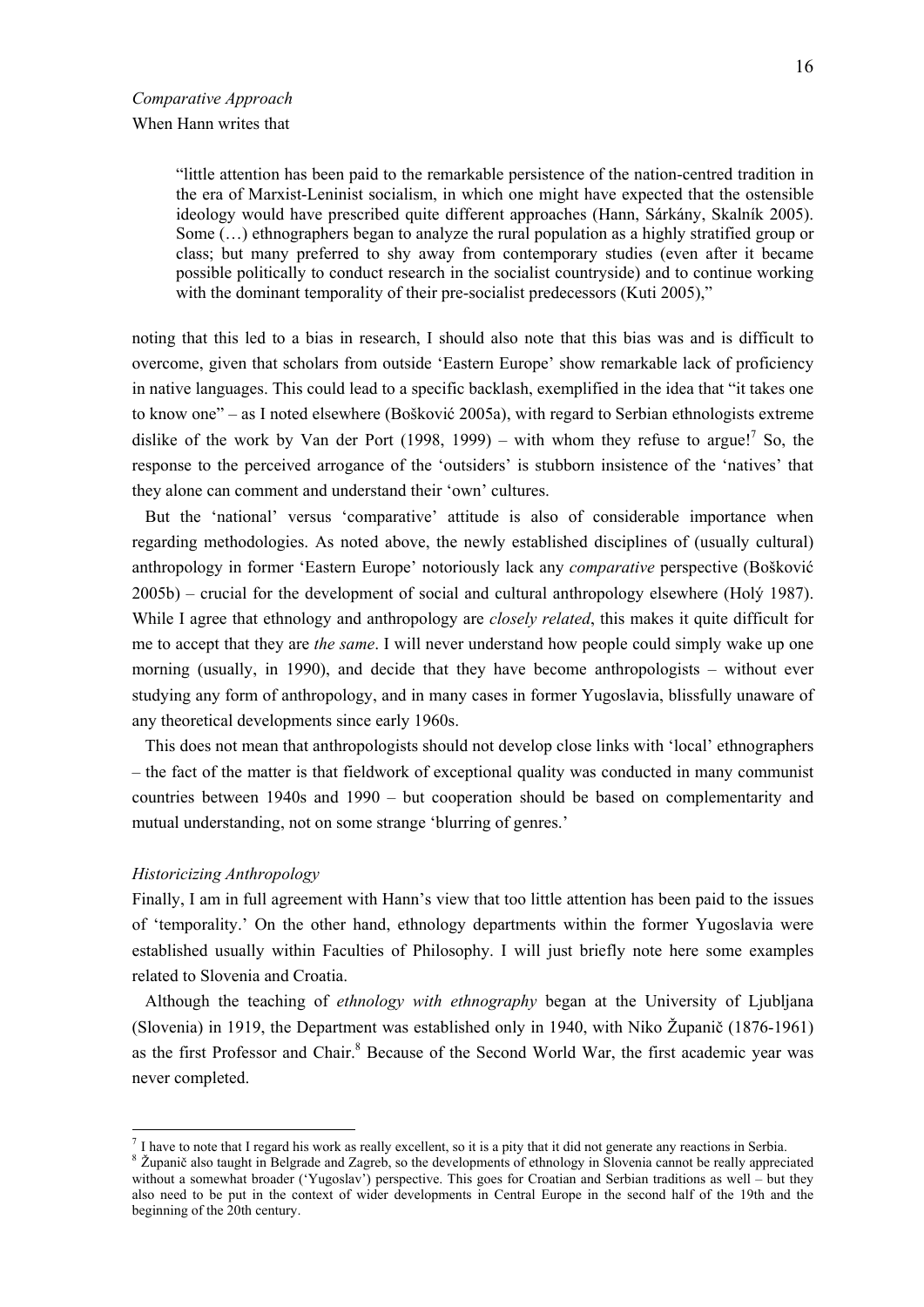In Croatia, Aleksandar Gahs (1891-1962) started teaching *general and religious ethnology* at the Faculty of Theology in 1923, as part of the Program in Comparative Science of Religions. He taught this subject until 1960, and established himself as an expert in Siberian studies at the time. At the University of Zagreb's Faculty of Philosophy, the Chair and Program in Ethnology was established in 1924, but it had no significant developments until 1927. Then it really 'took off,' thanks to the work and energy of Milovan Gavazzi (1895-1992). Gavazzi, who was trained in Slavic ethnology by Lubomir Niederle, but also very much influenced by the evolutionism of Fritz Gräbner and culturalism of Alfred Kroeber, established the course that included not only studying 'folk customs', but also history of ethnology, Slavic traditions, and non-European cultures, but also new methods, such as ethnographic film. However, the 'proper' University Department was founded within the Faculty of Philosophy only in 1960.

After the liberation and re-unification of the country, Yugoslavia was re-built, and this process slowly trickled into the social sciences and humanities. New (communist) authorities felt necessary to emphasize the study of 'the people' (*das Volk*), and a good example is establishment of the Institute for Folk Art in Zagreb in 1948. Among the early interests of the researchers at this Institute was ethnomusicology, but primarily gathering and documentation of the "Croatian traditional culture" (Rihtman-Auguštin, Muraj 1998). When it comes to institutional developments within the University, it is interesting to note a quite original position taken by Gavazzi, who immediately after the Second World War tried to establish something that we could today call 'cultural studies.' However, he was unsuccessful in this (and perhaps too far ahead of his time), pushing instead for the study of 'traditional customs.' One of his students, Rihtman-Auguštin (1926-2002), noted that Gavazzi was extremely conservative in his lecturing and supervision: even though he was very well informed about new theoretical and methodological developments, he simply chose to ignore them  $(2001)$ .

In 1936, Gavazzi was joined by Branimir Bratanić (1910-1986), who was interested in history and theory of ethnology, as well as in agricultural societies of the Old World. Bratanić was also very much interested in studying and creating maps, and later was one of the co-founders of the journal *Ethnologia Europea.* The two of them will dominate all aspects of Croatian ethnology until the early 1980s.

The main focus of the program in Slovenia was 'ethnogenesis' and ancient history of Slavic peoples. Other subjects (like non-European cultures) were taught by Gavazzi (as a Visiting Professor), and physical anthropology by Škerlj. In 1955, Vilko Novak (1909-2003) arrived at the Department, and it was under his influence that the studies of ethnology in Ljubljana gradually began to move from folklore towards 'anthropological sciences.'

However, the discipline also began to develop in different places at the University of Ljubljana. Božo Škerlj (1904-1961) was teaching social anthropology at the Faculty of Philosophy's Department of Sociology from the early 1950s. Another self-taught anthropologist, Stane Južnič, began teaching social and cultural anthropology at the Faculty of Social Sciences a decade later, and one of his first students, Vesna Godina, started working in a Postgraduate Program in Anthropology in 1983 (Godina 2002: 15). Among other things, Južnič was a proponent of the 'four-field approach' in social and cultural anthropology, making this program quite unique even beyond the former Yugoslavia. The different terminology (ethnology/ethnography, social anthropology, cultural anthropology) clearly indicated different territories, so that there should be no competition for (scarce) resources.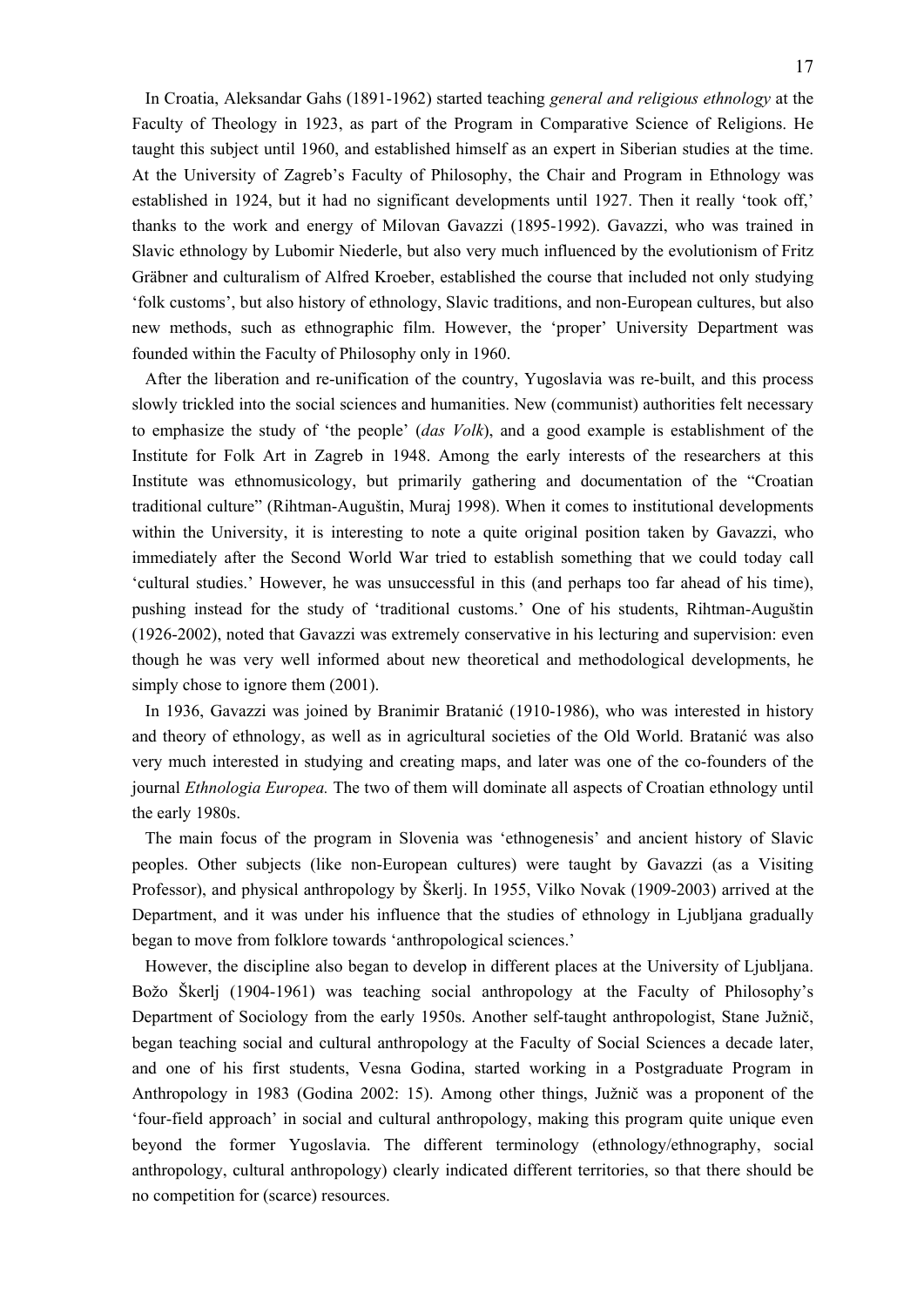### *Concluding Remarks*

1

It is impossible to predict directions of future developments in the region. I support Hann's call to establishment of cosmopolitan perspectives as the key for future developments, but my experience of research and (more recently) work does not provide many grounds for optimism. When it comes to the countries which formed Yugoslavia, competition for resources, uncertainties about the countries' future developments, the uncertainties of upcoming younger scholars (as the already established ones will not give up their academic positions), and internal infighting all go to make for interesting observation.

## **Some Lessons from the Importance of History in the History of Central European Ethnology**  *Michał Buchowski<sup>9</sup>*

Chris Hann, as he so often does, provides insights into several interesting issues related to anthropology and postsocialism (although he seems increasingly reluctant to use the term). He is famous for his commitment both to fieldwork that has been done and should be done in the region as well as an interest in local anthropology. The article is mostly about the latter and in my reading, its main idea can be rendered as follows: History is an important, although in the annals of the discipline often neglected, part of anthropological studies; in Central Europe there is a long thread of historically inclined research that can, after refinement, be utilized in future studies. I cannot agree more.

Let us start with history then. Chris Hann writes that our ethnographic findings should be placed in a wider historical context. Sometimes the anthropologist should 'even' visit archives in order to find data complementary to their fieldwork materials. Also, 'personal memory' can be used as a sort of historical source. British anthropology was not particularly good in this respect, but still, one can find several scholars who incorporated history within anthropological research or, in other words, who were somehow historically minded. Also, Malinowski, the inventor of synchronic studies, at the very end of his career became aware that change has to be integrated by anthropologists. Step by step (e.g., Schapera, Firth, Leach, Cohn, and Davis), progress was made in this respect and more recently we can find studies saturated with historical accounts, such as those written by Jean and John Comaroff (US scholars) and Nicholas Thomas. The story in itself is interesting, but a bit surprisingly there is not a single mention of Marshall Sahlins, the pioneer of historically informed anthropology. I do not actually have in mind his earlier works from the 1950s and 1960s written in the neo-evolutionist and Marxist paradigm, but a series of books on Polynesia that started with *Historical Metaphors and Mythical Realities* (1981), continued with *Islands of History* (1985), followed by *How 'Natives' Think? About Captain Cook, For Example* (1995) and crowned with his latest book entitled *Apologies to Thucydides* (2004). I personally consider these works landmarks in historically minded anthropology, but, of course, Chris Hann can have a

<sup>9</sup> Michał Buchowski is professor of social anthropology at Adam Mickiewicz University in Poznań and of Comparative Central European Studies at European University Viadrina in Frankfurt/Oder. He works on anthropological theories, modes of thought, and anthropology of postsocialism. He authored, among other works (in English), *Reluctant Capitalists* (1997), *The Rational Other* (1997), *Rethinking Transformation* (2001) and co-edited *Poland Beyond Communism* (2001). Michał Buchowski, Department of Ethnology and Cultural Anthropology, University of Poznań, Ul. św. Marcin 78, 61-809 Poznań, Poland, e-mail: mbuch@ amu. edu.pl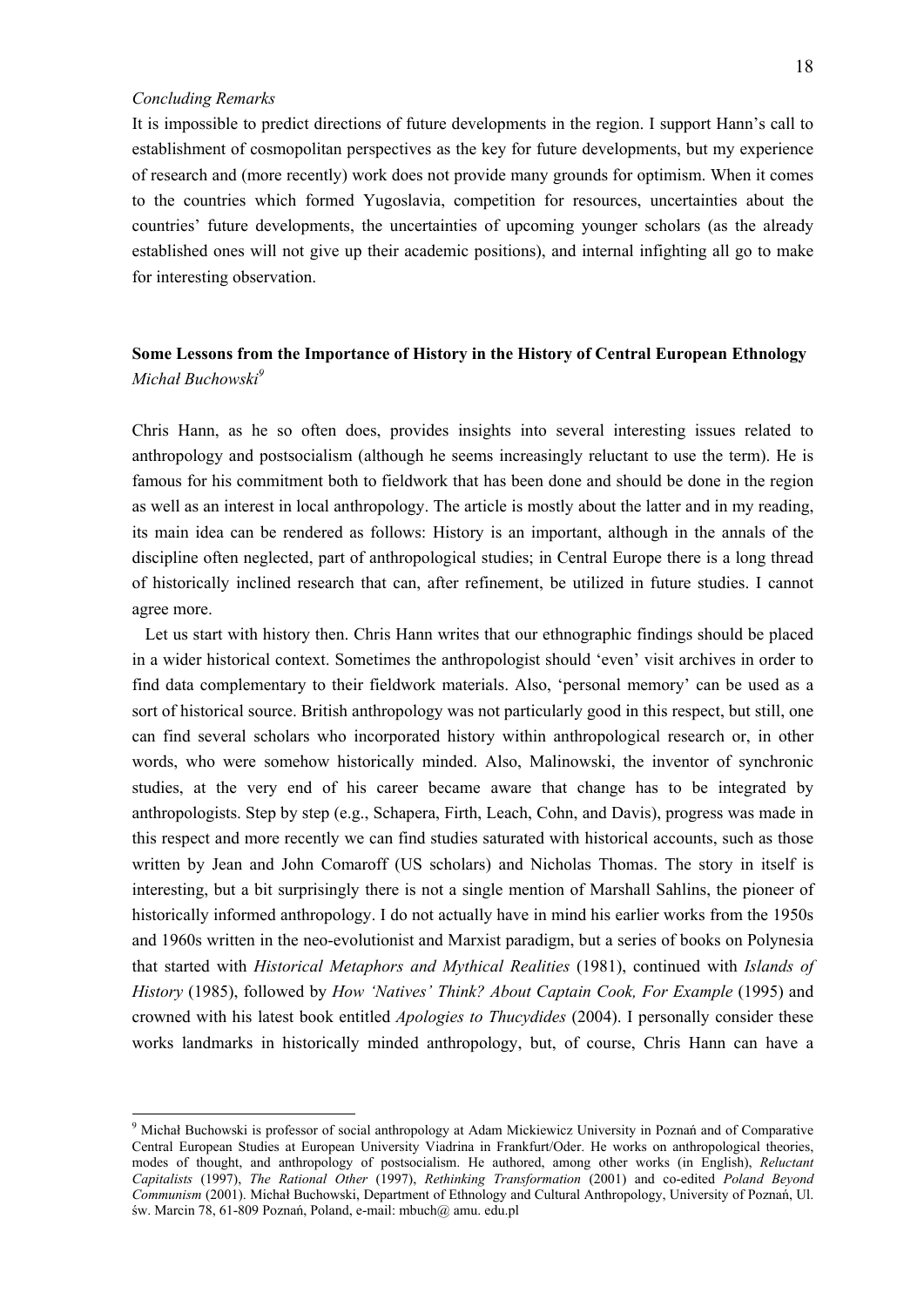different opinion and in a short outline he is by no means obliged to mention all attempts at bringing historical perspectives into anthropological sight.

However, I do not bring up Sahlins in order to show erudition. I realize that Sahlins' approach might also be seen as cultural determinism and proving that people not only have cultures and histories, but are also slaves to them. Nevertheless, his theory can help us to solve some puzzles Chris Hann finds in postsocialist studies, namely the question of continuity in change (or change in continuity) and ruptures in historical development. All the masterpieces authored by Sahlins and cited above show the intricate relations between structure of history and human agency, that when viewed from this perspective allow a reasonable interpretation of social and cultural changes that occur in different contexts. Captain Cook's visit to the Hawaii in 1779 turned out to be a 'mythopractical' event with long-reaching consequences. Since he perfectly fitted the image and the timetable of the yearly visit of the Hawaiian god Lono, he was welcomed as such. This unprecedented reenactment of the myth incited an avalanche of transformations that led to the structural repositioning of different groups of social actors in Hawaiian society. This 'structure of conjuncture' caused tremendous alteration of the system in which both continuity and change can be explained in their cultural context and portrayed as they had unfolded in history. There is no room to give a full account of Sahlin's argument, but I think that he is not only a modern precursor of historically minded studies in Anglo-Saxon anthropology, but his ideas can also be employed in our interpretations of postsocialist changes in various regions.

This leads us to the specificity of the postsocialist transformation. 'The flux of postsocialist societies', writes Hann, 'is merely a heightened form of the continuous process of change that can be found in all forms of society.' I have the same opinion, and I would like merely to add that by referring to the concept of 'postsocialist transition' we have in mind a specific set of changes that had been spurred by the 'Fall of Nations' in 1989 and carried under the banners of market economy and democratization. Culturally particular, complex, spatially and socially diversified, historically contingent – nonetheless alterations that are an integral part of the lives of 'flesh and blood' people in 'Eurasia', to employ terms so favored by Chris Hann. Change inherently entails an historical factor, and anthropologists should mobilize all available methods to include them in our considerations, like working in the archives, evoking memories of the people involved, and interrogating the nostalgia some exhibit for the (socialist) past. This kind of history-sensitive anthropology helps us to see how structure and history are intertwined in a historical process; how 'objective', imposed from above (if 'the above' and 'the bottom' can be distinguished at all) arrangements are actually digested and received by various groups of social actors; how this 'structure of conjuncture' reshapes social relations and hierarchies.

Therefore, I also share the view that 'there is no conceivable way of taking the 'transition' societies outside of time'. However, for at least three related reasons I am reluctant to engage in the discussion on 'differential rates of change'. '[S]ome things change more slowly than others', writes Hann, 'more precisely… norms, values, mentalities etc., have a force capable of defying the intended logic of legislative or economic changes'. First, this kind of stance assumes that change is teleological and it is only a matter of time before, for example, 'egalitarian values' will adjust to the pace of economic changes and neo-liberal ideals. Since economic reforms and political reorganizations are inflicted by global forces (international capital and invincible western democracies) in concert with local political authorities that subscribe to these forces, changes in the infrastructure are already well advanced and the superstructure, despite the inertia of cultural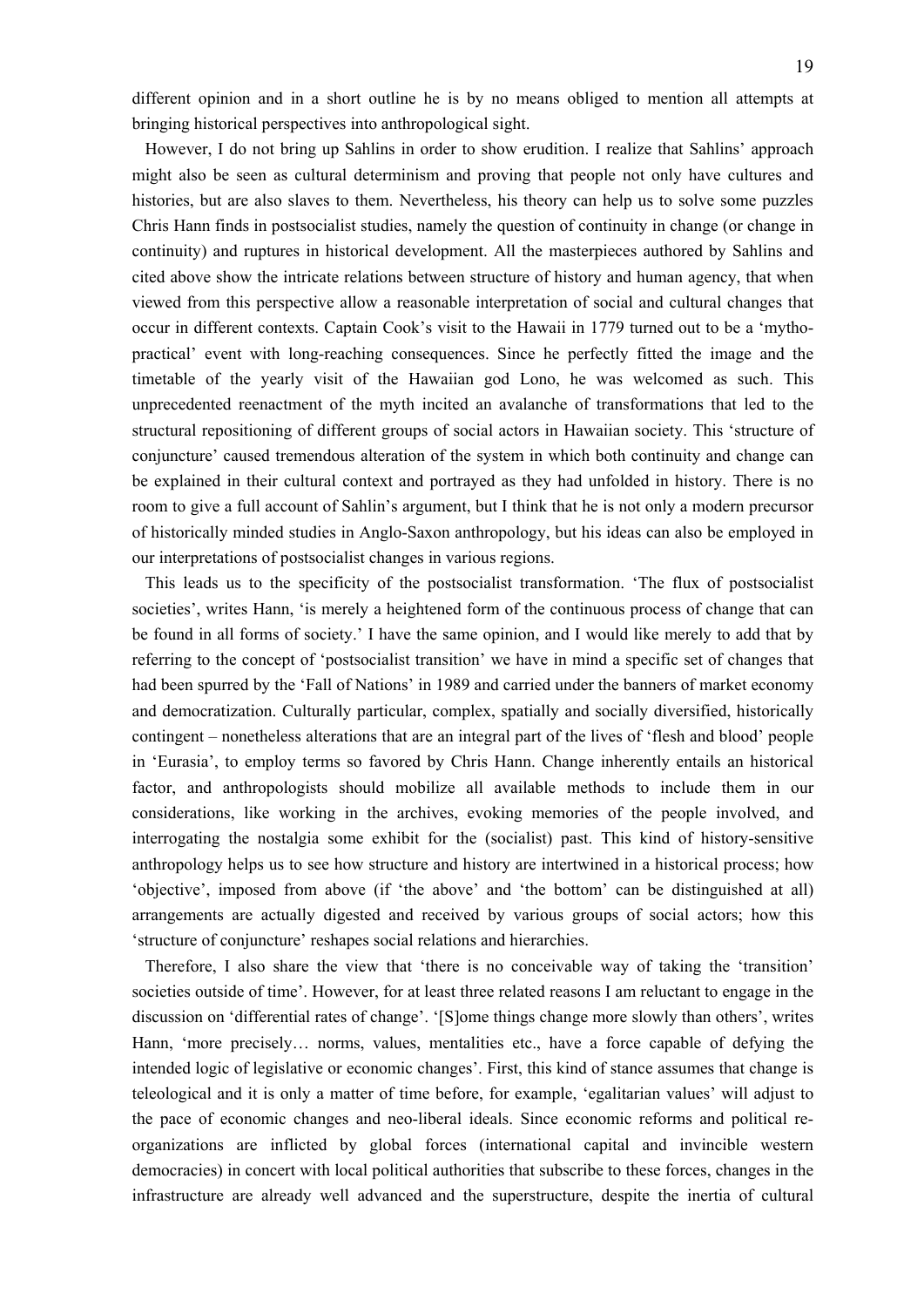values, will have, sooner or later, to catch up. Although Karl Marx might have thought so, I am less convinced. This kind of Marxist historical materialism leaves no room for the actual dialectical dynamics of history that materialize at the interface of structural factors (not merely a sum, but a product of global forces) and actors' interests. In other words, this issue should not be posed in terms of 'a dissonance between the blueprints favored by policymakers… and the intractable realities of postsocialist communities'. My second reason for taking issue with the idea of 'differential rates of change', itself a derivative of the first one, is that this stand inevitably presupposes an umpire who 'referees' paces of change in various walks of life. My question would be – who is entitled to undertake this role? International agencies gauging the advancement of the very reforms they have prescribed? I hope anthropologists will not join this self-referential circle. Third, this kind of reasoning easily slips into a domain of 'mentalities' ('socialist bad work habits', 'Russian soul', 'learned helplessness', etc.). In this model, culture and mentalities, terms never precisely specified by those who used them in their argumentation, are cited as obstacles to transformation – change would happen if only peoples' minds and routines could be altered. These arguments are very often skillfully manipulated by the advocates of a 'new deal' in their strategy of blaming the people (victims) for all failures on the road to eternal prosperity and happiness (cf. Kideckel 2001; 2002; Buchowski 2006).

Let us move to another important point of my argument. I understand Chris Hann's unease about the fact that history was disregarded for so long in British social anthropology. However, for Central European ethnologists, history has always been the air they breathed, a *nihili novi sub sole*. He rightly detects that "we, Central Europeans" were sensitive to history, and in university structures across the region, virtually all anthropological departments are located in Faculties of Historical Studies (not faculties of history!). I can only confirm, by referring to the Polish tradition, that history was an inherent part of ethnographic studies, both in the study curricula and research agenda. History was a natural part of ethnology both for scholars in the interwar period (e.g., Stefan Czarnowski, Stanisław Poniatowski, Jan Stanisław Bystroń, Kazimierz Moszyński) and in the postwar socialist period (e.g., Kazimierz Dobrowolski, Józef Burszta [1985]).

Let me offer some illustration in order to substantiate the above statement. Czarnowski (1956) considered history a type of verbal, schematic or symbolic representation of events, things, people and their acts. This representation then integrates the various experiences accumulated by generations of human groups and expresses their main values. He also wrote that the past weighs on the present, and all forms of life have their roots in the past. The past is never static, and the present always reshapes the past, selecting and assimilating appropriate ingredients. Dobrowolski (1967) developed a theory of historical setting (*podłoże historyczne*). It entails the wholeness of cultural artifacts inherited from previous generations. Historical setting consists of biological, geographical and cultural backgrounds. An important part of this setting is an historical consciousness that is a correlate of social structure and culture. It is composed by the memory of the past, the content of historical knowledge appropriate to a given social class, and an assessment of one's own past. Recollection of the past is transmitted in an oral form from generation to generation, whereas historians purposefully strive to build historical narration. Does it not all sound familiar? I see many similarities between these two Polish scholars' concepts and Hann's postulates.

The power of historically-oriented ethnography explains why Bronisław Malinowski did not have the highest currency in the Polish ethnological community. This fact surprised British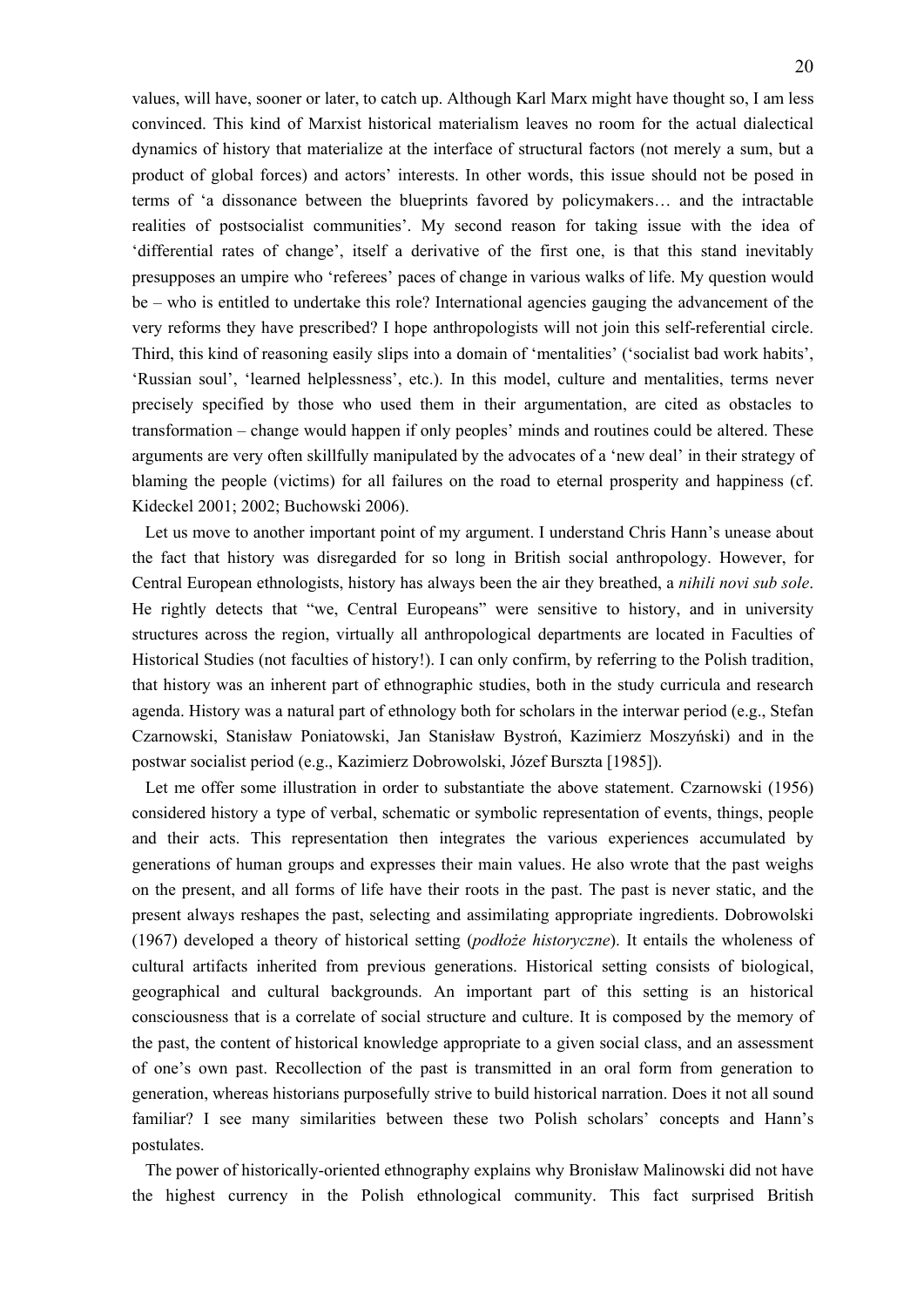anthropologists when they began to have more extensive contact with Polish scholars in the first half of the 1980s, as they clearly expected Polish researchers were somehow genetically endowed to be anti-diachronic functionalists, but nothing could have been further from the truth. However, for western scholars it was inconceivable that they could learn anything about doing anthropology from 'backward' socialist academics. It seems that this image continues to thrive. Even Chris Hann, as I already mentioned an ardent promoter of 'postsocialist' scholars and scholarship, barely mentions them in his references cited in the article discussed.

Moreover, 'easterners' were perceived as practicing only 'national ethnography', and this opinion about Eastern European ethnologists continues to prevail today. An excerpt from Adam Kuper is indicative: "Scholars in Eastern European countries tended to share a traditional, nationalist preoccupation with peasant traditions, and their work had little theoretical content or comparative range" (1996: 192). Elsewhere, I have tried to show (Buchowski 2000; 2004; 2005) that this was definitely not the case with Polish ethnology. For example, Lévi-Strauss's books (*Tristes Tropiques*, *Anthropologie Structurale*, *Le Totemisme Aujourd'hui* and *La Pensée Sauvage*) were translated into Polish by 1970. These and other translations left their imprint on the way ethnology was conceptualized and practiced by local scholars. At the same time, many extra-European studies in Central Asia, Africa and Latin America were carried out and books on these topics also published. These efforts can hardly be classified as 'nationalist'. The other related, although equally skewed, representation is that Central European ethnologists were solely studying peasant communities (see both Kuper cited above and Hann 2007). In addition to the aforementioned studies on extra-European societies, several works on workers' culture in industrial centers and on small-towns communities, as well as the so-called mass or popular culture, were carried out. And these remarks do not apply to Poland only, but are equally valid to at least some of the former communist countries. Paradoxically, from the perspective of some native ethnologists, it is actually those Western anthropologists who did their fieldwork in Central and Eastern Europe who appear to be fixated on peasants (cf. Prica 2004), and not the other way round. Apparently, fixation is in the eye of the beholder.

The idea of a synergy of *Volkskundler* and *Völkerkundler* perfectly fits my image of anthropology and is standard practice in countries such as Poland, Russia and Slovenia. It is a tradition that has lasted for decades. It turned out that it was not that difficult to reconcile 'anthropologists' and 'ethnologists' in the same departments since in many cases they were reading the same books, many among them 'western', and addressed similar issues, even if they remained attached their distinct intellectual traditions. The relatively small size of the anthropological/ethnological communities in the countries concerned was also a factor that helped this course of action to take place. Internal divisions into anthropologists ('us') and ethnologists ('them'), although sometimes healthy for intellectual discussions, do not make real sense when reified in an administrative structure whose importance is then systematically overemphasized. Bearing in mind that ethnology departments existed for several decades across the region ('mine' will be ninety years old soon), statements like 'We are the oldest social anthropological department in Eastern Europe, established in the 1980s' sounds ridiculous. Such statements are meant to create an illusionary hierarchy, but do not translate to the state of the art on the ground. Luckily, such attempts at making exclusions are perceived by those familiar with the issue as ludicrous.

No doubt Chris Hann's appeal to reinforce both ethnography and history in ethno-anthropological work is a recommendation that all of us should take seriously. In this endeavour, local ethnological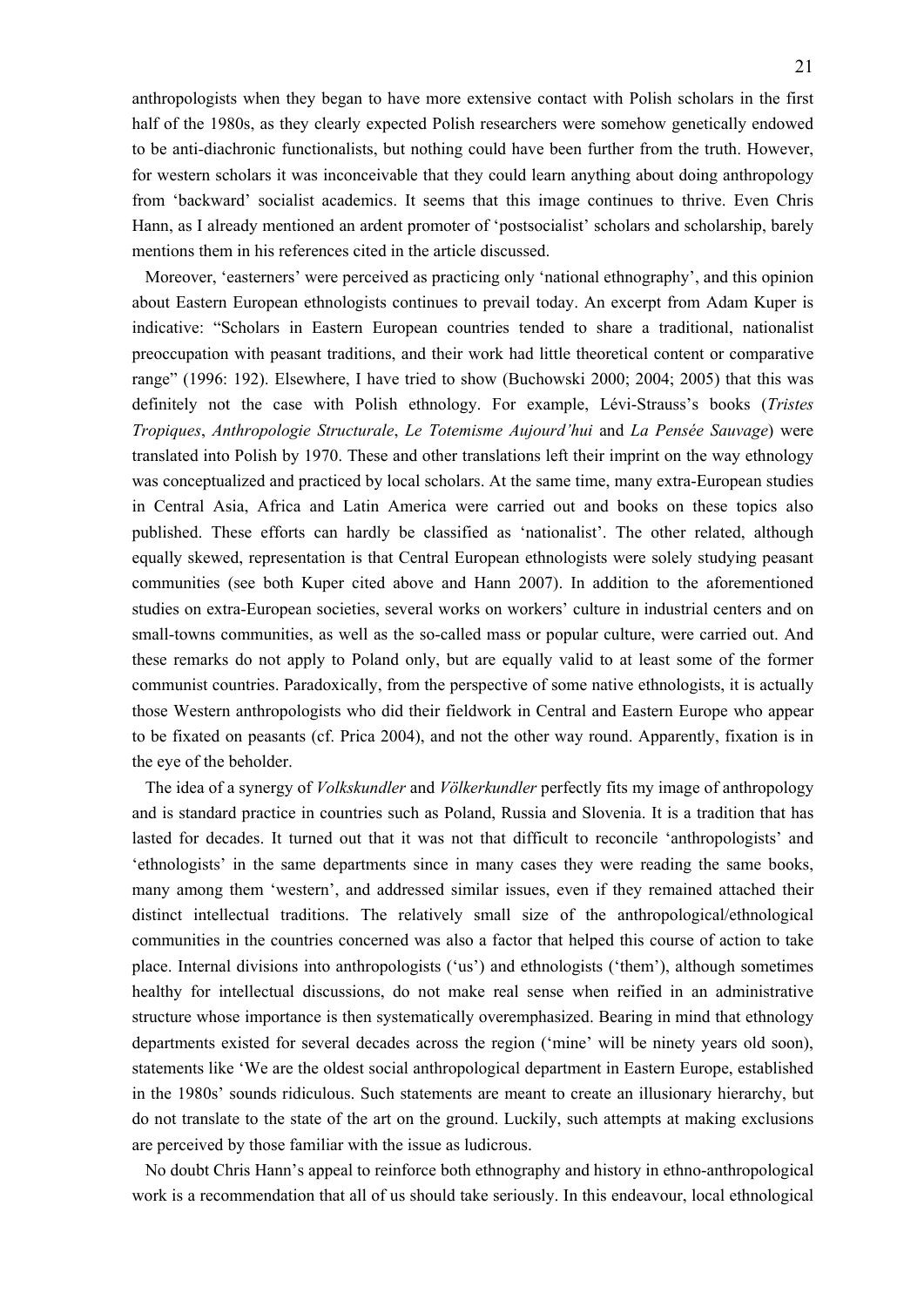traditions cannot be ignored and, indeed, should be reinterpreted, developed and fruitfully employed in our efforts to advance anthropological studies everywhere. These are the lessons from the Central European ethnological tradition that should not be forgotten.

#### **The Path to the Post-Colony: why folklore won't save us**

*Don Kalb10*

1

Chris Hann's reflections on anthropology in CEE deserve a frank response. Chris argues that it was misleading to think, as he once did, that the CEE region needed independent institutions for social anthropology like 'the West'. He gives two reasons why that was a mistake. First, anthropology as *Völkerkunde* (as against *Volkskunde*) is an export from the dominant and ex-colonialist West. Such academic imperialism is not only discredited these days, it is also perverse in that it will set in motion institutional fights with established fields in CEE that will leave little room for a newcomer discipline to flourish. Secondly, the anthropology of postsocialism (as much of anthropology in general, he seems to imply) has been suffering from an important shortcoming: a lack of systematic attention to longer-run histories. For these reasons he now advocates for anthropologists in CEE an alliance with local institutions of folklore. This could provide social anthropology with the necessary local alliances while it would simultaneously help to liberate its repressed historical perspective. The end result would be better than most curricula in the West, he suggests. Anthropology students in the UK or the US still learn very little about their own local histories, making it hard for them to develop balanced yardsticks for comparison.

I studied anthropology with Anton Blok (*The Mafia of a Sicilian Village* and other anthropology and history work) in Nijmegen, the Netherlands, in the late seventies/early eighties. We thought we studied 'Historical Anthropology' and the 'Anthropology of Europe' (as well as other anthropologies), and read E. P. Thompson and Barrington Moore as well as Eric Wolf. I did fieldwork 'at home' for my dissertation on regimes of industrial modernity (Kalb 1997) and I worked with both oral history and archival materials to cover a time period of a short century, 1850-1950. I was also involved with debates on anthropology, history, and method (Kalb, Tak 2005), and I am a founding editor of a journal dedicated to the conjunction of anthropology and history (*Focaal – European Journal of Anthropology*). Clearly, how could I be unsympathetic to the general import of Chris's main points?

These days I also meet erudite East European folklorists who tell me about French structuralism and Italian micro history, do excellent research, both historical and contemporary, and don't resemble the proverbial antiquarian or nationalist freaks sometimes associated with folklore at all. Alliances with such people in my eyes are the most natural thing to do. Indeed, most

<sup>&</sup>lt;sup>10</sup> Don Kalb is Professor of sociology and social anthropology at Central European University, Budapest, and senior researcher at the dept. of Anthropology, Utrecht University, the Netherlands. He was the Director of the SOCO Program (social consequences of economic transformation in East Central Europe) at the Institute for Human Sciences, Vienna. His books include *Expanding Class: Power and Everyday Politics in Industrial Communities, the Netherlands, 1850- 1950* (Duke University Press), 1997; (ed.) *The Ends of Globalization: Bringing Society Back In* (Rowman and Littlefield), 2000; (ed.), *Globalization and Development: Themes and Concepts in Current Research* (Kluwer Academic Publishers), 2004; (ed.) *Critical Junctions: Anthropology and History beyond the Cultural Turn* (Berghahn Books), 2005. He is the (founding) Editor of *Focaal – European Journal of Anthropology* (published by Berghahn). Prof. Don Kalb, Department of sociology and social anthropology, Central European University, Zrinyi u. 14, 1051, Budapest, e-mail: kalbd@ceu.hu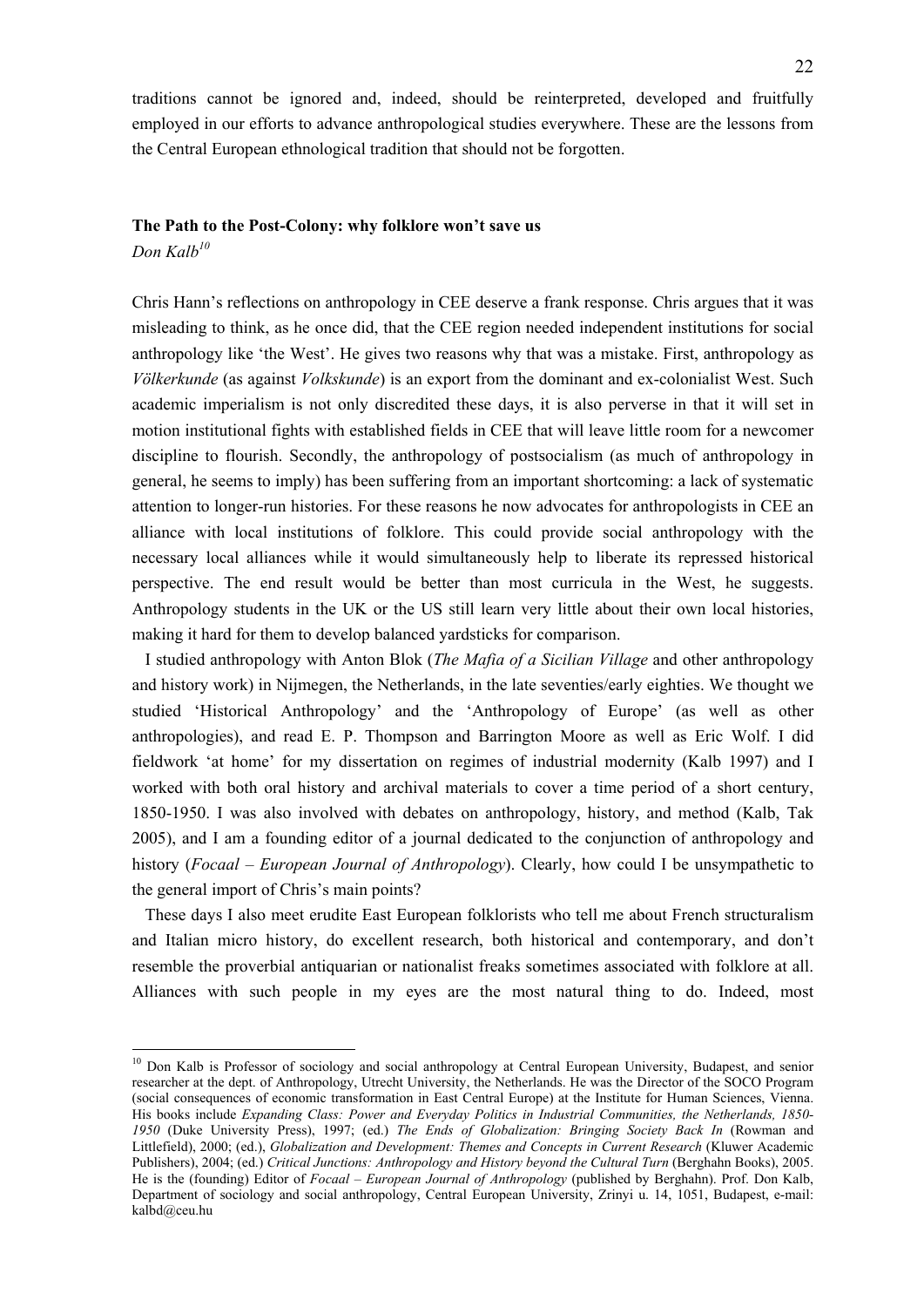anthropologies on the European continent and in Scandinavia have actually evolved within such coalitions with folklore, ethnology etc.

However, when we look more closely at Chris Hann's argument, his conclusion that social anthropologists in CEE should expressly seek a coalition with folklore becomes far less evident. He starts with the fieldwork-dominance within modern anthropology. Fieldwork in the Malinowskian mode allowed for rigorous empirical research, but it also served to sever the earlier close link in the discipline with the evolutionary history of mankind, exemplified in Chris's reference to Frazer. In his view, this has subsequently led to two serious weaknesses in current anthropology, including the anthropology of postsocialism: 1) a heavy emphasis on contemporary change at the cost of understanding longer continuities; 2) little awareness of how micro-studies fit in with wider regional histories and cosmopolitan theory.

Now, clearly, an alliance with folklore may help to redress the first shortcoming (though alliances with historical departments or with historical sociology would do so too) but will not be of much help in repairing the second one. I know few informed people who would argue that folklore studies are meant to advance the goal of a cosmopolitan and comparative science of humankind, whatever qualities they might otherwise attribute to it.<sup>11</sup> Folklore, obviously, does not help us much to (re)embed anthropology in a cosmopolitan science of human history. This crucially important issue for the future of anthropology therefore disappears through the backdoor shortly after its introduction in the text – though I know Chris is serious about it.

Why start with Frazer and not with Eric Wolf or Marshall Sahlins if you want to emphasize the importance of articulating local and global histories for anthropology? Where Frazer poses a problem, Wolf and Sahlins – perhaps the two most important anthropologists of the post-war generation – offer still highly relevant advice. Incidentally, a key anthropologist of (post) socialism, Katherine Verdery, named her former Chair in Michigan after Wolf. Which is to underline that attempts to move beyond the temporal limits of fieldwork-based anthropology, also in postsocialism studies, are decidedly less rare or new in anthropology than Chris induces.

Indeed, such historicizing studies had become a strong and interdisciplinary movement by the late seventies with close links with 'the new social history' in Anglo-Saxon countries (not just in the US, see for example the cooperation between Goody and Thompson, or MacFarlane's work, in the UK; in a sense also Gellner), the *Annales* in France, microhistory in Italy, and everyday life approaches in West Germany. 12 My recent book *Critical Junctions* (Kalb, Tak 2005) revisits the paradigmatic shifts and struggles that underlay this movement. For our present debate it is relevant to note that the anthropology-and-history field served as one of the prime arenas for a clash of paradigms that led, on the one hand, to 'the new cultural history' (see Hunt 1989), an

<sup>&</sup>lt;sup>11</sup> Interestingly, toward the end of his story Chris suddenly adds the human brain to our anthropological research interests (significantly, in connection with memory). I presume that this unexpected move must make up for the lack of leverage that his desired alliance with folklore brings when it comes to redeeming the big questions of history and 'evolution' for anthropology. To me this is a disastrous move but I won't go into it since Chris, too, spends less than five words on it <sup>12</sup> The Max-Planck-Institut für Geschichte in Göttingen and the Maison de Sciences de l'Homme in Par

roundtables to the conjunction of anthropology and history. Several US departments specialized in it, as did some European ones. Journals such as *Comparative Studies in Society and History*, *Critique of Anthropology*, the *Journal of Historical Sociology*, and recently *History and Anthropology*, *Historische Anthropologie*, *Anthropological Theory* and *Focaal* have been closely associated with it. In the mid-eighties anybody discussing developments in US anthropology, even those who would rather defend Geertzian hermeneutics, had to relate explicitly to the anthropology-and-historyissue, witness Sherry Ortner's overview of *Theory in Anthropology since the Sixties* (1994). Even George Marcus in his *Anthropology as Cultural Critique*, while more excited about the possibilities of postmodern cultural essayism and multisited research, spent almost half his pages discussing the strengths of historical political economy (Marcus, Fischer 1986), as anthropology-and-history in the US had become generally known by the later eighties.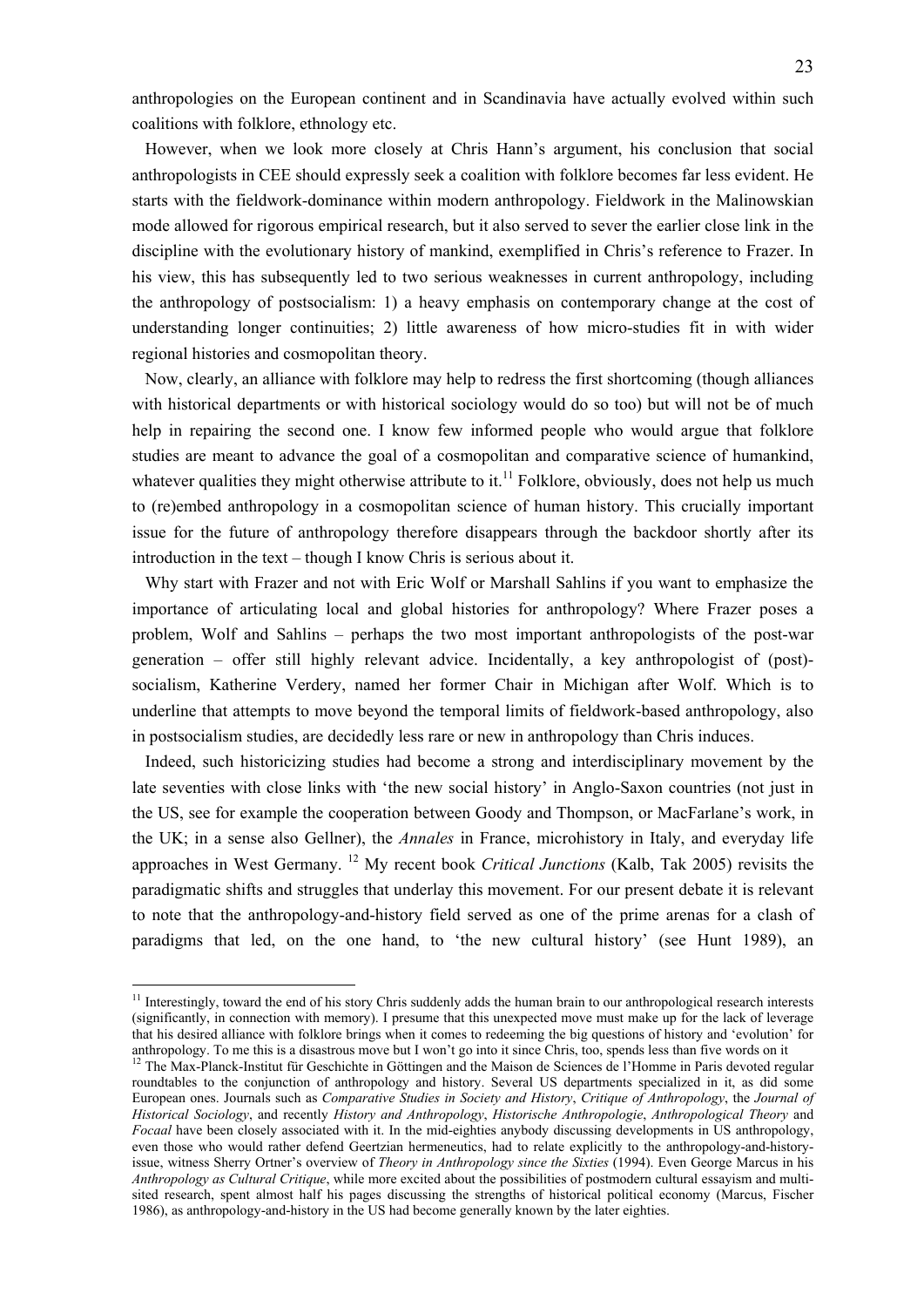anthropological history with renewed Geertzian or Douglassian emphasis on the static interpretation of symbols and the evocation of cultural grammars as universes of meaning (Robert Darnton is a good example), and on the other to a more self-conscious historical anthropology that tended to combine a Gluckmannian focus on social practice (See Handelman 2005) with a Wolfian interest in articulating the hidden histories of 'people without history' in their agential relationships with overarching regimes of power (for Wolf's methods see also Schneider, Rapp 1995).

I would suggest that anthropology, including the anthropology of postsocialism, is still confronted with these basic and clashing science programs today. I would also say that alliances with folklore will in practice often seduce anthropology to the cultural idealist side. This is so because folklore is not notoriously strong or interested in the social analysis of power, practice, and process, and tends to isolate its subjects in 'cultural quarantaine' as old style snap-shot anthropology used to do. This shows especially in how it deals with the idea and the occurrence of 'survivals'.

For anthropology-and-history to emerge, what was needed was a critique on the basic nineteenth century bi-polarities in Western historical visions. The first critique hit at the synchronic interpretation of cultural systems of meaning, mentalities, and cosmologies that sprang from the romantic reaction against the French revolution and occupation of Europe ("culture versus reason; tradition versus progress") and came via Herder, Dilthey and Weber, to Boas, Mead and Geertz in American anthropology; and via de Saussure to Levi Strauss and other language-based social theories in France.

The second strand of critique took aim at evolutionist and, later, modernization approaches (twins in 'scientific' western superiority feelings). These approaches had become a crucial counterpoint and subtext against which, and with which, twentieth century anthropology had defined itself.

I will focus on this second strand of critique since the first does not need repeating (see Kuper 1999 for a long analysis, or Kalb 2005 for a recent elaboration). The criticism of modernization/evolutionist models went far beyond the rejection of the conjectural and speculative approach of nineteenth century evolutionism that Chris mentions in relation to Frazer. In particular it aimed at two crucial properties of the evolution/modernization paradigm: teleology or unifinalism/unilinearism, and the idea of evolution or modernization as a spontaneous process of increasing social complexity through differentiation and integration (the biological analogy). These issues came ultimately together in the question of power, and indeed both paradigms historically served (and still serve) to mystify and naturalize issues of power and inequality in the world.

Against teleology and the presumed spontaneity of social process in the direction of modernity, historical anthropology looked at the historical and geographic unevenness of its spread, and saw that unevenness as a function of the differential starting points, power resources, orientations, and interests of its core power-wielders, in interaction with the resources, orientations, and interests of subaltern or intermediate groups. It thus brought history, conflict and struggle into the center of the equation and gave it an agonistic and contradictory character instead of a smooth one. Modernity then, in actually situated experience, did never arrive pure or "en bloc" (see Tilly 1984). It was riddled with 'un-simultaneities' as it was exported through power, persuasion and exploitation from its social and geographical cores into the subaltern classes and the less developed areas overseas and in the hinterlands.

This led, among others, to a new view of 'survivals', and this is what interests us here. Instead as 'old fashioned habits of the mind and the heart', they were now seen in two new ways: 1) as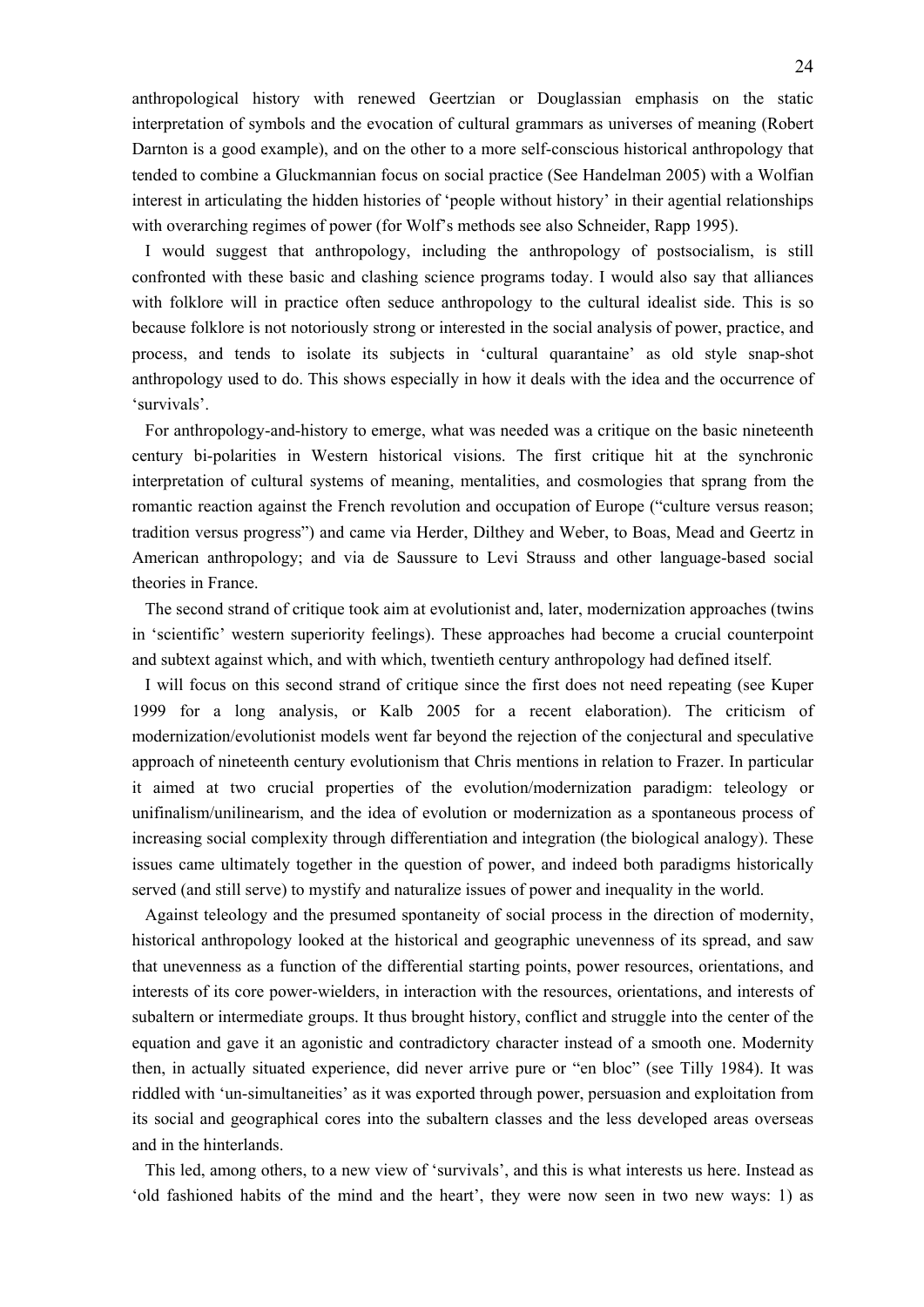actively sustained by their functionality within the situated material life arrangements of subaltern groups (as functionalist anthropology was specialized in showing) and 2) at the same time as issues and vehicles of actual and active contention between classes and between modernizing states and subjects. In this vein, E.P. Thompson retuned for instance the Polanyian concept of moral economy from a straightforward historical fact into something that workers and artisans actively invented and recreated as they struggled with the rules of the market economy that encroached on their communities. It was through struggle that they discovered and remembered, as it were, their own normative visions and imagined traditions of moral economy. Eric Wolf and Jim Scott did something similar in their work on peasants and peasant protest. The anomalies of modernization were now no longer explained as spiritual residues of earlier times – survivals; backward looking customs and superstitions, expressed for example in luddism – that would inevitably wither away with time, but as contentious issues in the articulation of hidden and dominant histories. Thompson's "customs in common", thus, were the cultural moments of material life arrangements and actual struggle rather than icons of a time lost. They were friction points of uneven and combined development. In this way, these authors also helped to lay the groundwork for what later came to be called post-colonial and subaltern studies. Friction, contradiction, divergence, subalternity, post-coloniality and geographies of power had taken the place of equilibrium, convergence, consensus, and the assumption of homogeneous space coupled to linear time.

While this may be a much too brief and partial discussion of the methodological and theoretical issues at stake, it should be clear that much of folklore studies remains grounded in the old bipolarity of an authentic peasant culture versus modernization. It continues to expand its collection of 'survivals' of the old ways in an effort to dispute the full hegemony of the new. Needless to say, this is a powerless position against the modernizers, leaving the field of interest guided purposive action entirely to them.

There are some problems in the current anthropology of postsocialism that help to draw it closer to this idealist position of folklore. I will discuss these problems by way of looking at Chris Hann's own recent report on Tázlár (Hann, Sárkány 2003). My suggestion is that at critical moments of interpretation Hann and Sárkány sometimes overlook the lessons of historical anthropology and revert to a folkloristic understanding of survivals. Chris's embrace of folklore, thus, does not come as a surprise.

Let me start with emphasizing some of the strengths of this work on the socialist and postsocialist *Agrarfrage*. The strengths lay, to my mind, in a broad vision of the mixed arrangements between collective and private practices/properties in most socialist countries since the sixties, which enabled a partial modernization of once underdeveloped and peripheral agricultures and brought standards of living, including an incipient consumerism, which had not been enjoyed by as many rural people before, nor after.

The emphasis is on *partial* modernization: in a contradictory 'symbiosis' with large-scale and mechanized collective farms a basis developed for what we could perhaps call socialist peasantries. Households drew from collectively/state held assets to develop intensive household farming on small privately owned or used plots. They turned to collective organizations for procuring cheap inputs and marketing some of the outputs. This is un-simultaneity in action: agricultural collectivization and large, relatively capital intensive, outlays under socialist regimes helped to nurture, paradoxically, a peasant mode of life that was richer and better developed than among the dependent peasantries in pre-war Central and Eastern Europe.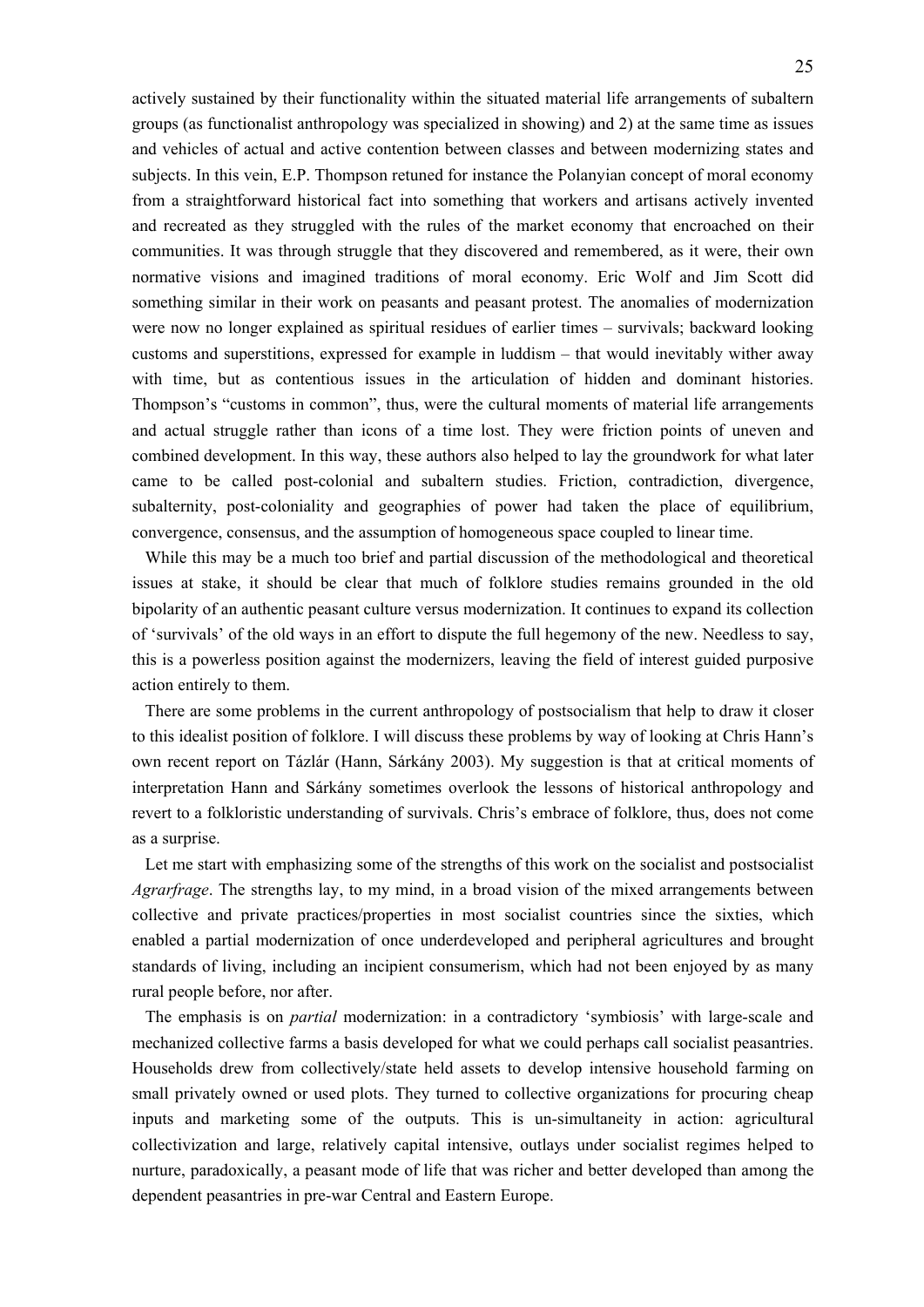I have two consecutive problems of interpretation that highlight the issue of folklore within the anthropology of postsocialism. Here comes the first one, and it is situated in the socialist phase of Hann's and Sárkány's "great transformation". Tázlár's collectivization, writes Hann, had been even more flexible than in most Hungarian areas. Tázlár's peasants had been allowed to keep control over much of the original plots. In the seventies, however, a new collective farm management started to encroach on some of their plots and this led to a sequence of disputes between socialist leaders and village people. Now, my question is, why does Chris describe the peasants' reluctance to give up their holdings as inspired by the "*sentimental* strength of the old ties of property…" which was "*still* an important base of community norms and values…"? (*op. cit.*: 124) Chris, apparently, sees the motivations behind peasant protest as if they are something like survivals in the folkloristic mode: at various points in the text, as well as in the introduction to the book, he sees such preferences as the product of memories of an earlier peasant moral economy, memories to which people are sentimentally attached. Historically correct or not, this is clearly a folkloristic explanation and not one that closely studies the cultural dynamics of popular conflict.

My second critique concerns a similar issue of survivals in the subsequent postsocialist phase. The strengths, again, of the work lay in the empirical demonstration of how the legal fictions of both socialism and liberalism (pure collectivization versus pure privatization of the land) do not cohere with the needs and desires of peasants. And indeed it demonstrates the profoundly perverse effects on agricultural productivity and rural well-being of the fundamentalism of private property and unregulated markets. The problem concerns the way Chris explains this perversity of neoliberalism. Like the collectivization conflict in the seventies, he suggests it works through the misfit with social norms stemming, somehow, from an earlier moral economy. Community social norms in postsocialist villages, he emphasizes, exhibit complex mixes of private access to land and strong social norms on the rights and duties of collective reproduction. Liberalism promotes the former but destroys the latter.

Again, why do we need the social norms and the memories of an earlier moral economy here? Why is the misfit with something like 'cultural preferences' necessary? To me, private access to land and cultural conservatism seem rather general prerequisites for peasant reproduction worldwide. And indeed, what is so specific about the demise of peasant agriculture under the neoliberalism of the nineties and early 2000's in Central and Eastern Europe? A voluminous literature illustrates that peasants everywhere in the world since the implementation of neo-liberal reforms – in Latin America, Africa, and Asia – are being pushed off the land and are leaving agriculture as a primary pursuit *en masse*. Postsocialist privatization is certainly not the only story here. Indeed it is a chapter of a much bigger book that is surprisingly ignored in the Max Planck book (see for example Marc Edelman 1999, 2002; Deborah Bryceson et al. 2000; Mike Davis 2006). In this sense, the exclusive focus on property forms and socialization/privatization of property in this work of anthropology, takes the appearance of postsocialist transition for its essence, and overlooks the fact that private property transition was part and parcel of a larger and much more significant package that included trade liberalizations and the prevention or phasing out of price supports, cheap credits, and marketing boards as well, not to speak of other rural development and welfare policies.

The heyday of the peasant everywhere on the globe was the seventies, when all sorts of public and collective arrangements in credits and marketing, and, under socialist regimes, partial collectivizations, allowed small cultivators a certain wealth and stability under national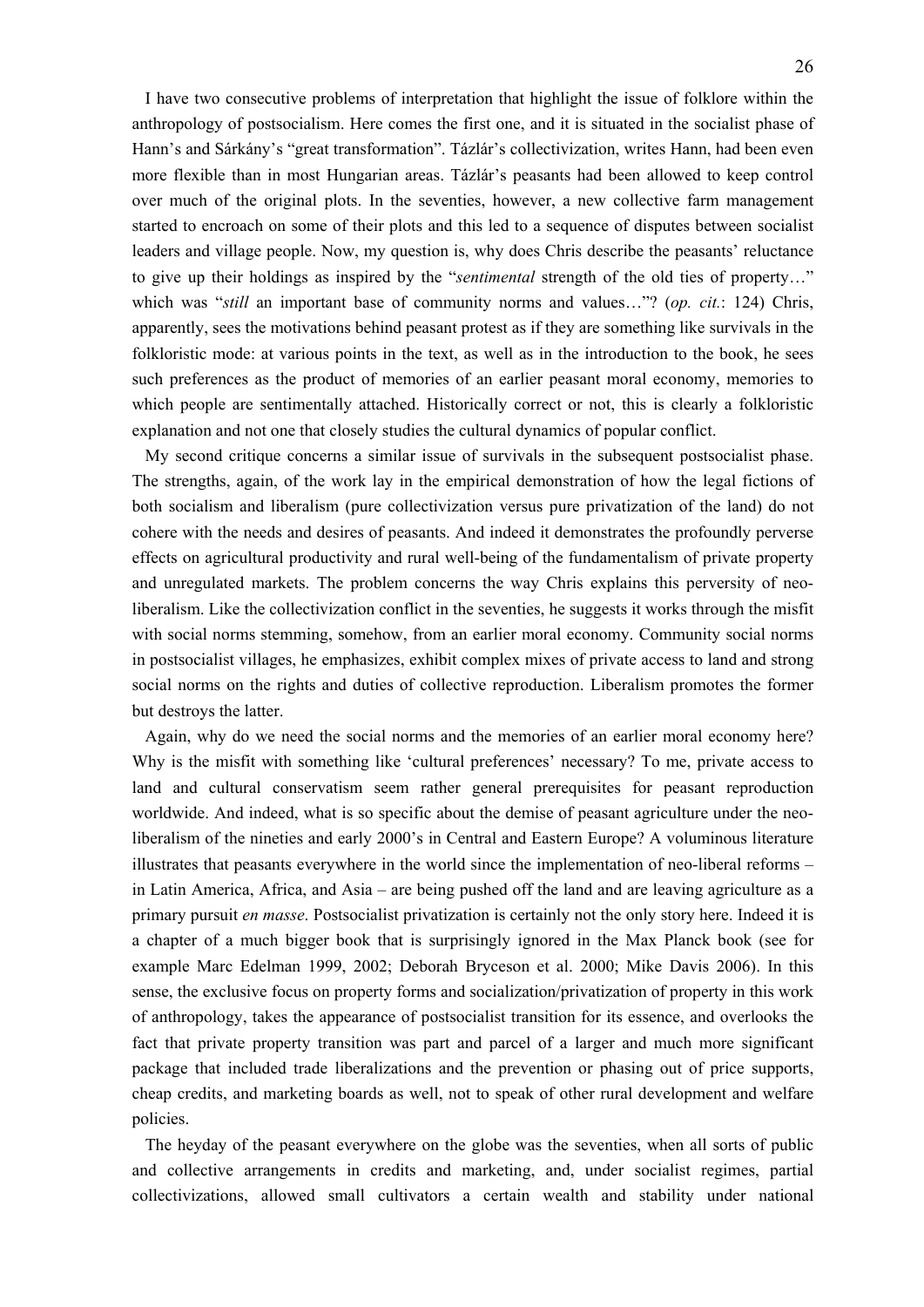developmentalist regimes. After IMF-imposed structural adjustment or shock-therapies, or just simple step by step liberalizations by national states unable to sustain positive national budgets in the global rat race, that period has come to a definite close everywhere. There are numerous regional trajectories here, sure, and they are important for systematic comparative research, but the general story shouldn't be lost. Indeed, there is a powerful global logic behind it. Peasants face enormous obstacles in their daily reproduction unless they are willing and able to become part of global agribusiness and the global supply chains or transform their cultivating activities into just one of their sources of income.

Of all of these global developments we hear regrettably little in the prime anthropological collection of postsocialist agriculture. There are dispersed remarks, for example on the competitive pressures on wine production, on adverse market conditions in several products, on the EU "Common Agricultural Policies" which finally allow some sort of stable rural development to take place in the new EU countries – but are themselves one of the main culprits in WTO negotiations while being hollowed out year after year. But there is no comparison with developments in other world-regions, there is little sense of comparable problems in wine-farming elsewhere, there is no clue on which supply chains are coming in and setting what sort of pressures and limits for peasant life, there is even insufficient awareness of the precariousness of the CAP. But this is what we need if we want to understand current developments and the problems for peasant reproduction. There is an excellent research-based literature on most of these global processes, even within anthropology itself (for example see a.o. Harvey 2005; Kalb 2002, 2005, Kalb et al. 2004), but, tellingly, there is only a reference to the journalist Jeremy Seabrook – as if social science has nothing to say on the big things.

The same is true for what Hann and Sárkány call the new cultural dominance of the city over the countryside. The city, of course, is hardly Budapest, Prague, or Vienna, as it was in 1930. It is the global imagery of consumption, distributed by transnational media messages and the stories from traveling and migrating kin or friends. Wherever we look in agriculture, from Mexico to China, young people are reluctant to take over small-scale production from their parents. Agriculture is becoming just one of multiple sources of family income that include remittances; and it is often only sustained by the elderly. Younger people in most settings are lured to metropolitan wealth and consumption and prepare themselves for migratory lives rather than staying local and digging the soil. For some of them the village will remain a social policy and a form of belonging to which they will ultimately return, to others it will become a memory or a family link. Again, here is a general and global process at work that could have been interrogated for its specific dimensions in postsocialist countrysides, but we do not hear much about it.

There are quintessentially anthropological issues involved. While neo-liberal globalization puts relentless pressure on small-scale cultivators, they as well as their children, albeit in different ways, are at the same time enchanted by the neo-liberal promises of consumption, movement and excitement. Ambivalences abound, and it is the volatile everyday politics that springs from such ambiguities between and among parents and children that become expressed in the current swings of religion, nationalism, small-holder activism, self-defence leagues or anti-globalist mobilizations in the countryside. And they do so differently in different regions, depending on their insertion in the global marketization process, and on their local histories and moral economies. They also depend on national states and the ability of national elites to carve out new instruments for agricultural development and respond to demands from below.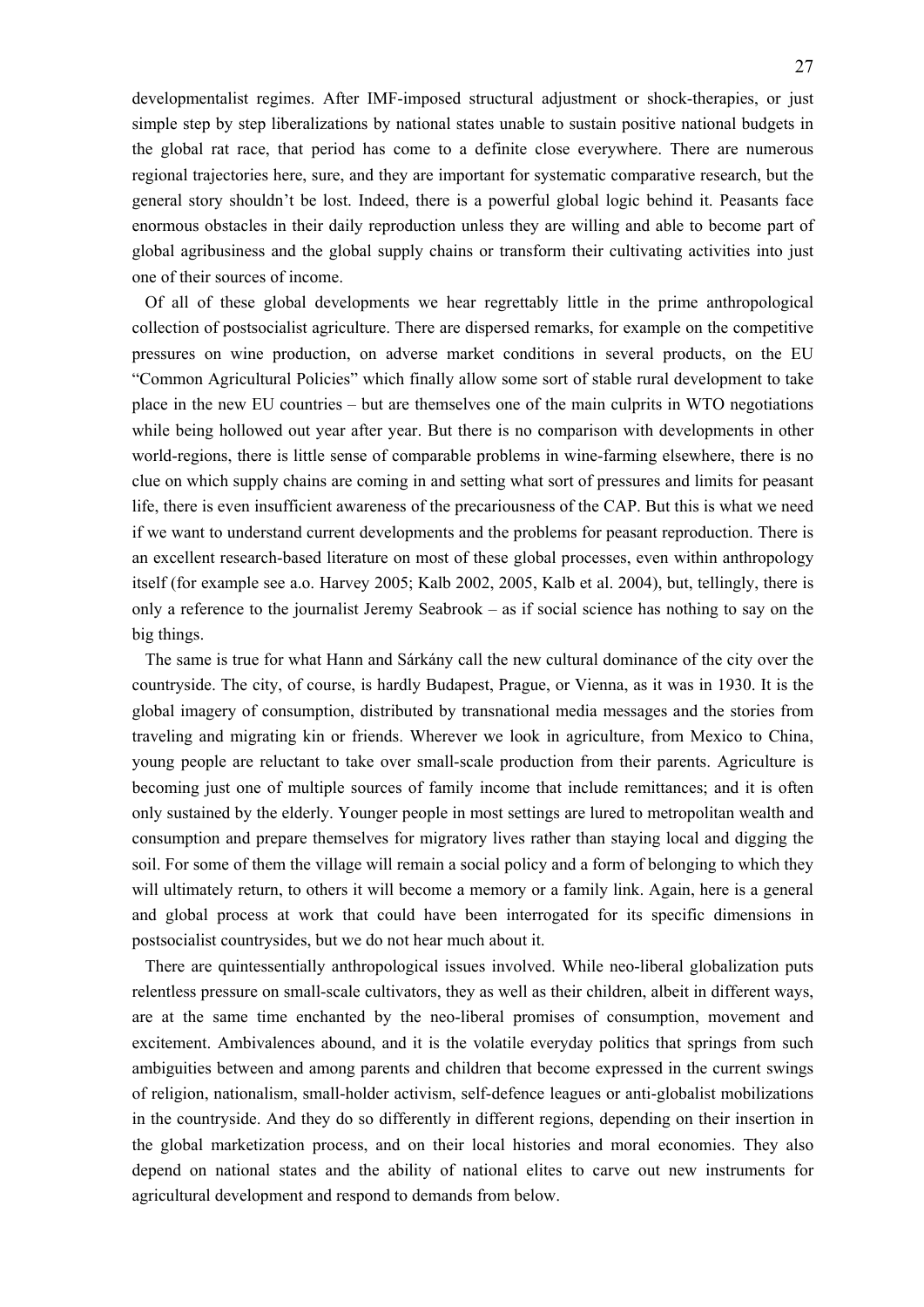Should the fledgling institutions for anthropology in Central and Eastern Europe seek alliances with folklore, as Chris Hann argues? Folklore promises greater attention for local histories – a good thing. But it encourages even less attention to the insertion in and interaction with global histories than postsocialist anthropology itself is inclined to do. This will lead to a failure to address the core questions of local and global social change. I have implied that the existing anthropological emphasis on contemporary social change, *pace* Hann, is all but sufficiently cosmopolitan. In the end this may undermine the public legitimacy of the anthropological pursuit. Anthropology in Central and Eastern Europe, as well as postsocialist anthropology in the West, needs alliances that allow it to live up to its promise as a peculiarly cosmopolitan human science. If folklore helps, why not collaborate? If cultural studies promises a good alliance, such as in Sofia or Lviv, please accept the offer and see where you can get. The combine with sociology, such as at Central European University or in Cluj, is well suited to help re-develop a global and cosmopolitan perspective, certainly if comparative historical sociology is being taught. The bottom line is that anthropology in the region should try to contribute to academic perspectives on situated social change that help to lift the region out of its obsession with its putatively singular postsocialist predicament and out of its singular orientation on a putative West. In that sense, indeed, it should help regional intellectuals and researchers to reach for the post-colonial. That will be a measure of its success.

### **Social Anthropology in East-Central Europe: intellectual challenge or anachronism?**  *Juraj Podoba13*

The first time I was confronted with the essential disparities between Anglo-Saxon or Western social (and cultural) anthropology and East-Central European ethnography (*etnografia, národopis, néprajz*) was at the first biennial conference of EASA in Coimbra in 1990. I was there as a young and, befittingly, naive Eastern European ethnographer, along with a group of colleagues, just shortly after the fall of the Iron Curtain. I could not get over my surprise, and the nature of that first encounter was a kind of cultural shock. I unexpectedly found myself face to face with an advanced, modern social science that, while it dealt with a similar subject area (though thematically much broader) as East-Central European ethnography and folklore studies and was also based on ethnographic research, did so in a substantially different way. For me, with my education and background, cultural anthropology at that time represented something in the area of Tylor, Frazer and especially Morgan, the students of Franz Boas, maybe even Bronisław Malinowski, and Claude Lévi-Strauss, who, next to Morgan, was the author I had probably read most, partly because Czech and Polish translations of his work existed, and partly because, owing to the domestic structuralist tradition, in Slovakia represented mainly by Piotr Bogatyriov and his students, Lévi-Strauss was actually the only Western ethnologist that the (Czecho)Slovak community of ethnographers had been more deeply familiar with since the 1960s, at least in the sense that young ethnographers were expected to be capable of discussing his works and structuralism in general, and in doing so display their grasp of this kind of academic literature. What I encountered in Coimbra, however, was

<sup>&</sup>lt;sup>13</sup> Juraj Podoba is a senior researcher at the Institute of Ethnology of the Slovak Academy of Sciences in Bratislava. He was a visiting fellow at the University of Cambridge, and has lectured at Comenius University, the Slovak Technical University in Bratislava, and at the universities of Zürich, Basel, Vienna, and at the Society for Higher Learning in Bratislava. PhD. Juraj Podoba, CSc., Ústav etnológie SAV, Klemensova 19, 813 64 Bratislava, e-mail: juraj.podoba@savba.sk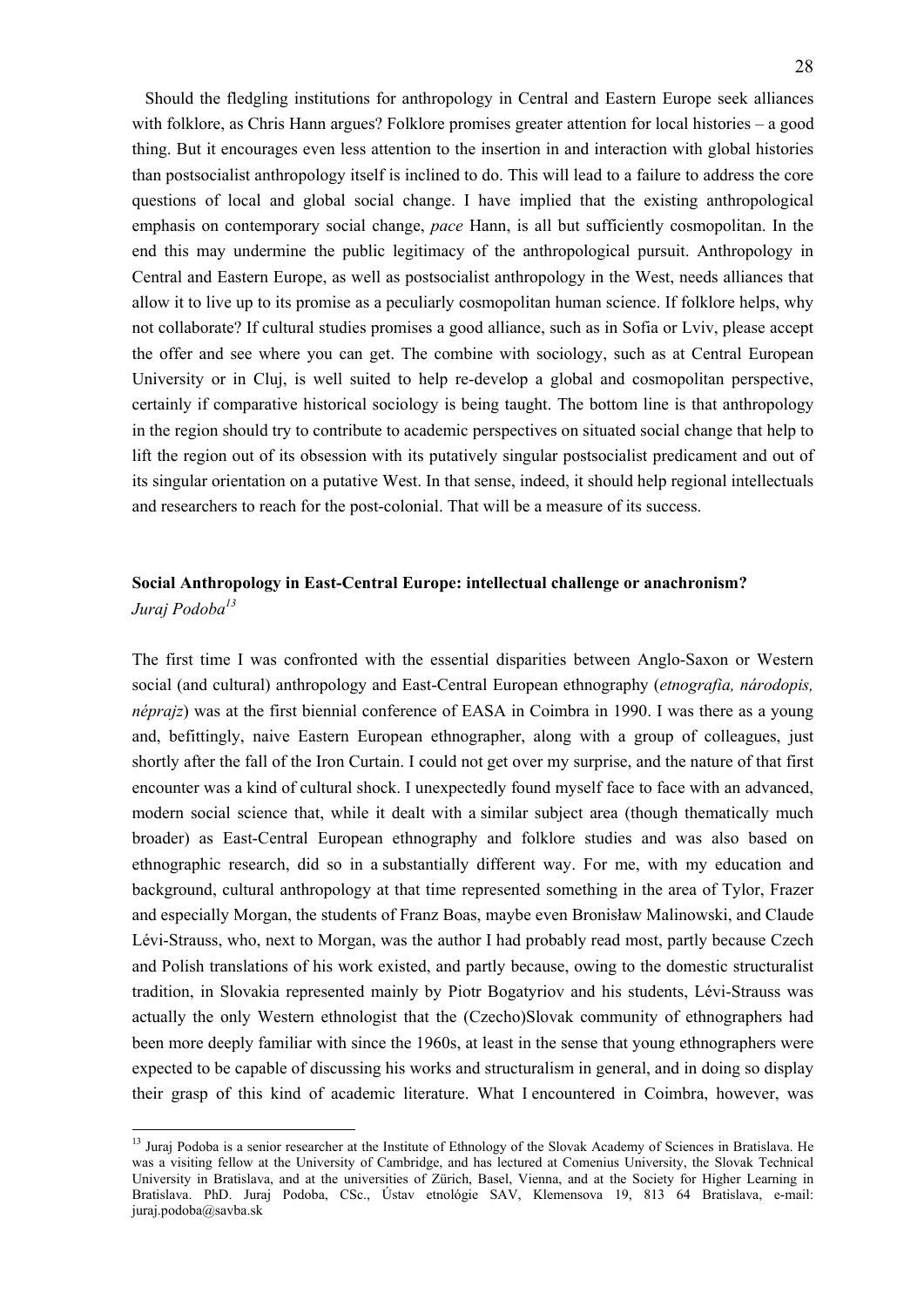something quite different from the definition of anthropology derived by Czechoslovak ethnographers from translations of the classic works of its '*founding fathers'* and Wolf's compendium (Wolf 1971), which represented the alpha and omega of their knowledge about this seemingly related social-scientific field.<sup>14</sup> There was thus much at the meeting that I did not understand (and not just owing to the level of my English skills at the time), and I was especially astonished by how the Western academic community presented itself: their self-confidence, the critical discussions, the overwhelming array of topics dealt with in the individual workshops, the presentations at the plenary sessions, often in connection with the appearance of some legend in the field, whom to that time I had only read of, the way young anthropologists took the stage and with sovereignty criticised the oldest, most respected figures in the field – something that in the academic environment in normalisation-era Czechoslovakia a young academic could only have done once. If I remember well, the participants from Eastern Europe at this event were evidently more preoccupied with the aggressive presentations made by Western European feminists at the closing plenary session than they were by the academic programme of the plenary sessions, workshops, and round-table discussions. And that also added to the cultural shock.

However, I experienced the biggest cultural shock later when I spent a longer period of time at the universities in Zürich and Cambridge. There I really became aware not just of how large the gap is between ethnography (*národopis*) on the one hand and ethnology/anthropology on the other, but also of the gulf between the social sciences in Western liberal-democratic social settings and in the regions that had been under the control of communist regimes since the end of the Second World War (with the fascist prelude of the 1930-40s); essentially, the difference between the situation in Western European and in post-communist academic institutions.<sup>15</sup> It was a confrontation between the archaic, pre-scientific, descriptive field of ethnography, with no theory or methodology of its own (if here by scientific theory we mean not ethnic theory, or the occasional, demonstrative, but intellectually quite toothless, launches into structuralism, or sporadic inspiration drawn from theory in the field of the arts), and a modern, theoretically and methodologically elaborated social science that endeavours to reflect on a broad and diverse array of fundamental issues in the sphere of social and cultural development, and to do so in literally a global comparative context.

However, this cultural shock also included some not very positive or pleasant experiences. When in the spring of 1992 I spent a semester lecturing at the University in Zürich to students in the Department of Ethnology, I was quite naively convinced that in the immediate aftermath of the break-up of the totalitarian bloc Western European intellectuals and academics in the fields of the humanities and the social sciences, and even just young educated people in Western Europe, would be very interested in learning about what had been going on behind the Iron Curtain for the past forty to seventy years, what kind of society had emerged out of the social experiment that, under the influence of Western ideological concepts, was forcibly introduced into the semi-feudal agrarian and early industrial Eastern European societies. The very opposite was true. And if anyone showed an interest, it was usually political scientists and geographers, and some historians. The

<sup>&</sup>lt;sup>14</sup> From the post-war period to date, one of the predominating opinions has been that this is essentially the same field, that ethnography, Volkskunde, European ethnology, anthropology are temporal or regional variations of the same discipline.<br><sup>15</sup> In some Central and Eastern European regions, like Slovakia, for example, the professionalisation o

occurred under these regimes. In the period prior to that there had only been amateur collectors, researchers from central cultural and academic institutions, representing ideologically rival versions of a 'national science', and foreign researchers (see Podoba 2005, 2006).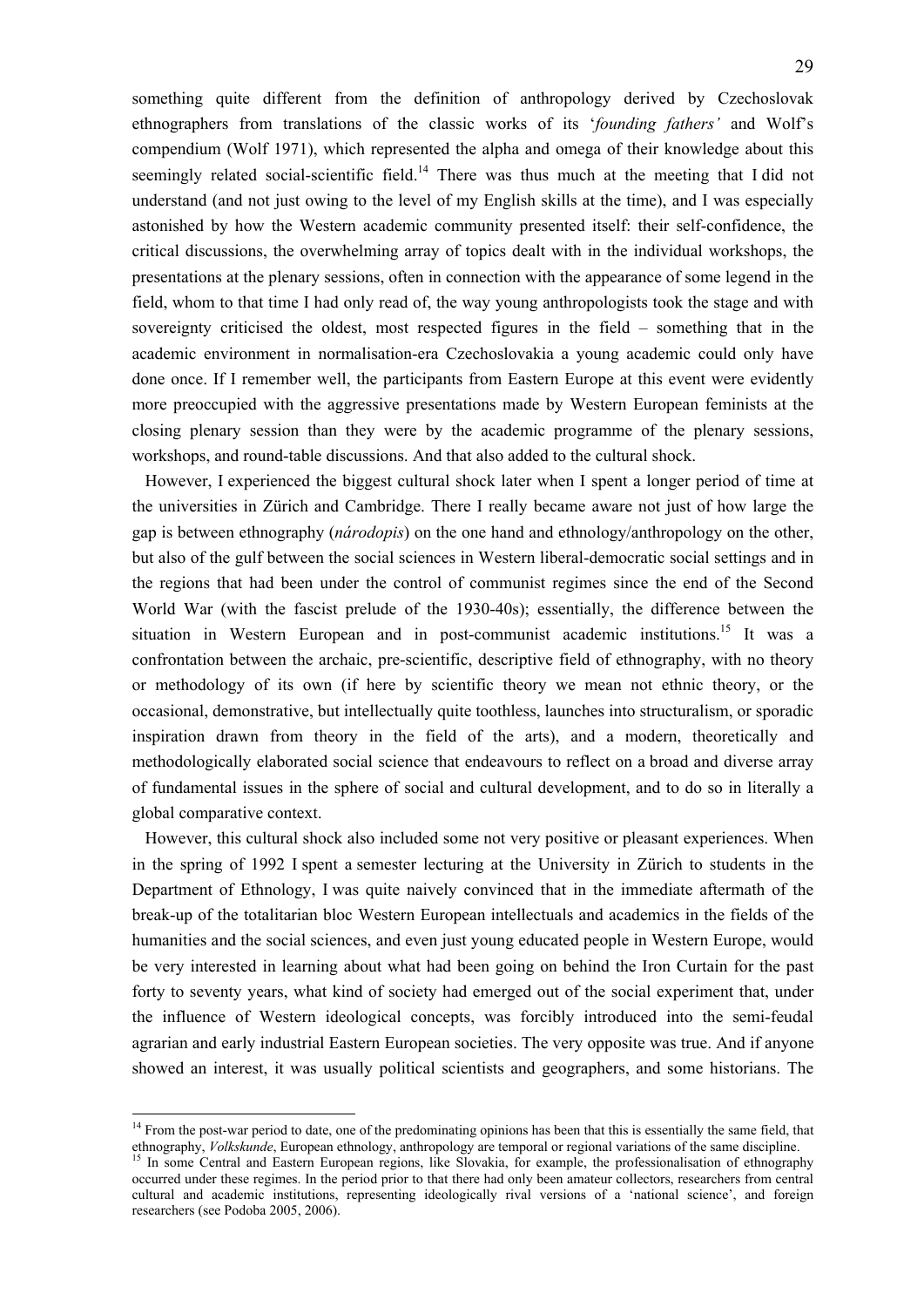most ignorant of this region among scholars to date are found in the anthropological community. Consequently, for me it was a pleasant surprise when during my visiting fellowship at Cambridge University – at the Faculty of Social and Political Sciences, and not among the anthropologists – I discovered the existence of a small group of British anthropologists, mostly students of Ernest Gellner, focusing on the issue of the 'anthropology of communism/post-communism'. Similarly, however understandable it may be, it was nonetheless not a pleasant experience to realise how little interest Western colleagues showed in the results of the work of several generations of East-Central European ethnographers and folklorists. The second and even more frustrating encounter was with the ideological tenacity of many left-wing academics, including those at the very top, similar in character to a kind of mental block, and their consequent inability to approach the critical study of social reality in the contemporary world dispassionately and, insofar as possible, objectively, solely on the basis of scientific methodology.

This contrast of two very different intellectual traditions led me to reflect on the field's outlook within the new circumstances of an open society at the end of the 20th century, when even in the late and unequally modernised regions of East-Central Europe, of which Slovakia is a part, folk culture has become only a part of our cultural heritage, its forms and manifestations now institutionalised, and ethnographic 'salvage' research has become a permanent anachronism. The ethnographic tradition established by Chotek and Mjartan had been thematically and intellectually exhausted since the 1960-70s; in this situation a focus on social history or social anthropology appeared to be the most logical solution (for more on this topic, see Podoba 1991). However, there was a good deal of ethnographic information and data available, some of it of very good quality, and innovative and inspiring analytical work had been done by some individuals that the ethnographic mainstream consistently ignored or sidelined, or in some cases even ostracised (on this topic, see Podoba 1994, 1998, 2002, 2005, 2006; for the broader context of this issue, see Leščák 1988), which was capable of serving as good-quality, stimulating, and valuable sources of information for anyone in the social sciences studying Central, Southeast, and Eastern Europe, including, of course, Anglo-Saxon social anthropologists. When thinking about this at that time, even I was convinced, like Chris Hann is today, that it makes no sense to establish and institutionalise a new field when, say, at Comenius University in Bratislava and the Slovak Academy of Sciences there are already specialised ethnographic departments that have a long history; which over the course of the first half of the 1990s changed their names from *národopis* or ethnography to ethnology (and during this decade the university department added cultural anthropology to its name). I, too, felt that the solution lay with the gradual, and certainly not simple, easy and rapid modernisation of East-Central European ethnography, which from the 1970s had been slowly changing anyway, and by the start of the 1990s was certainly not the same field as the one defined by its doyens and first generation of students, then mainly women; and that it is necessary not just to modernise it theoretically and methodologically, but also to thematically enrich it in connection with the above-mentioned dual focus on historical or social-scientific study.

However, current reality is such that even though both these alternatives are represented in Slovakia, the Czech Republic, and East-Central Europe to a minority degree in work from the past two decades by what are now ethnologists, the majority of post-communist post-ethnographers have turned their attention in a different direction. The modernisation of ethnography has become a focal interest of just a relatively small number of Slovak post-ethnographers, and even the majority of this minority has mainly been gravitating towards the context of historical disciplines. It seems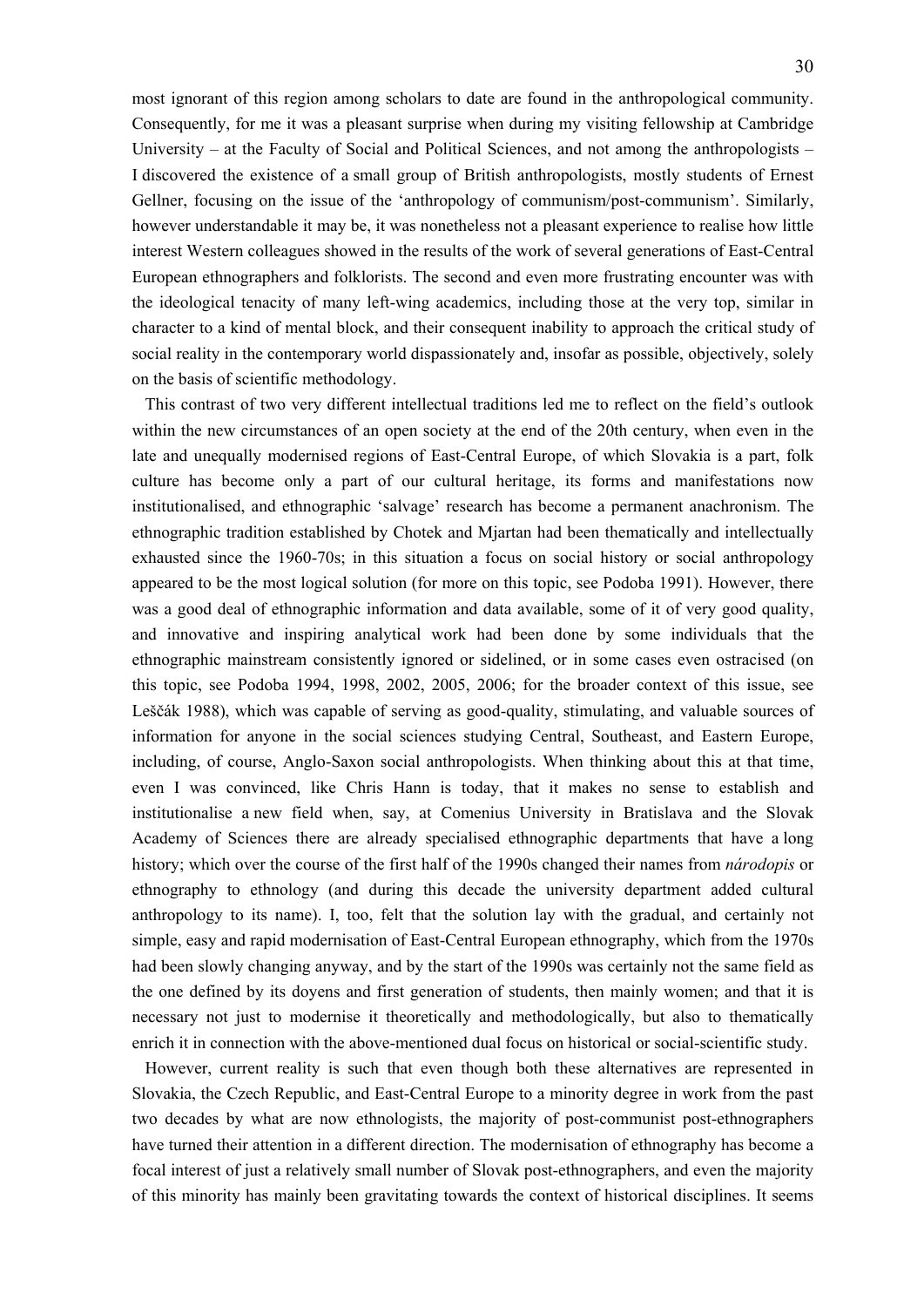that the main post-revolution contribution of Central European ethnography/ethnology is its effective assistance in constructing or reinforcing social history (see Podoba 2003b). The so-called 'anthropologising of ethnology', which is sometimes discussed in academic circles, and less so also on the pages of academic journals (e.g. Kiliánová 2002), is more fiction than fact. There is no room in the scope of this paper to analyse this more than decade-long process, but I have published a number of texts on this problem elsewhere (see Podoba 2003a, 2005, *forthcoming*).

The nature of the difference between the two fields, or groups of fields, and even the reality of development in the academic sphere in Central Europe with the emergence of the open society seems to escape Chris Hann (2007). His reflections focus on the issue of research 'at home' and 'abroad' and on combining or synthesising research – in the sense of the Malinowski tradition of British social anthropology – with the more historically oriented approaches of East-Central European ethnographers. In my opinion this is a very narrow perspective, and perhaps that is why the author fails to grasp the essence of the fundamental differences between anthropology/ethnology and ethnography (*národopis*). The text may be thought provoking for students of anthropology educated strictly within the bounds of the British school of social anthropology. But for an ethnographer educated in East-Central European departments of ethnography and folklore studies, many of his assertions are platitudes.

For me, as a student of Václav Frolec, who was educated in an environment where romantic, ethnocentric, post-Chotkian ethnography, in its Moravian (post-Václavík) rendering, was combined with the non-romantic so-called 'ethnography of the present', which, by the time I was a student in the late 1970s and early 1980s, represented a contemporary attempt at modernising the field and expanding its thematic scope on the basis of an interdisciplinary approach, reflections on contemporary socio-cultural processes and everyday culture are naturally placed within the larger historical context. East-Central European ethnologists regard oral history as a standard method. Given that East-Central European ethnographers study – roughly and simplistically put – culture rather than society, ethnographic analysis on the basis of continuous and discontinuous processes uses more than just the method of oral history, but also studies recent and historically more remote social and cultural phenomena and artefacts. The study of material and social culture certainly allows this. The study of *longue durée* processes is in my view a standard and very effective tool for obtaining knowledge and an understanding of the contemporary world, but it is certainly not essential. The selected method of research is in the end the individual choice of each researcher, made in relation to the goals he/she defines in the research. Much of what Hann advances in his text I most naturally employed even in my dissertation, defended in the Department of Ethnography at the Faculty of Philosophy of J.E. Purkyně (now Masaryk) University in Brno in 1981, as did the other students in the field of ethnography at the university. To his arguments I would add that, although knowledge of the late socialist period is essential for recognising the causes and character of transformation processes and understanding post-communist societies, it is also necessary to return to the pre-communist, early industrial age. That facilitates an understanding of the deeper context of socio-cultural development. The transition societies are characterised by a remarkable mixture of liberal democracy, 'wild' Eastern European capitalism, mental and socio-cultural stereotypes from the period of real socialism, and many socio-cultural phenomena from the period of semi-feudal agrarian society. In some rural areas, pre-socialist phenomena have been re-surfacing since the early 1990s, and knowledge of recent and even early ethnographic material helps anthropologists to obtain a better understanding of the present.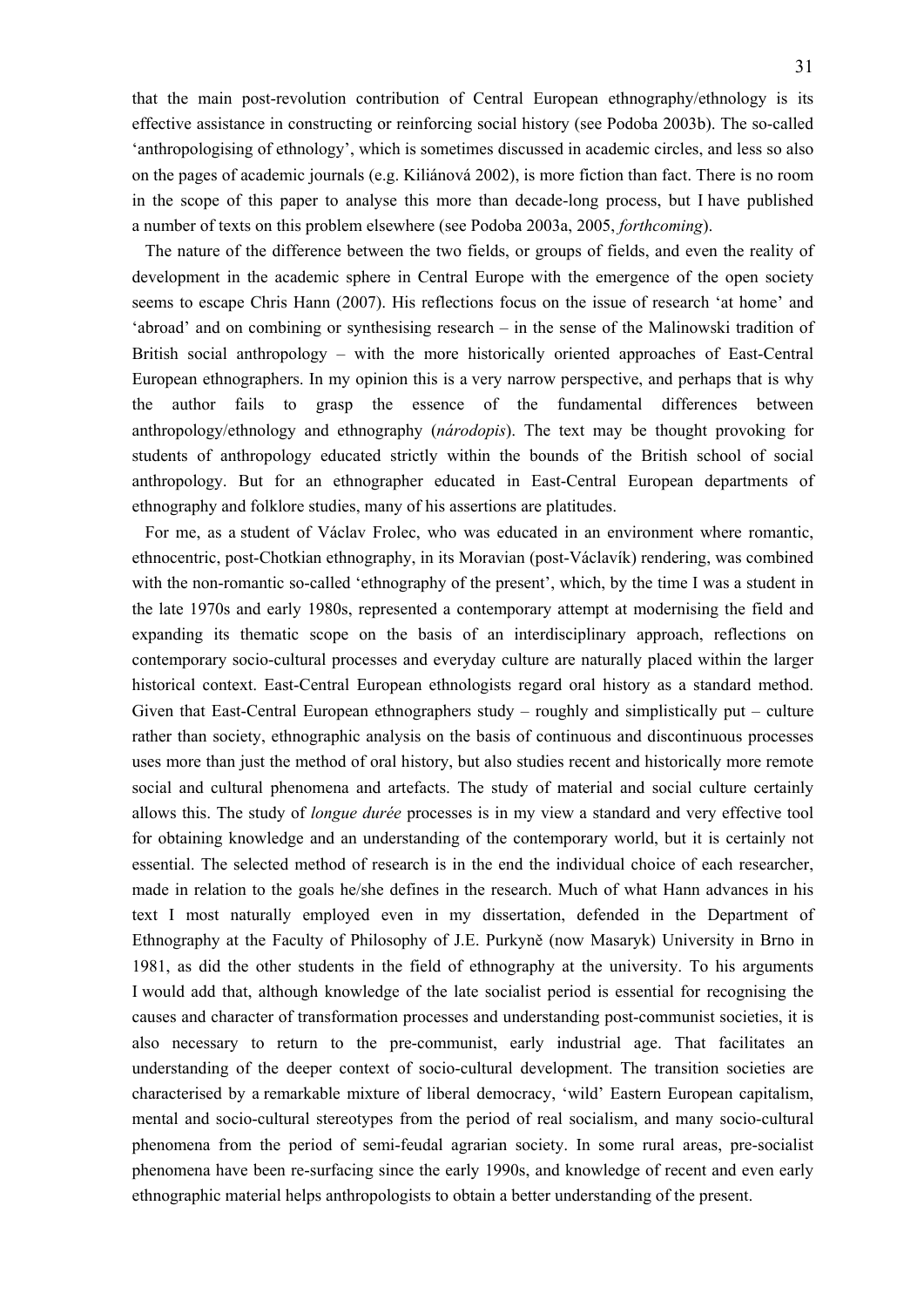So in this regard one has to agree with Hann's arguments, even though – as I noted above – they are too commonplace to evoke (in East-Central Europe) more serious attention. But how this argument weighs in against the intention, or today already the reality, of establishing anthropological departments in academic institutions in East-Central Europe is something that escapes me. Hann's arguments perhaps rightly caution against adopting a too one-sided and thus epistemologically and methodologically narrow interpretation of the field; but they are not reason enough to oppose the existence of the field itself.<sup>16</sup> I take no issue with his argument that the social sciences studying transformation processes should be oriented towards drawing on the knowledge of 'native' ethnography and from research on recent and more historically remote socio-cultural phenomena; I have been endeavouring to do just that since the early 1980s, when I began conducting my first independent ethnographic research on the Moravian and Slovakian countryside in the late socialist period, and it is in this vein also that I guide my doctoral students. Even the most recent books published by Slovak ethnologists take this approach (e.g. Danglová 2006). However, this in no way makes Hann's resistance to the institutionalisation of social anthropology in academia in East-Central Europe correct.

There are numerous reasons for the institutionalisation of socio-cultural anthropology, and they are based on the very specific behavioural strategies adopted by East-Central European ethnographers – or at least the majority of them – since the political change in  $1989$ <sup>17</sup> One such reason is that most ethnographers are simply not pursing efforts to modernise the field or Hann's proposed synthesis. On the contrary, since the fall of the totalitarian regime, most of them have rejected the so-called ethnography of the present, which could be modernised if necessary by drawing on the theory and methodology of contemporary social sciences, including anthropological methodology (on this topic see Bitušíková 2002), and only a small proportion of them study contemporary transformation processes.<sup>18</sup> Another reason is the methodologically unclear or vague definition of 'ethnology' and the methodical and methodological chaos and disorder that dominates this field. Within the scope of this paper it is not possible for me to devote more space to this fundamental problem in contemporary East-Central European post-ethnography, but the problem itself is in my opinion a basic argument in favour of institutionalising social anthropology in East-Central Europe: in order to educate students of anthropology, from the very first year of undergraduate study, in an unambiguously, clearly and comprehensibly defined methodical and methodological framework. The use of quality ethnographic work from the preceding decades is no obstacle to doing this and can only contribute to the advancement of social anthropology in this region of Europe.

Chris Hann's text has one basic shortcoming. The author, an economic and political anthropologist, is trying to grasp the discussed problem not through the lens of political anthropology but from an ideological perspective. But the problem is that this issue is much more

<sup>&</sup>lt;sup>16</sup> I do not feel myself sufficiently well grounded in British anthropology to debate this with a professor from the University of Kent, but it seems to me that not all British anthropologists dogmatically insist on the ahistorical approaches of British functionalism. I am convinced that many of them also endeavour to obtain the kind of understanding of the historical background to the phenomena they are studying that Chris Hann is promoting in the study of post-communism.

<sup>&</sup>lt;sup>17</sup> For more on these strategies and their implications for the development and current character of the field, see Podoba (2003a, *forthcoming*).<br><sup>18</sup> For more on how the tradition of Central European ethnography established by Chotek and Mjartan broke up into a

diverse mixture of various interest-driven specialisations, sub-disciplines, and individual strategies, some even outside the defined framework of the individual branches of the social sciences and the humanities, all under the label of 'ethnology', see Podoba (2003a, *forthcoming*).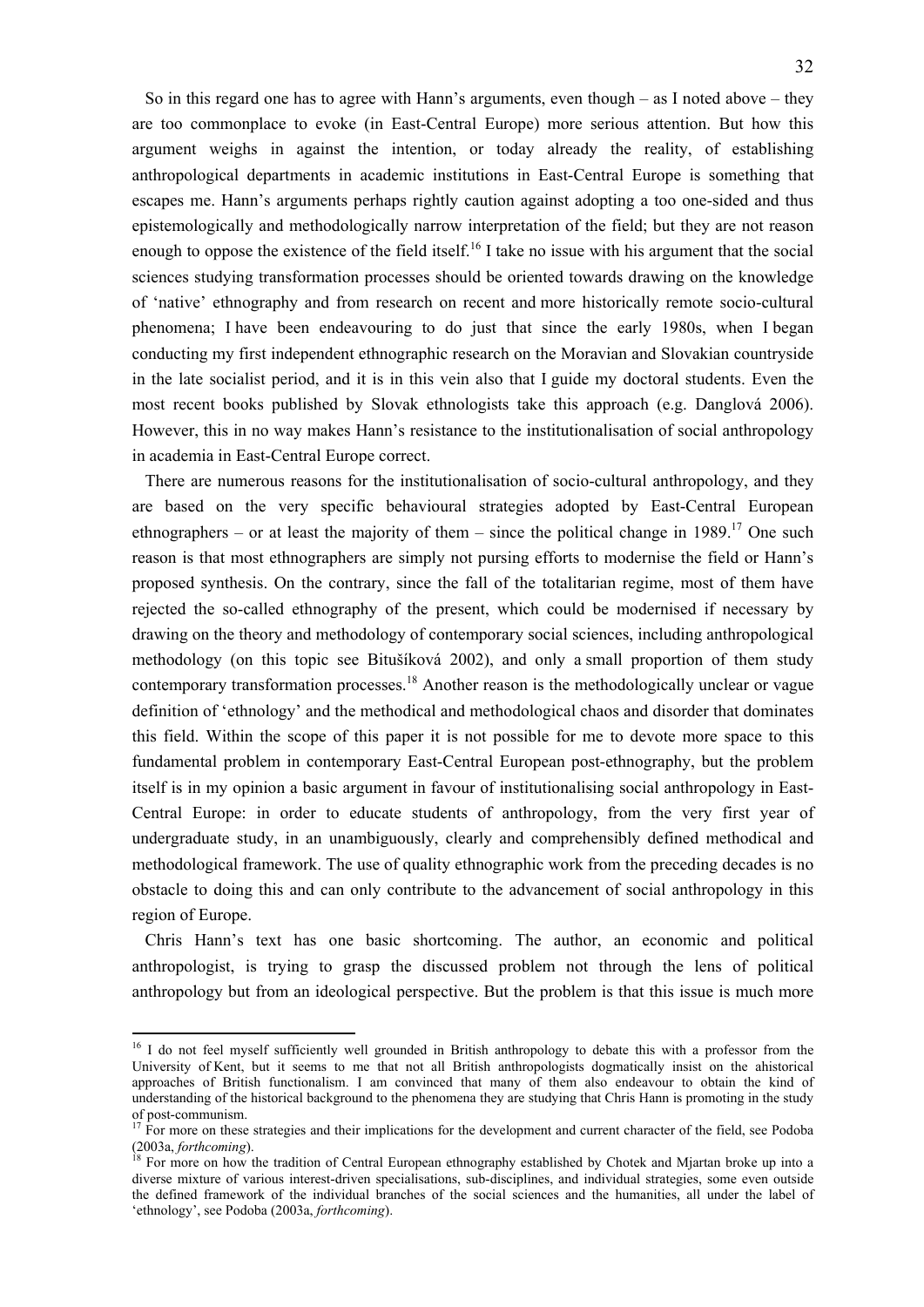about the inertia of institutions and the viability of social networks, about prestige and very specific power and existential interests, than it is an epistemological and methodological dispute. And it is also a matter of the unwillingness and inability of East-Central European post-ethnographers to abandon their set ways by, for example, developing a methodology in this field that moves more in the direction of ethnology/social anthropology.19 Hann's vision of cooperation or, rather, the institutional unification of these two very close and at the same time vastly different ethnographic fields is more utopian than it is realistic.<sup>20</sup> Had he published these views ten to fifteen years ago, I would certainly have agreed heartily with him. My personal experience of the past seventeen years, however, has led me to the opinion that the most appropriate alternative to the modern scientific study of society and culture on the basis of qualitative methods, and especially ethnographic field research, is through the institutional grounding of social anthropology in East-Central European academic institutions. It will then be a matter of common sense on the part of domestic anthropologists not to ignore good older and current ethnographic work and incorporate it into their study programmes in anthropology, and to adopt the knowledge, findings, and stimuli acquired in the study of recent and historically more remote cultural forms and socio-cultural processes for use in the future anthropological study of post-communist societies.

# **The Past and the Future of Anthropology in East-Central Europe: comments on Chris Hann's vision**

*David Z. Scheffel<sup>21</sup>*

1

Professor Hann sees the future of anthropology as a relevant and stimulating discipline hinging on three key requirements: the necessity to maintain ethnographic fieldwork; the need for a serious engagement with history; and the desirability of respecting local intellectual traditions. I see little sense in commenting on the first two points. Here Hann largely re-asserts a position embraced by most western anthropologists, and I suspect that neither his insistence on good ethnography nor his arguments in defence of a thorough historical analysis is likely to raise any eyebrows among our colleagues in postsocialist Europe either. On the other hand, Hann's third point about the interaction between local and imported intellectual traditions addresses several contested issues that I would like to comment on.

It is refreshing to hear a senior western academic offer a laudatory assessment of the intellectual traditions of any *East* European field of study, and anthropology is certainly no exception. Hann is right to call attention to the ignorance of most British and North American anthropologists about indigenous contributions to the discipline, and he is right to point out the possible advantages of a comprehensive study of humanity anchored in a 'mature synthesis' of folklore (*Volkskunde*) and

 $19$  The generally widespread attitude towards the methodological advancement of the field and the critical evaluation of the strengths and weaknesses of ethnography from the period of real socialism, and towards a general reflection on the field, is exemplified well, for example, in Beňušková and Ratica (2002), especially on p. 399.

The fact that in East-Central Europe there really exist such academic departments is an example of the exception that confirms the rule. It is no accident that we find them in Slovenia and Poland, which within the socialist bloc always occupied a unique position. For the most part, however, it is just a matter of a change in logo (the name of the field and the academic department), or an effort to indicate methodological changes through decorative detail

<sup>&</sup>lt;sup>21</sup> David Z. Scheffel is professor of anthropology at Thompson Rivers University in Kamloops, Canada. His ethnographic interests include Labrador Inuit, Russian Old Believers, Slovak Roma, and the Ati of the Western Visayas (Philippines). Prof. David Z. Scheffel, Department of Sociology and Anthropology, Thompson Rivers University, Kamloops, BC, Canada, V2C 5N3, dscheffel@tru.ca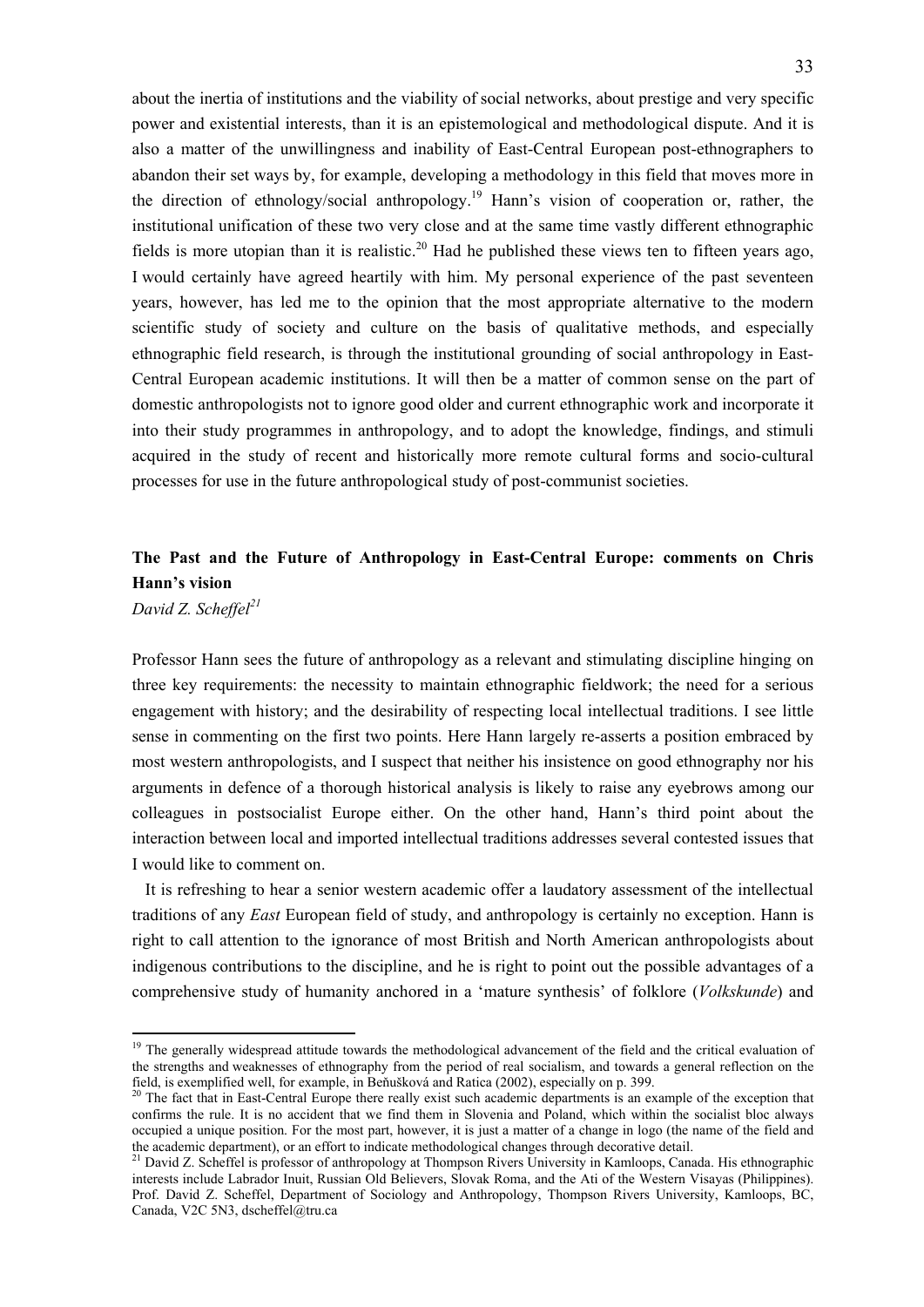ethnology (*Völkerkunde*) as it might be foreshadowed in some universities of postsocialist Europe (Hann 2007: 27). Hann's self-conscious dismissal of the social anthropological model as an example worthy of emulation throughout east-central Europe is certainly unexpected from a leading social anthropologist, and Hann clearly knows that his position is going to ruffle more than a few feathers among the indigenous 'westernists'.

Unfortunately, Hann's assessment is hampered by a lack of attention to the very historical analysis, which he so admirably advocates throughout his essay. As a serious student of east-central European anthropology, he should know that when it comes to the hoped for synthesis of (native) folklore and (cosmopolitan) ethnology its intellectual history is replete with illustrations of parallelism rather than symbiotic co-existence. Some readers of this journal will be aware of the fierce competition between these two (sub-)disciplines as a formative force behind Czech anthropology. On the one hand, we see a subject akin to contemporary 'native studies' emerge in the latter part of the 19th century and usually designated as *národopis.* Soon thereafter, a sister discipline called general or comparative ethnography appeared – not as a complement but as a determined rival. The competition between the two subjects has been a distinguishing feature of Czech anthropology for more than a century, and as such it has little to do with socialism or postsocialism (Scheffel, Kandert 1994). The contemporary desire of some of our colleagues in eastcentral Europe to import social anthropology is merely a modern reaffirmation of a much older and unresolved problem.

Can the tension between (parochial) native studies and (cosmopolitan) ethnology disappear under the aegis of a 'mature synthesis' as proposed by Hann? There are indications of cooperation here and there. *Český lid*, the unabashedly nativist flagship journal of Czech ethnography founded in 1891, has recently been hyphenated into *Cesky lid – Ethnological journal,* and some university departments in some countries seem to have at least attempted to bridge the chasm between the two sub-disciplines (Scheffel 1999). But for every example of cooperation there are other examples of polarization and outright secessions. In the Czech Republic word has it that the kind of synthesis proposed by Hann is an idealistic vision that has little chance of realization.

For my part, while I agree that *Volkskunde*/*národopis*/native studies has much to offer to the student of local culture and society, my limited experience with the practitioners of this craft makes me rather doubtful about their ability – or perhaps willingness?  $-$  to go beyond their own experiences and tolerate, let alone seek, explanations that transcend the local setting. I learned this lesson several times as a result of critical assessments I had made of Czech *národopis* (Scheffel 1992; Scheffel, Kandert 1994). The sub-text of native reactions has always underlined the illegitimacy of an 'other' casting a critical eye on 'our' practices and beliefs (Langer 2002; Woitsch 2002). This is, of course, a stance common to the practitioners of most brands of native studies (Black studies, women's studies, Aboriginal studies, etc.), and it is precisely in this point that we see the divergence from (cosmopolitan) ethnology or anthropology particularly well.

Having recently emerged from a long era of exceptionally comprehensive parochialism, many of our colleagues in postsocialist Europe understandably yearn for new models of social science that will connect them to developments in western scholarship. The universalism and cosmopolitanism of social anthropology make it a logical choice worthy of emulation. But one should not naively expect that a mere change of terminology will suffice. As Professor Hann points out, the culture of socialism continues to influence the postsocialist period, a condition aptly summed up by the German neologism *"Mauer im Kopf"*. It is such mental barriers that stand in the way of genuine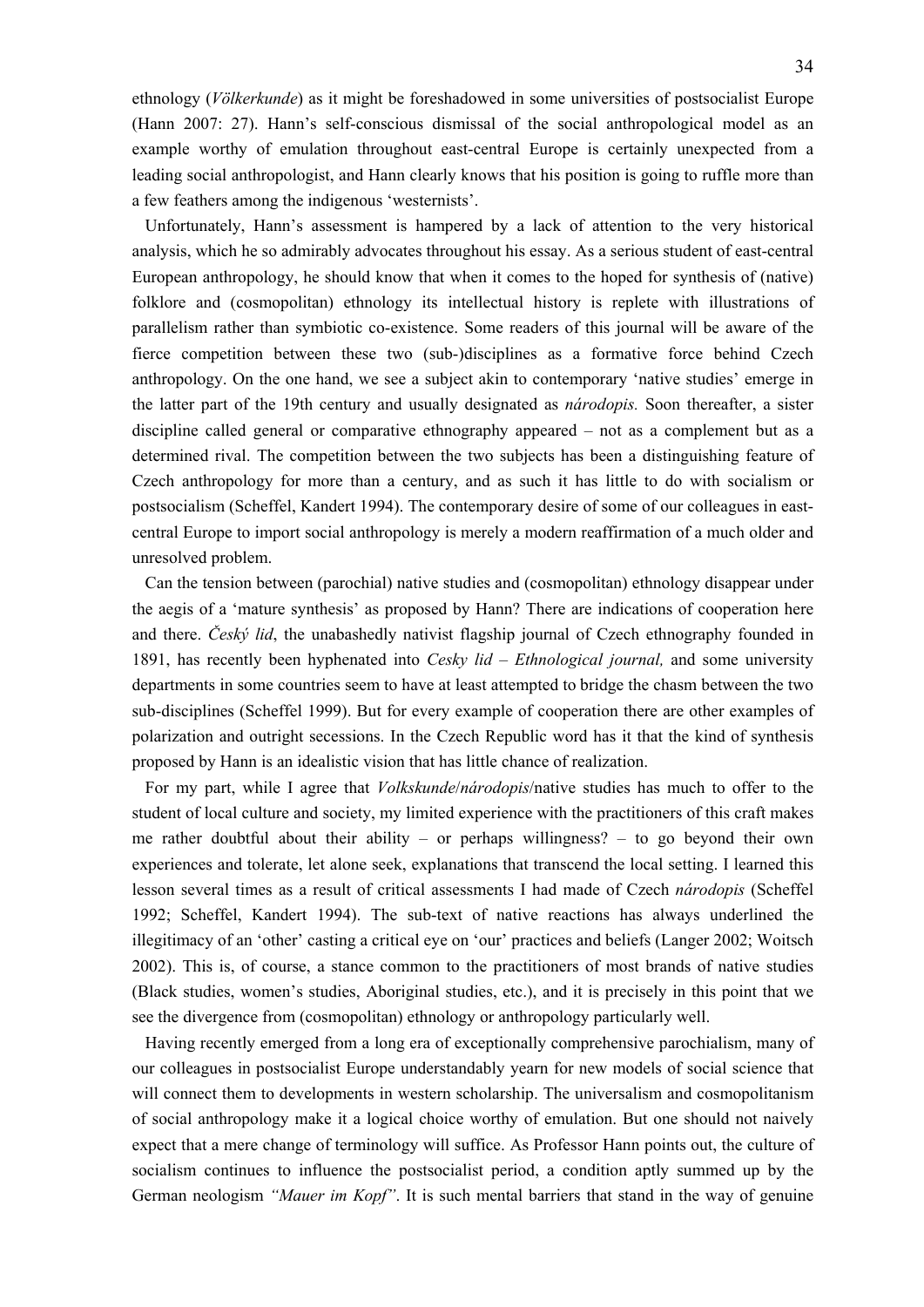scientific progress as their impact is far more pronounced than that of the label by which we choose to designate a discipline.

Let me illustrate this with an example from my own exposure to postsocialist Czech anthropology. Recently, I came across an edited volume of essays dedicated to the history of teaching anthropology in several European countries (Dracklé, Edgar, Schippers 2003). One of the contributions caught my eye as it dealt with the intellectual history of Czech ethnology and was written by a leading advocate of its transformation into western-oriented anthropology, Professor Ivo Budil (Budil 2003). As I read my way to the core of the article, I began to sense that I had encountered certain phrases and even entire sentences before. Eventually I realized that I was reading fully preserved sections of an article I had written jointly with a Czech colleague some ten years earlier (Scheffel, Kandert 1994). We find here entire sections of our article, including English translations of direct quotations from Czech ethnographic literature. Here and there a word has been changed or the sentence order modified, but any impartial reader would have to recognize that a significant part of this text is only a slightly altered version of our earlier publication. The fact that the author is not an academic novice but an experienced and prolific scholar and head of a department which has done far more to emulate the western anthropological model than any other Czech institution (Budil 2003: 100) compels me to believe that we are not dealing here with a deliberate violation of academic honesty. Indeed, several Czech colleagues consulted on the issue of scholarly rules and regulations confirmed that local tolerance of practices akin to plagiarism is considerably higher than what I am accustomed to in Canada, and that such basic a principle of scientific activity as the definition of the boundary between one's own and someone else's work lacks general agreement.

What relevance does this anecdote have for the future of anthropology in east-central Europe? The point I am trying to make is that we should take seriously the prescriptive connotation of the word *discipline*. Precisely because it is an academic discipline, anthropology depends on the maintenance and enforcement of certain standards, including academic honesty. It is my impression that this disciplinary dimension of scholarship is taken less seriously in the Czech Republic than Canada – to use two countries which I am well acquainted with – and I suggest two reasons for this. The first one has to do with the long Czech tradition of bending the results of science, in the widest possible sense, in order to support certain political ends. Unlike the residents of countries blessed with a high degree of political stability, the Czechs have a tendency to view scholarship as a utilitarian activity governed by pragmatic considerations. The idea of pursuing 'truth' – as it is inscribed into the mottos of many western universities – is likely to evoke ironic laughter rather than admiration. The second reason derives from the famous Czech mastery of the art of outwitting higher authority. This powerful trait of the national character, immortalized in Jaroslav Hašek's 'good soldier Švejk', provides ready justification for even the most extreme form of relativism that easily deconstructs any type of order imposed from 'above'. Although each of these traits clearly predates the imposition of communism (Scheffel, Kandert 1994), the totalitarian order generated particularly favourable conditions for their survival and expansion far beyond their initial scope. It is of little wonder, then, that we encounter both well beyond the end of state socialism.

Returning to Chris Hann's call for the recognition of the contribution made by indigenous ethnographers, yes, let's recognize it. But what does this contribution consist of beyond snippets of localized descriptions suited for an ethnographic atlas? Of all the native students of Czech and Slovak folk culture, only Bogatyrev – notably a Russian émigré – has managed to produce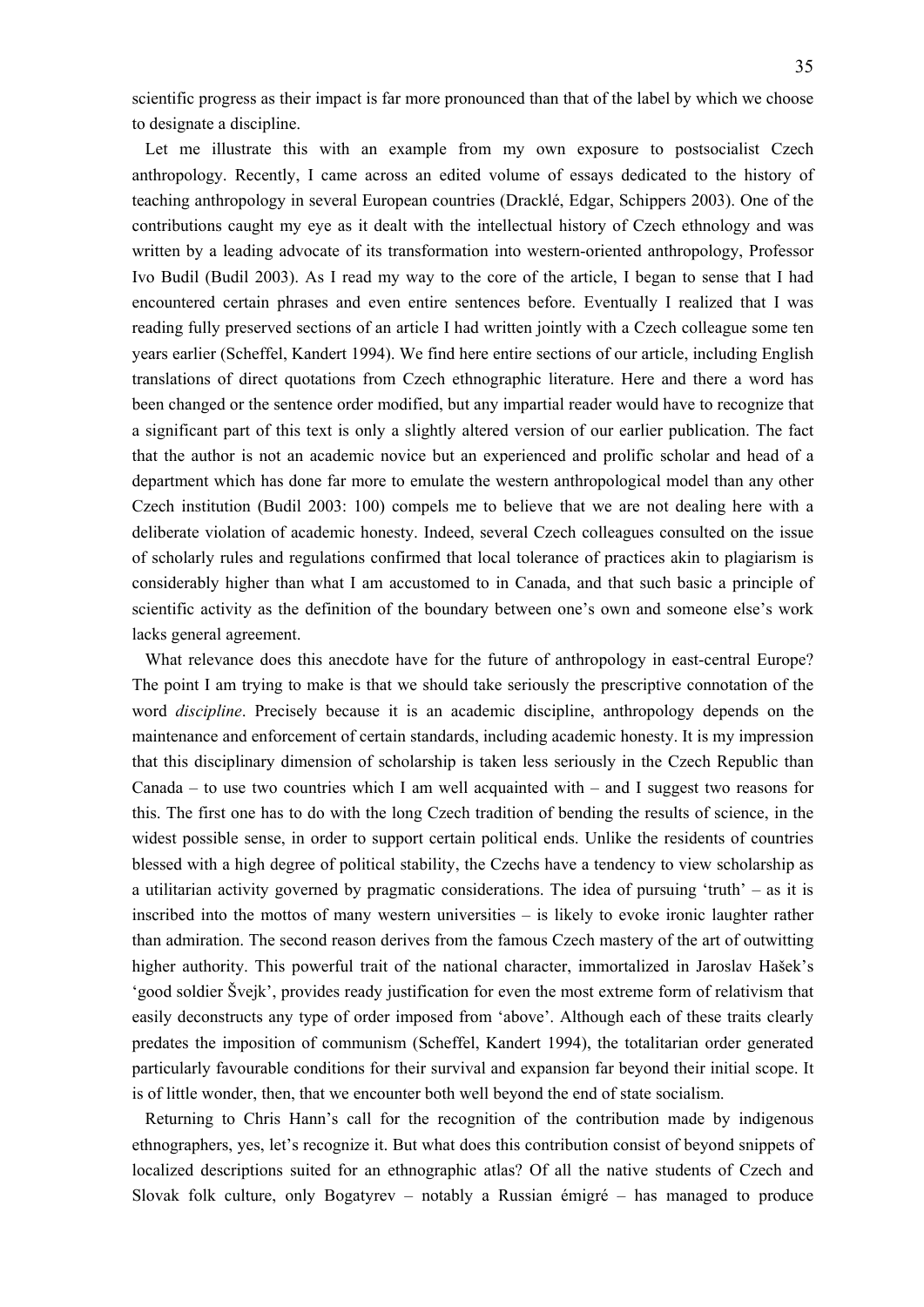something of lasting international importance. To sum up my argument, I suggest that our colleagues in the postsocialist countries should worry less about the name they attach to the subject they practice and more about the standards that transform it into a credible academic *discipline.* This entails not just the setting up of professional organizations but also the drafting of codes of conduct, standards to be employed in the evaluation of manuscripts for publication, and criteria for the granting of higher degrees and promotion. Professional misconduct, including academic dishonesty, should be defined and censored. Without such rigour our colleagues run the danger of constructing a Potemkian façade rather than pursuing credible scholarship.

### **My Preference Lies with Social Anthropology**

Petr Skalník<sup>22</sup>

1

In his home country United Kingdom and later in post-wall Germany, Chris Hann has been a very successful social anthropologist, pursuing a splendid career of a leading western specialist on "socialism" and "postsocialism" (Hann 1993, 2002, 2006). As a 'card-carrying' social anthropologist, trained among others by Jack Goody at Cambridge, he carried out two long-term field researches, in Hungary and Poland respectively (Hann 1980, 1985). During the research periods and while writing up he apparently did not find the works of Hungarian peopleographers and Polish peopleogists (their disciplines are called *néprajz* and *ludoznawstwo* respectively) very inspiring. After the *'Wende'*, in 1999, when he landed in Halle as one of the directors of the newly established Max Planck Institute for Social Anthropology he realised that he knew "nearly nothing" about the *"Ethnographie"* in the former German Democratic Republic. He wanted to know more about it and find out whether its theories could be employed within social anthropology. For the sake of comparative approach, also characteristic for social anthropology, he organised in 2003 in Halle a conference which discussed the developments and theory trends within local analogies of social anthropology during the era of communist rule in not only the GDR but also Czechoslovakia, Hungary and Poland. The volume which came out after the conference (Hann, Sárkány, Skalník 2005) is to my mind a testimony to the interesting, sometimes fascinating, though basically fruitless, vicissitudes within disciplines characterised during most of the studied period by isolation, ignorance about world trends in social anthropology, cultural anthropology and ethnology as they were practiced especially in major capitalist countries (USA, UK, France, Germany, Netherlands, Scandinavia). Frankly speaking social anthropology (and for that matter cultural anthropology and ethnology) did not miss anything substantial by knowing nearly nothing about 'socialist era anthropology'.

When reading Chris Hann's text I could not help recalling my own experience. When I started my academic career early in the 1960s my initial impression was similar: I did not find nationography (*národopis* in Czech and Slovak) of interest for its intellectual sterility, isolationism, inability to study the present in which I lived, and therefore turned to social anthropology and

 $22$  Petr Skalník has lectured in social anthropology at Charles University in Prague, Comenius University in Bratislava, the University of Leiden, and the University of Cape Town. Currently he is lecturer at the University of Pardubice and the University of Wroclaw. He conducted fieldwork in Slovakia, Ghana, South Africa, Papua New Guinea, Czech Republic and Poland. After 1989 he served as the Czechoslovak and Czech Republic's Ambassador to Lebanon. The French government has awarded him the title of Knight of the Ordre des Palmes Académiques. Dr. Petr Skalník, Katedra sociálních věd, Fakulta filozofická Univerzity Pardubice, Studentská 95, 532 10 Pardubice, e-mail: petr.skalnik@upce.cz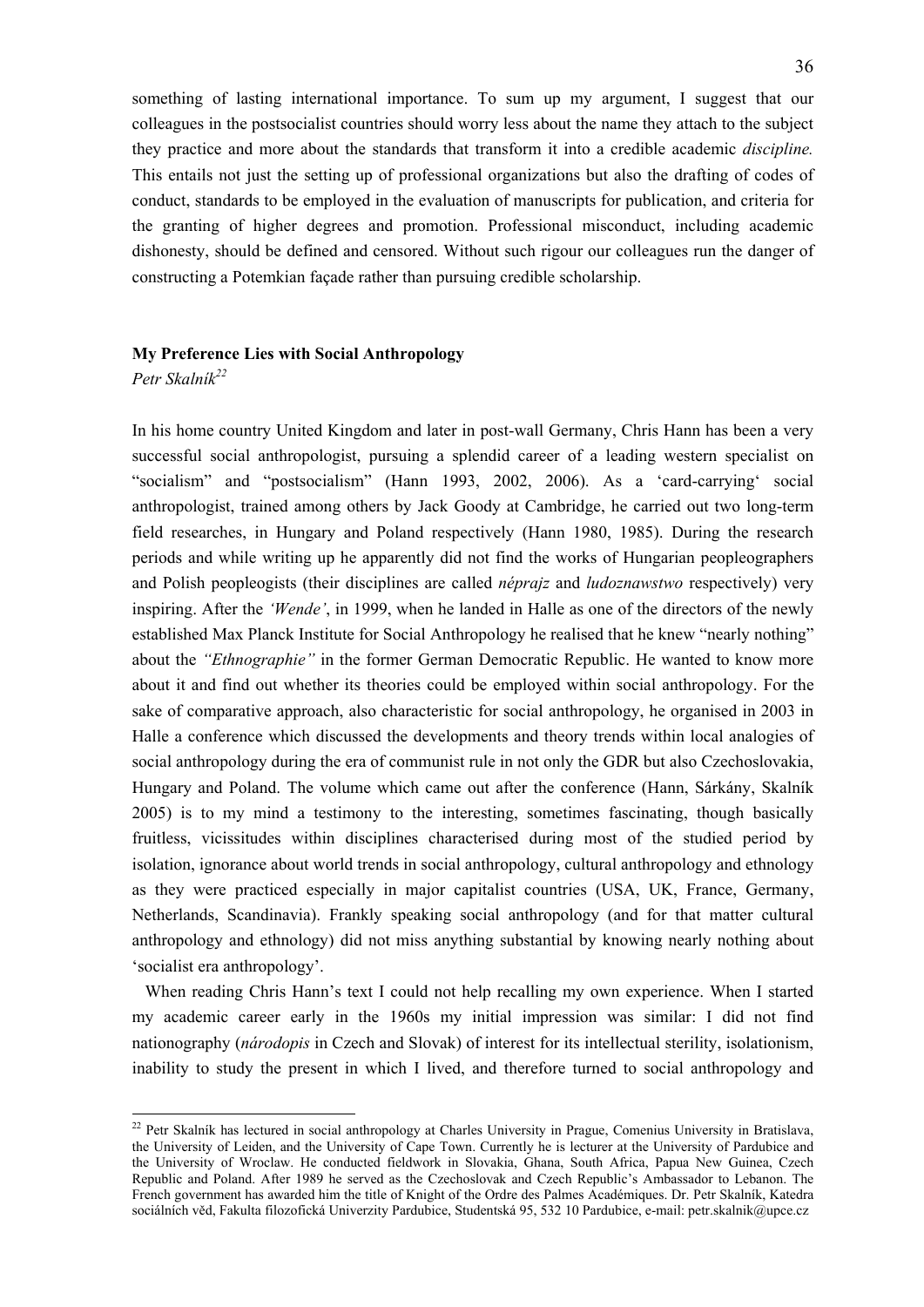African study as a viable alternative for a career. I admit that I was lucky because my mother opened my eyes to both the impotence of *národopis* and an inviting promise of social anthropology. Ladislav Holý and Milan Stuchlík were my first mentors in social anthropology. I never regretted my decision to become social anthropologist even though I had to suffer a lot for it.

When I returned home in 1990 after years in exile which among other gave me opportunity to experience the blessings and trappings of long-term fieldwork, I did not want professionally anything else than to put my talents and abilities to the task of introducing social anthropology to my country of origin. My effort was rewarded by several age-groups of students who continue to foster the young plant of social anthropology in what is now the Czech Republic. However, as they are, I am also quite well aware of the fact that this is no walk through a rose garden. The *národopis* establishment, after suppressing ethnography during the communist era, does under the usurped name of ethnology everything possible not to let social anthropology exist as a fully recognized academic discipline along with others (cf. Skalník 2002). Therefore till this very day there are no university departments of social anthropology in the Czech Republic<sup>23</sup>, no doctoral programmes in social anthropology, no docents or professors of social anthropology. It is not much better in other post-communist countries. At best the epithet 'cultural anthropology' was added to the names of the existing departments of ethnography/ethnology in Bratislava, Poznań, Wroclaw, Ljubljana and some other places. In Prague, the Faculty of Humanities at Charles University created a new department, that of "General Anthropology". In the Western Bohemian University at Plzeň the formerly existing Department of cultural and social anthropology was recently renamed to Department of Anthropology, ostensibly because biological anthropology is taught there as well. In the Faculty of Natural Sciences in Brno the Department of Anthropology, originally offering courses and degrees in biological anthropology has recently added some portion of social and cultural anthropology into its curricula.

In this light it is quite strange to read Chris Hann 'pontificating' about the redundancy of social anthropology in former communist bloc countries. I wonder whether Malinowski in his time had to face "established intellectual communities" telling him that social anthropology was a mistake. Was the Malinowskian revolution really such a mistake and would it have been better to incorporate folklore studies, folklife studies, and ethnology as they were practiced before Malinowski by Frazer, Seligman and many others during the pre-Malinowskian generations with the revolutionary principles of social anthropology? I daresay that if that had indeed happened then, there would have been no social anthropology and therefore also no point for Chris Hann to do research in Hungary and Poland, not to mention promoting social anthropology in Halle and from there throughout post-communist Eurasia. Instead he would have happily languished in his native Wales describing the vanishing or vanished customs of his great folk. But I do not want to ridicule Chris Hann´s suggestions. I simply want to point out their utopianism and absurdity. The young generation of students and those relatively few PhDs trained and working in social anthropology in today's Europe to the east and southeast of Halle knows pretty well that the grand compromise as proposed by Chris Hann is not a priority, it is as undesirable as the return from chemistry to alchemy.

At the same time I agree with Hann that social anthropologists should know about and study the works of peopleographers and their likes, be aware of history and carry out research diachronically

<u>.</u>

 $23$  Social Anthropology under that very name is taught on Bachelor and Master level in the Department of Social Sciences of the University of Pardubice, and on Bachelor level in the Department of Sociology of the Masaryk University at Brno.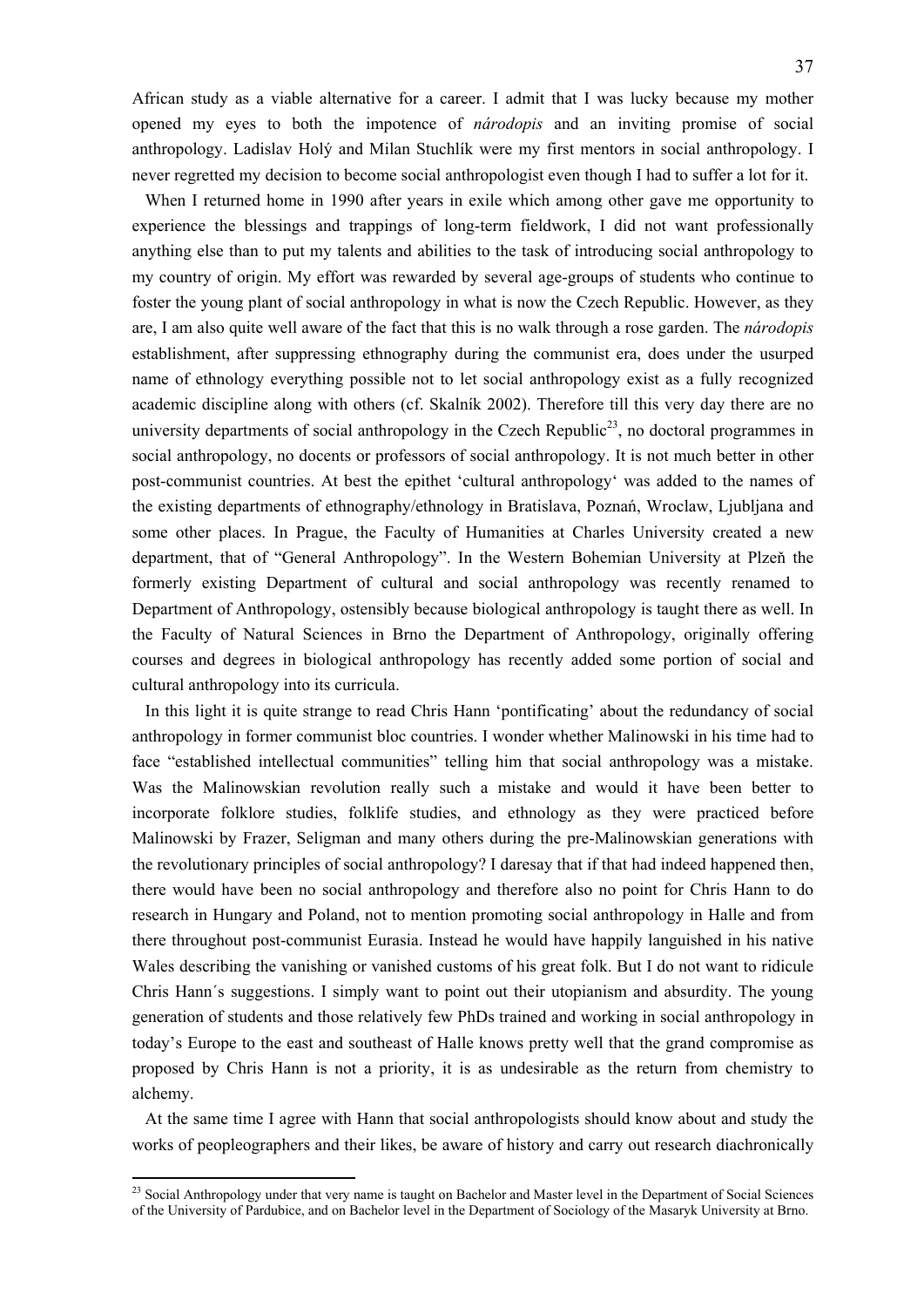(e.g. community re-studies, see Skalník 2005b). I also understand his problems when looking back at his own arrogance and *naїveté* while carrying out his social anthropological research in communist-ruled Europe. Similar problems were faced by his British colleagues who worked in Africa and elsewhere outside Europe and belatedly realised that they were (seen as) part and parcel of colonialism and imperialism. But as Michał Buchowski showed quite persuasively recently (Buchowski 2004), some kind of arrogance continues even today when quite few 'native' social anthropologists live and work in the post-communist countries but they continue to be either ignored or not taken as equals by their western European or American colleagues. Thus in social anthropology we have a two-speed Europe already, enhanced by much smaller funds spent for research in its eastern part in contrast to its western part.

In order to overcome the gaps we should rather unite forces for strengthening and perfecting social anthropology in both parts of Europe but especially in the east of the continent. No softening of standards will help us. The appeal of EASA is exactly in attracting to social anthropology of those who were formed as scholars outside or beside of it. Therefore "Perspectives from home" on post-communist realities will be offered soon in a collection of essays written by social and cultural anthropologists from the 'other' Europe (Kürti, Skalník *forthcoming*). I would, for example, suggest that local social anthropologists and researchers from neighbouring disciplines examine critically those works of social anthropologists who like Hann, Stirling, Pitt-Rivers or Verdery came from foreign countries in order to offer insight into societies alien to them. This is what Europeanists within EASA might do with profit in the coming years.

To build "a genuinely comparative and cosmopolitan anthropology department", as Chris Hann suggested, might be a nice dream but it is unrealistic because the power holders within nationography in the Czech Republic and its analogues elsewhere in post-communist Europe would not allow it. Recent discussion about social and cultural anthropology published on the pages of the nationographic ('ethnological') journal *Český lid* (see volumes 91-93 for 2004-6 of this journal) to my mind fully corroborated this. One of the participants in this discussion wrote that social anthropology was "unheard of" in "our and neighbouring universities" until it was "smuggled in" in the lectures of Holý and Stuchlík when they taught as external lecturers in the Department of Ethnography and Folklore at Charles University of Prague (Vařeka 2005: 182). The same author discounts completely any difference of method between sociocultural anthropology and národopis/ethnology. Those who became persuaded if not card carrying social anthropologists and work in post-communist Europe know well that social anthropology with its revolutionary theory and method causes havoc in the ranges of the traditional nation or peopleography: in the mirror of social anthropology these nationalist disciplines and their practitioners discover that they are naked like that proverbial king who believed that he had new clothes. If Chris Hann really means what he writes he should first start at home: merge *Volkskunde* (or European Ethnology) with *Völkerkunde* (or *Ethnologie*) departments in Germany, Switzerland and Austria, or for that matter social anthropology departments with English, Welsh or Scottish folklife studies research and teaching institutions in Britain. I wonder what the result would be: revolution or counterrevolution?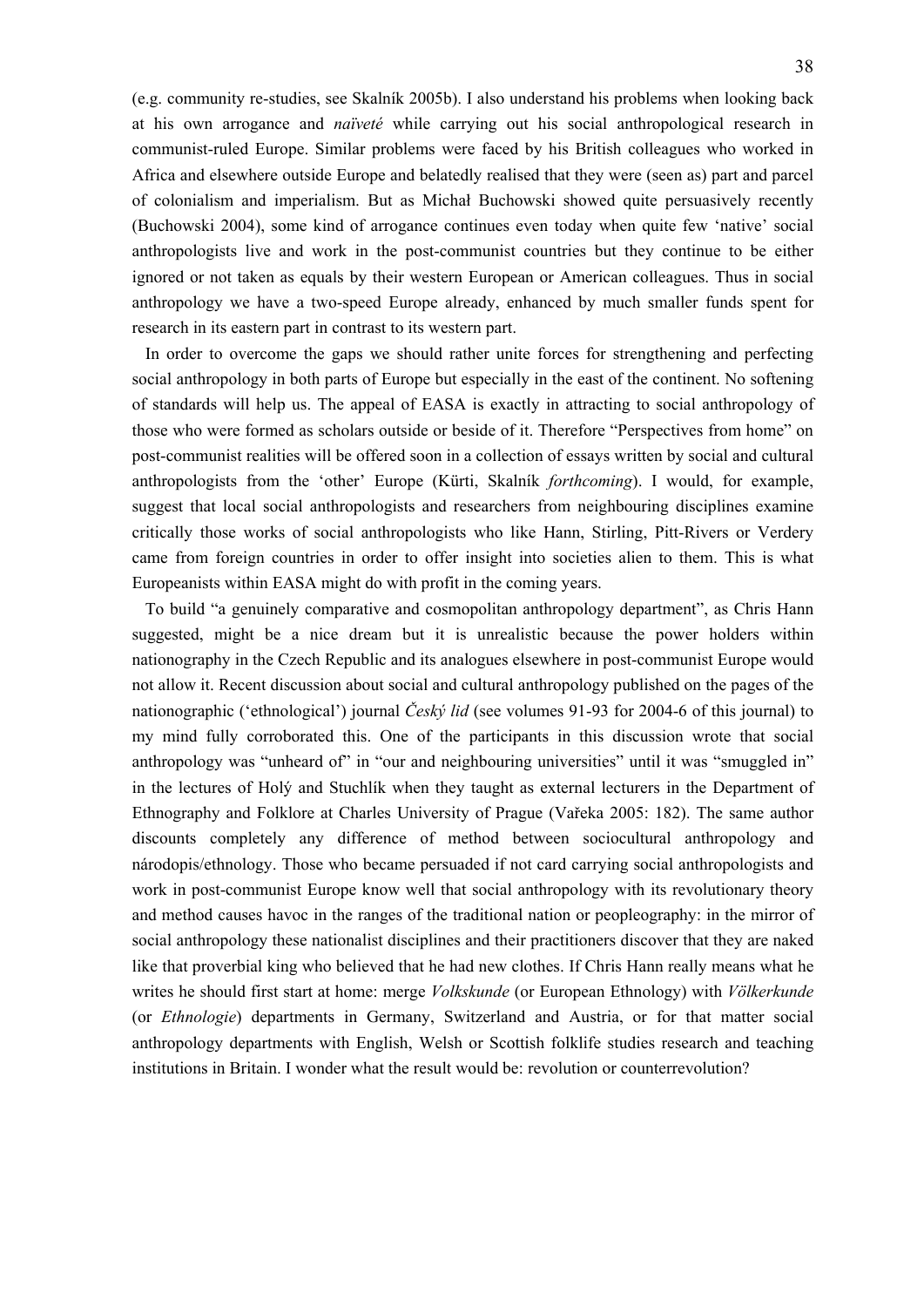### **Reply to Chris Hann**

*Michael Stewart*<sup>24</sup>

1

Chris Hann's forthright and splendidly clear argument for a multiple reorientation of the European ethnological and anthropological tradition is, to say the least, timely. Without donning the robes of Cassandra, it is fair to say that teaching and research in anthropology in Europe is at something of a turning point – at least looked at in the *longue durée*. It is not clear to me that the discipline in its current form is going to be able to provide answers to the most interesting questions in social life and in the human sciences that will emerge over the next thirty to fifty years: mostly because these almost all now require inter- and multi-disciplinary collaboration. Chris's suggestion is in effect to move about more in time and this will of course require working with others from different scholarly backgrounds. However since, for the time being, disciplines remain the only sites within which to cultivate the scholarly skills necessary to pursue research, Chris's suggestions as to immediate measures and strategies certainly offer one path to the future for many of the discipline's current practitioners.

In particular it seems to me that while most departments of anthropology are at the moment more or less happily producing ever greater numbers of local studies, better or worse examples of 'ethnographic research' that contribute to the local or area field of knowledge, it is unlikely that this approach will continue to attract the kind of bright, ambitious students a discipline needs in order to reproduce itself. There are only so many theses that can be written about Romany populations of eastern Europe within a descriptive, ethnographic approach, for instance. At the same time, so many of the exciting developments in social theory and analysis that impinge directly upon the interests of anthropologists are taking place outside the field of anthropology and sooner or later, if it has not begun already, the drain brain will begin. In this respect I find it surprising that Chris is so dismissive of the work from biological anthropology (or rather by biological anthropologists but right at the heart of social anthropological concerns) on altruism and its social underpinnings. The research initiated by Robert Boyd and P.J. Richerson (e.g. 2005) and taken up by J. Henrich (Henrich et al. 2004), and now many others, has lain down a fundamental challenge to a whole series of preconceptions both within anthropology and, as importantly, without. And it has been carried out in a way that enables others, outside the discipline, to read and comprehend its significance for their own work.

This work is perhaps unfamiliar to some of the readers of this journal. In brief Boyd and Richerson have adopted a series of economic games which they first of all used on university student populations in different countries in order to see if altruistic behaviour could be detected in a systematic manner cross-culturally. More recently ethnographers have been coopted to carry out 'ethnographically appropriate' versions of these games through which they claim they can test (in conditions of anonymity) the willingness of humans (in different parts of the world) to make altruistic sacrifices for others, that is to renounce maximisation of their wealth and other benefits – without any obvious benefit accruing to themselves. Social anthropologists alongside some other social scientists had been banging on for years insisting that altruistic behaviour could be found in

<sup>&</sup>lt;sup>24</sup> Michael Stewart teaches Anthropology at University College London, where he is the coordinator of an EU funded international PhD training program, Marie Curie SocAnth, which continues until 2010. He also teaches at Central European University, Bucharest, where he currently runs a three year long Summer school training program for scholars working on Romany issues. Michael Stewart, Department of Anthropology, University College London, Gower Street, London WC1E 6BT, e-mail: m.stewart@ucl.ac.uk.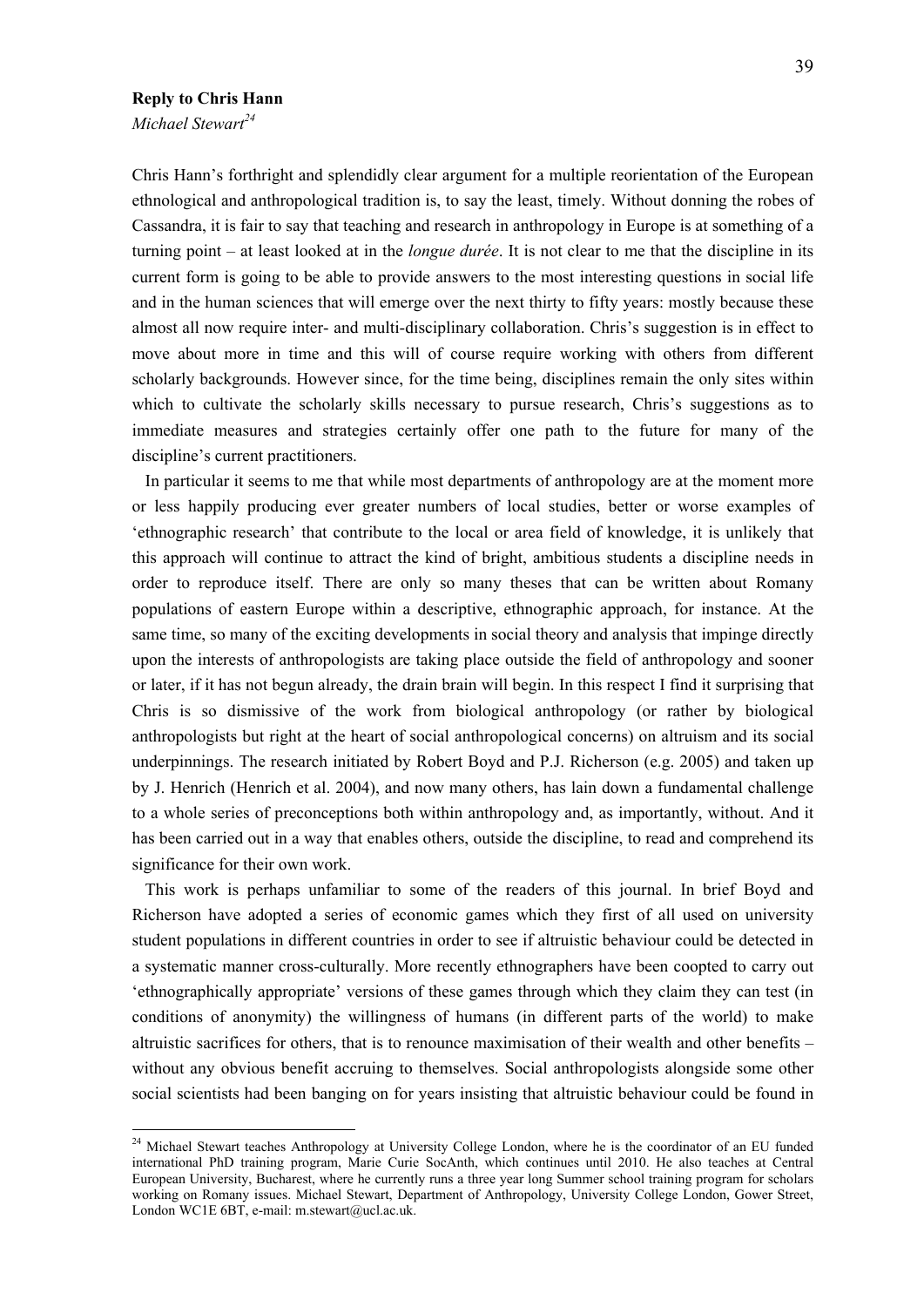all human populations but no one had demonstrated this in a systematic and persuasive manner. Thanks to Boyd, Richerson and their collaborators it is now common to read acknowledgements to this effect in a broad literature. But their work has also thrown up fascinating questions that could only arise because of its quantitative approach. Altruistic sharing of resources seems to be more common in some societies than in others – why this should be so can best be answered by sociologists and anthropologists in precisely the kind of comparative work Chris would like to encourage. Finally, and most controversially (this was Boyd's initial interest in the field) one possible implication of this work is that what biologists call 'group selection' might operate in human populations. Whatever the merits of of this claim it might be seen as a little churlish for social anthropologists to complain that the use of formal games to isolate and investigate one aspect of social life cross culturally is to miss the richness of altruistic behaviour as live … and most basically this kind of disciplinarian border making is precisely what the rest of Chris's article in effect argues against. Indeed, so common is this kind of scepticism in our community that I have come to think that anthropologists should fit mental alarms such that every time they feel like pouring cold water on work from a neighbouring discipline the alarm reminds them to pause and reconsider!

More positively, I am struck in particular by the influence on Chris's thinking of Jack Goody's approach to anthropology. The extraordinary corpus of comparative and historical work Goody has produced over the past thirty years has as yet no parallel in the discipline and it would certainly be a wonderful challenge to try and institutionalise an approach to social analysis based on this model. And here the intellectual coherence of Chris's approach becomes clear. Parts of Goody's work are precisely the kind of studies that could emerge in expanded departments of ethnology – where a solid and deep grounding in the history and ethnology of a country could be linked to a comparative *longue durée* analysis. I wonder if the Max Planck Institute for Social Anthropology might not be the ideal place to encourage in a more formal fashion the creation of such a team of researchers? In a similar vein, I find it serendipitous that Chris's hailing of the Frazerian legacy should have appeared more or less simultaneously with the splendid collection on kingship edited by Declan Quigley (2005) which (through the work of Luc de Heusch, in particular) pays most effective and persuasive tribute to the enduring value of Frazer's analyses of divine kingship.

While I agree wholeheartedly with the goals Chris articulates for a unified field of ethnology and social anthropology I remain less than convinced by the pragmatics for achieving this. It is all very well and good asserting that he will not support the creation of anthropology departments in de facto opposition or at least competition with ethnology departments, insisting that the two teams work alongside each other. But in practice Chris has only one example of such a functioning unit and indeed names only one person who has successfully bridged the two traditions. Now, of course there are others we can think of: Vintila Mihailescu, currently head of the National Museum of the Romanian Peasant in Bucharest is a shining example. But as he himself would be the first to admit he often feels that he is being torn asunder limb by limb as he tries to straddle the worlds and research interests of those who hold to the label ethnology and those who have adopted the title of 'anthropologist.' In almost all actually existing universities in eastern Europe the competition for resources, students and limited research funding is simply too intense to expect a spirit of altruistic cooperation to break out! Even less so because of the way university appointments are so often still politicised. If the minister of education makes appointments to lectureships and has to approve or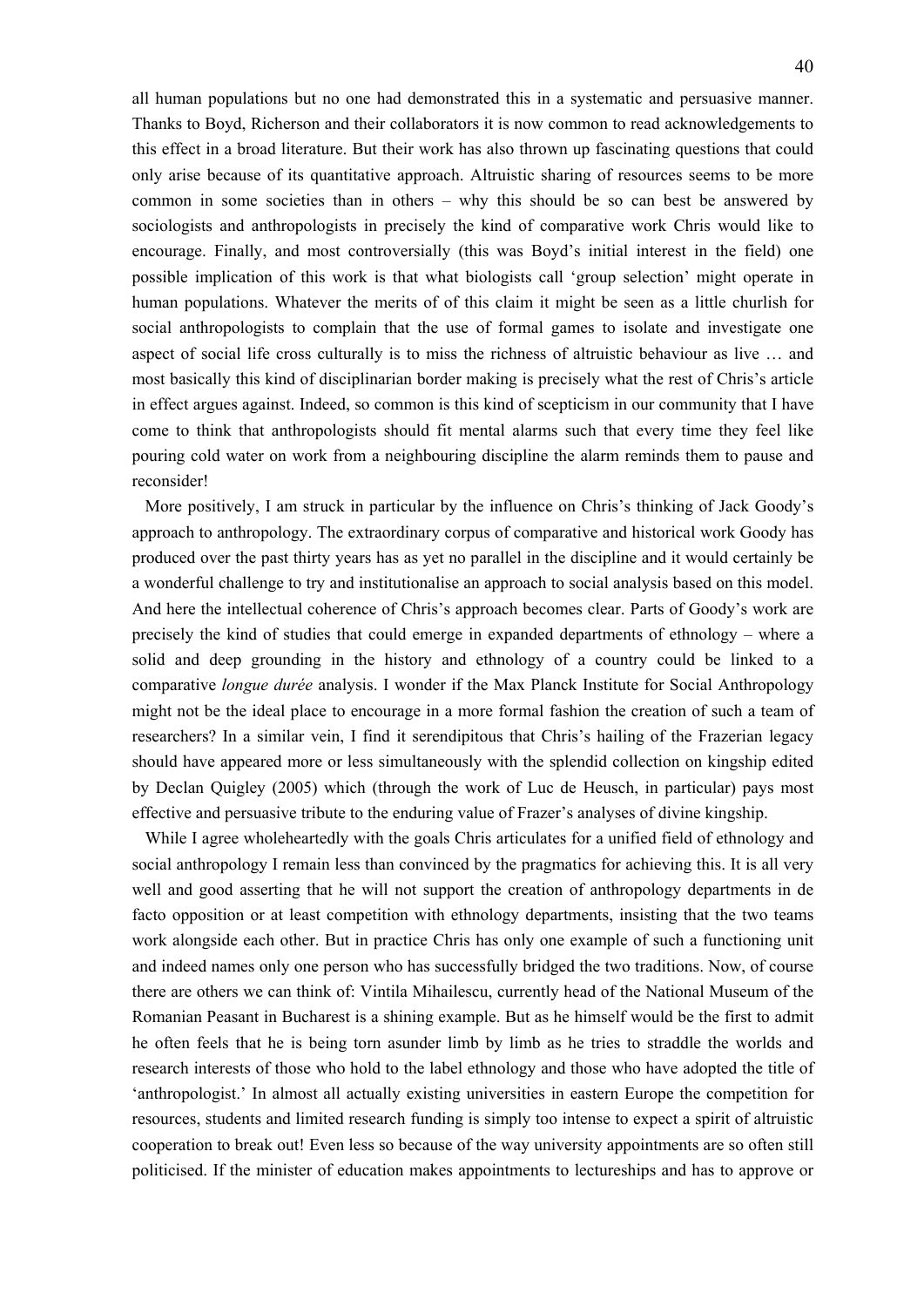not new courses in every university in the country there is inevitably a degree of politicisation that would shock those from countries with educational administration devolved to the university level.

This is not to say that I am unsympathetic to Chris's desires. Indeed I well remember taking younger Hungarian anthropology students to task some eight or ten years ago for the bilious way in which a debate about the relationship of anthropology to ethnology was conducted amongst their seniors. In academic papers and elsewhere (in Hungarian so few outsiders were aware of this going on) scholars from the two camps denounced each others as hangers-on of fascism and the like. My students agreed that the tone of these debates had rapidly become unacceptable and totally unconstructive but they resisted fiercely my assertion that they should have stuck it out in the department of ethnology at the Eötvös Lorand University in Budapest. What I had not realised but my students made all too clear was that when it came to choosing subjects for their master's theses, for instance, their more traditional teachers were pushing them forcefully and then insisting that they go off and study traditional crafts or story telling among the peasants. And this, they told me in outrage, in 1991 when firstly there were next to no practitioners of traditional crafts (so they were in effect asking informants to reconstruct past practices) and secondly there were far more interesting things to study in the villages to which they had been sent.

In other words, our outsiders' wishes for a harmonious and fertile union of the two disciplines no doubt express the ideal solution to a tricky problem. But it is only rarely that it is going to be practical. Instead the job of outsiders, it seems to me, is not to take programmatic and absolute stances but to back 'winners' as and when they emerge and to collaborate with whomsoever is doing interesting and innovative research – without prejudice as to where their intellectual home is. I am sure that this is how Chris runs his section of the Max Planck Institute for Social Anthropology and the same policy applies in the Marie Curie SocAnth anthropology programme which I coordinate.

### **Czech** *národopisci* **and socio-cultural anthropologists in a changing environment**  *Zdeněk Uherek<sup>25</sup>*

1

When reading Ernest Gellner's 'Anthropology and Europe' (Gellner 1992) or the introductory parts of Chris Hann's *The Skeleton at the Feast. Contribution to East European Anthropology* (Hann 1995), one is struck by the descriptions of the evolutionary shifts in the conception of East and West in Europe, and how these shifts were connected to the economic aims and power aspirations of the European elite. It is clear from these works that in modern Europe a considerable number of economically, religiously, or politically articulated divides emerged and subsided, or in cases persist to date, that affected European thought and created barriers that were difficult to surmount, but at times created a space in which rich synthetic work thrived. Both these works also provide an idea of how the terms 'East' and 'West' have been manipulated over time. The East-West polarity

<sup>&</sup>lt;sup>25</sup> Zdeněk Uherek is head of the Department of Ethnic Studies and Deputy Director of the Institute of Ethnology of the Academy of Sciences of the Czech Republic. He specialises in research on migration, contact situations, and changing ethnicity. He has studied Czech communities in Bosnia and Herzegovina, Ukraine and Kazakhstan, and also foreign communities in the Czech Republic, and the migration of the Roma from the Czech Republic and Slovakia. He is an external lecturer at the Faculty of Arts, Charles University, the Faculty of Philosophy and Arts, University of West Bohemia, and the Faculty of Arts and Philosophy, University of Pardubice, primarily on urban anthropology, the theory of ethnicity, and migration theory. Dr. Zdeněk Uherek, Institute of Ethnology, Academy of Sciences of the Czech Republic, Na Florenci 3, 110 00 Prague 1; e-mail: uherek@eu.cas.cz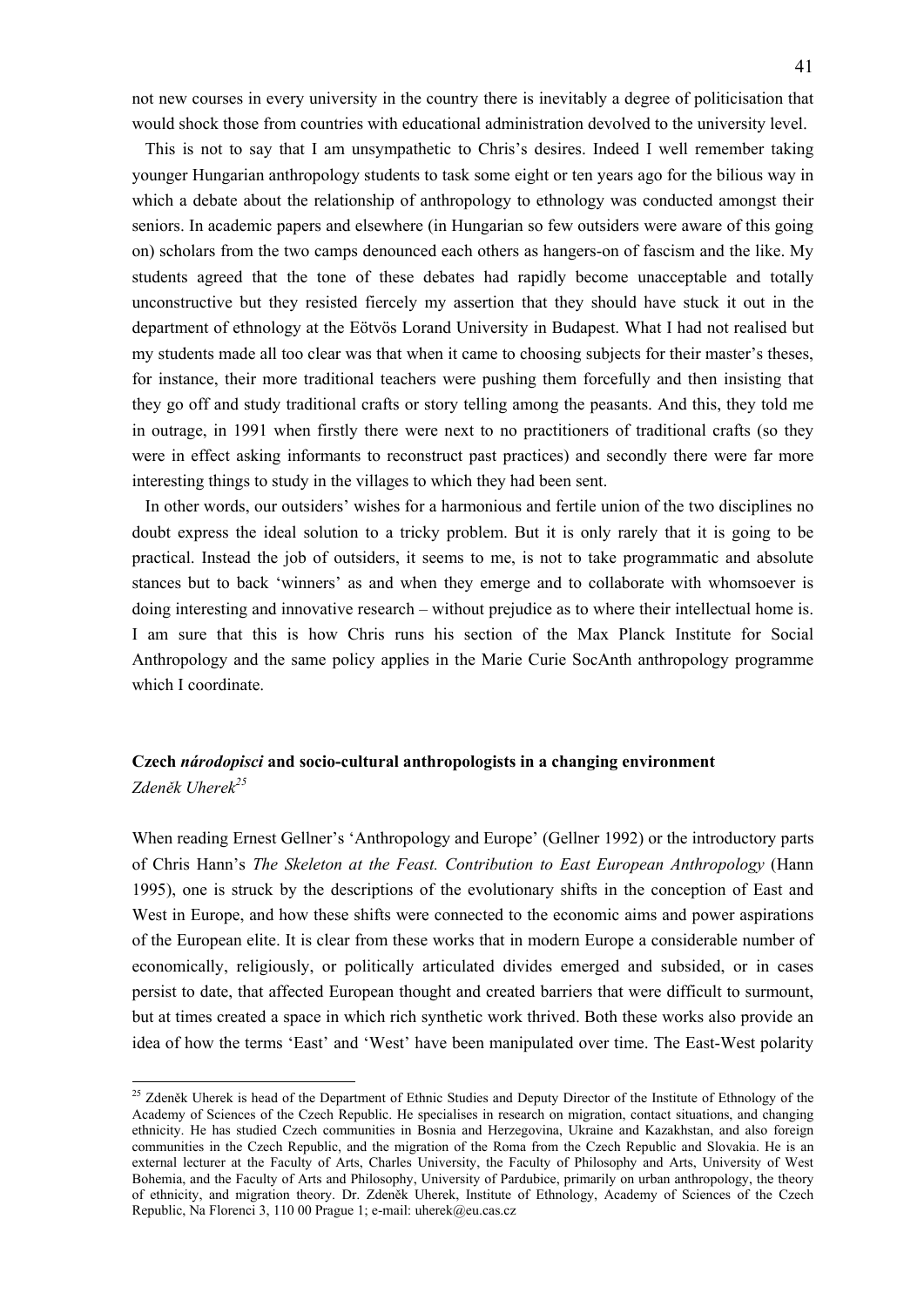is occasionally reminiscent of the approach to another set of concepts, that of the savage and the civilised, nature and culture, emotion and reason, with all that is wild, natural, and savage being ascribed to the East, while the rational, tame, and civilised remain the domain of the West.

Kuhn (1962) regards scientific theories as shared thought schemes that emerge consensually out of the scientific community's agreement about what is relevant within certain recognised paradigms, and in this regard it is logical that, for the anthropological community, a key dividing line scientists agree on is one that they experienced empirically and that had an effect not just on the object of their research but also on the scientists themselves. While we could identify all sorts of divides, the one we have in mind here is the Iron Curtain, the divide between the former state socialist countries and Western Europe.<sup>26</sup>

This divide was redefined after 1989 as a divide between the post-communist transition states and Western Europe and gave rise to two large blocks of states that had not existed before communism fell. What had existed were certain states in which the governments spoke similarly of building up a socialist or communist system, but the position of each individual state-socialist or communist country towards the West and towards one another differed substantially. This 'block' comprised the satellite states of the Soviet Union, the Warsaw Pact countries (which were in quite different positions, with Romania and Poland being quite unlike Czechoslovakia), and then there were states like Yugoslavia and Albania. The policy of individual Western European countries towards the state-socialist countries and towards one another was far from uniform. In the mid-1990s Claire Wallace aptly described the position of the Central European states and the transition countries in the Baltic region and the Balkans as a buffer zone. With regard to Western Europe, she noted correctly that the opening of borders with the former communist bloc served to unite Europe like never before (Wallace, Chmouliar, Sidorenko 1996). Her observation of conceptual disunity before 1989 is illustrated in a story of something that happened to a friend of mine on a trip to the UK sometime around 1980. He was asked where he was from, and he answered: "Guess. I'm from one of the socialist states." "Aha!", they beamed knowingly, "France!"

Sharply defined borders and a sense of unity go hand in hand. The notion of a block of countries with a common past that are now together going through the process of transition is sometimes even adopted by East Europeans, who could hardly have experienced any such kind of united block either before or after 1989. Before 1989 the communist states were poised as a threat to one another, they occupied each other and enacted economic blockades, and after 1989 the political elites again found themselves in unequal positions during the negotiations to join NATO and later the European Union. The Czechs see the border between the East and the West a certain way, the Croatians another, the Ukrainians another, and the Russians yet another.

Communism lasted for a relatively short period, in most Central European countries for roughly forty years. It is now seventeen years since it ended in Europe. But it appears that what is referred to as the post-communist or transition period may in duration ultimately rival the communist period. Therefore, it makes sense to consider Hann's idea of focusing on other temporalities than the postsocialist present (cf. Hann 2007). On the one hand, it is necessary, as Hann states, to place the current period within the broader historical context and review it from an historical perspective, and on the other, I believe, it is necessary to seek much more in the present than just its transformation from the socialist past.

<u>.</u>

<sup>&</sup>lt;sup>26</sup> This text is based on data analysed as part of a research project of the Institute of Ethnology of the Academy of Sciences of the Czech Republic, no. Z90580513.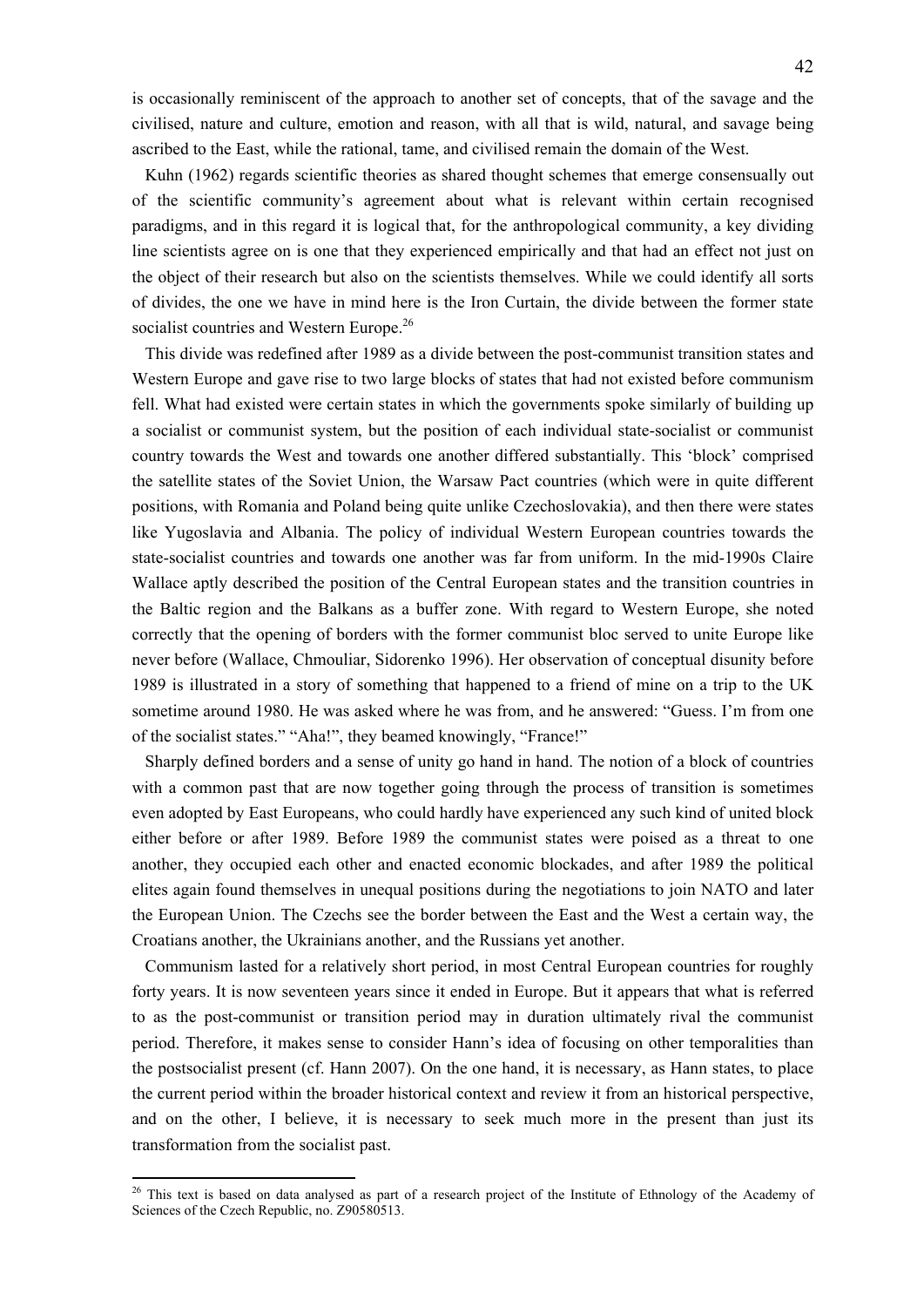When we speak about post-communism or the social transformation, what we are referring to is the very period that we are living in, which is specific primarily in that it follows another period that profoundly affected our lives, and, as implied in the term 'transformation', owing to the distinctiveness or epic character of the communist period that societies are transforming out of, it casts a shadow over the current period. But I believe that for characterising the current period this term is now misleading. It corresponds more to an external perspective, for example, the view from Western Europe, whose populations communicated with the states on the other side of the Iron Curtain relatively little up until 1989. From the everyday perspective of Eastern Europeans today, however, the situation looks different. The generation of Eastern Europeans under the age of 25 is one that had very little experience with the communist past. An empirical study conducted by Jiří Černý, Markéta Sedláčková, and Milan Tuček indicates that in 2001 and 2003 people in the Czech Republic regarded 1989 as an important historical turning point, but they regarded development thereafter as constant and linear. They weighed the positive and negative aspects before and after 1989, and their opinions on the transformation (that is, the period after 1989) differed substantially by education and profession. Often they did not even express expectations of any major changes to come from the Czech Republic's accession to the EU, as they felt that such changes had already occurred (Černý, Sedláčková, Tuček 2004).

In the Czech Republic, the transformation period followed the 'normalisation' period in Czechoslovakia (a reference that now already sounds comical), during which, after massive communist purges, society, in the words of the writer Šimečka, stagnated and was paralysed (Šimečka 1990). Although, as Katherine Verdery, for example, has noted, life 'behind the Iron Curtain' may have held an air of mystery and seemed fascinating to Western researchers, especially until they made their first visit (Verdery 1996: 8), it also evoked a sense of danger, darkness, and strange conspiracies, which from without made it seem adventurous and dynamic. But from the everyday perspective of an individual living in socialist society, the atmosphere was characterised by boredom, provincialism, lethargy, and a lack of information and contacts. Official cultural production was on the whole sub-standard, and the more educated strata of the population even then lived off cultural imports, just as they do today, the only difference being that the state tried to control the supply of cultural imports and, given that the socialist consumer was cut off from the producer, the imports acquired different meanings. In the words of Leszek Dzięgiel, it was a statecontrolled shortage (Dzięgiel 1998). I would thus venture to argue that in many respects the communist period was not so culturally distinct that all subsequent epochs should be regarded as a process of transforming from socialist culture, making up for and overcoming it, or that any distinctive, characteristic features of that epoch should be sought. The continuous references to overcoming communism are more likely indicative of the low level of creativity among authors in Eastern Europe today, who are incapable of detecting contemporary meanings in current events. They seem to have shed their role as the social diagnosticians of the present, which under the label of post-communism is just a reflection of the past.

I agree with Chris Hann that there is little in social anthropological literature about the communist period that we are continuously making reference to, that no coherent theory on this period has been formulated, and that the theoretic literature on post-colonialism is certainly much richer. There is no straightforward answer to be found in anthropological literature to the question of whether socialism or communism can be understood as a specific social system, of whether it was not just a form of dictatorship, which, based on convictions about a more just social order,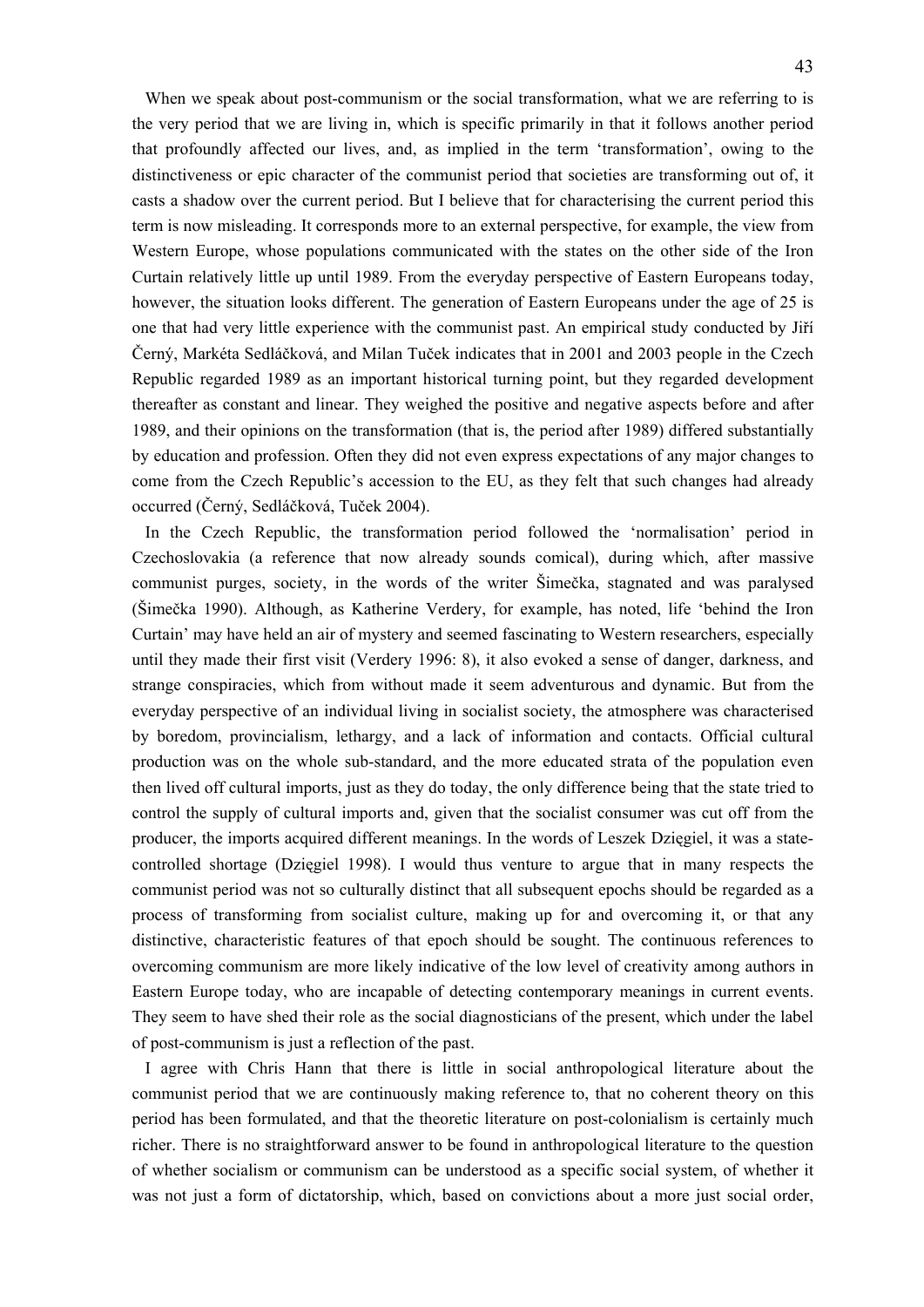could be created anywhere – in Siberia or the Caribbean, in a society with a feudal system or in an advanced European capitalist country – its survival relying not just on a totalitarian order and on hope (soon abandoned) in a better future, but also on a redistribution system from which a relatively large number of people are able to profit. The question of what socialism or communism actually was and how to classify it was discussed in Hann's edited volume, *Socialism: Ideals, Ideologies, and Local Practice* (Hann 1993) in the early 1990s, but since then the discussion has progressed little.

There are a number of reasons for the lack of authoritative studies of socialism and communism. The control over information meant that it was difficult for distinguished researchers to study the system *in situ*, from within and during its existence, but also the data that emerged within the socialist states were distorted. The theory on which socialism was based had little in common with real behaviour, the positions occupied by individual groups did not correspond with the role they played in society, economic data was at odds with the personal experiences of ordinary citizens, journalistic reports presented only an incomplete picture of events, and election results had little to do with the real political views of the population, and so on. In such circumstances, everyday life must instead be reconstructed primarily out of narratives, as Hann prefers. An important aid and expert on these aspects of life is the ethnographer – *národopisec*, a figure that over the course of many years is engaged in the collection of information and the study of his/her local society and its customs. However, the kind of ethnographers – *národopisci* Chris Hann refers to are, at least in the Czech Republic, few in number; we mostly find them in regional and outdoor museums or in archives, and they can in no way vie with the kind of social anthropologists and ethnologists that huddle in institutions, writing texts and theories in an environment of flourishing international cooperation. The latter have long prevailed over *národopisci*, with whom they have never really had to contend for dominance in the humanities and the cultural sciences, because the *národopisci* that Chris Hann has in mind were already relegated to the sidelines of Czech academia during the communist period.

Ethnography, as a discipline grounded in detailed regional field knowledge of rural culture, enjoyed its heyday in Czech society between the 1890s and the 1930s. During that time it developed simultaneously as an academic discipline and as a relatively large amateur community of enthusiastic collectors. The academic elites that laid the intellectual foundations of the field were often, especially at the turn of the century, both ethnographers and qualified specialists in some other academic field that already had an established methodology and strong academic foundations. They included top figures in the field of history and cultural history (Čeněk Zíbrt, 1864-1932), archaeology (Lubor Niederle, 1865-1944), literary theory (Jiří Polívka 1858-1933), musicology (Otakar Hostinský 1847-1910), and other scientific fields. Many of them had studied at universities abroad, and they drew inspiration for their ethnographic work from the kind of the German academic environment that had produced Franz Boas or the kind of imperial Austrian background out of which Bronisław Malinowski emerged.

Czech ethnology at the turn of the century was mainly a re-worked version of an academic model imported from Germany. In its imported form it was easily institutionalised in the Czech lands, as it was wherever the prevailing concept of the nation was ethno-cultural. It appealed to top scholars in the social sciences, people with a strong cultural education, as they were the ones best equipped to search for and detect parallels between high culture and folk culture and synthesise them, and to unearth patterns of human creativity using tools previously applied exclusively to the theoretical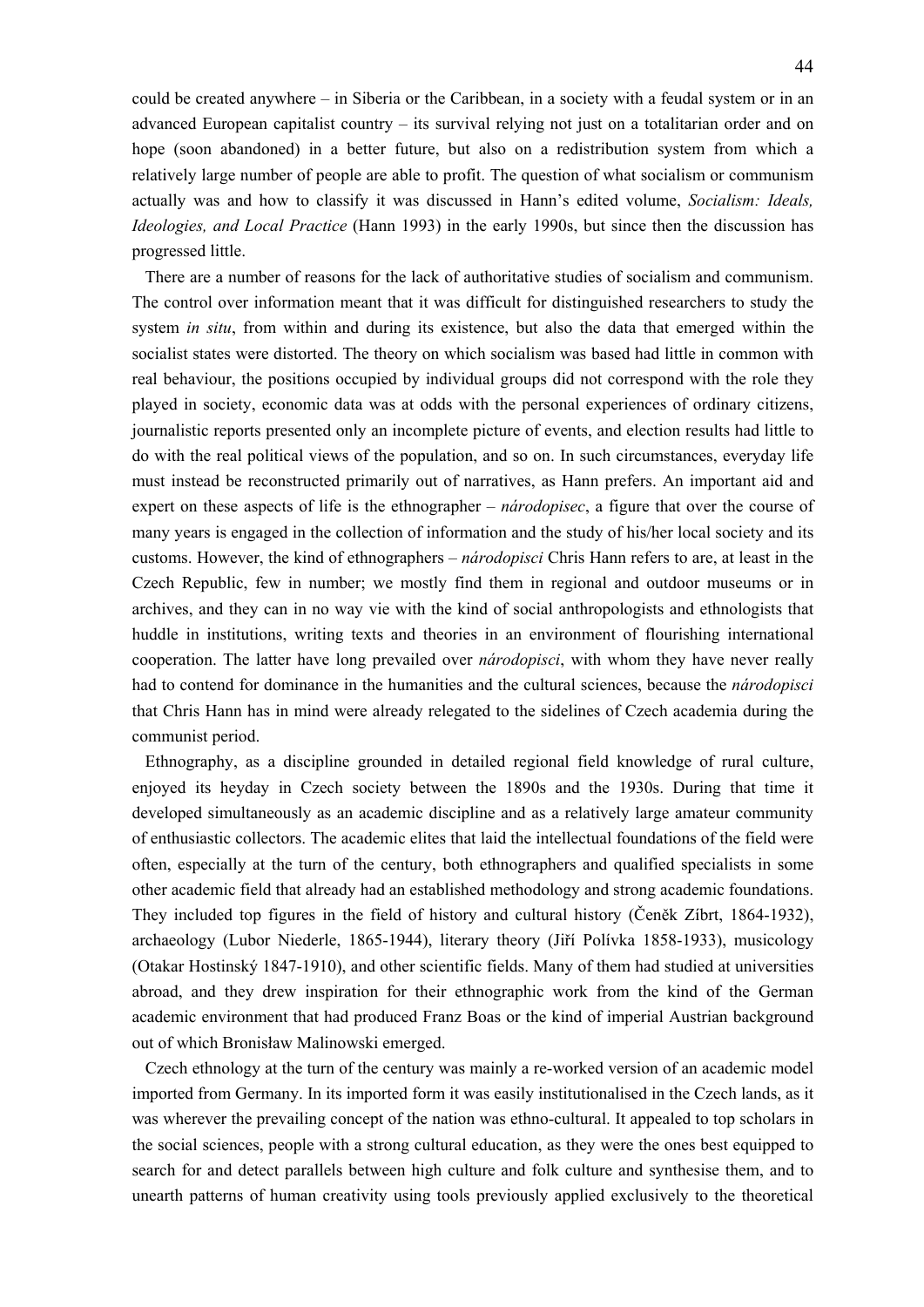study of high, elite culture. Only a qualified architect could make a qualified study of folk architecture, a professional musicologist folk music, and a literary theorist folklore and oral culture. In order to seek parallels between high and low culture and apply the language of science to the culture of rural society it is first necessary to have good knowledge and an expert grasp of high culture and cultural theory.

Ethnography emerged out of the application of individual specialisations of high culture to a detailed knowledge of folk culture, and its focus was distinct from that of colonial anthropology. Its founders were not influenced by nationalism; rather, it was they who shaped nationalism and constructed a particular idea of the nation. In the sphere of culture, they demolished professional barriers by assigning equal value to high and low culture. While this involved a kind of cultural relativism, it was not a question of making relative value judgements on the culture of individual ethnic groups but on the culture of the individual social strata that were meant to form a single nation.

The difference in the approach to the familiar and the remote among colonial social anthropologists and ethnographers is the source of the distinct focus of these two fields. While colonial anthropology attempted to gain an understanding of at least the basic features of different cultures, ethnographers tried to assign a new position in the spectrum of cultural values to one part of the national culture, the culture of the rural strata, which they regarded as their own culture. They studied the speech of the popular strata not so that they could understand and communicate with the villagers, the way anthropologists did, but so that they could examine their oral expression. Ethnographers had no need to study the concepts of kinship and family structure, as social anthropologists did, because they were already familiar with the kinship and family structures of their topic, as, after all, many of them came from rural society themselves, and what they were interested in instead was showing the kinds of values and norms that applied in rural families. Ethnographers were not interested in the question of the transmission of social knowledge, the way social anthropologists were, because the children of villagers and their own children attended the same schools. Rural religion was interesting to ethnographers for the remnants of pre-Christian customs and superstitions it contained long after such features had vanished from the cities, but that is all, because the ethnographers were as much Christians as the villagers, and there was nothing remarkable about church attendance. The structure of power in the village, which in other ethnic communities is a topic that absorbs the attention of colonial social anthropologists, held little appeal for Czech rural ethnographers, as the villages followed the same laws and norms that applied throughout the state. Ethnographers were interested in folk art, festivals and holidays, folk song and dance, as these are the elements that reveal the distinctiveness of the villagers, their creative skills, their aesthetic sense, and other values for which the urban strata tend to prize the creators of high culture, which had previously been separated from the village culture by an insurmountable barrier.

The ethnographer's spectrum of interests was thus distinct from the interests of social and cultural anthropologists, even though they all shared the same intellectual background, in figures like Bronisław Malinowki and Franz Boas, and also a number of other researchers with an ethnographic focus; for example, in Czech ethnography, there were Lubor Niederle and later Karel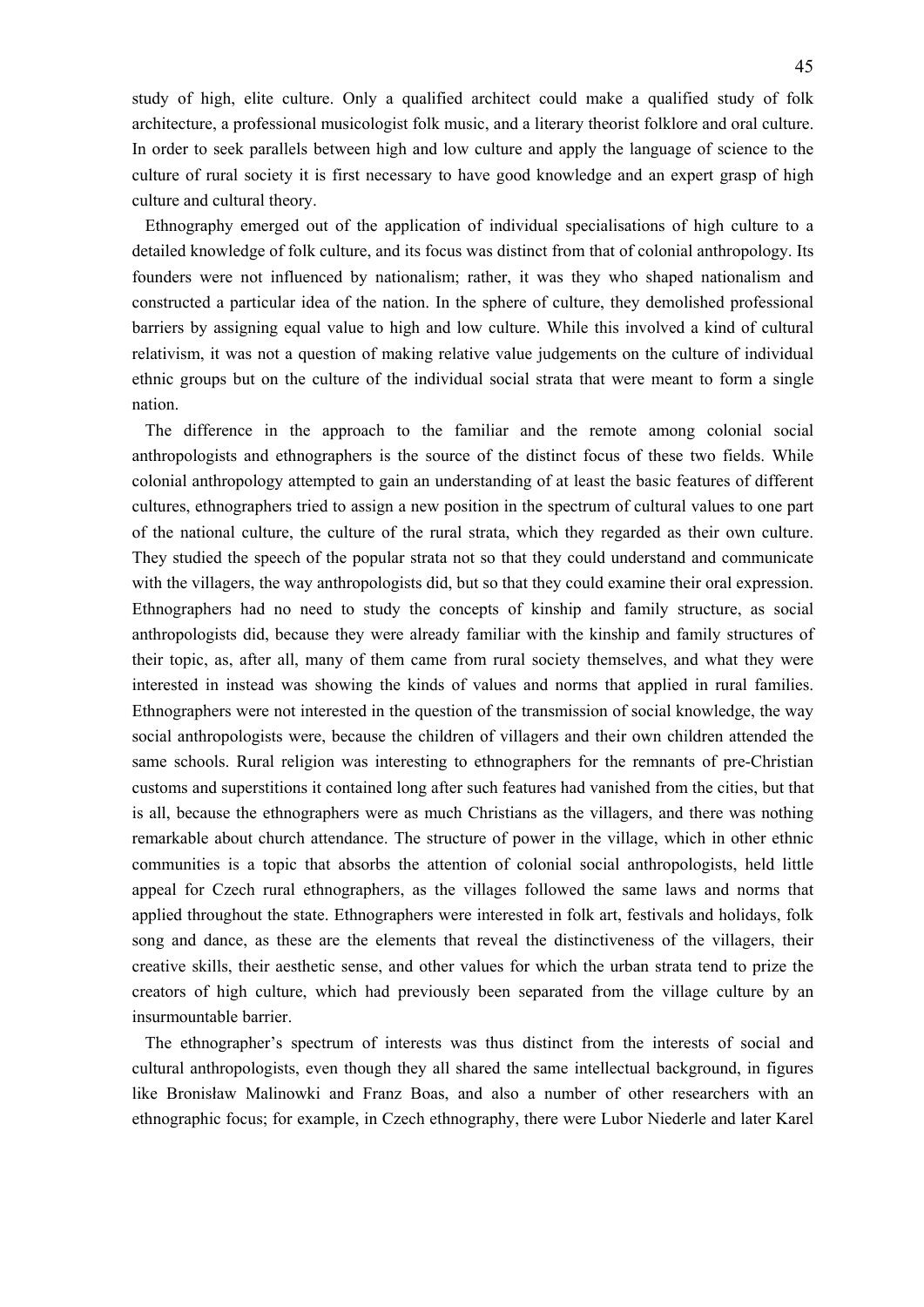Chotek (1881-1967), scholars whose joint studies are still fascinating works.<sup>27</sup>

The point where social and cultural anthropology begin to thematically and methodologically resemble ethnography is logically the point where anthropologists begin to practice at home anthropology or where the anthropologist moves beyond an elementary level of understanding other cultures and begins to address questions of values and meanings. Conversely, ethnographers begin asking questions that are similar to those posed by social anthropologists as soon as they begin to study their communities with greater historical context, as in historical anthropology. For example, information about the structure and functions of the peasant family in the 18th-19th centuries is important today, while to 19th-century researchers these questions seemed less interesting.

In my view, then, an encounter between social and cultural anthropologists and ethnographers, as Chris Hann mentioned, would be interesting and productive, and I certainly don't think that it would be an encounter of diametrically remote groups. However, the problem is that, as noted above, ethnographers, at least in the Czech Republic, have become few in number and are more likely to be found working in regional organisations than in academic institutions. The decline in the number of ethnographers under the communist regime occurred as a result of the fact that early village ethnographers tended not to be pro-communist but were rather traditionalists, nationalists, sometimes pan-Slavists, supporters of the agrarian parties, and sometimes admirers of T.G. Masaryk. After 1948 they consequently became the target of criticism, from both state and party organs, and from the emerging generation of ethnographers and folklorists, which, adhering to the spirit of contemporary ideas about the role of the social sciences, began largely to focus on other topics, and if they did study villages, then it was in terms of changes connected with the adoption of socialist values and norms. Scholarly work on the village environment did emerge, but it was not as common. Interesting, for example, were the studies by Jiřina Svobodová on the changing relationship of the village population to the land in connection with collectivisation (1973), or *Komárov,* a study by Zdeněk Salzmann and Vladimír Scheufler about a Czech agricultural community (1974).

While ethnographers proceeded to take up new themes under communism, they still had difficulty addressing the issue of methodology. They often tried, with varying success, to apply the methods used in traditional village research to topics of the working class, industrial society, and urban culture. They rarely succeeded in applying Marxism to ethnographic studies, and so they used evolutionist perspectives instead, which are relatively similar to Marxism in their historical reflection and the way they both work with stages of development of society. They often just gave up on attempting theoretical work, and instead focused on sub-topics and on descriptive, empirical work.

While the generation of ethnographers to emerge in the 1950s was taught by the first generation of rural ethnographers, who still managed to pass on the breadth and foundations of their theoretical knowledge, the social isolation and lack of contact with international trends in science during the communist period often took their toll on subsequent generations of ethnographers. The direction of research they pursued no longer had much in common with the original ideas of the

<sup>&</sup>lt;sup>27</sup> Here I have in mind Chotek's and Niederle's joint study on the region of Moravian Slovensko (Chotek et al. 1918) and a series of studies by Chotek on the region of Moravian Horácko. The titles of some of Chotek's independent works sound very contemporary, for example, his *Ethnické rozdíly v anthropologii dítěte se zřetelem k Slovensku (The Ethnic Differences in the Anthropology of the Child – the Case of Slovakia) (*1922)*,* even though they do not exactly contain what a contemporary social anthropologist would expect.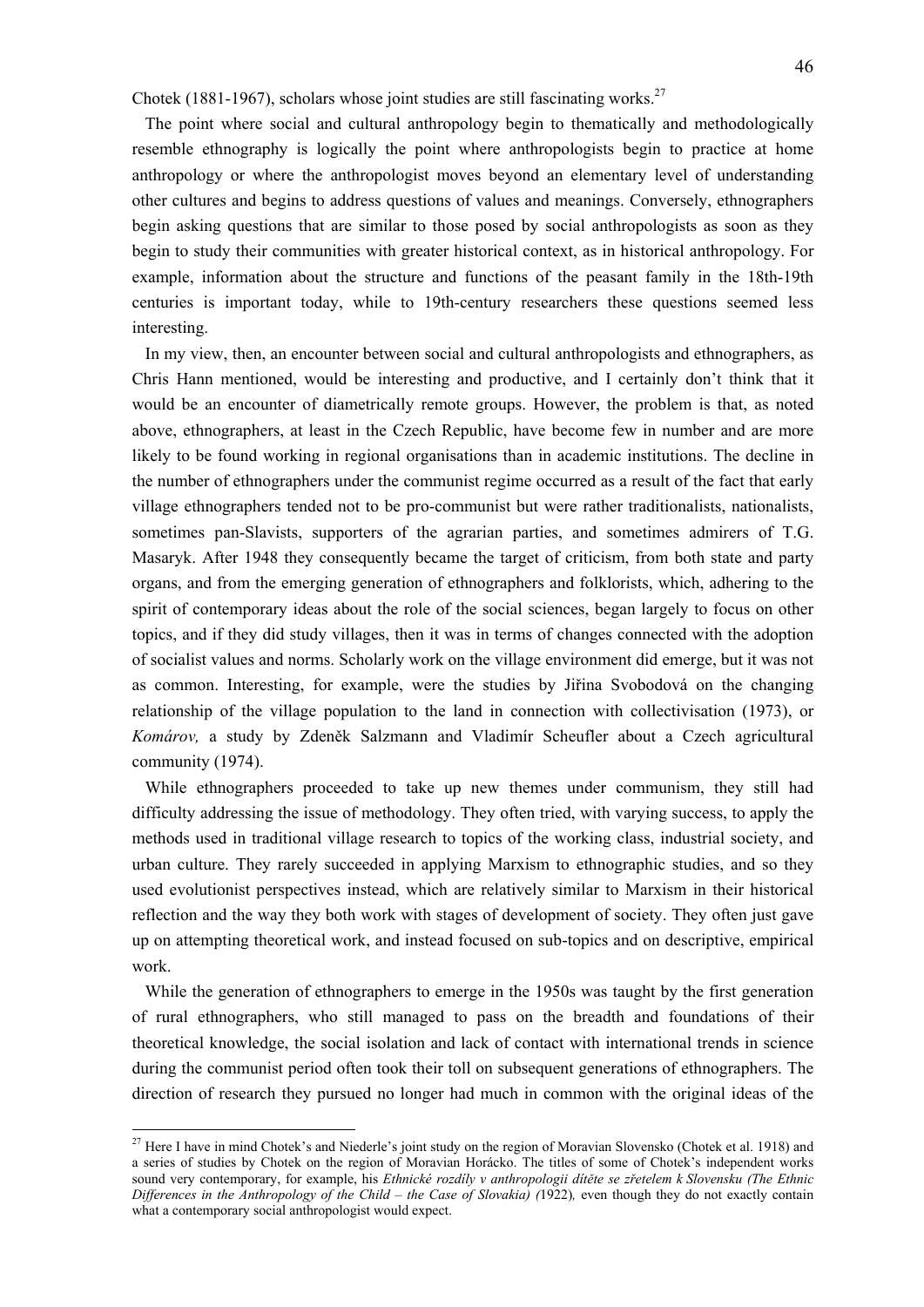ethnographic movement. Their science had a retrospective focus and only rarely drew on the synchronic methods that had replaced evolutionism in the West.<sup>28</sup> The state of Czech ethnography, and especially its isolation from world trends, was criticised in the early 1990s by the anthropologist Ladislav Holý (Chorvátová 1991), and several authors have attempted to analyse the situation of Czech ethnography under communism. Shortly after 1989, Vanda Jiříkovská and Zdeněk Mišurec (1991) prepared a brief study that took stock of the situation, and perhaps the bestknown critical work on this topic was written by David Scheffel and Josef Kandert (1994). Lydie Petráňová (2000), focusing on the period 1953–1963, and Olga Skalníková (2005) and Petr Skalník (2005a have also written some stimulating texts on this topic. But no more complex treatment of the question has yet been attempted.<sup>29</sup>

Given that Czech ethnography was influenced by positivistic and historical trends up until 1989, it is no surprise that immediately after 1989 an attempt was made to quickly change research methods in this field. The first generation of ethnographers to emerge after 1989, who were already calling themselves social or cultural anthropologists, often tried to adopt an interpretive, ahistorical, culturally relativistic and anti-evolutionistic approach. They were extremely critical of ethnographers and they frequently linked the nationalistic ethnography of traditional rural culture to the ethnographers of the communist era. However, this reaction only partially brought Czech social anthropology closer to world events. While British and more so French anthropology were beginning to increasingly take history into account and trying to synthesise synchronic and diachronic methods, the new, post-communist generation of anthropologists was just beginning to oppose historicism and evolutionism. While internationally the trend was towards trying to attain a balance between the culturally relativistic approach and the concepts of universal values and evolutionary concepts, in the 1990s a generation of staunch cultural relativists emerged in the Czech Republic. While research elsewhere in the world was trying to find a compromise between description and interpretation, in the Czech Republic we began to come across interpretation without rules and above all without description.<sup>30</sup>

This first generation of anthropologists to emerge after 1989 focused its criticism on ethnography – *národopisci*. This was very convenient, as ethnographers had no place from which to launch their defence and no means of doing so. A 'mob' of irate social anthropologists enthusiastically exorcised a non-existent opponent, celebrated their victory, and were able to blame the damaging influence of ethnographers as responsible for their failures. This was a secure and almost touchingly childish game. This situation only began to change at the end of the 1990s, particularly in connection with the rise of a new generation that was systematically in touch with what was going on in anthropology outside the country. After spending six months or a year abroad some of these students returned to the Czech Republic and began to take an interest in Czech ethnography or ethnology and began writing their seminar papers or dissertations on topics in the field of Czech

 $2<sup>8</sup>$  In this respect ethnographers focusing on everyday culture and folklorists studying popular literary, musical, dance and theatrical forms of expression were in a somewhat different situation. Ethnographers used historical retrospectives, while in folklore analyses a structuralist approach was also present throughout the communist period.<br><sup>29</sup> A potentially good starting point for further analysis is a meticulously prepared study by Lydie Petráňová and František

Bahenský, *The Institutional Foundations of Czech Ethnography in the Years of Building Up Socialism and an Outline of the Main Periodicals* (2002), in which there appears a surprisingly high proportion of publications prepared by Czech authors during the socialist period on the basis of study outside European territory.

<sup>&</sup>lt;sup>30</sup> This was not, however, the case at every institution. At the Institute of Ethnology of the Academy of Sciences of the Czech Republic, for example, research on foreign and Roma communities commissioned by state and international institutions stimulated researchers to use a combination of quantitative and qualitative research and detailed description methods (Uherek 2002; 2004).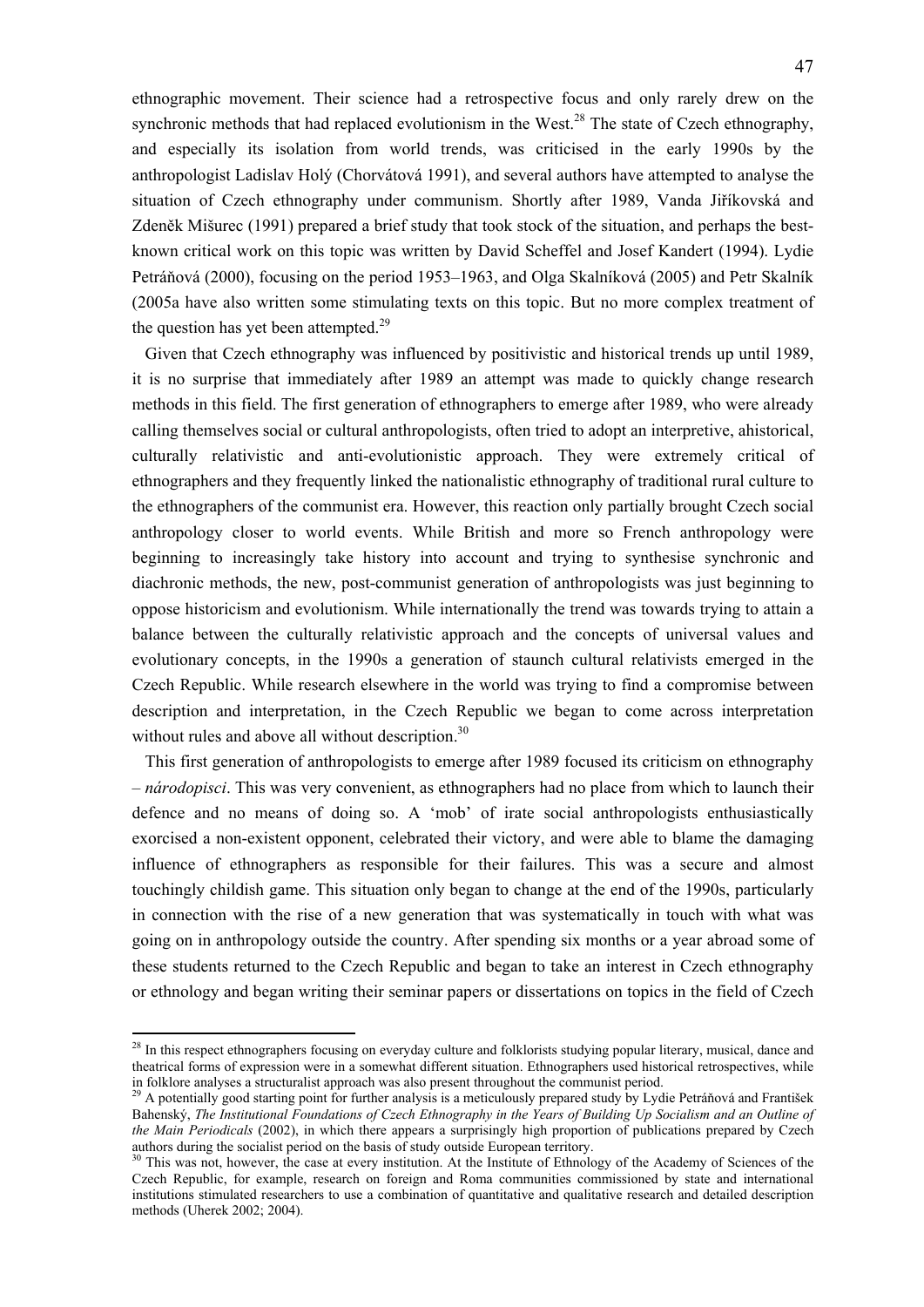ethnography. This was logical, as the local history and foundations of this field were a topic of interest to their colleagues abroad and one that Czech students were in a position to contribute to describing and interpreting (though most lost their enthusiasm for this historical retrospective over time).

Czech anthropology is probably becoming increasingly in step with the trends in social and cultural anthropology abroad. However, that does nothing to alter the fact that *národopisci* are rare birds, and in Czech academia will probably continue to be so. The *národopisci* are gone and they won't be back; all that there will be is good or bad anthropologists in their fields. *Národopisci* will neither harm nor help them. However, as at home anthropology flourishes there is bound to be a revival of various approaches used by the soon-to-be extinct *národopisci* and this will probably confirm that anthropological and ethnographic approaches were never as remote as may have been thought. Solid anthropological fieldwork today produces the kind of data that *národopisci* once used to collection.

### **'Franglus' Anthropology and East European Ethnography: the prospects for synthesis**  *Katherine Verdery<sup>31</sup>*

Chris Hann raises a number of useful points in his article about social anthropology in Central and Eastern Europe; I find myself in agreement with many of them. In my comments, I will expand upon his remarks about the relations between social anthropology and the national ethnographic traditions of East European countries. Although I share his hopes for a convergence of the two, I argue that developments to date suggest this is doubtful.

As is well known, there was no equivalent to social anthropology before or during the socialist period in Central and Eastern Europe (henceforth, CEE); there was only what Hann (following Hofer [1968]) calls "national ethnography." After 1989, in each of these countries various scholars acted to bring in a new discipline – Franco-Anglo-US anthropology (hereafter 'Franglus,' which I prefer to the troublesome term 'western') – that, they hoped, would displace the older ethnographic tradition. Hann states outright his lack of sympathy with this effort and promotes, rather, "a mature synthesis of *Volkskunde* and *Völkerkunde*" as the most appropriate anthropology for CEE. He envisions a "cosmopolitan department of anthropology" containing "sub-groups with a *Volkskunde* orientation" operating alongside other sub-groups. In principle, this is a good idea,  $32$  but given the realities of the postsocialist environment, I think it very unlikely that this anthropology will be institutionalized soon. Let me explain why, in hopes of promoting further discussion of this fascinating issue.

 $31$  Katherine Verdery is Professor of Anthropology at the Graduate Center. City University of New York. Since 1973 she has conducted field research in Romania, initially emphasizing the political economy of social inequality, ethnic relations, and nationalism. With the changes of 1989, her work has shifted to problems of the transformation of socialist systems, specifically changing property relations in agriculture. From 1993 to 2000 she did fieldwork on this theme in a Transylvanian community; the resulting book, *The Vanishing Hectare: Property and Value in Postsocialist Transylvania*, was published by Cornell University Press (2003). Prof. Katherine Verdery, The Graduate Center, The City University of New York, 365 Fifth Avenue, New York, NY 10016-4309, USA, e-mail: KVerdery@gc.cuny.edu

<sup>&</sup>lt;sup>32</sup> I also share his self-criticism of his arrogant disdain for native ethnography in our own early field experiences in Hungary, Poland, and Romania. At the time, I saw Romanian ethnographers' work as antiquarian, and I believed my use of 'theory' – in my case, world-systems theory – marked my own work as superior. I have since become more humble, especially in my collaborative project with two Romanian ethnographers.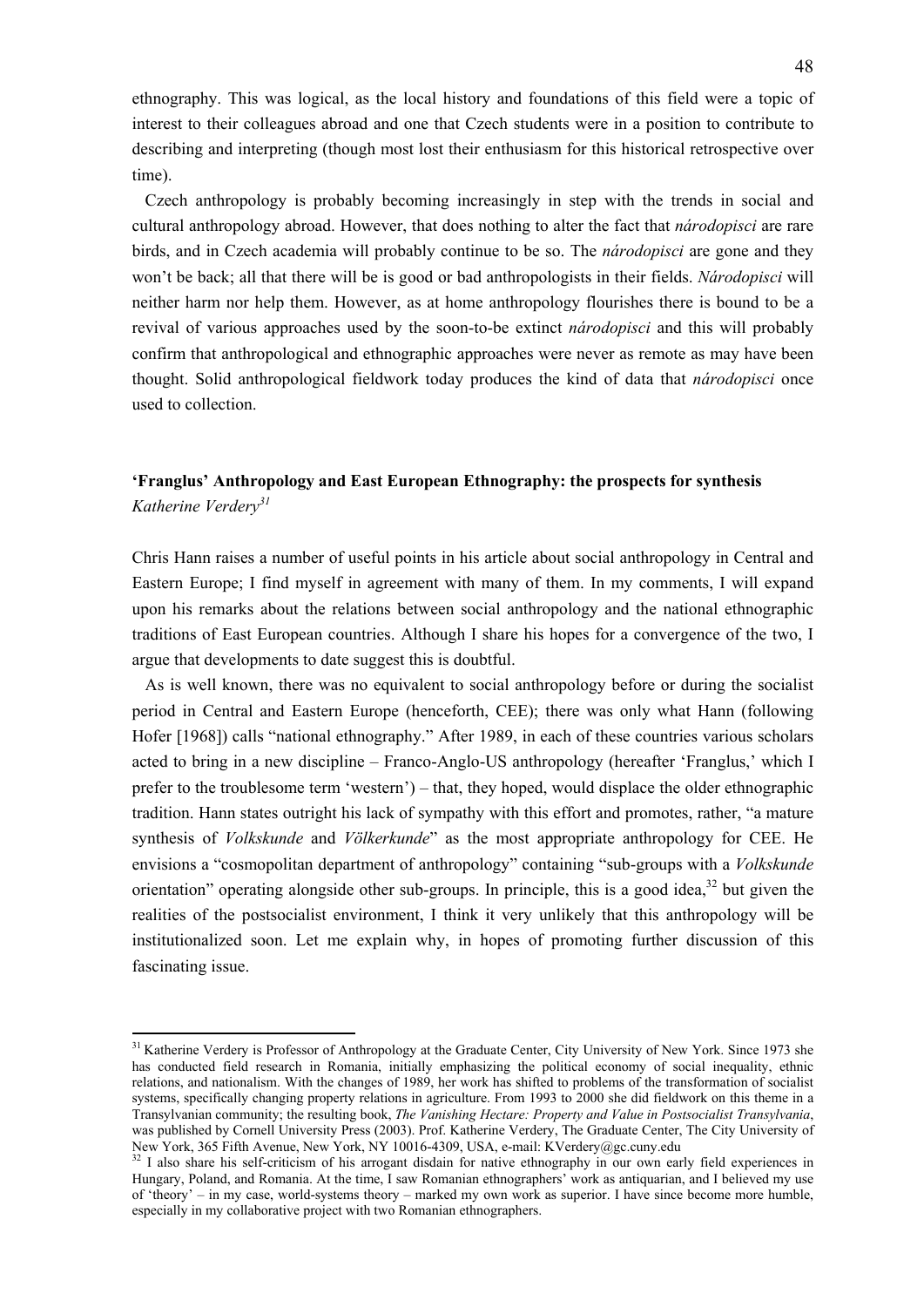My thoughts on the matter were provoked by Michał Buchowski's paper *Hierarchies of Knowledge in Central-Eastern European Anthropology* (2004). In it Buchowski criticizes western scholars who have worked in CEE for not citing the work of indigenous scholars, engaging with them intellectually, or including them in edited volumes. Why, he asks, was/is there not greater overlap of the scholarly discourses of, and fruitful dialogue between, CEE-style ethnography and Franglus anthropology? Buchowski's way of posing the question helps to show why the matter is more complicated than Hann indicates.

We might begin by reviewing the arguments of Tamás Hofer (1968) and Joel Halpern and Eugene Hammel (1969), who distinguish the place of anthropology in an *empire*-building project (Franglus) from that in a *nation*-building project (CEE). The colonial context enabled Franglus anthropologists to study 'others' and encouraged knowledge that was *comparative* (from different colonies) and *theoretical* (creating models that might apply in other colonial contexts). Franglus anthropology emerged well *after* the consolidation of west European national states; it could play little role in nation-building. By contrast, the national ethnography that developed in Eastern Europe was quite different. It took shape *together with* the creation of national states across the region, as 19th-century movements of national liberation threw off Ottoman, Russian, Prussian, and Habsburg overlords. New elites built up national cultures by looking to the 'folk' to reveal the nation's original character. For this purpose, neither *comparison* nor *theory-creation* was useful; it required *close description* of local traditions, instead.

To overstate the situation: Franglus anthropology was the creation of overseas *colonizers*, CEE ethnography that of Europe's *colonized*, with expectable differences of emphasis. It is scarcely surprising that there was not much overlap of these discourses and that dialogue was difficult, as Buchowski rightly claims. Indeed, it could hardly have been otherwise. Therefore, I find Hann a bit naïve in proposing that we should conjoin both kinds in single departments. To do so would require much work to suture together two traditions with such opposed origins, philosophies, and epistemologies.

Nor has the post-1989 context eliminated that difference, for the frame of the postsocialist period is neo-colonial. Does this mean that Franglus anthropology is once again a tool of empire? Is it true, as scholars like Buchowski claim, that "western anthropologists" are now imposing their discipline upon CEE? This is a complex question, into which Peter Skalník's edited book *The Struggles for Sociocultural Anthropology in Central and Eastern Europe* (2002) offers unexpected insights. These contributors (all from CEE) tell us that Franglus anthropologists are not trying to *impose* their anthropology on CEE: rather, the impetus comes from CEE scholars trying to *import* it. According to these papers, the postsocialist era offers an opportunity for would-be anthropologists in CEE to achieve upward mobility and to gain access to western benefits such as grants, trips abroad, etc., by building up western-style anthropology as a symbol of 'democratization.' There have been two main forms of doing so, the book argues. In one, some indigenous ethnographers and folklorists began calling themselves "anthropologists" or, at least, ethnologists; they did a bit of reading and then created programs in anthropology (or, sometimes, ethnology) that did not differ much from what they were doing before. In the second, local scholars from various disciplines who had already been reading 'Franglus' anthropology, or who returned home with Ph.D.'s from 'Franglus' universities, tried to set up their own anthropology programs, labeling those older ethnographers 'false anthropologists.' Unsurprisingly, battles over 'authenticity' ensued, to establish whose anthropology was 'correct.' In the fierce competition to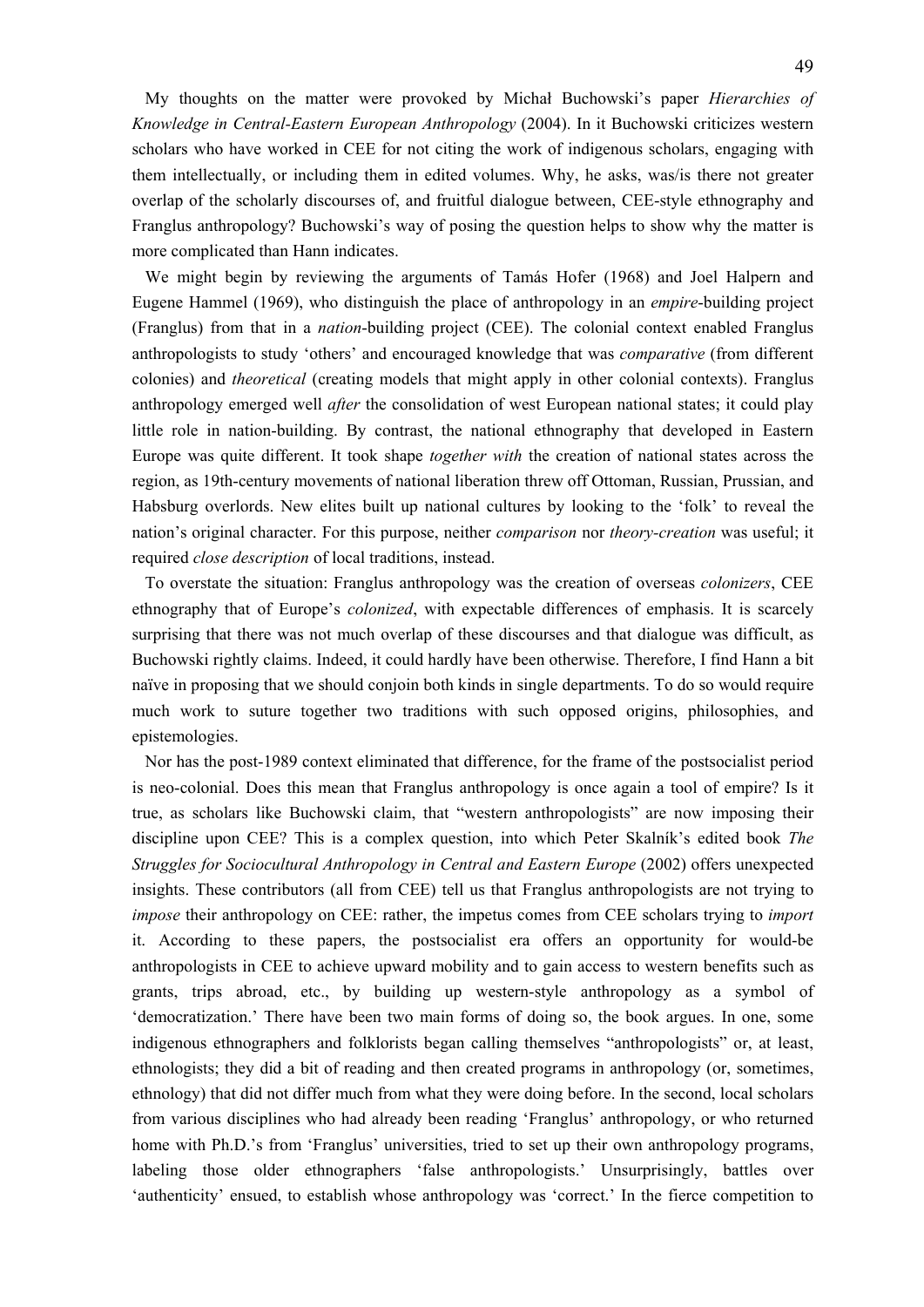set up anthropology programs, competitors seek to draw in Franglus anthropologists for help with syllabi, books, short courses, fellowships, invitations to visit, etc., each by claiming to be the only 'real' anthropologist. Traditional ethnographers, however, have resisted this move: nearly all the papers in Skalník's book complain how difficult it is to institutionalize Franglus anthropology and create jobs in it, against the opposition of already-entrenched native ethnographers. Skalník's report of his own futile efforts to build Franglus anthropology in the Czech and Slovak republics is particularly revealing.

I myself was asked to participate in building anthropology at the state university in the Romanian city of Cluj, and I attended several meetings there in the Sociology Department, which had initiated the new program. (At one meeting, someone commented – only partly in jest – that the actual *content* of the program really didn't matter; the point was for *their* program, instead of the proposed programs in the universities of Timisoara, Iasi, and Bucharest, to capture the symbol 'anthropology' and to gain academic allies in 'the West.') There were three main contenders for creating anthropology in Cluj: an out-of-favor old-regime sociologist looking for a new source of status; the head of the Ethnography Institute, who had long experience of excellent work in that tradition but not much exposure to Franglus anthropology; and the new head of the Sociology Department, who appointed a largely self-taught young woman with extensive reading in contemporary Franglus anthropology. The university rector backed her and encouraged her further training, but during her studies abroad, the head of the Ethnography Institute took over her position. As things developed, I was struck by how specific the outcome was to a chance combination of local alliances, timing, personal talents, and risk-taking. In other Romanian cities the anthropology being built would be different, based in different constellations of disciplinary and personal relations.

Another experience illuminates the issues further. In 2001 I was among a group of scholars invited to the Central European University in Budapest, where the rector was planning to create an anthropology department and wanted some guidance about what it should look like. The group included one or two aspiring anthropologists from each CEE country and Russia, as well as a handful of anthropology professors from the U.S. and U.K., making a total of about 20 participants. In a particularly revealing moment, people introduced themselves and described the backgrounds from which they had come to anthropology: very few had backgrounds similar to anyone else's. One came from philosophy, another from history, another from ethnography, from folklore, from philology, from geography, from sociology, even from chemistry; a few had some formal training in Franglus anthropology, others had read in it on their own; some had read in a variety of disciplines and thought anthropology was a good way to bring them together. The question of 'authenticity' shadowed every discussion; our advice to the rector was rather unfocused; and the CEU ended by forming a department of sociology and social anthropology, staffed largely by East Europeans trained in western European or U.S. universities. Native ethnography, as well as philology and history, apparently dropped out.

This experience prepared me for the picture painted by Skalnik's collaborators, who show us *multiple* 'anthropologies' in Eastern Europe, all weakly institutionalized, and shaped differently in the different countries as a function of the departments from which the new programs are emerging and the disciplines of those attempting to create them (sociology, philology, philosophy, ethnography, history, etc.). Even different universities within a single CEE country have different anthropologies, as a function of local fields of power in the various cities and in their universities.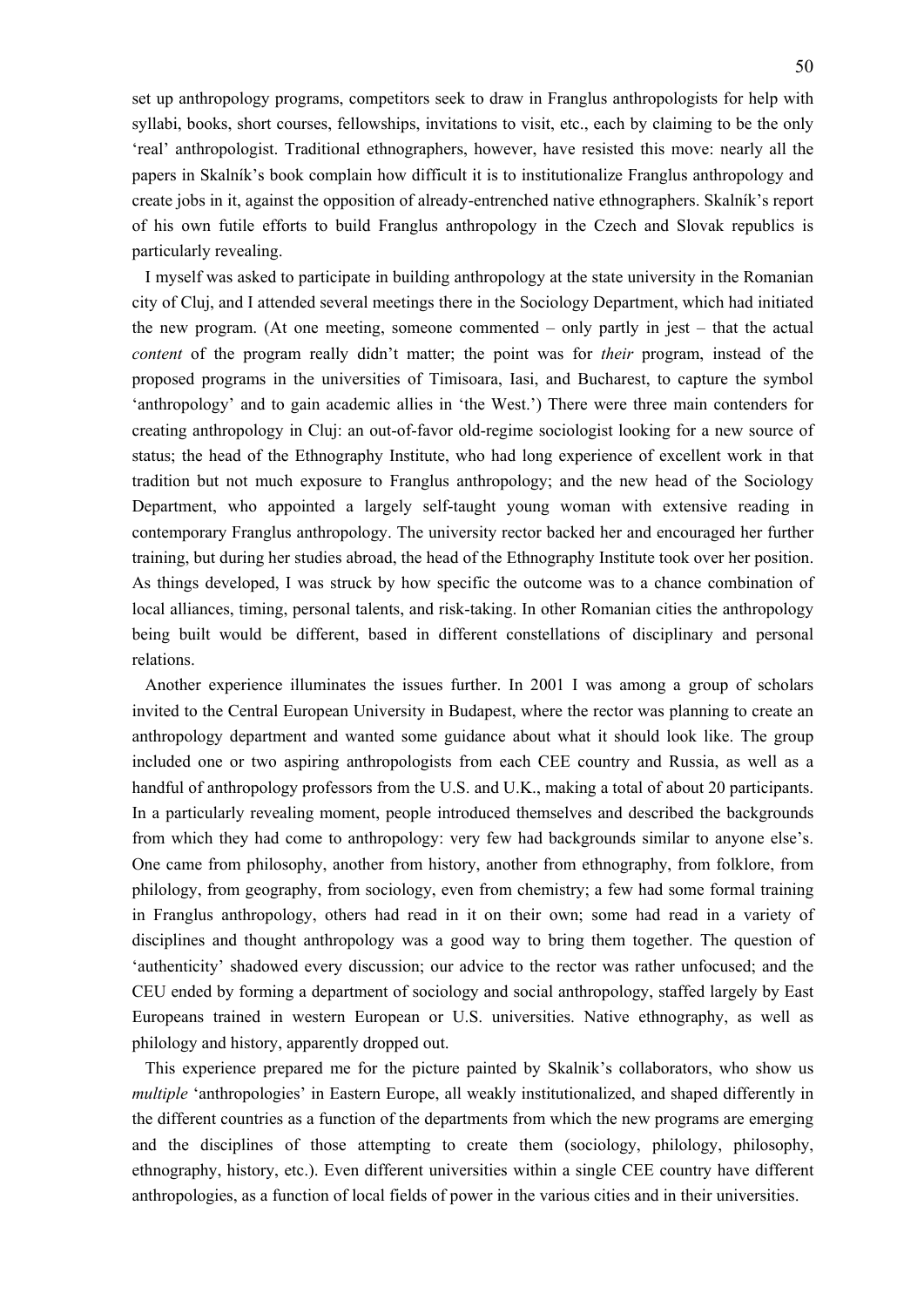In this context, Hann's optimistic vision for a synthesis of western and indigenous anthropologies appears oddly unanalytical. First, it would be easier to realize his vision if CEE 'anthropology' were less multi-vocal and more securely institutionalized than it is so far. Second, if Skalnik's team is right, then we might ask, *cui bono* is the attempt to create Franglus anthropology in Central and Eastern Europe, and what does that imply for the form anthropology will take? It is not 'westerners' who are driving this convergence in a neo-colonial way; the incentive structures in our home contexts neither promote nor reward such an effort. It is CEE scholars, battling one another to institutionalize some kind of anthropology. The battle has not two but many protagonists, their identities and institutional positions widely variant from one country to another. In this battle *it is precisely the relationship of western-style anthropology to national ethnography that is at stake* – hardly a context in which one can simply bring both into a single department with subgroups for the different types, as Hann proposes.

It is likely that we will end with multiple national anthropologies – much like Franglus anthropology itself – each differently shaped by one or another kind of French, British, and U.S. tradition. Their histories will offer fascinating comparisons for a future ethnographer.

#### **Reply: not a bland hybrid but a spicy consortium**

*Chris Hann* 

### **I**

I thank all the commentators for their interesting remarks on my essay. Let me begin my defence by pointing out that the initial approach from the Editors in November 2005 was an invitation to contribute a general Introduction to this special issue. I was sent synopses of the planned articles, which seemed to provide good examples of how anthropologists can contribute to the analysis of contemporary social change, in this case the changes which have followed the demise of socialism. But rather than assess yet again the merits and drawbacks of the term postsocialism or take up some topic of current debate inside socio-cultural anthropology, I thought it might be more interesting for the readers of this sociological journal if I took the opportunity to reflect on more fundamental issues, namely the range and purpose of anthropology as a discipline and its present situation and prospects in Central and Eastern Europe (hereafter CEE). Had I anticipated that my text would be sent out for comments to such a distinguished forum of anthropologists, I would doubtless have made some points more cautiously and elaborated others in greater detail. I should certainly have tried to be less parochially British (as Petr Skalník notes I am in fact a Welshman, though that is not the main reason for my discomfort with Katherine Verdery's term 'Franglus').

However, a full year later I am not inclined to climb down on any of the main issues. I interpret most of the comments as broadly consistent with my arguments; some introduce useful elaborations and stimulating alternative perspectives. In a few cases I disagree and feel I might have been misunderstood. Since I do not have space to respond to every detail in the ten comments, I shall proceed selectively, addressing what seem to me to be the most interesting points raised by my critics, and then concluding with a restatement of my views on the future of anthropology as a discipline, in CEE and elsewhere. Let me begin with a few preliminary observations.

First, it was no doubt to be expected that most of the commentators would devote more attention to what Aleksandar Bošković calls the 'anthropology of anthropology' in CEE than to questions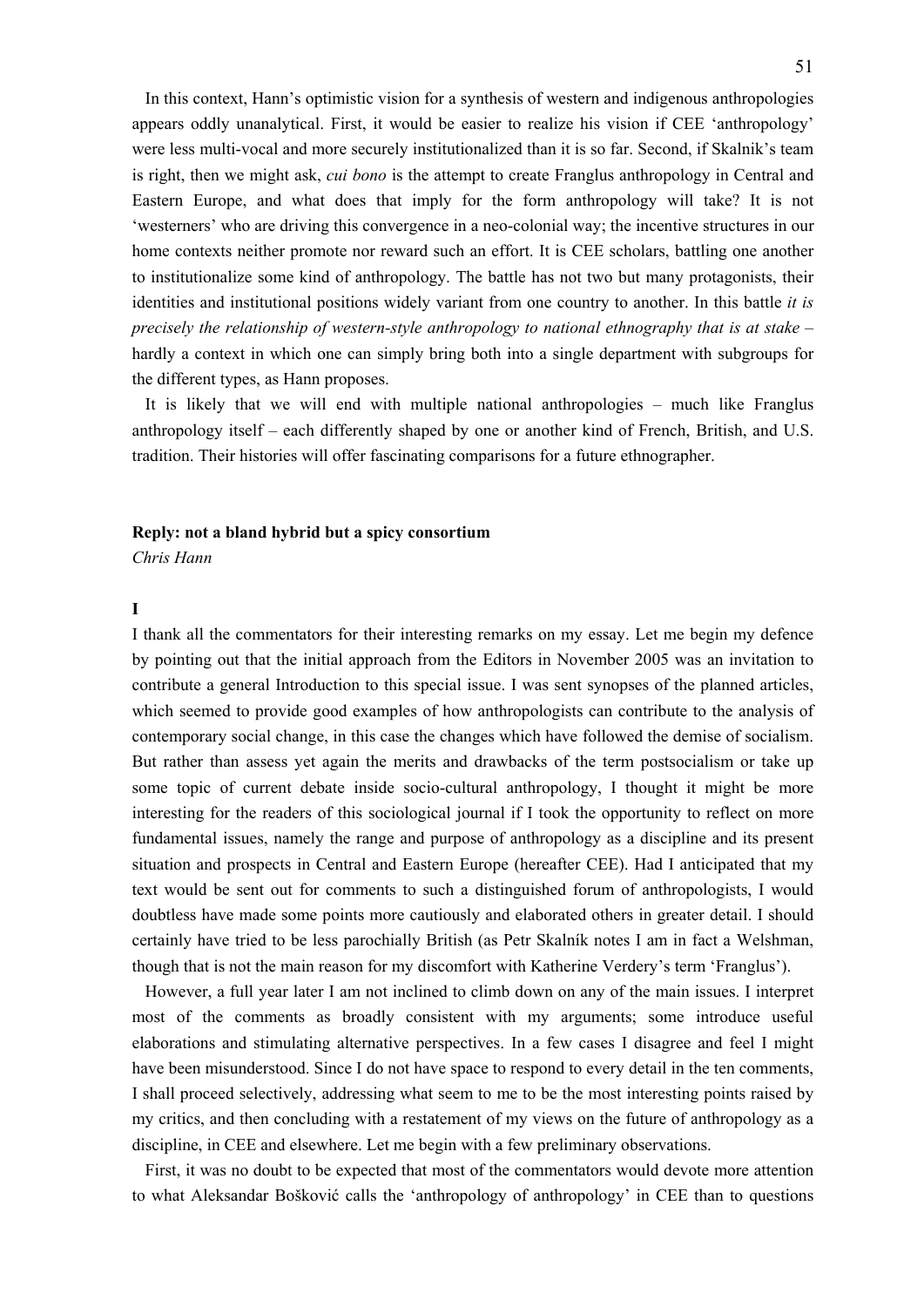concerning substantive intellectual agendas. (For example I am disappointed that only Michael Stewart seems to have noticed the kite I flew on behalf of social evolution.) I feel compelled to follow this bias in my response but I hope that readers will not lose sight of the central issues, in particular the need to address the past more adequately than has generally been the case in modern British social anthropology if we are to provide more satisfying accounts of the complexities of social transformation.

Second, the spectrum of criticism is limited inasmuch as it seems that the Editors did not see fit to invite comments from scholars who identify strongly with the traditions which I shall continue to refer to here as national ethnography (well aware that this is a simplification of a complex intellectual landscape). Unlike Zdeněk Uherek I believe that there is significant resistance to sociocultural anthropology (also an artificial simplification). It might have been interesting to hear their voices. (Of course it is possible that the Editors did solicit the views of dyed-in-the-wool national ethnographers, but the invitation was not accepted.)

Third, the ten commentators nonetheless represent very diverse positions, some of them complementary and some of them contradictory. For example, Michał Buchowski denies that the national ethnographers were overwhelmingly preoccupied with the peasantry while Uherek confirms my view that this was the case, at least before the socialist era (in at least some places I think that this has remained the principal focus to the present day). Yet the commentaries of both Buchowski and Uherek, scholars who have pursued their academic careers in Poznań and Prague respectively, are basically in line with my own view that we should conceive of anthropology as a unified field, subsuming both national ethnography and socio-cultural anthropology. To my mind it is no accident that the commentators based in English-language institutions tend to the opposite position, i.e. they emphasize the gulf that separates 'western' (at the end of her comment even Verdery finds it impossible to avoid this word) anthropology from CEE traditions of national ethnography, and give at least implicit support to the view that a new discipline now has to be imported. There are, however, exceptions to this pattern. I am reassured to find that Stewart, like myself an outsider, also takes the view that, at least ideally, the various strands belong together. On the other hand Juraj Podoba, in this sense clearly an insider, insists on 'essential disparities' between national ethnography and the 'modern, theoretically and methodologically elaborated social science' that, in his view, should now be separately institutionalized. Of course some participants in the forum, notably Skalník and Bošković, have biographies that resist any simple insider/outsider classification; so let me at this point abandon the search for a neat pre-emptive sociological explanation for the various viewpoints articulated by my critics and turn instead to the details of their comments.

### **II**

I am in full agreement with most of Buchowski's contribution, especially concerning the present political predicament of anthropology in CEE. This is not surprising, since I have long regarded his own Institute in Poznań as a good example of how various traditions and sub-disciplines in anthropology can co-exist fruitfully within a single structure. He is certainly right to draw attention to Poland's rich scholarly tradition. This case, like the case of former Yugoslavia, discussed by Bošković, provides plentiful evidence to refute Skalník's blanket characterization of 'nationalist disciplines'. My main quibble with Buchowski's generous comments is that I do not think that to distinguish between 'differential rates of change' in different social domains is bound to lead to the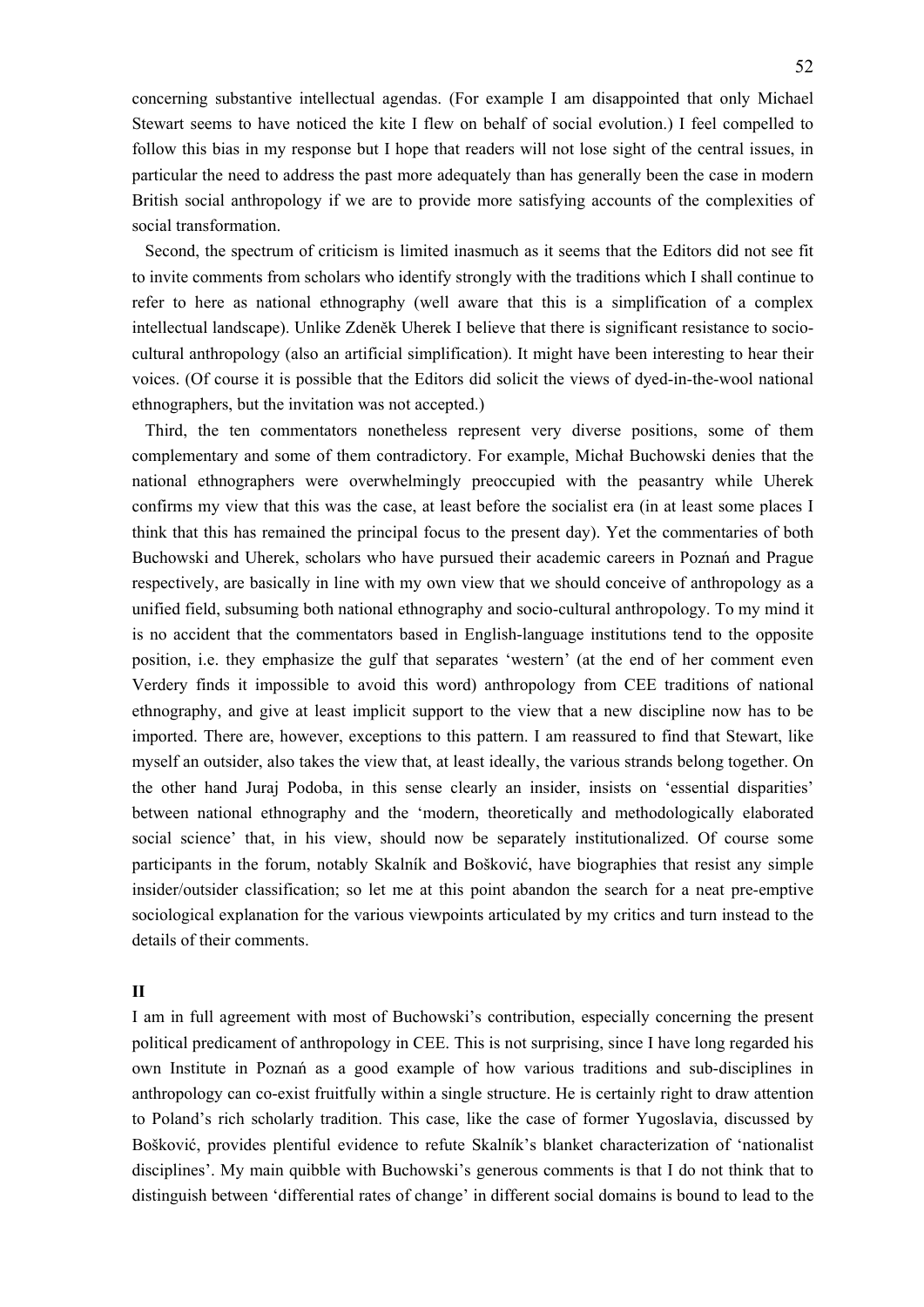sin of teleology. It is surely possible to reject the simplicities of nineteenth century unilineal evolutionism and of twentieth century modernization theory, and yet still to pursue systematic linkages between different social domains in a comparative framework. For example, sociological statistics have long indicated that religious belief and practices in Poland are 'out of step' with changes in other domains, when compared with the patterns in neighbouring countries. Anthropological research such as that of Esther Peperkamp (2006) can give us fine-grained insights into both manifestations and causes of such phenomena.

The related issue of 'un-simultaneities' (this term is unfamiliar to me; I assume it is derived from the German *Ungleichzeitigkeiten*) lies at the heart of Don Kalb's criticisms.33 Kalb is surely right to point out that some of the best European scholarship in historical anthropology has come from Holland, and that my article paid little attention to these and other significant historicizing trends in recent decades (such as the numerous studies of South-East Europe inspired by the Austrian historian Karl Kaser, noted in the comment of Milena Benovska). However, some parts of Kalb's commentary leave me puzzled. Given his own interests in power relations and international political economy, it is no surprise that he proceeds by targeting the field of folklore, a term that has carried a stigma for all social anthropologists ever since Malinowski displaced Frazer. Indeed what Kalb offers in his comment is basically a spirited replay of the functionalist critique of the Frazerian interest in survivals, except that Malinowski's concern with synchronic function is now replaced by 'local history and moral economy'. Kalb supports his critique with detailed evidence taken from a collective volume that arose out of the first round of projects in my department at the Max Planck Institute for Social Anthropology (Hann *et al.* 2003). While appreciating his attentive reading of these studies of rural decollectivization in postsocialist contexts ranging from eastern Germany to China, I think some of his criticisms are misplaced. Since they raise basic issues concerning the nature of anthropology as a discipline I shall respond in detail at each of the levels addressed by Kalb, micro and macro.

At the micro level Kalb objects to my invoking the persistence of a strong peasant attachment to the land in explaining why the villagers of Tázlár resented the consolidation of fields by the management of their socialist cooperative in the mid-1970s. My main reason was simply that this is what people told me at the time and later, and I take their explanations seriously (which is not to deny that local accounts may be misleading, inadequate or downright false by the criteria of a comparative social science). How can Kalb interpret this as an argument for the survival of a primordial peasant ethos or mentality? In my monograph (Hann 1980) I outlined the formation of this community in the late nineteenth century. Even in the short co-authored comparative article cited by Kalb the property ideology is given temporal and regional grounding. It is essential to appreciate the historical context in order to understand why attachments to the soil were so much stronger among those born before the socialist era than among those who reached maturity after collectivization in 1960. Of course the farmers who protested in the 1970s also had an economic interest in holding on to their use rights over the land, which the cooperative wanted to remove from their control; but it was impossible for the fieldworker to overlook the strong emotions

<sup>&</sup>lt;sup>33</sup> Both Kalb and Buchowski, suggest that I add Marshall Sahlins to the list of anthropologists who have engaged seriously with history. While I have much respect for Sahlins, I prefer the materialist evolutionism of his early writings to the structuralist idealism that has dominated his work since the 1970s. His work on Hawaii celebrates the enduring power of structure and leaves little space for changing political economy. I am much more sympathetic to the work of Eric Wolf, also cited by Kalb, and I agree that Katherine Verdery has been a splendid representative of this tradition in her work on Transylvania.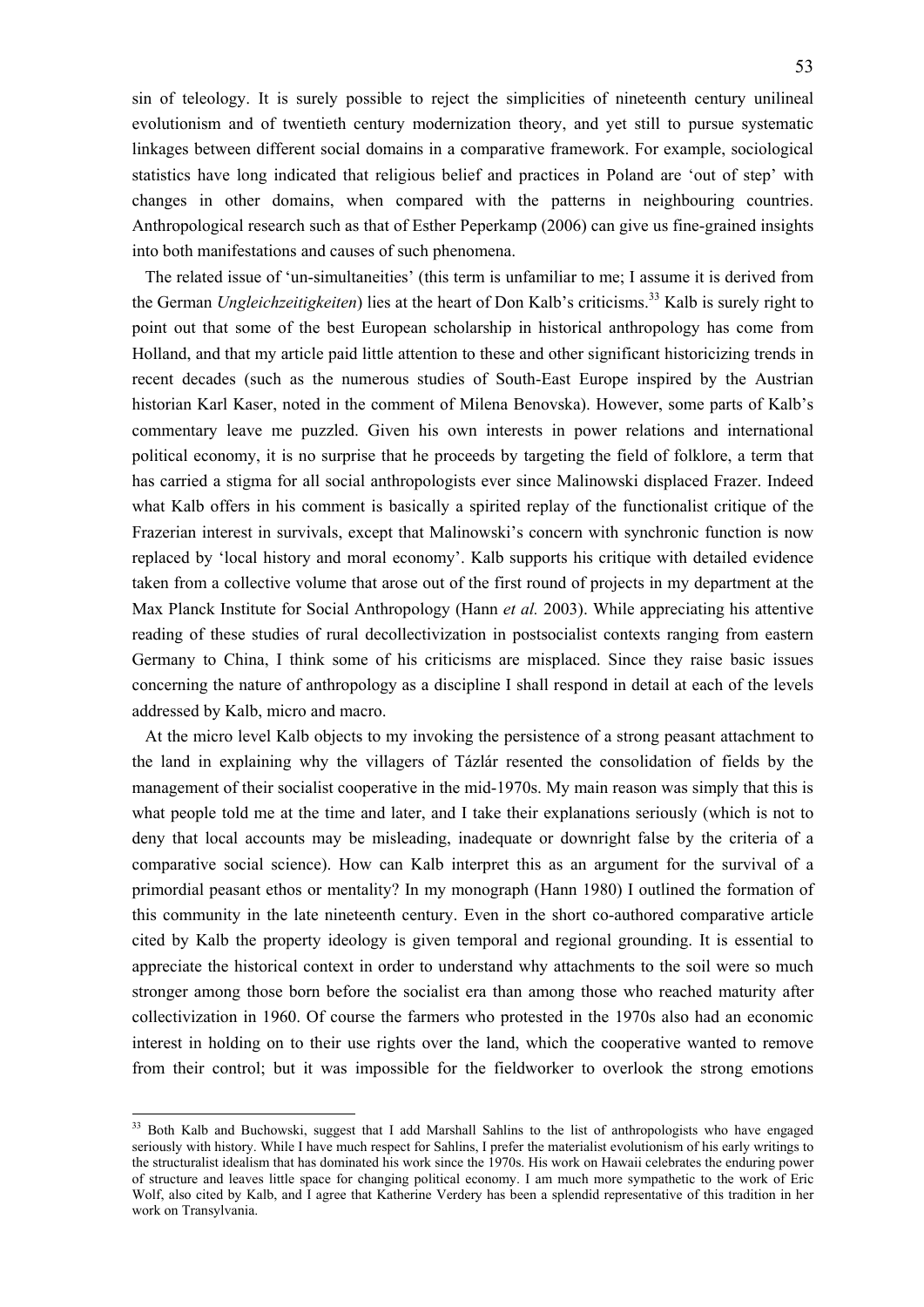expressed by those peasants. At that point in time their material and emotional motivations were congruent. I don't know how a vulgar materialist could explain the behaviour of some of the same farmers when they sought to regain full ownership rights over the same fields in the early 1990s. In the adverse economic climate of those years it was clear that land in this region of poor soils would be a liability rather than an asset; yet some old men prevailed over their wives and sons, insisting that they had a duty to their forefathers to regain ownership of *their* land, regardless of economic rationality. The appreciation of this sentiment, so puzzling to most economists and the bureaucrats in the capital who drew up the blueprints for Hungary's decollectivization, is an example of how the fieldworking anthropologist can provide insight into issues with far-reaching consequences, in this case for the postsocialist agrarian economy, on which the livelihoods of millions continue to depend.

As I mentioned in the essay above, my appreciation of such factors in the case of Tázlár has been enriched in recent years through my reading of the work of Antal Juhász. This national ethnographer has provided invaluable contextualization for resettlement processes in this region over the *longue durée* – very much the 'local history' that Kalb himself in one breath seems to praise. The property values which crystallized in the capitalist migration processes of the later nineteenth century were transmitted for most of the twentieth century, such that even after forty years of socialism they were still strongly present in certain groups. If it is 'folkloristic explanation' to point to such factors, then I am a folklorist! It seems to me that, if we look around us, most human communities, including the communities of academic institutions, have comparable continuities and comparably uneven patterns of transmission. But perhaps the shining novelty of the Central European University prevents its staff from developing the scholarly equivalent of the peasant moral economy (incidentally I am not aware that Karl Polanyi ever used this term).

Kalb is no less dissatisfied with our volume at the macro level, since the authors failed to report on the demise of peasantries in other parts of the world. Obviously it was incumbent on me in my introduction to frame the postsocialist case studies by outlining 'the general story', and my brief discussion of the changing agrarian economy worldwide was insufficient. Kalb is entitled to that view, but the fact is that the more space anthropologists devote to the level of international political economy, the less space we have left for ethnography of the kind I just illustrated, which presents glimpses of those elusive 'flesh and blood' actors that other disciplines ignore. As David Scheffel notes, I certainly do not wish to give up on fieldwork. I think this has been the great strength of western anthropologists who have worked in the CEE countryside, enabling them in the best cases to tell ethnographers in the major cities something new about their own society. As it happens I find the global scenario sketched by Kalb highly compelling. He might be interested to hear that some villagers in Tázlár do as well. Indeed, much of his diagnosis would be considered commonplace by those who have to struggle with the resulting 'ambivalences' in their everyday lives. Of course there are all kinds of ways in which anthropologists can join in debates about the current directions of neoliberalism. I argued in my essay that we should pay more attention to history, but I think that our contributions to understanding details of the 'global marketization process' must also remain grounded in our fieldwork, including enquiries into highly localized refractions of the theory of political economy. However excellent the work of David Harvey, I do not think that he or many of the other scholars cited by Kalb would claim to be anthropologists.

Like Kalb, Verdery declares CEE traditions of national ethnography to be radically different from the discipline in which she works; she also seems to favour similar practical strategies. I am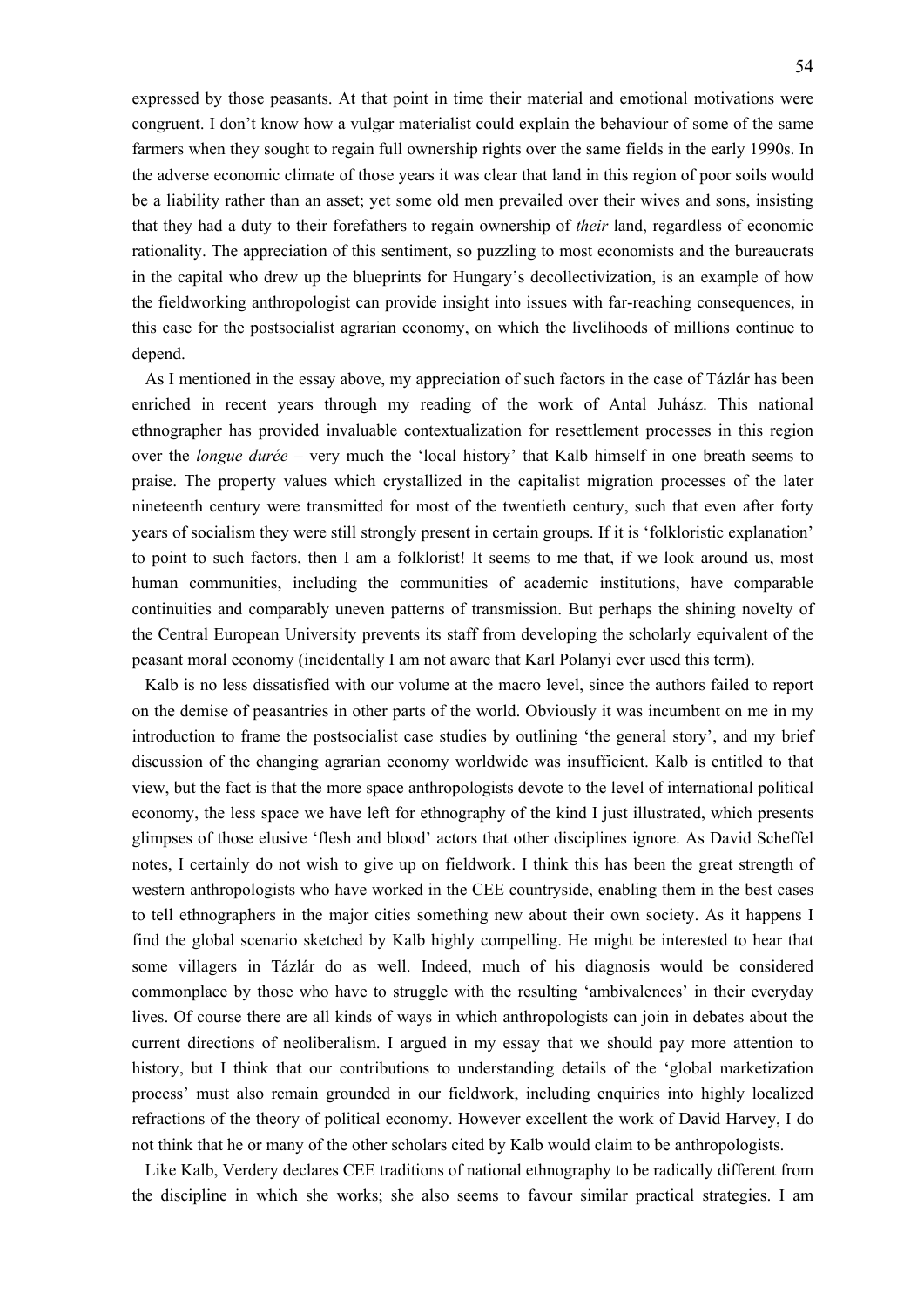grateful to her for drawing attention to the early article by Halpern and Hammel, but like Buchowski I take the view that all of these Americans have drawn the lines rather too sharply. In any case I did not argue that the two traditions were the same and am happy to assent to Bošković's alternative diagnosis of 'closely related'. But even if the epistemologies of the great majority of national ethnographers are radically different from those of the majority of 'Franglus' anthropologists, why should that have to lead to separate institutionalization? The epistemology of Ernest Gellner was undoubtedly very different from that of, say, Clifford Geertz or Marshall Sahlins, or Eric Wolf, but that does not prevent us from recognizing them all as having made contributions to socio-cultural anthropology. When I was a junior colleague of Gellner in Cambridge in the 1980s I don't think anyone in the department embraced the epistemology and vision of its head: but this made for a highly productive department. (Incidentally Podoba is wrong to suggest that Gellner supervised significant empirical research in CEE or indeed anywhere else in the socialist and postsocialist worlds.)

Though I have never experienced the sort of unacceptable treatment that he reports in his comment, I share Scheffel's basic concern for the future of anthropology as a discipline, in CEE and elsewhere. I am grateful to him as well as to Uherek and Skalník for expanding my knowledge of the history of anthropology in Bohemia and for helping me to place the 'struggles' of recent years in historical context. My principal quibble with Scheffel's comments is that I feel that he (like Skalník) goes far too far in condemning the 'parochialism' of the local scholars. Buchowski gives contrary examples from Poland, Bošković from former Yugoslavia, and I can think of others in Hungary. To take an extreme case, the East German Marxists who theorised modes of production in the framework of a Marxist philosophy of history were rather isolated internationally, but I would not call them parochial; their counterparts in the *Volkskunde* tradition were arguably even more innovative (Noack, Krause 2005).

The main argument of Uherek's paper seems to be that Czech scholars have yet to develop adequate methods to deal with social change. I sympathize with his complaint that the concept of 'postsocialism' is sometimes used loosely and crudely. One cannot reduce all social explanation to the legacy of the preceding era. Of course we need more nuanced accounts of the present, and we must recognize that the long years of 'normalisation' do not have the same meaning for those who are too young to have experienced them. At the same time Uherek himself gives some indication of just why the 'shadow' of socialism may remain more significant in the Czech case than in some others.34 As for his thumbnail sketch of disciplinary history, it contained two surprises for me. First, I find it a little hard to accept that the founders of the Czech discipline were entirely dispassionate professionals, 'not influenced by nationalism' but merely making their scholarly contribution to its genesis and development. Second, I was surprised to read that the *národopisci* 'lost direction' under socialism to such an extent that they were a 'non-existent opponent' for the advocates of a new anthropology in the 1990s. This rather contradicts the picture I have gleaned over many years from Skalník (e.g. 2002, 2005a), and which he restates in his critical comment above.

<sup>&</sup>lt;sup>34</sup> However, I cannot entirely endorse Uherek's analysis of Czechoslovakia under socialism. I visited Prague for the first time in 1972 and I followed the scholarly literature on 'normalisation' in the years that followed. Conditions were certainly bad, especially for intellectuals, and I am well aware that the fieldwork which I as a Westerner was able to carry out with considerable freedom in the 1970s in Hungary and Poland would have been impossible in Czechoslovakia. Still, one only had to look at the Supraphon catalogue, from Bach and Bedrich Smetana to Bob Dylan, to realize that even the official cultural scene was far from 'sub-standard'.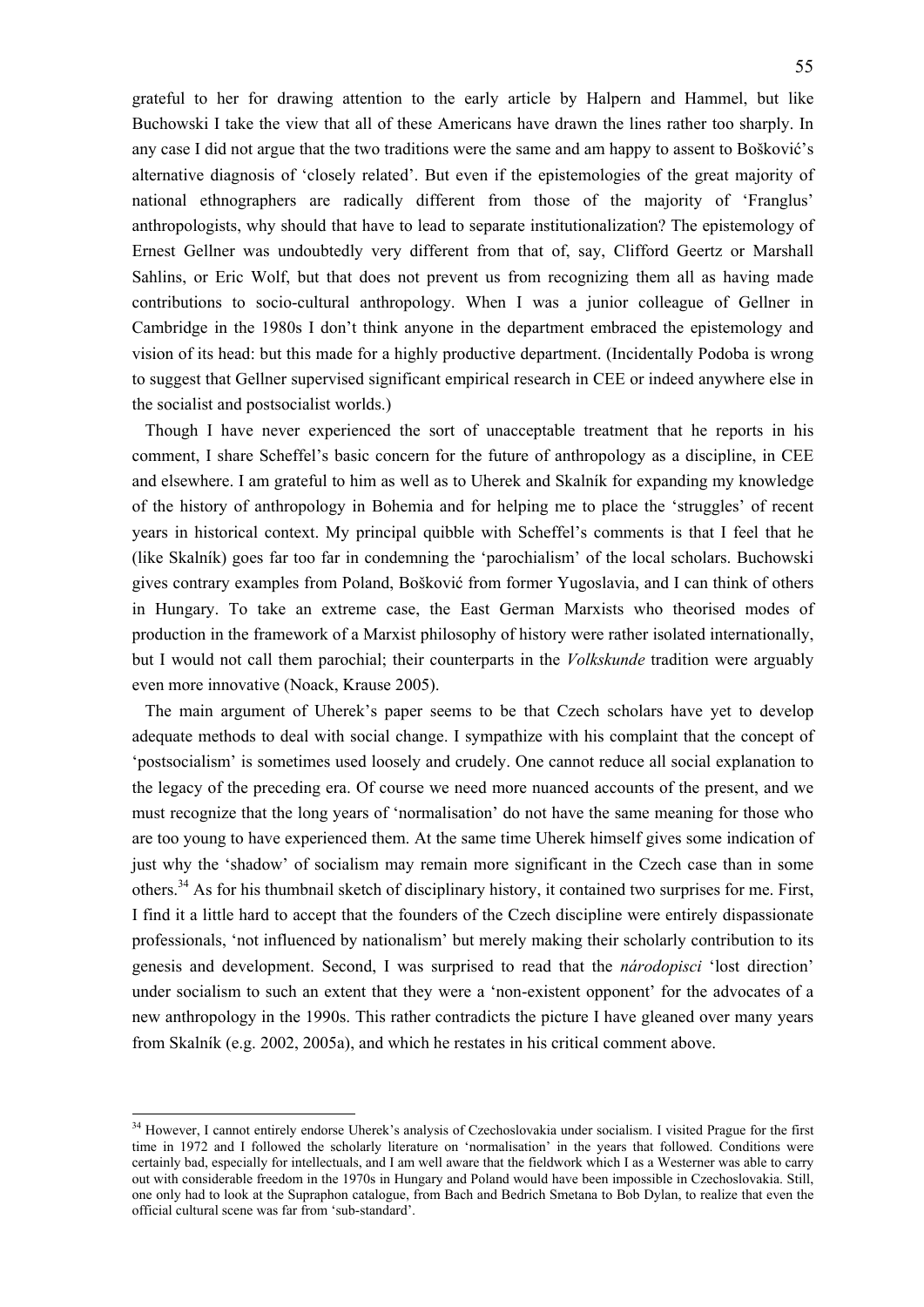The contributions of Skalník and Podoba appear to contradict the pattern I suggested in my preliminary remarks, since these 'local scholars', based in the Czech Republic and Slovakia respectively, are severely critical of national ethnographers and favour the institutionalization of a new discipline. Helpfully, both scholars divulge enough personal information to give the reader insight into how they have come to reach this position. It appears that Podoba has had a change of heart on the key issue as a result of 'very specific behavioural strategies adopted by Central European ethnographers', by which he means that his colleagues in Slovakia have resisted his own efforts to modernize (i.e. 'anthropologize') national ethnography. This leads him to assert 'fundamental differences' between the two camps. Yet both Podoba and Skalník believe that good anthropologists must be attentive to history and can find much of value in the works of national ethnographers. Podoba hails western anthropology as a modern social science but argues somewhat schizophrenically that to illuminate certain contemporary issues it is important to delve back into the pre-communist era; that may not quite be *longue durée* but it is rather more than most ethnographers of postsocialism tend to offer. I regret that institutional factors and bureaucratic inertia have frustrated the efforts of these scholars to create departments more in tune with their own predilections (which are also my predilections); but I see no reason to believe that the overnight creation of rival new departments with new names would bring a solution to their problems.

Skalník asks ironically how much I know about the folklore of my native Wales. The answer is: virtually nothing. I am not proud of this. When I began to study social anthropology in Cambridge in 1974 Alan Macfarlane was lecturing on witchcraft and kinship in England. I found this very stimulating, though it was very unusual in British anthropology and Macfarlane himself eventually moved on to other themes. When Skalník insists on the achievements of the 'revolutionary theory and method' of Malinowski, I am basically in agreement with him. The shift, in simplified terms a move away from history and folklore towards social science, brought abundant fruits in succeeding decades; but, as Skalník himself reminds us, synchronic functionalism was never without its problems. Contrary to Stewart's reading, my essay was not meant as an unqualified 'hailing of the Frazerian legacy'.<sup>35</sup> I have never argued that today's students of anthropology should be obliged to read *The Golden Bough*, not even the abridged edition; but like Stewart I do indeed think it is worth attempting to resume a dialogue with some contemporary evolutionary theorists. In short, it is time to take forward the dialectic set up by Malinowski, and to re-incorporate what was valuable in the positions he so flamboyantly rejected.<sup>36</sup> Despite their polemical tone it seems to me that, at least as far as history is concerned, even my sharpest critics in this forum endorse a similar position.

In addition to her stimulating comments on historical methods, Benovska points to a basic practical consideration. In Bulgaria (as in most of CEE) there is little or no tradition of research in 'exotic', non-European societies. A lack of qualified staff and resources precludes any speedy emergence of anthropology departments with a global range in teaching and research. The result in Bulgaria, according to Benovska, is that two opposing camps are obliged to co-exist, because they are too poor to afford a divorce. But this couple only came together a few years ago, and perhaps

<u>.</u>

<sup>&</sup>lt;sup>35</sup> It would of course be a mistake to assimilate the comparative armchair enquiries of Frazer with the researches of the national ethnographers, most of whom have always had a strong commitment to fieldwork.<br><sup>36</sup> It is worth pointing out that Malinowski maintained close contacts with the national ethnographers of his day in

Poland, published much of his early work in their journal, and appears to have considered accepting an appointment at the Jagiellonian University in the early 1920s. This fact should caution us against exaggerating the gulf between CEE and the west: the history of our field would have been very different in both sectors had the London School of Economics not come up with a more attractive offer.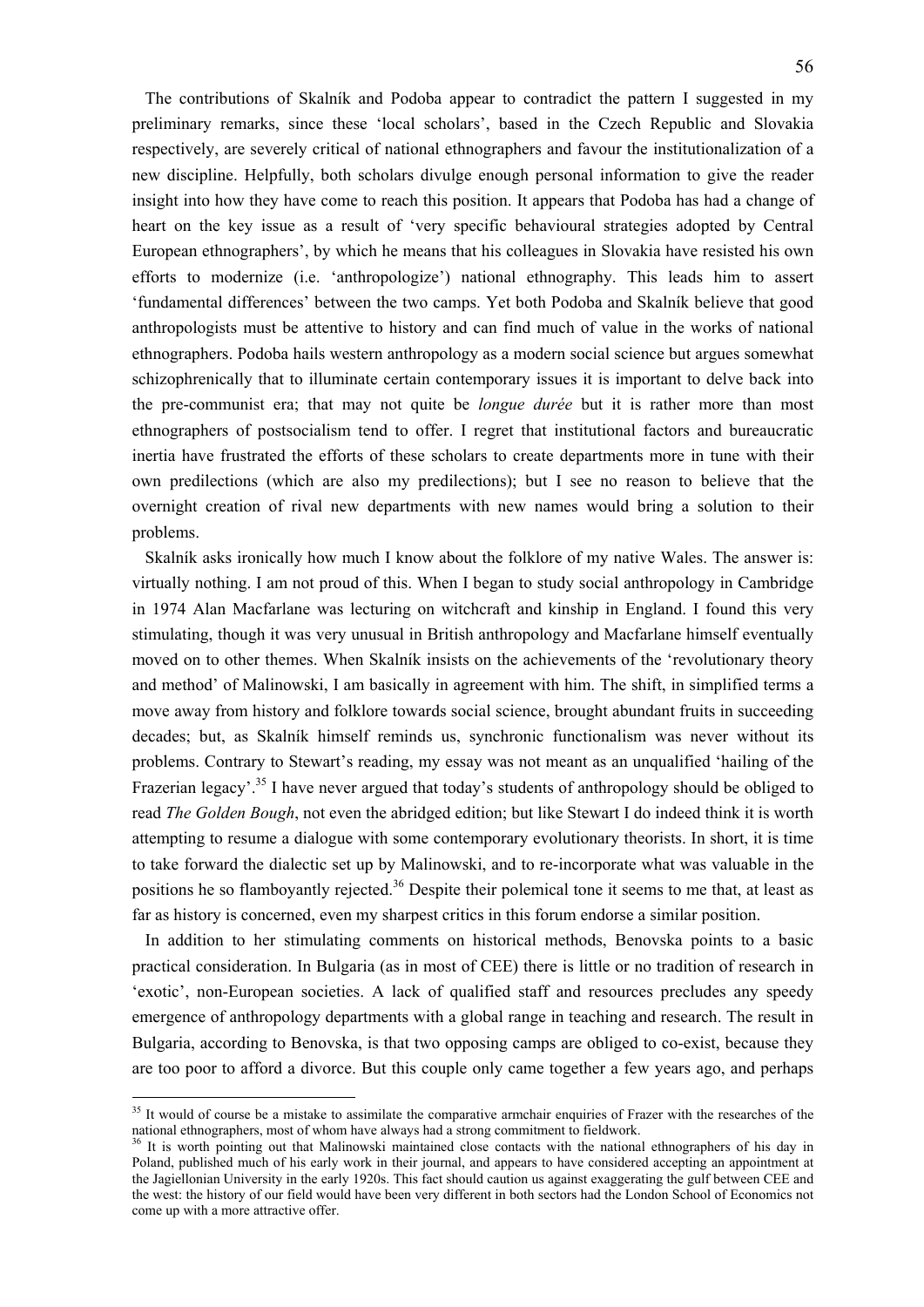they should be wary of hasty decisions. Benovska's own work suffices to show younger scholars that it is certainly possible to combine interests in local folklore with comparative research into the burning contemporary issues of 'postsocialism'. She personifies my argument that bridge-building is both possible and necessary. However, let me make clear that I did not mean to advocate that to be a good anthropologist it is necessary to master the full range of all traditions. Rather, taking the university department to be the key academic unit, I argued that different strands can flourish alongside each other. Considerable 'blurring of genres' (Bošković) has already taken place as some socio-cultural anthropologists pay more attention to local history and many ethnographers adapt new theories and give up 'self-exotisation and the aesthetisation of one's own culture' (Benovska); but there is no reason why sub-groups should not maintain their distinctive identities for many years to come within a unified departmental structure, and that is what I argued for in my essay.

### **III**

1

At several points in the preceding section my discussion slipped inevitably away from the intellectual issues to more pragmatic questions. Stewart's comment raises this dichotomy most explicitly. He agrees with me that the western anthropologists and national ethnographers belong together in principle, but in the end, like Verdery and Kalb, he concludes that building the new anthropology is a matter of selecting the most suitable local allies (backing 'winners', as Stewart puts it, 'without prejudice as to where their intellectual home is'). Thus in Sofia the partner might be Cultural Studies, while in Cluj it appears to be Sociology; in Szeged and Pécs some colleagues think it should be Media Studies, and perhaps in some obscure places there could even be a liaison with folklore. Verdery expresses the enthusiastic hope that out of all the current academic politicking a rich and variegated landscape will be formed, to be studied by future ethnographerhistorians. But I worry about the consequences of such *ad hoc* alliances. I have experienced a little of the factional struggles to which Verdery makes reference and I share her impression that CEE scholars of varying hues have been engaged in a struggle for custody or possession of 'anthropology', without always caring sufficiently about its intellectual content.<sup>37</sup> But how long will the prize be worth coveting if anthropology comes to mean something quite different, even between different institutions within the same country? How can such an anthropology maintain what Podoba lauds as its 'unambiguously clear and comprehensively defined methodical and methodological framework'?

I would like to agree with Uherek when he suggests that, far from the widely reported polarization of separate intellectual communities, we should be able to look forward to a future in which 'all that there will be (are) good or bad anthropologists in their fields'. But I think the conclusion that most readers will draw from other comments in this forum is that the present situation of anthropology in CEE remains confused, since both the name and the content of the discipline are hotly contested (cf. Skalník 2002). Several of the commentators reinforce the binary perspective that there are at present basically two categories of anthropology and anthropologists in

 $37$  I agree with Verdery that, in the present battlefield, it makes more sense to acknowledge the internally competitive energies of the local scholars than to accuse western anthropologists of seeking to impose their paradigms. In the essay that she cites by Buchowski, he insinuates that western anthropologists have no business writing about CEE at all unless they engage carefully with the works of local anthropologist. This, as Scheffel and Bošković point out, pushes in the direction of the strong claims made in various forms of Native Studies (Aboriginal Studies etc.). I am unsympathetic to this stance. On the other hand I take seriously the concern expressed by numerous commentators above (notably Skalník, Podoba and Bošković) that some Western authors pay no more attention to the works of new cohorts of local sociocultural anthropologists than they did to earlier generations of national ethnographers. Needless to say the problems associated with these 'hierarchies of knowledge' are by no means unique to CEE.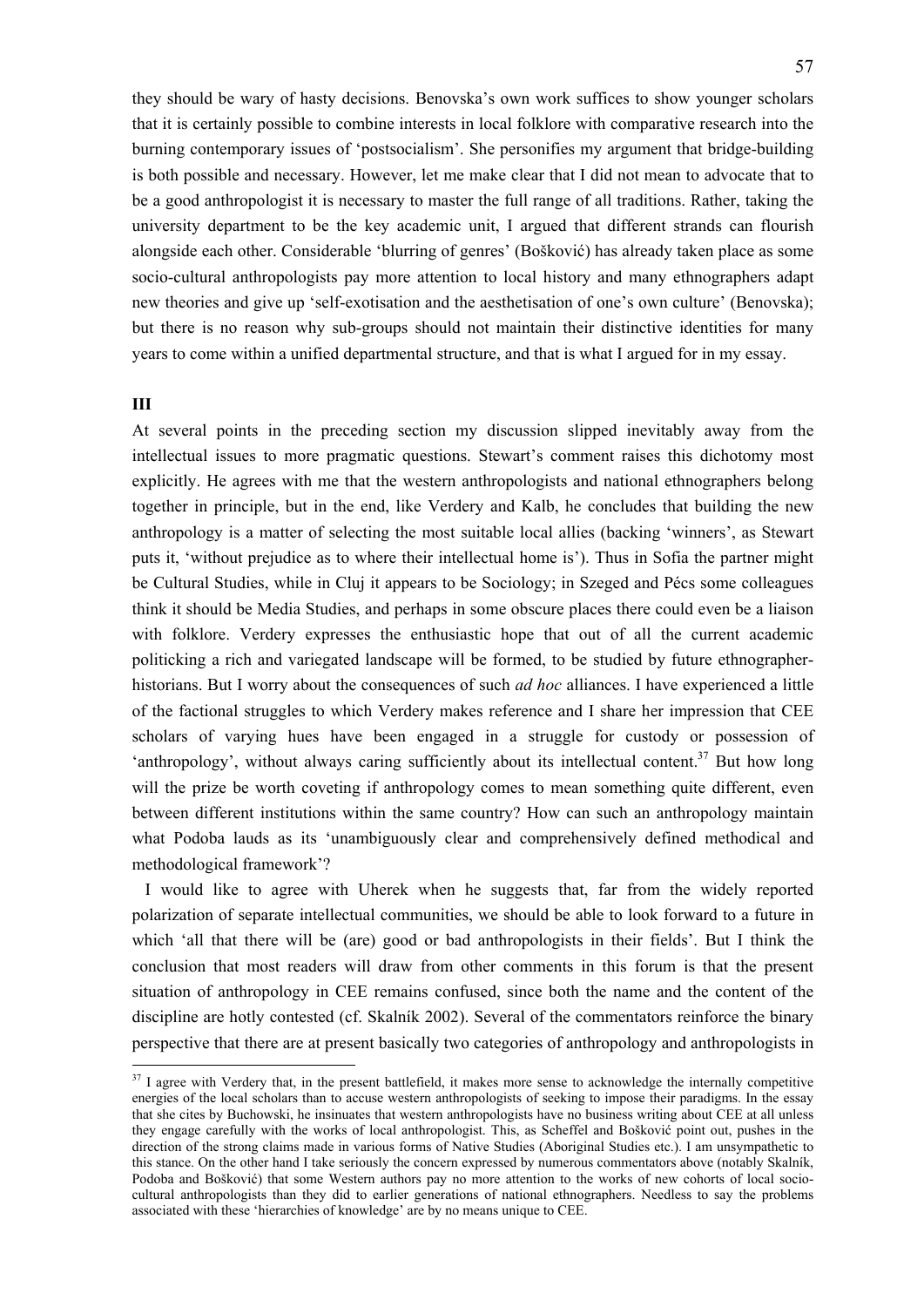this region (and implicitly in many other parts of the world). In the one camp we find the so-called 'local scholars', those whose training and research expertise is overwhelmingly confined to their own country. If they make use of foreign works at all, it is likely to be those of a very few 'classical' figures whose works are available in translation. In the second category are the cosmopolitan anthropologists who effortlessly master foreign languages and know how to develop theory and comparison. But in my experience such a dichotomy is hardly an accurate description of the present situation. The basic requirement for a western PhD student working on CEE is that she or he spend a year or two 'in the field' gathering data and write a dissertation that addresses some current theory or debate in the international literature in order to satisfy the requirements of a motley campus committee. Local linguistic and historical competence is often limited (some candidates spend much or even most of their fieldwork time in a large city where they communicate primarily in English). Neither the theory nor the method of Malinowski provides any touchstone nowadays, and few examiners attach much significance to the criterion of comparison. Is the dissertation which emerges at the end of the day, usually referencing overwhelmingly English language sources, so much less parochial than its 'home' equivalent?

A genuinely cosmopolitan anthropology would be different. We should at least be able to dream of a world in which a student embarking on a field project in the Czech Republic, regardless of whether she or he has Czech as a native language, might take theoretical inspiration from Poles such as Czarnowski and Dobrowolski and consult studies undertaken in Hungary and Romania for comparable empirical materials. Of course this is not quite realistic. Initiatives such as that of *European Association of Social Anthropologists* to make major works written in 'obscure languages' more readily available through translating them into English are to be encouraged, but they are not going to solve the problem.

I argued that the consolidation of mixed departments can help to bridge the present gaps (I would add here, not only the gulf between CEE and the west but also divisions within CEE). Several commentators dismiss my perspective as utopian. But my arguments are not predicated on any assumptions of altruistic behaviour by scholars (*pace* Stewart I suspect that altruism is perhaps a rarer trait among anthropologists than among the people we study). On the contrary, to expand the profile of the traditional departments of ethnography (and not merely to re-label them) is obviously in the interests of all concerned, at least beyond the short term. If the trend reported by Benovska for Bulgaria is confirmed elsewhere and students prefer to enroll for courses that reflect the new western influences, then certain national ethnographers will sooner or later have to give up their obdurate resistance: they will have to appoint new staff with different orientations and modify established curricula, or else face the dissolution of their departments. It ought to be possible to facilitate this process by dispensing with disparaging labels such as 'nationographers' (Skalník) or 'local scholars', and accepting that the diverse intellectual communities of the national ethnographers are no less legitimate than the diverse agendas of outsiders. Closer inspection often reveals that the trumpeted novelty of the new western product has significant local forerunners. Holding all the various groups together in one institution seems to me the best way to ensure crossfertilization.

Anthropology will surely remain a fluid and essentially interstitial discipline, but there needs to be some core agreement concerning intellectual agendas. The discipline cannot define itself solely with reference to the fieldwork method and continue indefinitely 'happily producing ever greater numbers of local studies' (Stewart). Of course what Verdery calls 'multi-vocal' anthropologies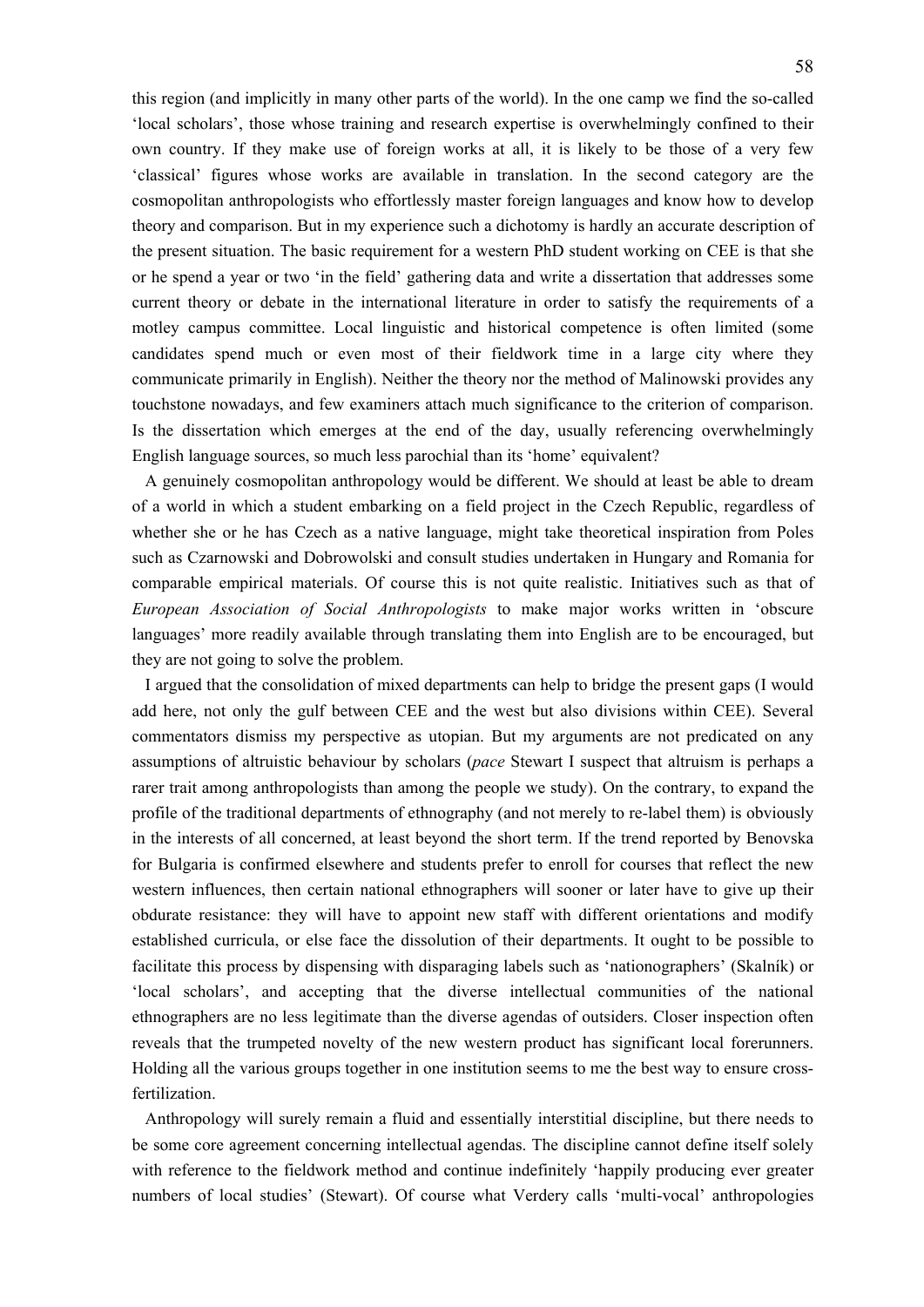have always been shaped by multiple elements of contingency. More generally, the ways in which internal and external boundaries have been drawn by the various social and historical sciences reek with arbitrariness. I have made my own intellectual background very clear. British social anthropology was an intellectual community that poached creatively across all kinds of boundaries for much of the last century without losing its own sense of identity. That is the community with which I identify most strongly, and I like to think that some of its work deserves to find a place in the core curriculum of anthropology programmes anywhere. But if I were asked to design a department of anthropology in CEE (or anywhere else in the world), it could not replicate this British model. Instead, I would begin by stipulating that several members should have historical expertise in the ethnography of the country in which the department was located. Other colleagues would have other regional and thematic specializations: some might be well read in global political economy, and there might indeed be room for a psychological and/or biological anthropologist, as requested by Stewart. But if just one post were vacant and I could appoint only one of these specialists, then despite my personal interests both in the questions of class and power which fascinate Kalb, and in the universal foundations of human sociality which Stewart urges us to prioritize, I would opt for the ethnographer (but in the hope that the Department of Political Economy, along with others such as Archaeology, History, Sociology, Psychology and Biology, would not be located very far away, so that I could attend their seminars when I wished; there is no doubt that all have much to contribute to anthropological agendas).

I conclude by reiterating my conviction that the future of anthropology in CEE lies in unified departments that will build on existing foundations in ethnography/ethnology/folklore. Of course there will be difficulties, but it seems to me that we have here the unusual situation in which ethical, practical and intellectual considerations all point in the same direction. It is ethically preferable to respect the accomplishments of existing communities of scholars and seek to build upon them, rather than to sweep them aside through the imposition of a new western hegemony. It is pragmatically rational to consolidate the institutional position of our field by working from the existing base, since the alternative exposes the subject to different alliances in every institution, is very demanding in terms of the time costs of building those alliances and persuading all the necessary committees to approve the new curricula, and will lead to a fragmentation that a relatively small discipline cannot afford. Finally, I have argued that there are also compelling intellectual grounds for favoring this path: in particular, the availability of in-depth expertise concerning the history of the country in which one lives should be of benefit to all, in both research and teaching.

Perhaps 'synthesis' was not the best term. What I would like to see emerge in CEE is not a bland hybrid but a creative consortium of distinctive clusters of scholars – which in my experience is exactly what the best anthropology departments in the English-speaking world tend to be.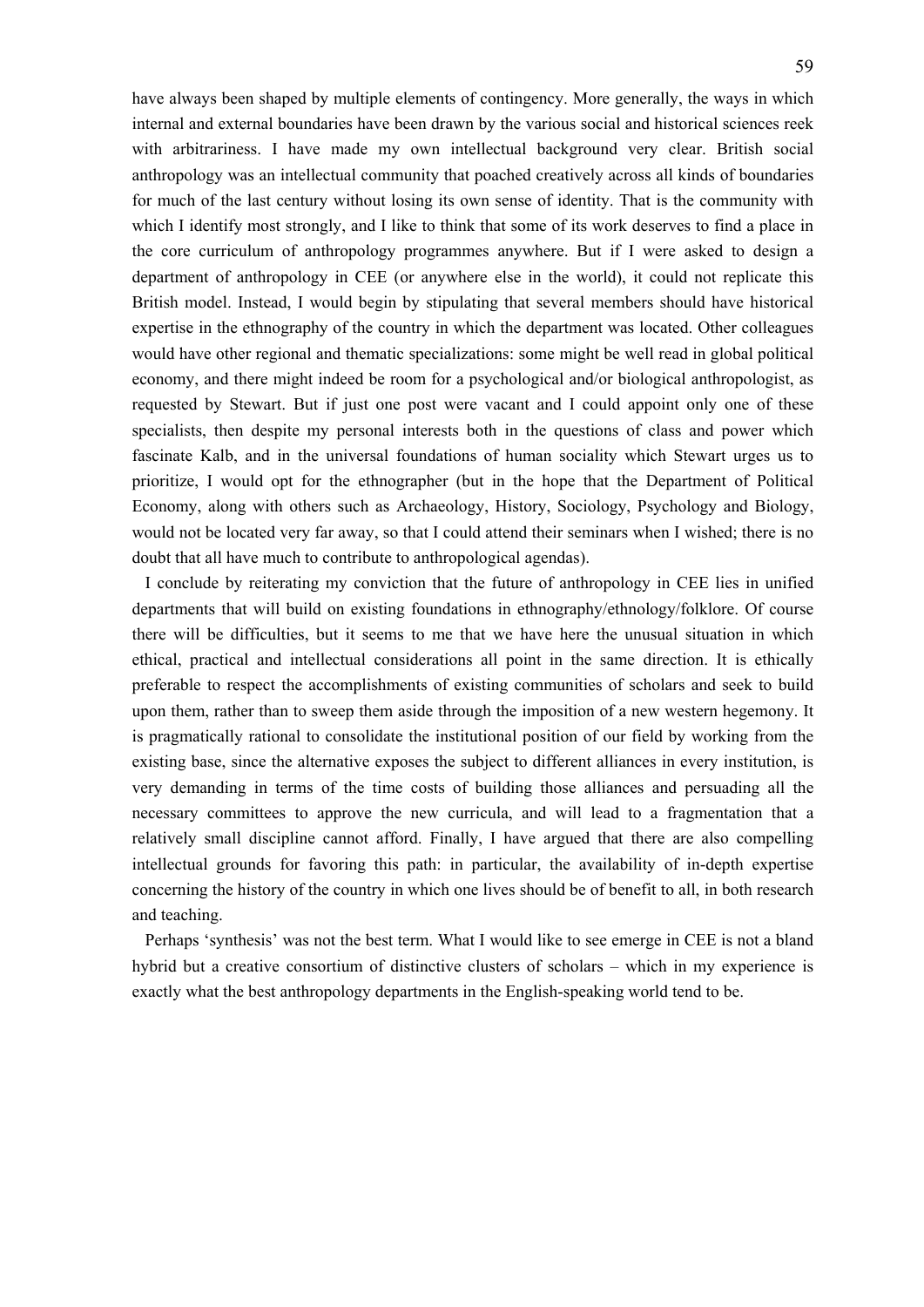### **References**

Ackerman, R. 1987. *J.G. Frazer: His life and work*. Cambridge: Cambridge University Press.

Barth, F. 1959. *Political Leadership among Swat Pathans*. London: Athlone Press.

Benovska-Săbkova, M. 1995. "Archaic Cultural Models and Totalitarianism." Pp. 162–178 in M. Benovska-Săbkova (ed.). *Ethnologia Balkanica*. Sofia: Marin Drinov Academic Publishing House.

Benovska-Săbkova, M. 2001. *The Political Transition and Everyday Culture*. Sofia: Marin Drinov Academic Publishing House. (in Bulgarian)

Beňušková, Z., D. Ratica. 2002. "Obraz spoločnosti a jej fungovanie v slovenskej etnológii v 2. polovici 20. storočia." *Slovenský národopis* 50 (3-4): 395-404.

Bitušíková, A. 2002. "Anthropology as a Taboo: a few comments on anthropology in Slovakia." Pp. 141-46 in P. Skalník (ed.). *A Post-Communist Millenium: the struggles for sociocultural anthropology in Central and Eastern Europe.* Prague: Set Out.

Bodrogi, T. (ed.), 1978. *Varsány: Tanulmányok egy észak-maygarországi falu társadalomnáprajzához.* Budapest: Akadémiai Kiadó.

Bošković, A. 2005a. "Constructing 'Self' and 'Other': anthropology and national identity in former Yugoslavia." *Anthropology Today* 21 (2): 8–13.

Bošković, A. 2005b. "Antropologija i srodne nauke: Metodologije i perspektive." Pp. 77–85 in *Ethnology and Anthropology: Standings and Perspectives*. Belgrade: Institute of Ethnography, Serbian Academy of Sciences and Arts.

Bryceson, D., C. Kay, J. Mooij. 2000. *Disappearing Peasantries? Rural labour in Africa, Asia and Latin America*. London: ITDG Publishing.

Buchowski, M. 2000. "Main Currents in Polish Anthropology: continuity in change before and after 1989." Pp. 63-82 in K. Köstlin, P. Niedermüller, H. Nikitsch (eds.). *Die Wende als Wende? Orientierungen Europäischer Ethnologien nach 1989*. Wien: Institut für Europäische Ethnologie.

Buchowski, M. 2004. "Hierarchies of Knowledge in Central-Eastern European Anthropology." *Anthropology of East Europe Review* 22 (1): 5–14.

Buchowski, M. 2005. "Reply to Chris Hann." *The Anthropology of East Europe Review* 23 (1): 198–200.

Buchowski, M. 2006. "The Spectre of Orientalism in Europe: from exotic other to stigmatized brother." *Anthropological Quarterly* 79 (3): 463–482.

Budil, I. 2003. "Teaching and Learning Anthropology in the Czech Republic." Pp. 94–101 in D. Dracklé, I.R. Edgar, T.K. Schippers (eds.). *Educational Histories of European Social Anthropology*. Oxford: Berghahn Books.

Burszta, J. 1985. *Chłopskie źródła kultury*. Warszawa: LSW.

Caldwell, M. 2004. *Not by Bread Alone: social support in the new Russia*. Berkeley: University of California Press.

Černý, J., M. Sedláčková, M. Tuček. 2004. *Zdroje utváření skupinových mentalit v České republice po roce 1989*. Praha: Sociologický ústav AV ČR.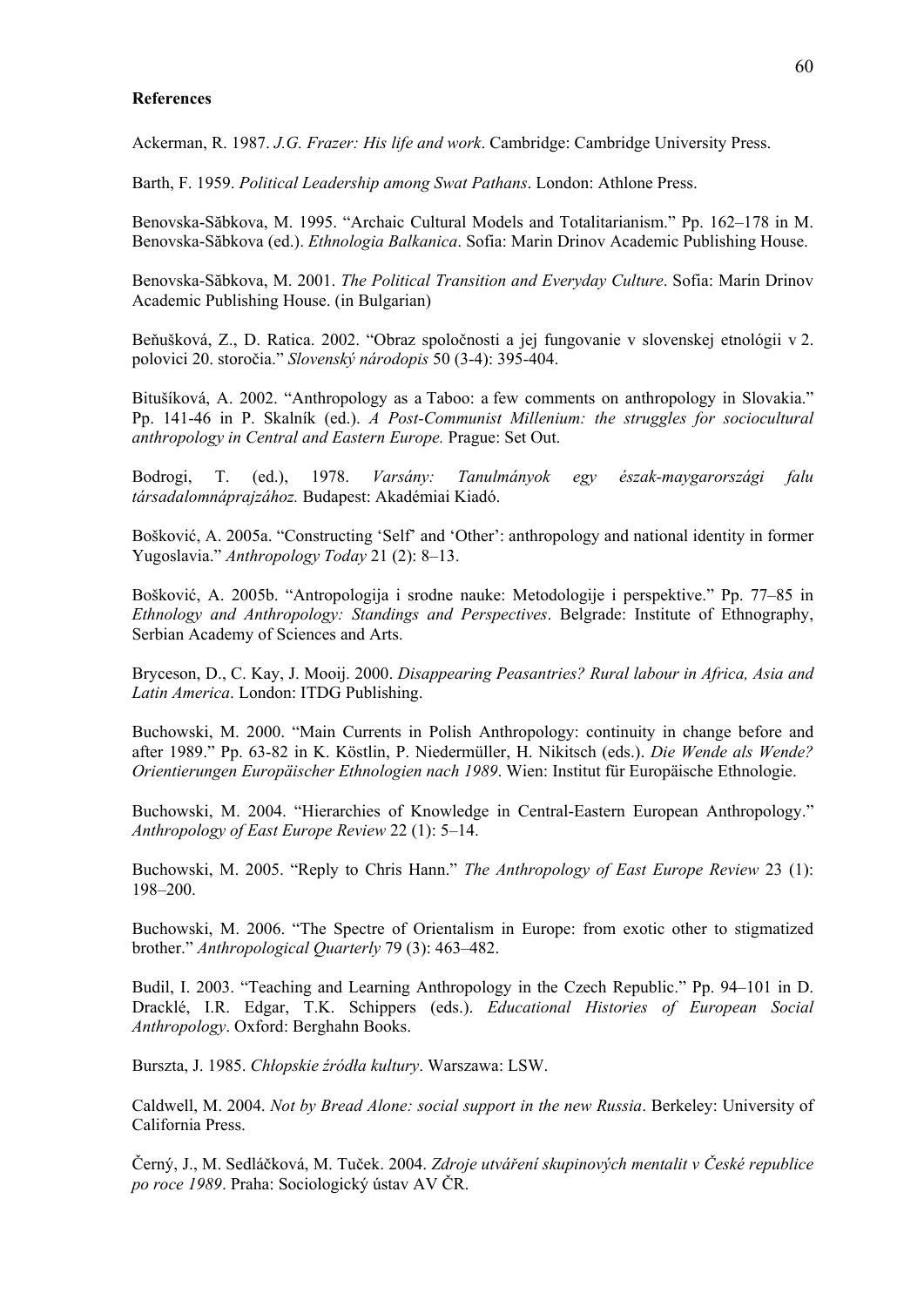Chorvátová, Ľ. 1991. "Rozhovor s prof. Ladislavom Holým." *Slovenský národopis* 40 (3–4): 350– 351.

Chotek, K. 1922. *Ethnické rozdíly v anthropologii dítěte (se zřetelem k Slovensku).* Bratislava, Turčianský Svätý Martin: Filozofická fakulta Univerzity Komenského.

Chotek, K., L. Niederle, F. A. Slavík, J. Húsek. 1918. *Moravské Slovensko*. Praha: Národopisné museum Českoslovanské.

Cohn, B. 1987. *An Anthropologist among the Historians and other Essays.* Delhi: Oxford University Press.

Comaroff, J., J. Comaroff. 1991. *Of Revelation and Revolution*. Chicago: University of Chicago Press. (Vol. 2: 1997).

Creed, G. 1998. Domesticating Revolution: from socialist reform to ambivalent transition in a Bulgarian village. Pennsylvania: Pennsylvania State University Press.

Czarnowski, S. 1956. "Powstanie i społeczne funkcje historii." Pp. 99–102 in *Dzieła*, vol. 5. Warszawa: PWN.

Danglová, O. 2006. *Slovenský vidiek. Bariéry a perspektívy rozvoja*. Bratislava: Ústav etnológie SAV.

Davis, J. 1977. People of the Mediterranean. An essay in comparative social anthropology. London: Routledge.

Davis, M. 2006. *Planet of Slums*. London: Verso.

Dobreva, D. 1997. "Narratives about the Socialist Village. Coping with the past and the present through narratives." *Balgarski folkor* 23 (3–4): 4–27. (in Bulgarian)

Dobrowolski, K. 1967. "Teoria podłoża historycznego." Pp. 5–51 in *Studia z pogranicza historii i socjologii*. Wrocław: Ossolineum.

Dracklé, D., I.R. Edgar, T.K. Schippers (eds.). 2003. *Educational Histories of European Social Anthropology*. Oxford: Berghahn Books.

Dunn, E. 2004. Privatizing Poland: baby food, big business, and the remaking of labor. Ithaca, NY: Cornell University Press.

Dzięgiel, L. 1998. Paradise in a Concrete Cage. Daily life in communist Poland. An ethnologist's view. Kraków: Arcana.

Edelman, M. 1999. Peasants Against Globalization: rural social movements in Costa Rica. Stanford: Stanford University Press.

Edelman, M. 2002. "Toward an Anthropology of some New Internationalisms: small farmers in global resistance movements." *Focaal – European Journal of Anthropology* (40): 103–23.

Elchinova, M. 2007 (forthcoming). "Sociocultural Anthropology in Bulgaria: desired and contested." In A. Bošković (ed.). *Other People's Anthropologies: ethnographic practice on the margins*. Oxford and New York: Berghahn.

Ellen, R. 1994. "Rates of Change: weasel words and the indispensable in anthropological analysis." Pp. 54-74 in C. Hann (ed.). *When History Accelerates: essays on rapid social change, complexity and creativity*. London: Athlone.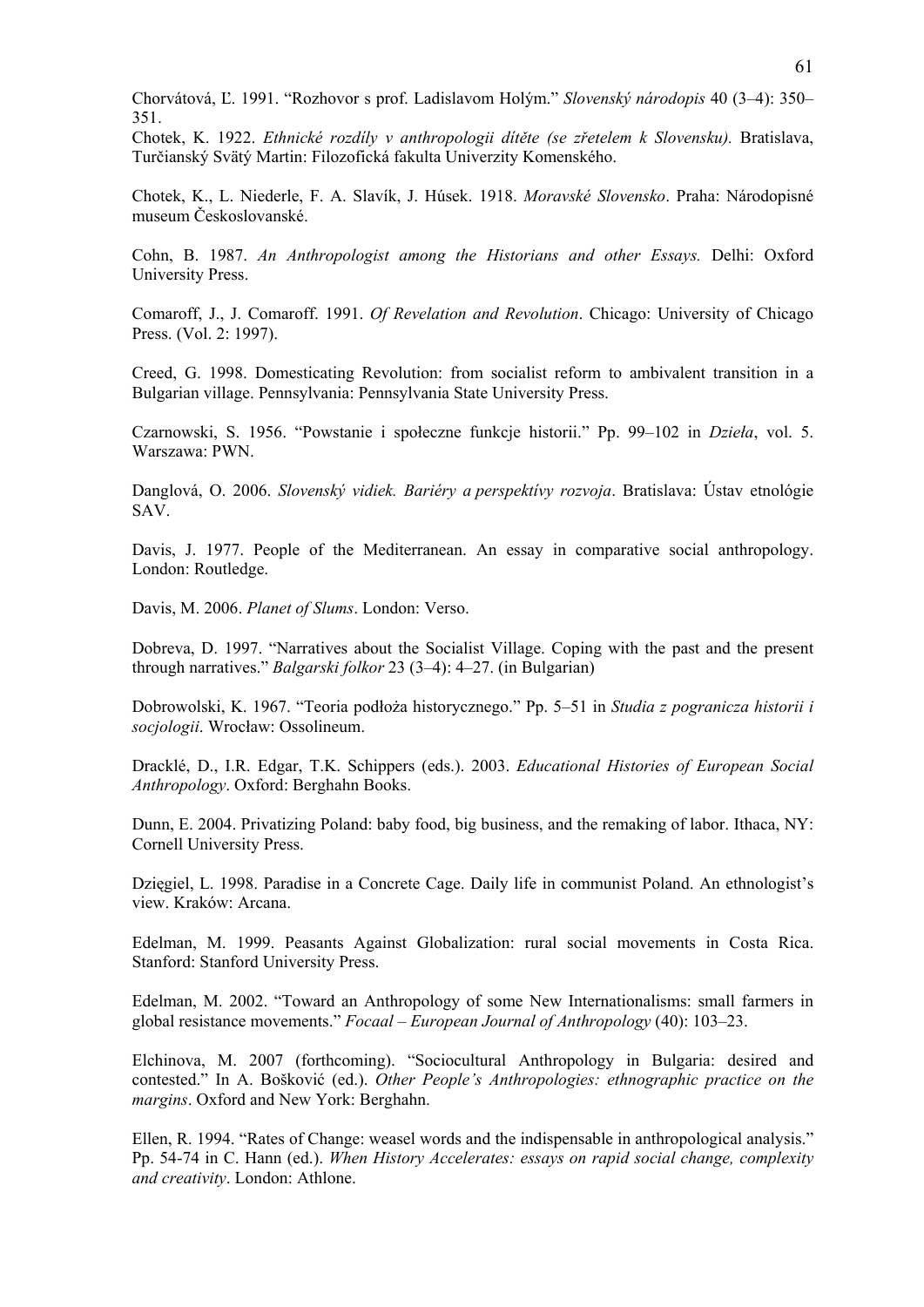Evans-Pritchard, E.E. 1940. *The Nuer*. Oxford: Clarendon Press.

Firth, R. 1939. *Primitive Polynesian Economy*. London: Routlege & K. Paul.

Firth, R. 1959. *Social Change in Tikopia*. London: George Allen & Unwin.

Frazer, J.G. 1890. *The Golden Bough*. London: Macmillan.

Frazer, J.G. 1909. *Psyche's Task*. London: Macmillan.

Gellner, E. 1988. "'Zeno of Cracow' or 'Revolution at Nemi' or 'The Polish revenge: a drama in three acts'." Pp. 164-94 in R. Ellen et al. (eds.). *Malinowski Between Two Worlds: the Polish roots of an anthropological tradition*. Cambridge: Cambridge University Press.

Gellner, E. 1992. "Anthropology and Europe." *Social Anthropology* 1 (1): 1-7.

Gellner, E. 1995. Anthropology and Politics: revolutions in the sacred grove. Oxford: Blackwell.

Godina, V. 2002. "From Ethnology to Anthropology and Back Again: negotiating the boundaries of ethnology and anthropology in post-socialist European countries." Pp. 1–22 in P. Skalník (ed.). *A Post-Communist Millenium: the struggles for sociocultural anthropology in Central and Eastern Europe*. Prague: Set Out.

Goody, J. 1995. The Expansive Moment. Anthropology in Britain and Africa 1918-1970. Cambridge: Cambridge University Press.

Halpern, J.M., E. A. Hammel. 1969. "Observations on the Intellectual History of Ethnology and Other Social Sciences in Yugoslavia." *Comparative Studies in Society and History* 11: 17–26.

Handelman, D. 2005. "Microhistorical Anthropology: toward a prospective perspective." Pp. 29– 52 in D. Kalb, H. Tak (eds.). *Critical Junctions: anthropology and history beyond the cultural turn*. New York, Oxford: Berghahn Books.

Hann, C. 1980. *Tázlár: a village in Hungary*. Cambridge: Cambridge University Press.

Hann, C. 1985. *A Village without Solidarity: Polish peasants in years of crisis.* New Haven: Yale University Press.

Hann, C. (ed.). 1993. *Socialism: ideals, ideologies, and local practice.* London: Routledge.

Hann, C. 1995. *The Skeleton at the Feast. Contribution to East European anthropology.* Canterbury: University of Kent.

Hann, C. (ed.), 2002 *Postsocialism; ideals, ideologies and local practices in Eurasia.* London: Routledge.

Hann, C. 2005a. "Reply to Michał Buchowski." *The Anthropology of East Europe Review* 23 (1): 194-7.

Hann, C. (ed.). 2005b. *Property Relations; the Halle Focus Group, 2000-2005*. Halle: Max Planck Institute for Social Anthropology.

Hann, C. 2006. *"Not the Horse We Wanted". Postsocialism, neoliberalism and Eurasia.* Münster: LIT Verlag.

Hann, C. 2007. "Rozmanité časové rámce antropologie a její budoucnost ve střední a východní Evropě." *Sociologický časopis / Czech Sociological Review* 43 (1): 15–30.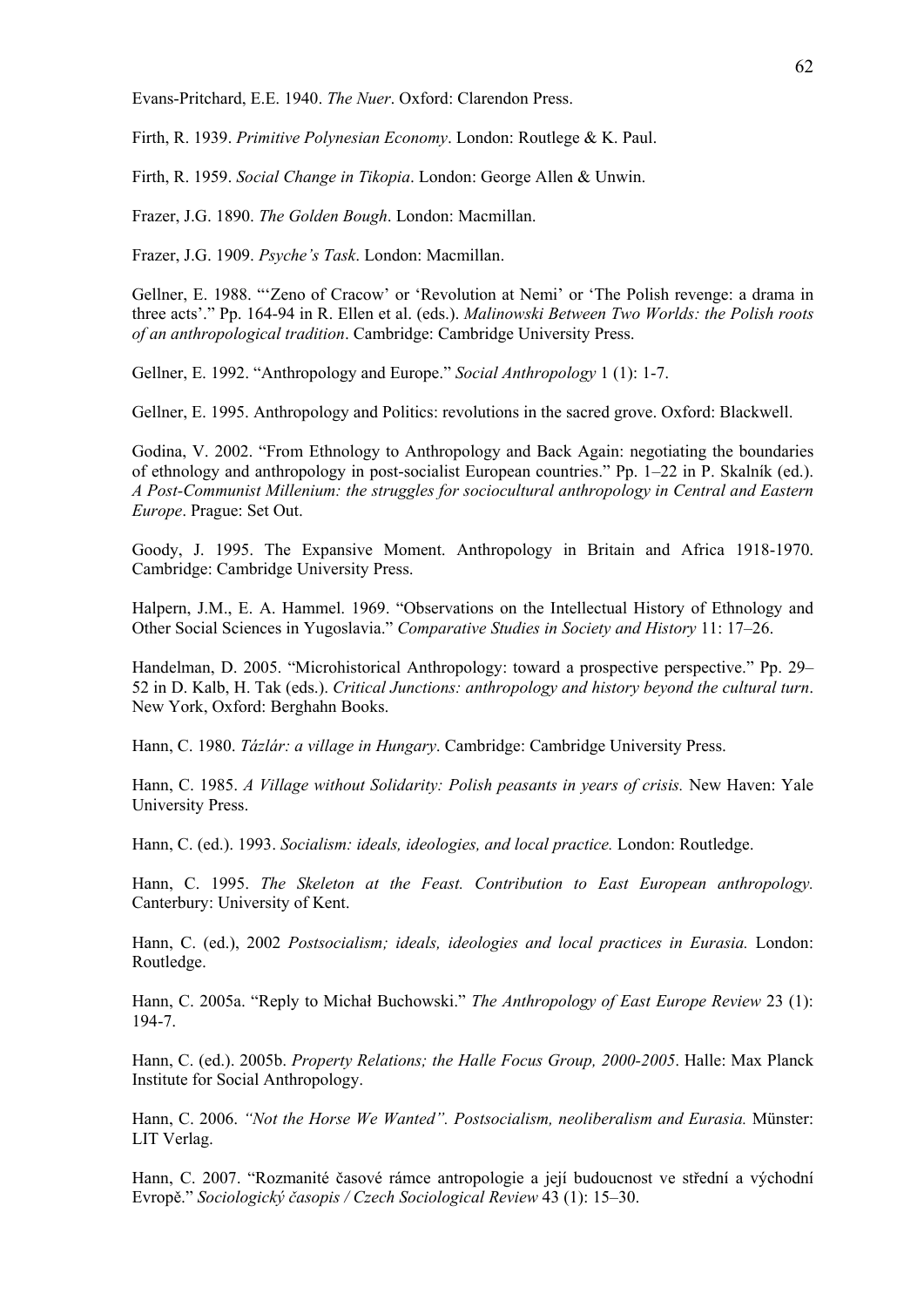Hann, C. forthcoming. "The Rooted Anthropologies of East-Central Europe." In H. West, P. Raman (eds.). *Persisting Socialism: explorations of revolution, transformation and restoration*. Oxford: Berghahn.

Hann, C., and the"Property Relations" Group. 2003. The Postsocialist Agrarian Question: property relations and the rural condition. Münster: LIT Verlag.

Hann, C., M. Sárkány. 2003. "The Great Transformation in Rural Hungary: property, life strategies, and living standards." Pp. 117-142 in C. Hann, and the "Property Relations" Group. *The Postsocialist Agrarian Question: property relations and the rural condition*. Münster: LIT Verlag.

Hann, C., M. Sárkány, P. Skalník (eds.). 2005. Studying Peoples in the People's Democracies: socialist era anthropology in East-Central Europe. Münster: LIT Verlag.

Harvey, David. 2005. *A Brief History of Neoliberalism*. Oxford: Oxford University Press.

Heady, P. and L. Gambold-Miller. 2006. "Nostalgia and the Emotional Economy: a comparative look at rural Russia." Pp 34-52 in M. Svasek (ed). *Postsocialism and the Politics of Emotions*. Oxford: Berghahn.

Henrich, J., R. Boyd, S. Bowles, C. Camerer, E. Fehr, H. Gintis (eds.). 2004. *Foundations of Human Sociality. Economic experiments and ethnographic evidence from fifteen small-scale societies*. Oxford, New York: Oxford University Press.

Hofer, T. 1968. "Anthropologists and Native Ethnographers in Central European Villages: comparative notes on the professional personality of two disciplines." *Current Anthropology* 9 (4): 311–315.

Holý, L. 1987. "Description, Generalization and Comparison: two paradigms." Pp. 1–21 in L. Holý (ed.). *Comparative Anthropology*. Oxford: Basil Blackwell.

Holý, L. 1996. The Little Czech and the Great Czech Nation: national identity and the postcommunist transformation of society. Cambridge: Cambridge University Press.

Hunt, L. (ed.). 1989. *The New Cultural History*. Berkeley: University of California Press.

Ivanova, R. 1998. "New Orientations in Bulgarian Ethnology and Folkloristics." *Ethnologia Balkanica* 2: 225–233.

Jarvie, I. 1964. *The Revolution in Anthropology*. London: Routledge.

Jiříkovská, V., Z. Mišurec. 1991. "Příspěvek k vývoji české etnografie a folkloristiky a Národopisné společnosti československé při ČSAV po únoru 1948." *Národopisný věstník československý* VIII (50): 5–35.

Jovanović, M., K. Kaser, S. Naumović. 1999. Between the Archives and the Field. A dialogue on historical anthropology of the Balkans. *Zur Kunde Südosteuropas* Vol. II/27, Udruženje za društvenu istoriju – Teorija 1. Belgrade, Graz: Udruženje za društvenu istoriju.

Juhász, A. 1997. "Tázlár puszta benépesedése." Pp. 37-69 in A. Juhász (ed.). *Migráció és település a Duna–Tisza közén 2*. Szeged: Móra Ferenc Múzeum.

Kalb, D. 1997. *Expanding Class: power and everyday politics in industrial communities, The Netherlands 1850–1950.* Durham, London: Duke University Press.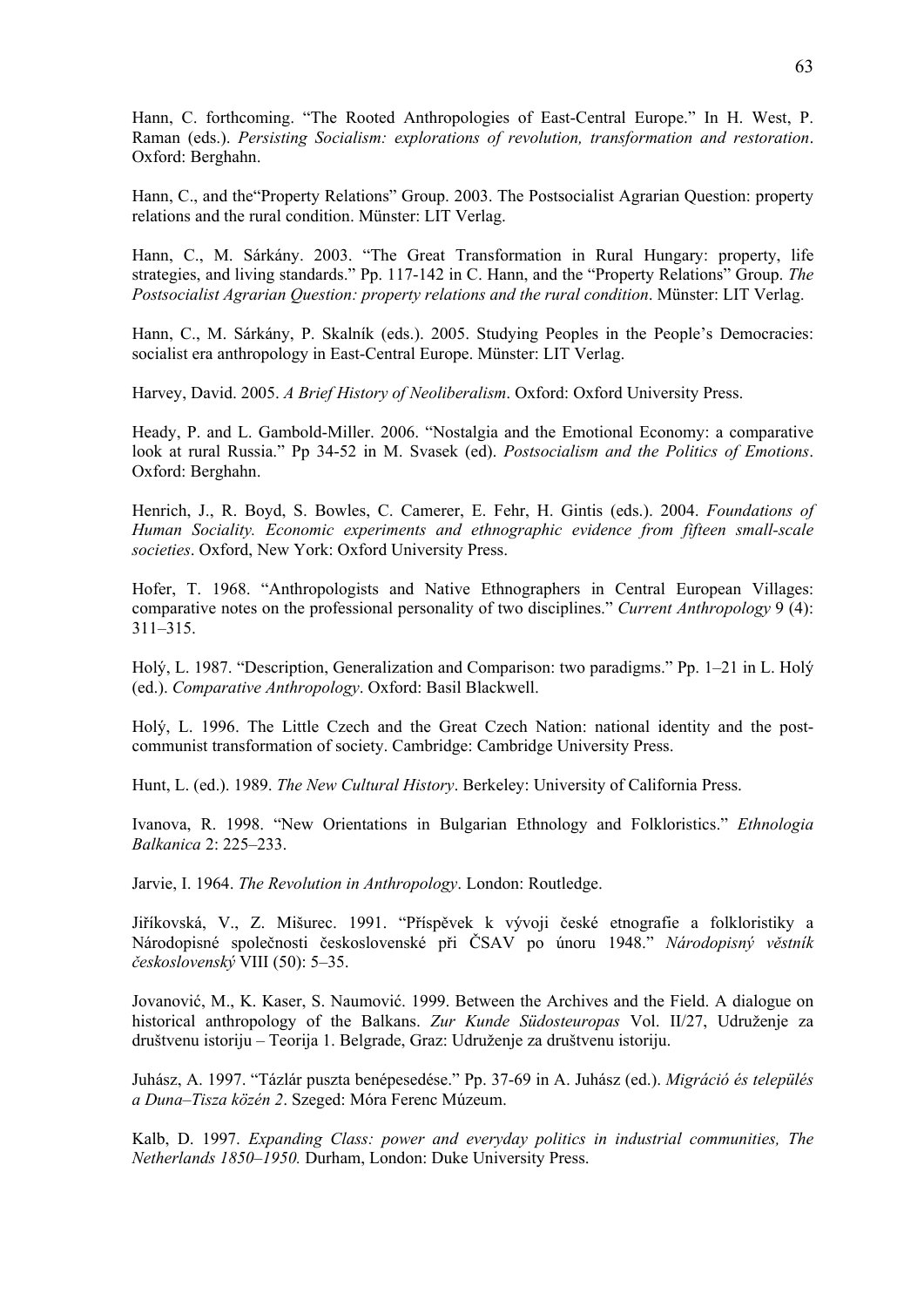Kalb, D. 2002. "Afterword: globalism and post-socialist prospects." Pp. 317–35 in Chris Hann (ed.). *Postsocialism: ideals, ideologies and local practice*. London: Routledge.

Kalb, D. 2005. "From Flows to Violence: politics and knowledge in the debates on globalization and Empire." *Anthropological Theory* 5 (2): 176–204.

Kalb, D., W. Pansters, H. Siebers (eds.). 2004. *Globalization and Development: themes and concepts in current research*. Dordrecht: Kluwer.

Kalb, D., H. Tak (eds.). 2005. *Critical Junctions: anthropology and history beyond the cultural turn*. New York, Oxford: Berghahn Books.

Kideckel, D. 1993. *The Solitude of Collectivism: Romanian villagers to the revolution and beyond.* Ithaca, NY: Cornell University Press.

Kideckel, D. 2001. "Workers as Others in Post-Socialist Romania." Pp. 87–116 in M. Buchowski, B. Chołuj (eds.). *Die Konstruktion des Anderen in Mitteleuropa: Diskurse, politische Strategien und Praxis / The Construction of the Other in Central Europe: discourses, political strategies and practice.* Frankfurt, Oder: Collegium Polonicum.

Kideckel, D. 2002. "The Unmaking of an East Central European Working Class." Pp. 114–132 in C. Hann (ed.). *Postsocialism: ideals, ideologies and practices in Eurasia*. London: Routledge.

Kiliánová, G. 2002. "Etnológia a sociálna/kultúrna antropológia: úvaha o stave bádania na Slovensku." *Slovenský národopis* 50 (1): 45-55.

Kingston-Mann, E. 1999. *In Search of the True West: culture, economics, and problems of Russian development.* Princeton: Princeton University Press.

Koleva, D. (ed.). 2000. *Talking History. International Oral History Conference Kiten 1999.* Sofia: LIK.

Kuhn, T.S. 1962. *The Structure of Scientific Revolutions.* Chicago: University of Chicago Press.

Kürti, L., P. Skalník (eds.). forthcoming. *Postsocialist Europe: perspectives from home*. Oxford: Berhahn.

Kuti, K. 2005. "Historicity in Hungarian Anthropology." Pp. 273-284 in C. Hann, M. Sárkány, P. Skalník (eds.). *Studying Peoples in the People's Democracies: socialist era anthropology in East-Central Europe*. Münster: LIT Verlag.

Kuper, A. 1983. *Anthropology and Anthropologists: The modern British school.* London: Routledge & K. Paul.

Kuper, A. 1996. *Anthropology and Anthropologists: the modern British school.* (Third revised and enlarged etidion) Routlege: London.

Kuper, A. 1999. *Culture. The anthropologists' account*. Cambridge, MA: Harvard University Press.

Lampland, M. 1995. *The Object of Labor: commodification in socialist Hungary*. Chicago: University of Chicago Press.

Langer, J. 2002. "Opožděné zbytečnosti." Pp. 251–52 in M. Holubová, L. Petráňová, J. Woitsch (eds.). *Česká etnologie 2000*. Praha: Etnologický ústav AV ČR.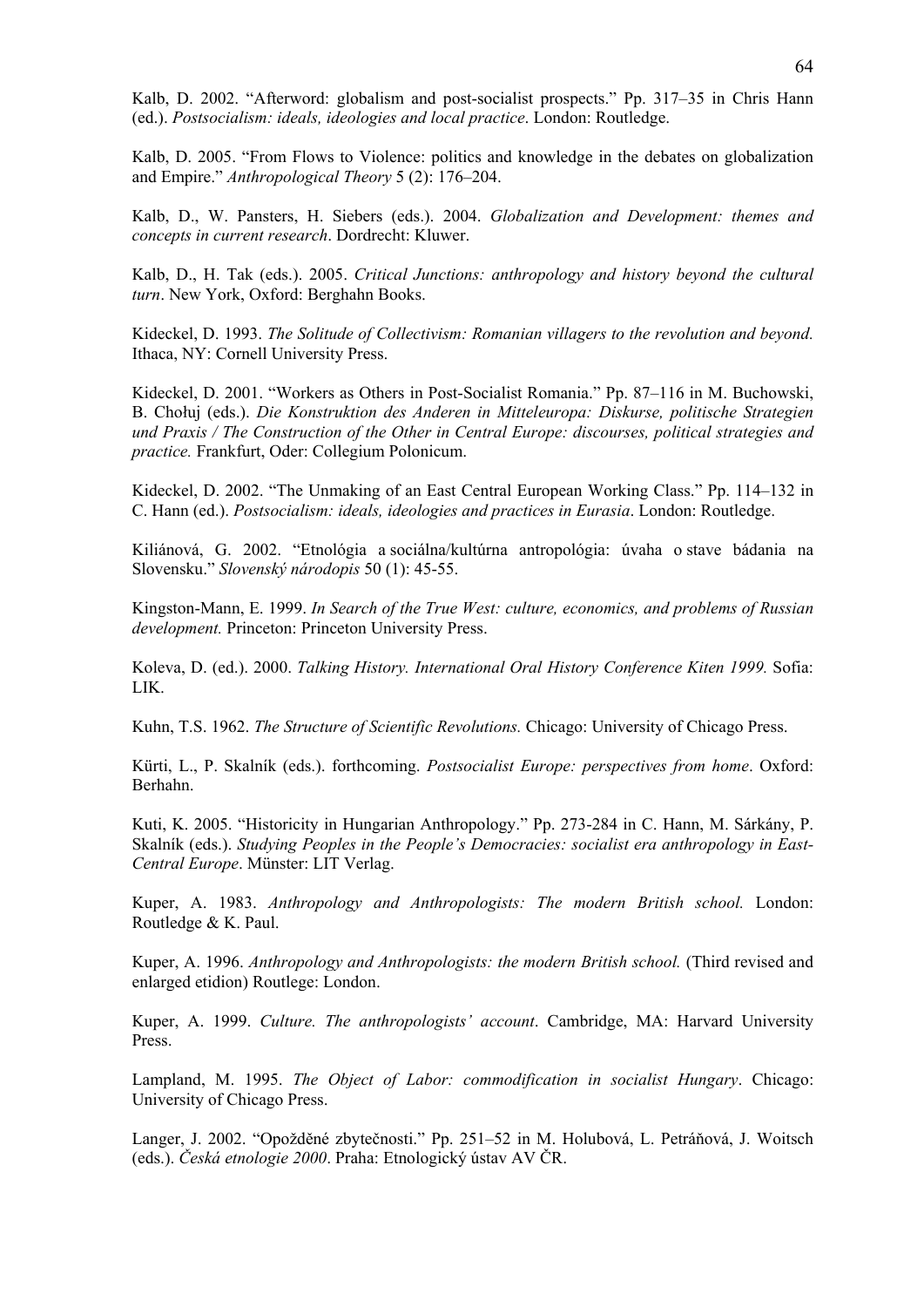Leach, E. 1954. *Political Systems of Highland Burma: A study of Kachin social structure.* London: Bell.

Leščák, M. 1988. "Úvaha o súčasnom národopise." *Národopisné informácie* (1): 106-7.

Malinowski, B. 1935. *Coral Gardens and their Magic: a study of the methods of tilling the soil and of agricultural rites in the Trobriand Islands.* London: Allen & Unwin.

Marcus, G.E., M.M.J. Fischer. 1986. *Anthropology as Cultural Critique. An experimental moment in the human sciences*. Chicago: University of Chicago Press.

Maus, H. 1946. "Zur Situation der deutschen Volkskunde." *Die Umschau: Internationale Revue* 1: 349–359.

Medick, H. 1988. "Interest and Emotion in Family and Kinship Studies. A critique of social history and anthropology." Pp. 9-27 in H. Medick, D.W. Sabean (eds.). *Interest and Emotion: essays on the study of family and kinship*. Cambridge: Cambridge University Press.

Meeker, M. 1980. "The Twilight of a South Asian Heroic Age: a rereading of Barth's study of Swat." *MAN* 15: 682-702.

Noack, K., M. Krause. 2005. "Ethnographie as a Unified Anthropological Science in the German Democratic Republic." Pp. 25–53 in C. Hann, M. Sárkány, P. Skalník (eds.). *Studying Peoples in People´s Democracies. Socialist era anthropology in East-Central Europe*. Münster: LIT Verlag.

Nugent, D. 1982. "Closed Systems and Contradiction: the Kachin in and out of history." *MAN* 17: 508-527.

Ortner, S. 1994. "Theory in Anthropology since the Sixties." Pp. 372-411 in N.B. Dirks, G. Eley, S. Ortner (eds.). *Culture/Power/History: a reader in contemporary social theory*. Princeton: Princeton University Press.

Peperkamp, E. 2006. Being a Christian; "Being the same everywhere." Teenagers on religion, self and society in post-socialist Poland. Doctoral Dissertation. Amsterdam: University of Amsterdam.

Petráňová, L. 2000. "Lid, národ a český národopis v letech 1953–1963." Pp. 305–322 in A. Kostlán (ed.). *Věda v Československu v letech 1953–1963*. *Práce z dějin vědy*. sv. I. Praha: AV ČR.

Petráňová, L., F. Bahenský. 2002. "Institucionální základna českého národopisu v letech tzv. budování socialismu a profilace hlavních periodik." Pp. 185–209 in M. Holubová, L. Petráňová, J. Woitsch (eds). *Česká etnologie 2000*. Praha: Etnologický ústav AV ČR.

Petrov, P. 1998. "Conquering the Feast. The socialist transformation of a religious feast in a Bulgarian village." *Ethnologia Balkanica* 2: 123–132.

Pine, F., D. Kaneff, H. Haukanes (eds.). 2004. *Memory, Politics and Religion. The past meets the present in Europe*. Münster: LIT Verlag.

Pitt-Rivers, J. 1954. *People of the Sierra*. Chicago: Chicago University Press.

Prica, I. 2004. "European Anthropology of Transition and the Status of Local Intellectual Legacies." A paper presented at the workshop Towards an Anthropology of Europe. Litomyšl, Czech Republic, 15. 9. 2004.

Podoba, J. 1991. "Diskusia o našej vede." *Národopisné informácie* (2): 124-29.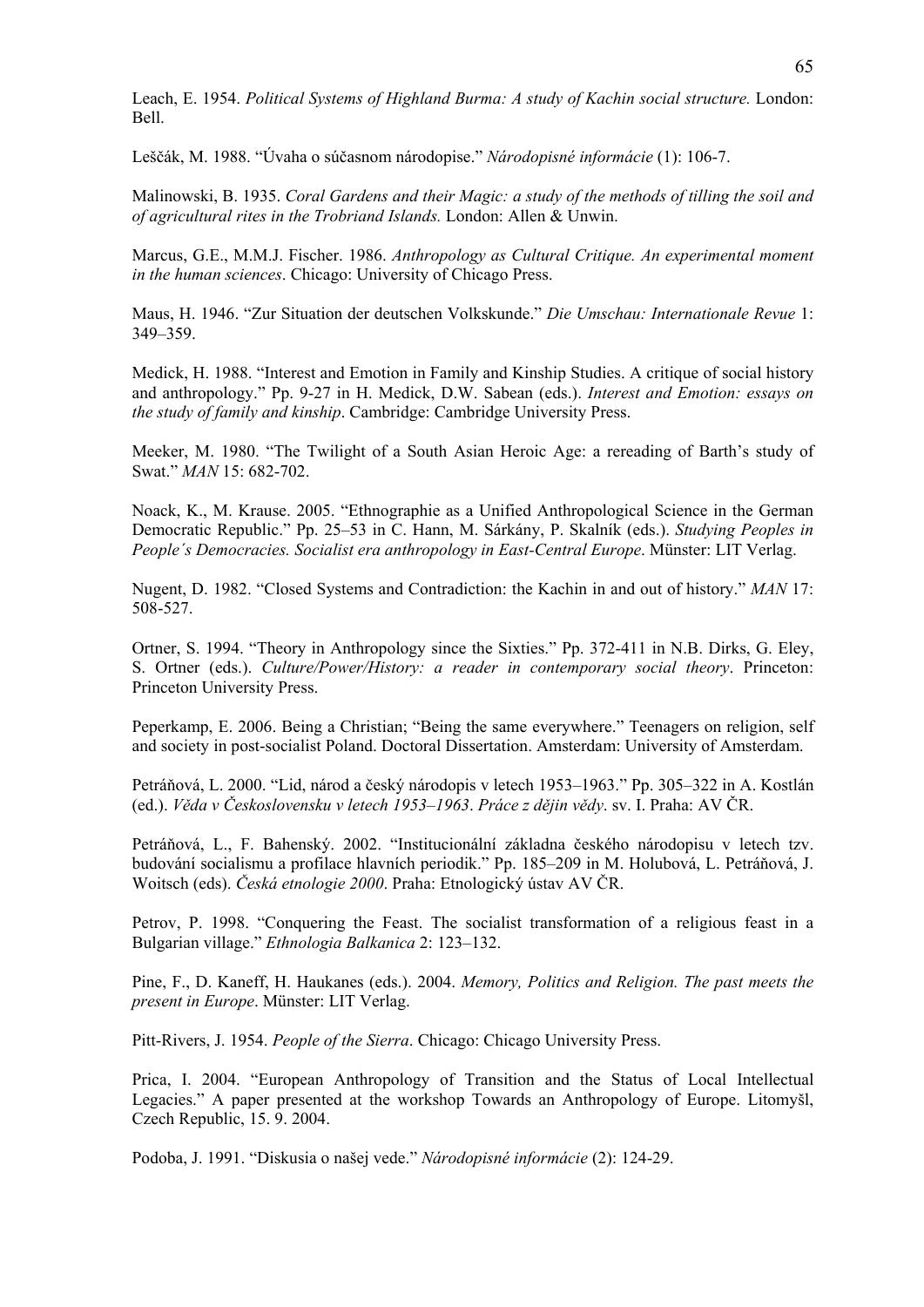Podoba, J. 1994. "Dva modely výučby vedy o vývoji kultúry a spoločnosti." *Etnologické rozpravy*  (2): 79-86.

Podoba, J. 1998. "Čo prezrádzajú ľudové stavby severozápadných Karpát." *Slovenský národopis* 47 (1): 111-23.

Podoba, J. 2002. "Zorka Rusnáková jubiluje." *Slovenský národopis* 50 (2): 228-31.

Podoba, J. 2003a. "Osobnosť americkej antropológie ako indikátor: medzi folkloristikou, esejistikou a sociálnou vedou." *Kritika a Kontext* 8 (2): 76-80.

Podoba, J. 2003b. "Nationale Identität und 'Erinnerungspolitik' in der slowakischen Historiographie: kritische Beobachtungen aus der Nachbarschaft." *Bohemia* 44 (2): 477-87.

Podoba, J. 2005. "On the Periphery of a Periphery: Slovak anthropology behind the ideological veil." Pp. 245-55 in C. Hann, M. Sárkány, P. Skalník (eds.). *Studying Peoples in the People´s Democracies. Socialist era anthropology in East-Central Europe*. Münster: LIT Verlag.

Podoba, J. 2006. "Menší brat strážcom tradície: ,úděl bílého muže', českí intelektuáli a slovenský národopis v 20. storočí." Pp. 152-64 in J. Pospíšilová, J. Nosková (eds.). *Od lidové písně k evropské etnologii. 100 let etnologického ústavu Akademie věd*. Brno: Etnologický ústav AV ČR.

Podoba, J. *forthcoming*. "Antropologizácia etnológie, t.j. post-národopisu v stredovýchodnej Európe: medzi orientáciou na zmenu, rezistenciou a rezignáciou." In *Sborník príspevkov z V. antropologického sympózia. Plzeň: Západočeská univerzita*.

Quigley, D. (ed.). 2005. *The Character of Kingship*. Oxford, New York: Berg.

Richerson, P. J., R. Boyd. 2005. *Not by Genes Alone. How culture transformed human evolution*. Chicago, IL: University of Chicago Press.

Rihtman-Auguštin, D. 2001. "Kroatische Volkskunde nach Gavazzi und Bratanić. Zum politischen Engagement in der Volkskunde." Pp. 117–129 in J. Čapo Žmegač et al. (eds.). *Kroatische Volkskunde/Ethnologie in den Neunzigern: Ein Reader*. Wien: Verlag des Instituts für Europäische Ethnologie.

Rihtman-Auguštin, D., A. Muraj. 1998. "Prvih pedeset godina etnološke misli u Institutu." *Narodna umjetnost* 35 (2): 103–124.

Robbins, J. 2003. "On the Paradoxes of Global Pentecostalism and the Perils of Continuity Thinking." *Religion* 33: 221-31.

Sahlins, M. 1981. *Historical Metaphors and Mythical Realities: structure in the early history of the Sandwich Islands.* Ann Arbor: University of Michigan Press.

Sahlins, M. 1985. *Islands of History*. Chicago: University of Chicago Press.

Sahlins, Marshall. 1995. *How "Natives" Think? About Captain Cook, for example*. Chicago: University of Chicago Press.

Sahlins, M. 2004. *Apologies to Thucydides: understanding history as culture and vice versa.* Chicago: Chicago University Press.

Salzmann, Z., V. Scheufler. 1974. *Komárov: a Czech farming village*. New York: Holt.

Schapera, I. 1947. *Migrant Labor and Tribal Life. A study of conditions in the Bechuanaland Protectorate.* London: Oxford University Press.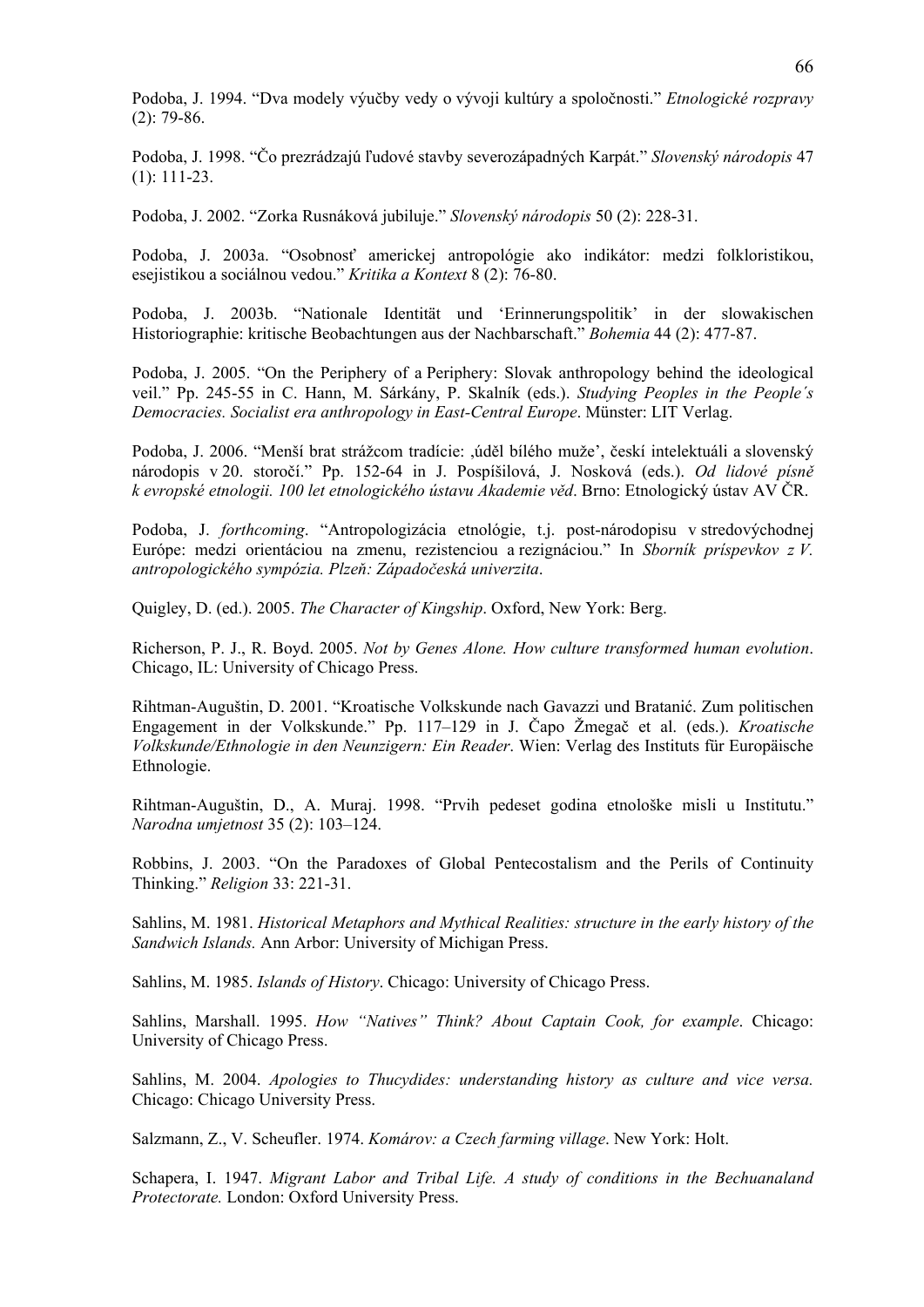Scheffel, D. 1992. "Antropologická etika ve východní Evropě." *Národopisný věstník Československý* 9 (51): 3–10.

Scheffel, D. 1999. "Slovak Ethnology in the Post-Socialist Era." *Ethnologies* 21 (2): 55–65.

Scheffel, D., J. Kandert. 1994. "Politics and Culture in Czech Ethnography." *Anthropological Quarterly* 67 (1): 15–23.

Schneider, J., R. Rapp. 1995. *Articulating Hidden Histories: exploring the influence of Eric R. Wolf*. Berkeley, CA: University of California Press.

Šimečka, M. 1990. *Obnovení pořádku.* Brno: Atlantis.

Skalník, P. (ed.). 2002. *A Post-Communist Millennium: the struggles for sociocultural anthropology in Central and Eastern Europe.* Prague: Set Out.

Skalník, P. 2005a. "Czechoslovakia: from národopis to etnografie and back." Pp. 55–86 in C. Hann, M. Sárkány, P. Skalník (eds.). *Studying Peoples in the People's Democracies. Socialist era anthropology in East-Central Europe*. Münster: LIT Verlag.

Skalník, P. 2005b. "Community Re-studies in Europe and Beyond: towards a new concerted research initiative." Pp. 117–142 in P. Skalník (ed.). *Anthropology of Europe: teaching and research*. Prague: Set Out.

Skalníková, O.. 2005. "The Foundation of the Czechoslovak Academy of Sciences in 1952 and Its Importance for Czech Národopis." Pp. 171-81 in C. Hann, M. Sárkány, P. Skalník (eds.). *Studying Peoples in the People's Democracies. Socialist era anthropology in East-Central Europe*. Münster: LIT Verlag.

Stirling, P. 1965. *Turkish Village*. London: Weidenfeld and Nicolson.

Stocking, G. 1982. "Afterword: a view from the center." *Ethnos* 47 (1-2): 172-186.

Stuchlík, M. 1976. "Whose Knowledge?" Pp. 1–25 in L. Holý (ed.). *Knowledge and Behaviour*. The Queen's University Papers in Social Anthropology, Vol. 1. Belfast: Queen's University.

Svobodová, J. 1973. "Význam vlastnictví půdy v životě vesnice v období kolektivizace." Pp. 5–111 in Z. Polednová, J. Šťastná, J. Svobodová. Vesnice I. *Důsledky ekonomických změn ve způsobu života*. Praha: ČSAV, Ústav pro etnografii a folkloristiku.

Thomas, N. 1989. *Out of Time: history and evolution in anthropological discourse.* Cambridge: Cambridge University Press.

Thomas, N. 1994. *Colonialism's Culture: anthropology, travel and government*. Princeton, NJ: Princeton University Press.

Tilly, C.. 1984. *Big Structures, Large Processes, Huge Comparisons*. New York: Russell Sage Foundation.

Uherek, Z. 2002. "Historie etnologie nejen podle T. S. Kuhna: minulost, současnost a oddělení etnických studií." Pp. 129–156 in M. Holubová, L. Petráňová, J. Woitsch (eds.). *Česká etnologie 2000.* Praha: Etnologický ústav AV ČR.

Uherek, Z. 2004. "Use of Social Science Research on Migration Policy in the Czech Republic." *International Social Science Journal* 56 (179): 101–113.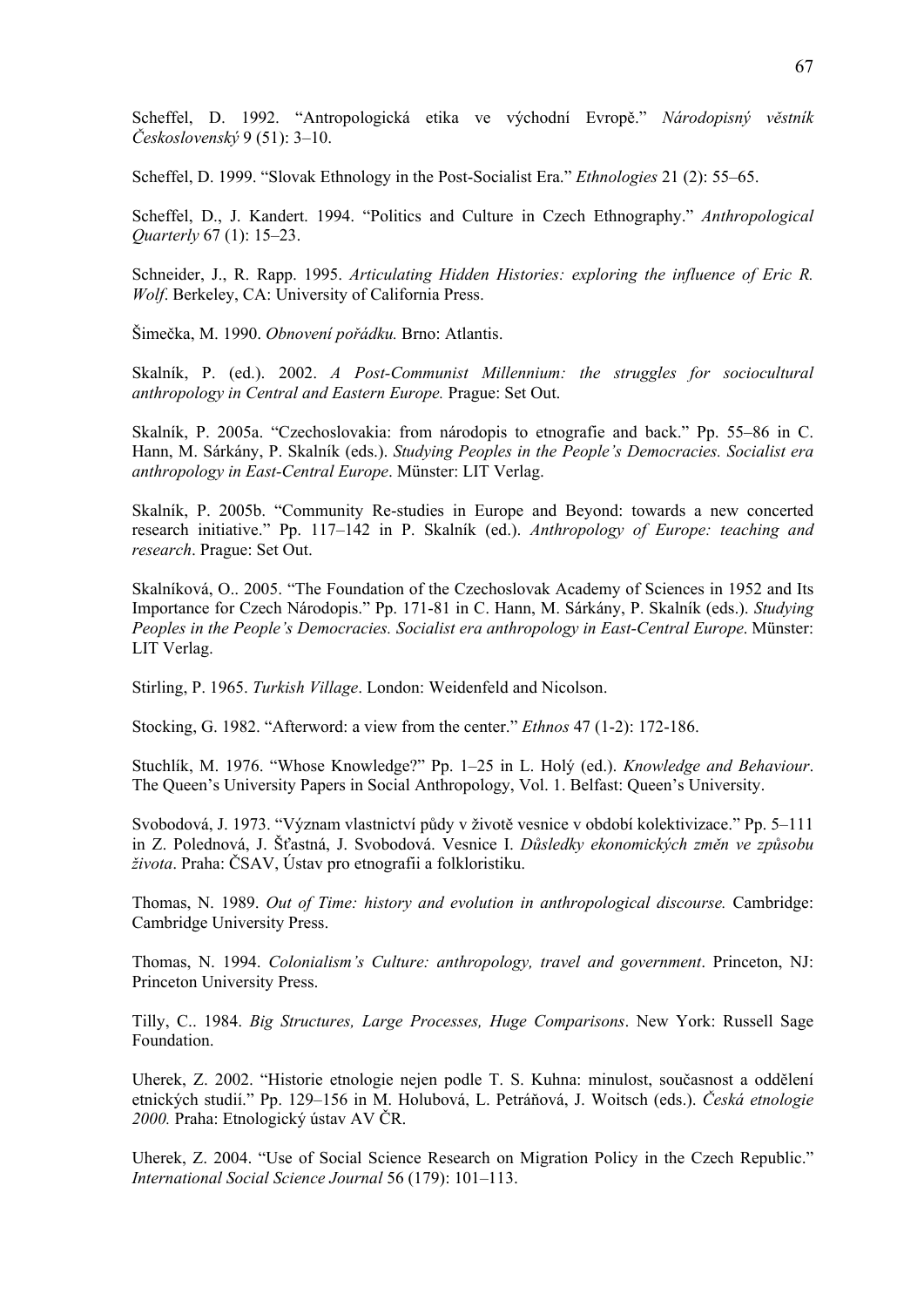Van der Port, M. 1998. *Gypsies, Wars and Other Instances of the Wild: Civilization and Its Discontents in a Serbian Town.* Amsterdam: University of Amsterdam Press.

Van der Port, M. 1999. "'It takes a Serb to know a Serb': Uncovering the roots of obstinate otherness in Serbia." *Critique of Anthropology* 19(1): 7-30.

Vařeka, J.. 2005. "Národopis/etnografie/etnologie a antropologie." *Český lid* 92 (2): 181–89.

Verdery, K. 1996. *What Was Socialism and What Comes Next?* Princeton: Princeton University Press.

Verdery, K. 2002. "Whither Postsocialism?" Pp. 15-28 in C. Hann (ed.). *Postsocialism; ideals, ideologies and practices in Eurasia*. London: Routledge.

Verdery, K. 2003. *The Vanishing Hectare: property and value in postsocialist Transylvania.* Ithaca, NY: Cornell University Press.

Wallace, C., O. Chmouliar, E. Sidorenko. 1996. "The Eastern Frontier of Western Europe: mobility in the buffer zone." *New Community* 22 (2): 259–286.

Wanner, C. 2003. "Advocating New Moralities: conversion to evangelicalism in Ukraine." *Religion, State and Society* 31: 273-87.

Watson, R. (ed.). 1994. *Memory, History, and Opposition under State Socialism*. Santa Fe: School of American Research Press.

Woitsch, J.. 2002. "Nezdařený pokus Davida Scheffela a Josefa Kanderta." Pp. 267–270 in Markéta Holubová, Lydia Petráňová, Jiří Woitsch (eds.). *Česká etnologie 2000*. Praha: Etnologický ústav AV ČR.

Wolf, J. 1971. *Kulturní a sociální antropologie*. Praha: Svoboda.

Young, M. 2004. *Malinowski. Odyssey of an anthropologist*. New Haven: Yale University Press.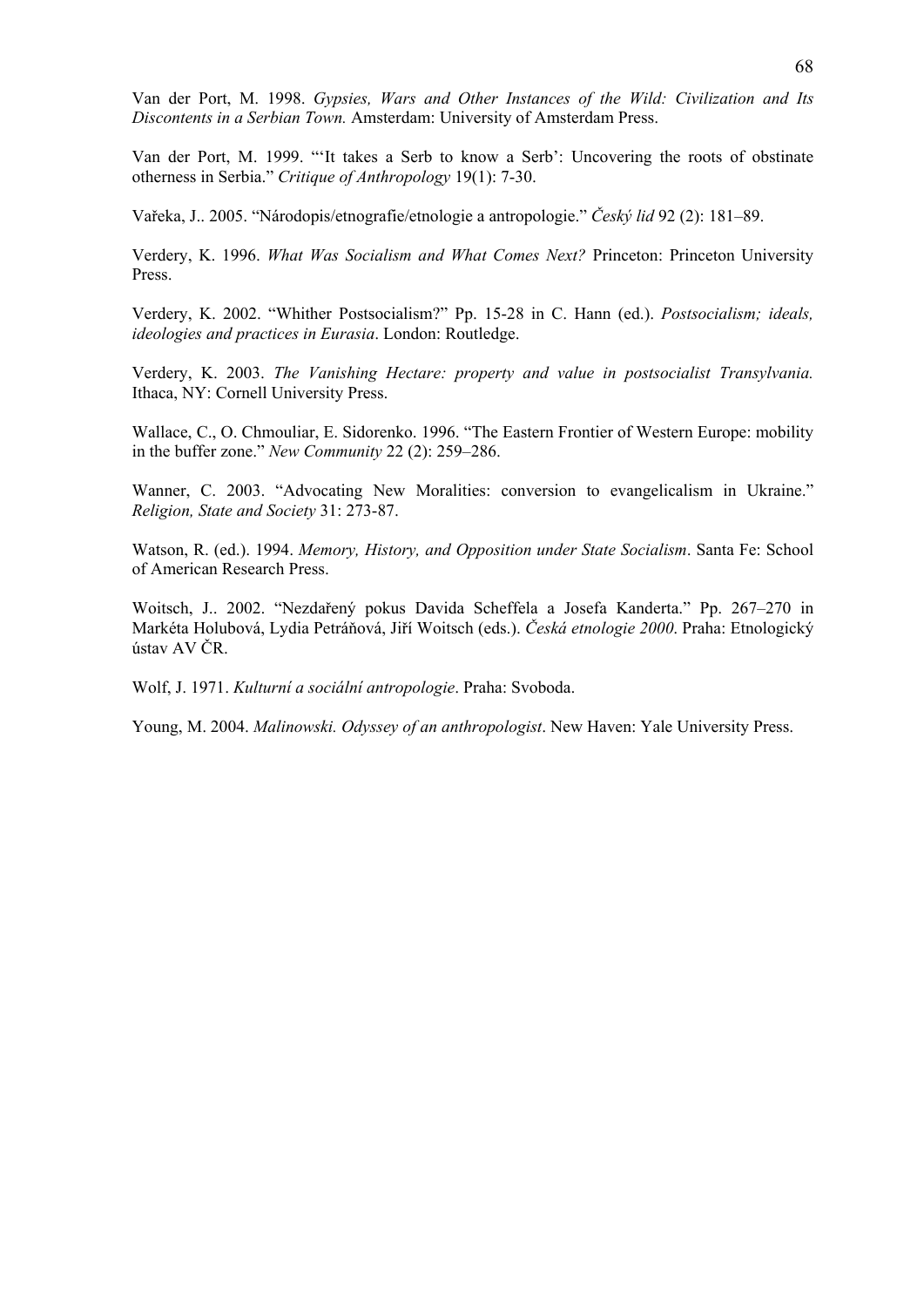### **Appendix**

# **A Response to David Z. Scheffel's Paper** *The Past and Future of Anthropology in Central and Eastern Europe: notes on Chris Hann's vision*

In a critical comment David Z. Scheffel made on Chris Hann's text he selected me as an example of the persisting negative tendencies in Czech anthropology and ethnology, which emerged out of the reviving national aspirations in the period of Romanticism, became petrified during the Communist period, and to date continue to contribute to 'bending the results of science' and relinquishing the longing for 'truth'. The reason why I was identified with the above-mentioned 'post-socialist' specters constraining the spirit of criticism in the Czech Republic was my article 'Teaching and Learning Anthropology in the Czech Republic', which was published in *Educational Histories of European Social Anthropology* (edited by Dorle Dracklé, Iain R. Edgar, and Thomas K. Schippers) in 2003 by Berghahn Books. There were no scientific aspirations behind this short, seven-page text, which was created directly in response to a request from the editors. I did not regard it as the outcome of any real 'scholarship', and it was not even presented as such. The request, as I understood it, was to present a summary of contemporary anthropological and ethnological institutions in this European country, extending into the local historical and intellectual context, and to describe the challenges, tasks, and problems of the two disciplines. The text of 'Teaching and Learning Anthropology in the Czech Republic', which is accessible at www.ksa.zcu.cz, comprises a total of eighteen paragraphs. In the first paragraph I take a critical view – citing László Kürti – of the stereotypical 'homogenisation' of the central and east European space; in the second, through Ernest Gellner, I discuss the generally well-known nature of central European Romanticism and its reflection in local man-centred sciences, and in the final paragraph I make the first explicit mention of the article by Josef Kandert and David Scheffel published in 1994 in *Anthropological Quarterly*. Here I unfortunately committed two gross formal errors – I mistakenly cited the year of that work as 1992, and in the final version I did not notice that the editors had not included (I don't know whose fault this was) all of the endnotes in my manuscript. So, for example, it occurred that there was no reference that the authors of the translation of citations from *Český lid* and of the work by Jan Erazim Wocel are Josef Kandert and David Scheffel. I must self-critically admit that it would probably be impossible to make more mistakes in less space (to paraphrase Woody Allen, whose exact words I cannot unfortunately recall). I deeply apologise to Josef Kandert, David Scheffel, and other authors originally mentioned in my endnotes. The discussion that Kandert and Scheffel's article provoked at the time struck me as interesting and indicative of how the social sciences were taking shape after the fall of communism. I was convinced that it should not be omitted even from this brief excursion into the history of Czech anthropology and ethnology for non-Czech readers, little acquainted with the topic, and therefore I explicitly made reference five times to Kandert and Scheffel's article. The remainder of the chapter in the volume, which was a kind of 'yellow pages' of European anthropology, is made up of references to Lubor Niederle, Jindřich Matiegka, the Prague Linguistic Circle, Petr Bogatyrev, and the fate of the domestic academic community after 1948. Considering when the article 'Teaching and Learning Anthropology in the Czech Republic' was written, I rephrased Kandert and Scheffel's comments in a paragraph on the 1990s, and I also cited the title of their joint study 'Politics and Culture in Czech Ethnography'. In the conclusion of the text I listed across two pages the main